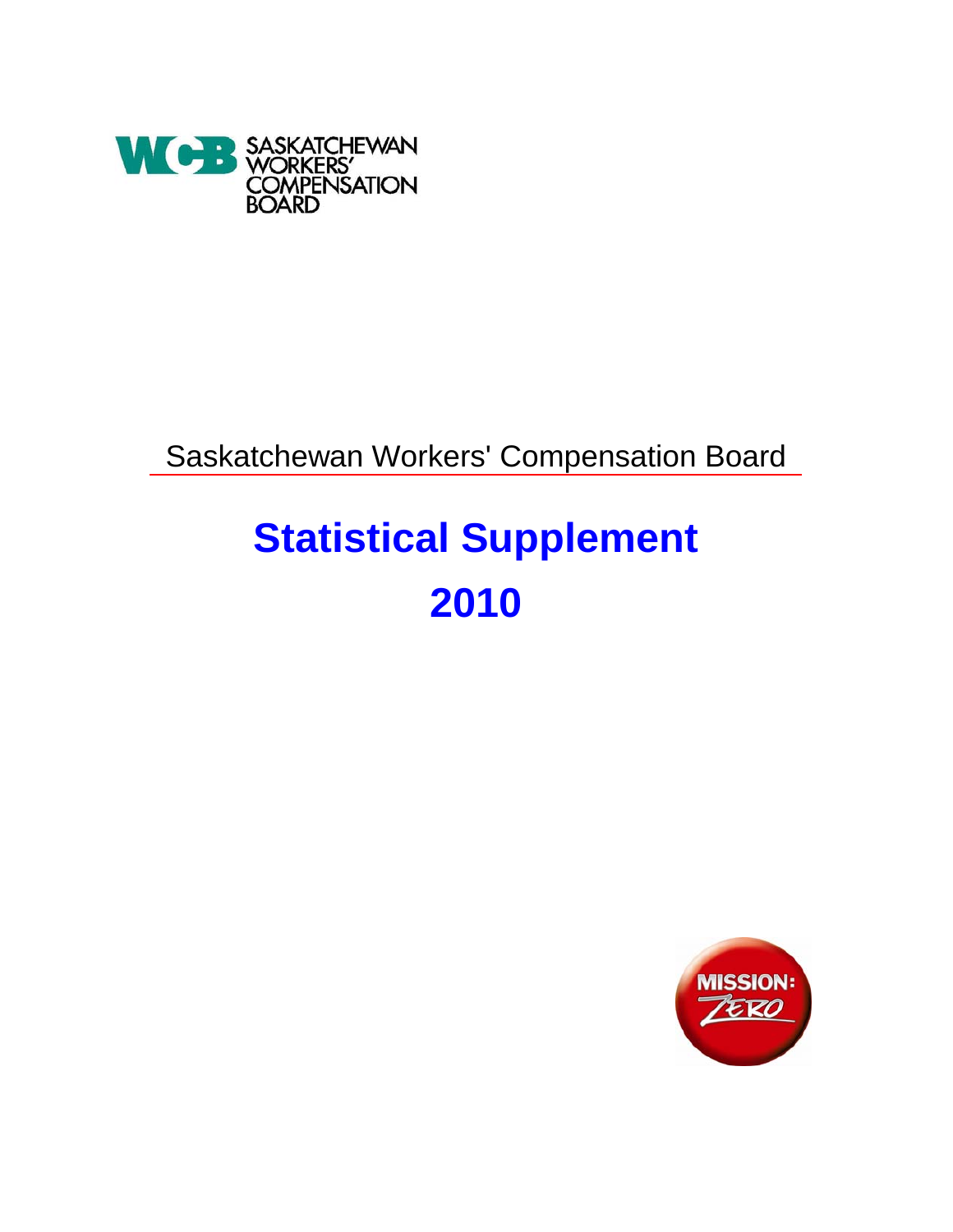### **How to Read the Statistical Supplement**

This statistical supplement is designed to provide the number of workplace injury claims reported and accepted as valid in 2010 (as of February 1, 2011). Using workplace injuries reported in the current year allows us to capture the following information:

- 2010 workplace injury activity.

- Representation of the number and types of claims that the Saskatchewan Workers'

Compensation Board (WCB) is actively handling.

- Workplace injury numbers, severity and the type of workplace injuries in the year registered.

- 2010 industry and occupation workplace injury data.

### **Definitions:**

**Cancelled - Claim was a duplicate of a claim already set up in our system.**

**Self Insured - All federal government workers employed in Saskatchewan.**

**Disallowed - Claim not acceptable under The Workers' Compensation Act, 1979; or coverage not provided under The Workers' Compensation Act, 1979; or claimant did not reply.**

**Fatality - Accepted claim where worker died due to workplace injury.**

**N.E.C. - Not Elsewhere Coded.**

**No Time Loss - Accepted claim where no time was taken off after the day of injury.**

**Pending - Entitlement decision not completed.**

**Permanent Functional Impairment - a permanent adverse reaction in a worker as a result of work injury which interferes with the normal performance of the worker's body or mind.**

**Time Loss - Accepted claim where worker had to take time off work after the day of injury.**

**Twelve Month Window - A twelve (12) month window uses January to December of the claims' reported year to capture duration.**

**Unassigned - Claim has not been assigned to a firm.**

**Uns. - Unspecified.**

**Year Registered - Year claim was registered.**

Please contact Revenue & Employer Accounts at (306) 787-4370 or toll free at 1-800-667-7590 for more detail.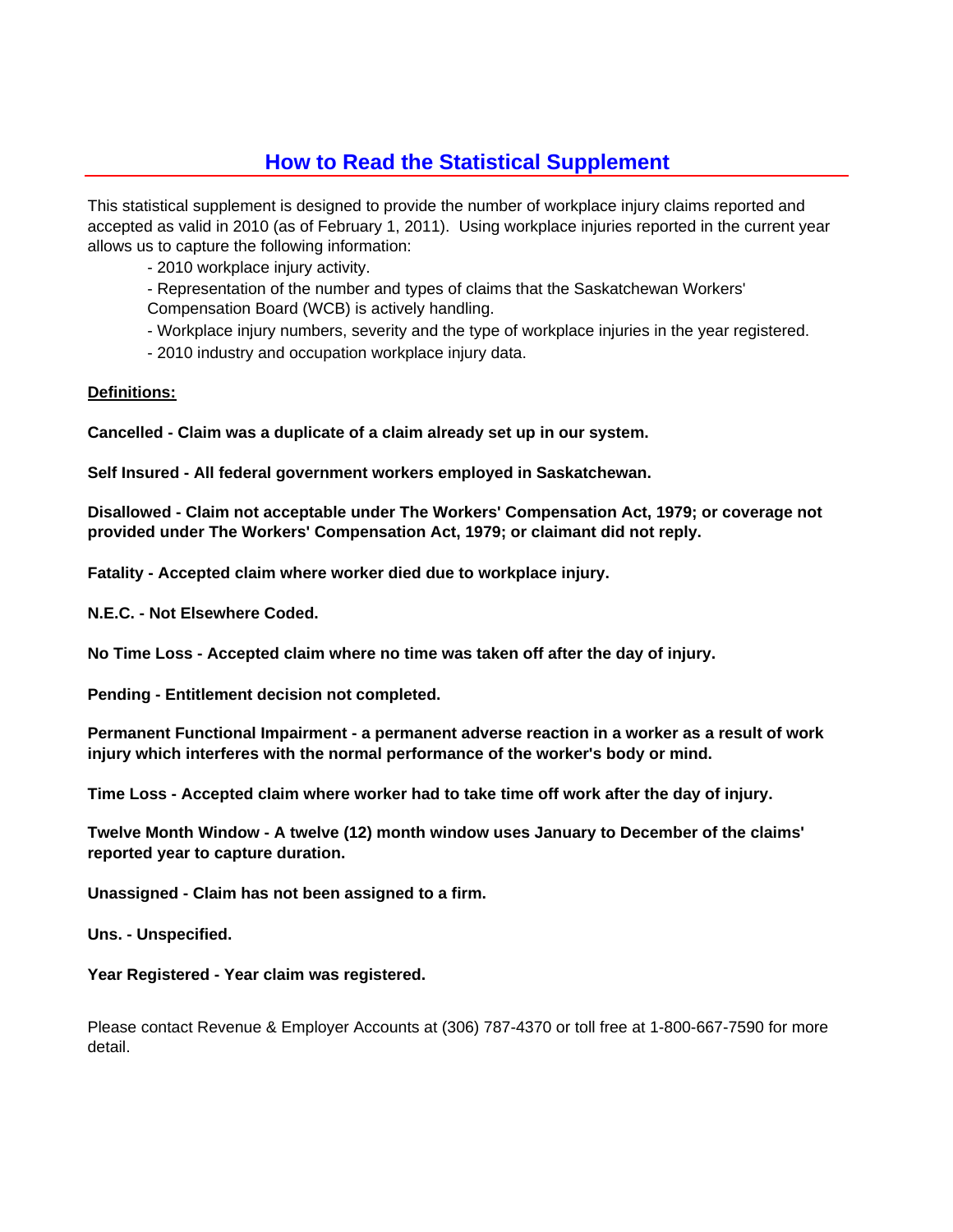# **Table of Contents**

| <b>Tables</b>    |                                                                                               | Page |
|------------------|-----------------------------------------------------------------------------------------------|------|
| 1                | 2010 Assessment Rate, Lines of Business and Payroll by Rate Code                              | 2    |
| 2                | Comparison of Reported Claim Type, 2006 to 2010                                               | 4    |
| 3                | Registered Claims in 2010 by Rate Code                                                        | 5    |
| $\overline{4}$   | Injury Rates by Rate Code, 2006 to 2010                                                       | 6    |
| 5                | Average Claim Duration and Average Cost per Claim, 2006 to 2010                               | 8    |
| $\,6$            | Duration of Time Loss Claims Accepted in 2010                                                 | 10   |
| 7                | Gender and Type of Claim by Age at Injury for Claims Registered in 2010                       | 11   |
| $\boldsymbol{8}$ | Year of Injury for Claims Registered in 2010                                                  | 13   |
| 9                | Month of Injury for Claims Registered in 2010                                                 | 14   |
| 10               | Percent Impairment by Rate Code for Permanent Functional Impairment Awards in 2010            | 15   |
| 11               | Percent Impairment by Part of Body Injured for Permanent Functional Impairment Awards in 2010 | 17   |
| 12               | Permanent Functional Impairment Awards by Percent of Impairment, 2010                         | 18   |
| 13               | Part of Body Injured by Rate Code for Claims Registered in 2010                               | 19   |
| 14               | Claim Type by Occupation for Claims Registered in 2010                                        | 21   |
| 15               | Part of Body Injured by Occupation for Claims Registered in 2010                              | 27   |
| 16               | Claim Type by Cause of Injury for Claims Registered in 2010                                   | 32   |
| 17               | Cause of Injury by Rate Code for Claims Registered in 2010                                    | 38   |
| 18               | Cause of Injury by Occupation for Claims Registered in 2010                                   | 40   |
| 19               | Comparison of Appeals Information, 2006 to 2010                                               | 45   |
| 20               | Disallowed Claims for Occupational Diseases                                                   | 46   |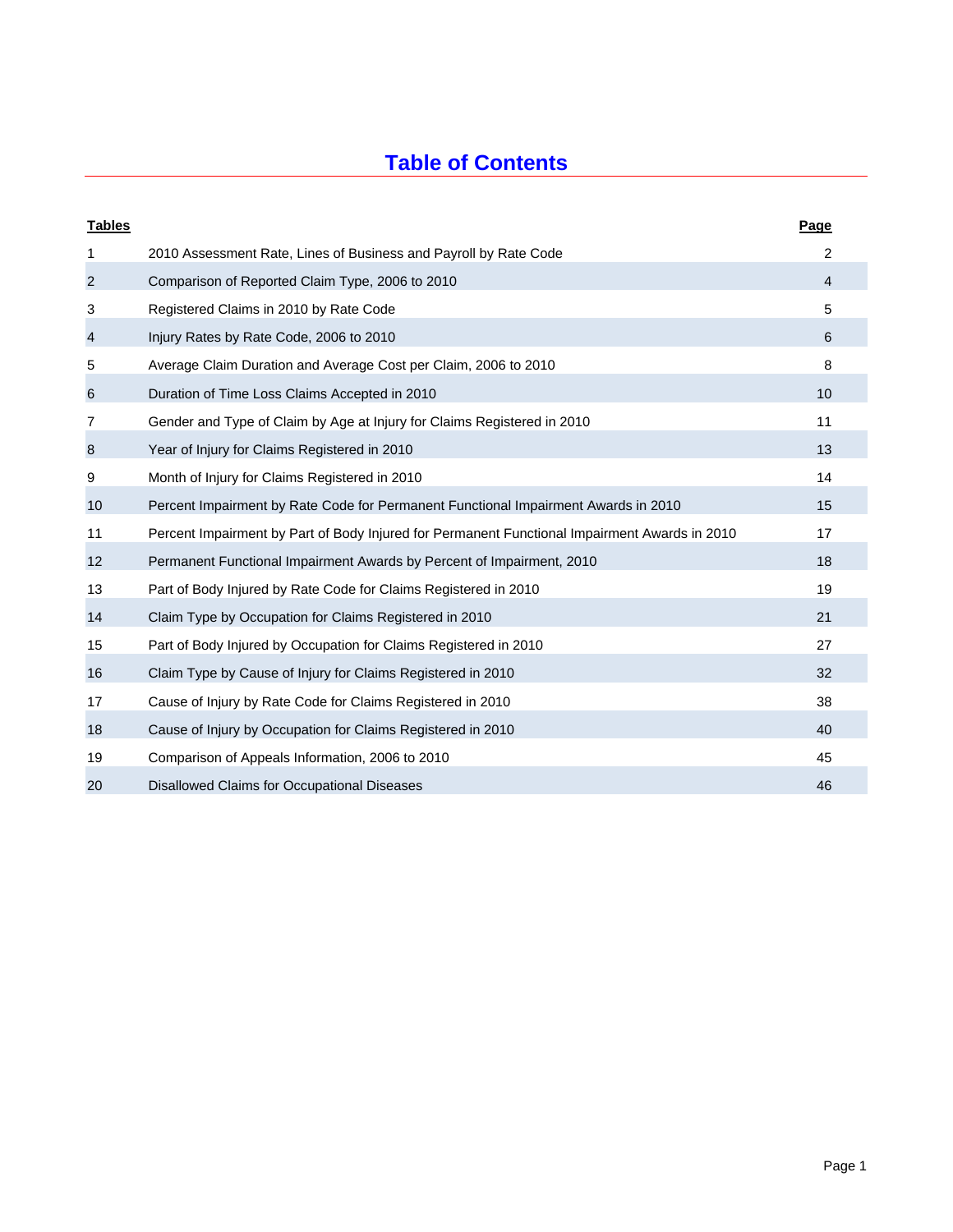# **2010 Assessment Rate, Lines of Business and Payroll by Rate Code**

| Rate<br>Code    | <b>Description</b>                          | 2010 Assessment<br>Rate | <b>Number of Lines</b><br>of Business <sup>1</sup> | 2010 Payroll        |
|-----------------|---------------------------------------------|-------------------------|----------------------------------------------------|---------------------|
| A11             | <b>Light Agricultural Operations</b>        | 3.55                    | 490                                                | \$<br>64,665,971    |
| A21             | Farming and Ranching                        | 3.03                    | 1,091                                              | \$<br>53,770,009    |
| A31             | <b>Grain Elevators and Inland Terminals</b> | 1.37                    | 47                                                 | \$<br>89,117,970    |
| <b>B11</b>      | <b>Construction Trades</b>                  | 2.41                    | 1,817                                              | \$<br>394,520,912   |
| <b>B12</b>      | <b>Residential Construction</b>             | 4.07                    | 4,521                                              | \$<br>400,523,195   |
| <b>B13</b>      | Commercial, Industrial Construction         | 4.80                    | 2,864                                              | \$<br>564,796,254   |
| C <sub>12</sub> | <b>Light Commodity Marketing</b>            | 0.60                    | 1,910                                              | \$<br>480,504,747   |
| C32             | Grocery, Department Store, Hardware         | 1.13                    | 2,027                                              | \$<br>671,887,436   |
| C <sub>33</sub> | Wholesale, Chain Stores                     | 1.95                    | 361                                                | \$<br>271,245,409   |
| C41             | Co-operative Associations                   | 1.54                    | 155                                                | \$<br>204,973,027   |
| C51             | Lumber Yard, Builders Supplies              | 2.90                    | 263                                                | \$<br>139,695,144   |
| C61             | Automotive, Implement Sales and Service     | 1.22                    | 1,139                                              | \$<br>601,691,566   |
| C62             | Automotive Service Shops, Towing            | 2.04                    | 1,359                                              | \$<br>276,365,198   |
| D32             | <b>Operation of Oilwells</b>                | 0.73                    | 1,704                                              | \$<br>243,916,495   |
| D41             | <b>Oilwell Servicing</b>                    | 1.95                    | 1,541                                              | \$<br>316,055,512   |
| D <sub>51</sub> | Service Rigs and Water Well Drilling        | 2.29                    | 141                                                | \$<br>99,317,427    |
| D <sub>52</sub> | Seismic Drilling                            | 3.09                    | 99                                                 | \$<br>136,665,287   |
| D71             | Open Pit Mining                             | 0.86                    | 20                                                 | \$<br>66,927,907    |
| D72             | <b>Underground Softrock Mining</b>          | 1.33                    | 24                                                 | \$<br>274,700,124   |
| D73             | <b>Underground Hardrock Mining</b>          | 1.51                    | 102                                                | \$<br>191,716,147   |
| F41             | <b>Forestry Operations</b>                  | 4.74                    | 215                                                | \$<br>25,298,312    |
| G11             | Post Secondary Education                    | 0.49                    | 640                                                | \$<br>479,715,498   |
| G12             | Elementary and Secondary Education          | 1.13                    | 105                                                | \$<br>336,699,868   |
| G22             | Health Authority, Hospitals, Care Homes     | 2.03                    | 453                                                | \$<br>1,669,829,934 |
| G31             | Cities, Towns, Villages, RM's               | 1.56                    | 1,051                                              | \$<br>581, 547, 253 |
| G51             | Government of Saskatchewan and Ministries   | 1.39                    | 42                                                 | \$<br>794,314,657   |
| M31             | Manufacturing, Pipeline Operations          | 0.57                    | 41                                                 | \$<br>124,630,443   |
| M33             | Refineries and Upgrader                     | 0.78                    | 36                                                 | \$<br>103,400,090   |
| M41             | Dairy Products, Soft Drinks                 | 2.35                    | 25                                                 | \$<br>37,681,894    |
| M42             | Bakeries, Food Prep and Packaging           | 1.29                    | 126                                                | \$<br>70,314,153    |
| M62             | Mills, Semi Medium Manufacturing            | 2.39                    | 421                                                | \$<br>191,820,321   |
| M72             | Processing Meat, Poultry and Fish           | 4.29                    | 43                                                 | \$<br>69,865,466    |
| M81             | Metal Foundries & Mills                     | 1.23                    | 94                                                 | \$<br>79,557,436    |
| M91             | Agricultural Equipment                      | 2.15                    | 83                                                 | \$<br>193, 167, 723 |
| M92             | Machine Shops, Manufacturing                | 2.45                    | 1,458                                              | \$<br>292,441,866   |
| M94             | Iron and Steel Fabrication                  | 3.26                    | 78                                                 | \$<br>71,516,921    |
| R <sub>11</sub> | Road Construction and Earthwork             | 2.42                    | 2,591                                              | \$<br>402,551,543   |
| S <sub>11</sub> | Legal Offices, Financial, Drafting          | 0.20                    | 532                                                | \$<br>476,960,301   |
| S <sub>12</sub> | Offices, Professionals                      | 0.36                    | 4,282                                              | \$<br>1,307,829,439 |
| S14             | Unions                                      | 6.00 (per delegate)     | 81                                                 | \$<br>227,832       |
| S21             | <b>Community and Social Services</b>        | 1.04                    | 1,266                                              | \$<br>353,576,210   |
| S22             | Restaurants, Catering, Dry Cleaning         | 0.97                    | 1,863                                              | \$<br>469,254,148   |
| S <sub>23</sub> | Hotels, Motels, Taxis                       | 1.99                    | 824                                                | \$<br>209,499,363   |
| S32             | Personal, Business and Leisure Services     | 1.50                    | 1,480                                              | \$<br>225,926,726   |
| S33             | Caretaking, Park Authorities                | 1.42                    | 1,025                                              | \$<br>114,240,583   |
| S41             | Engineering, Testing and Surveying          | 0.31                    | 1,488                                              | \$<br>365,085,120   |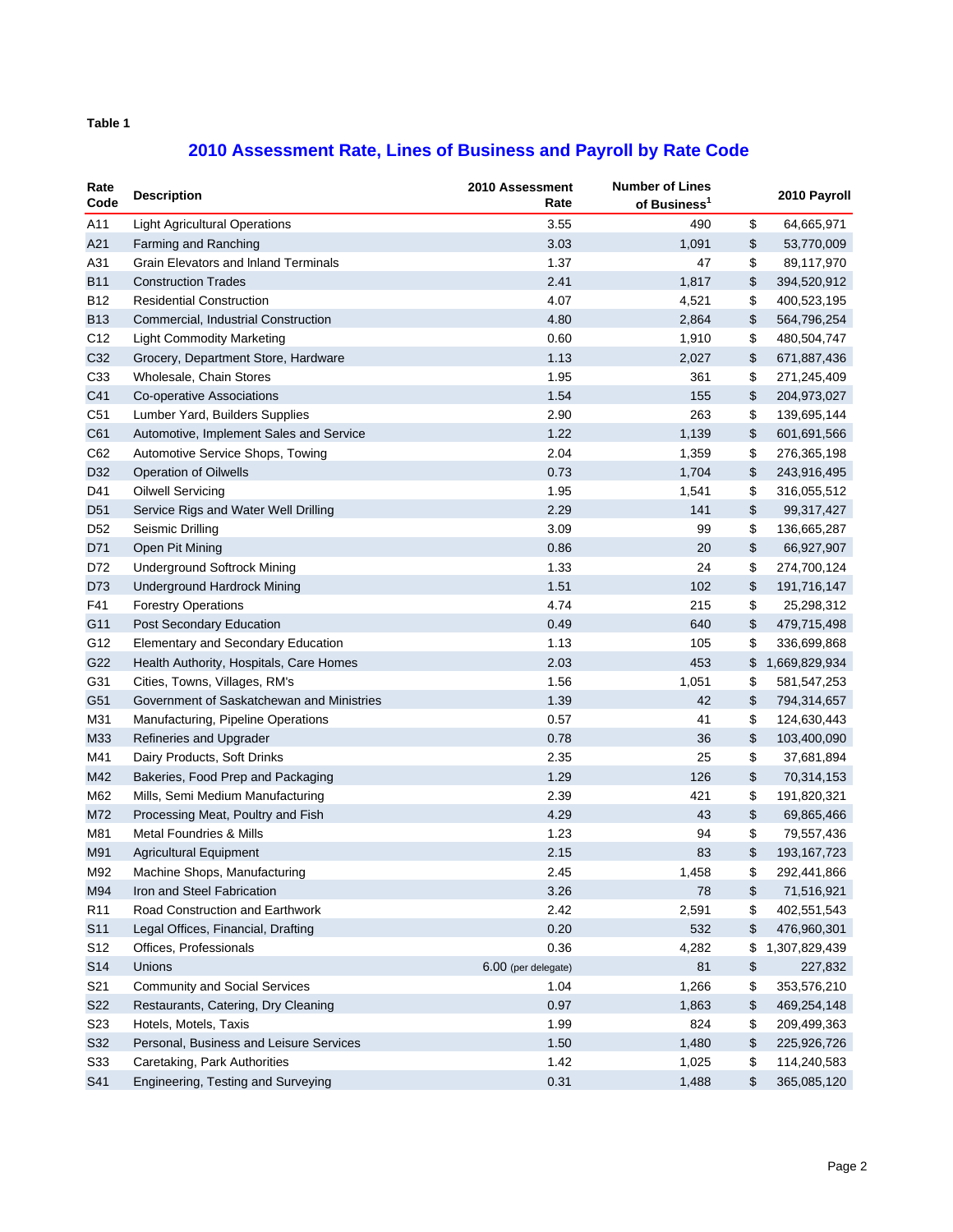### **2010 Assessment Rate, Lines of Business and Payroll by Rate Code**

| Rate<br>Code       | <b>Description</b>                      | 2010 Assessment<br>Rate | <b>Number of Lines</b><br>of Business <sup>1</sup> |     | 2010 Payroll     |
|--------------------|-----------------------------------------|-------------------------|----------------------------------------------------|-----|------------------|
| T42                | Transportation, Courier, Commercial Bus | 3.26                    | 2,392                                              | S   | 485,872,759      |
| T <sub>51</sub>    | <b>Operation of Railways</b>            | 1.73                    | 13                                                 | S   | 113,455,181      |
| T61                | <b>Commercial Air Transportation</b>    | 1.05                    | 103                                                | \$  | 75,256,089       |
| U11                | Telecommunications                      | 0.55                    | 15                                                 | \$. | 219,375,156      |
| U31                | <b>Electric Systems</b>                 | 0.89                    |                                                    | S   | 175,007,807      |
| <b>Board Level</b> |                                         | 1.63                    | 44.548                                             |     | \$15,658,975,828 |

1 An employer may have more than one line of business, therefore numbers shown will be higher than the actual number of employers in each rate code.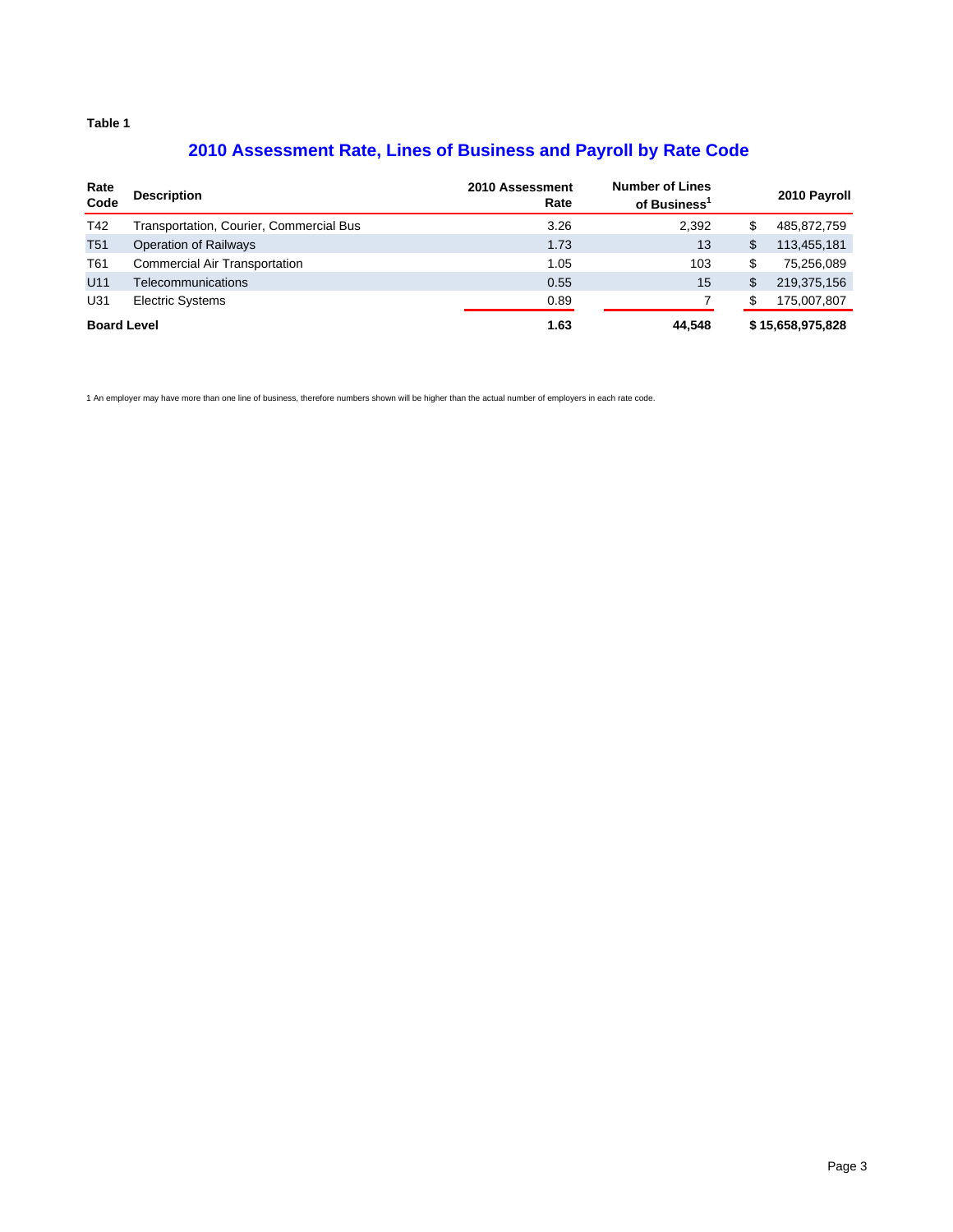# **Comparison of Reported Claim Type, 2006 to 2010**

| <b>Type of Claim</b>                | 2010   | 2009   | 2008   | 2007   | 2006   |
|-------------------------------------|--------|--------|--------|--------|--------|
| Accepted                            |        |        |        |        |        |
| <b>Time Loss</b>                    | 11,574 | 12,141 | 13,093 | 13,166 | 13,400 |
| No Time Loss                        | 20,672 | 20,794 | 23,112 | 21,670 | 21,425 |
| Fatality                            | 30     | 26     | 22     | 21     | 20     |
| Fatality Prior to Year <sup>1</sup> | 14     | 6      | 9      | 15     | 14     |
| Self-Insured                        | 620    | 658    | 723    | 648    | 704    |
| Subtotal                            | 32,896 | 33,625 | 36,959 | 35,520 | 35,563 |
| <b>Disallowed</b>                   | 4,564  | 4,809  | 5,155  | 4,568  | 4,294  |
| Cancelled                           | 998    | 946    | 929    | 877    | 873    |
| Decision Pending                    | 311    | 181    | 269    | 351    | 204    |
| <b>Total Reported</b>               | 38,769 | 39,561 | 43,312 | 41,316 | 40,934 |

1 Based on claims reported prior to the year, but accepted by the WCB in the year. Excludes claims not covered under the Act, not work related, still pending and/or duplicated within the system.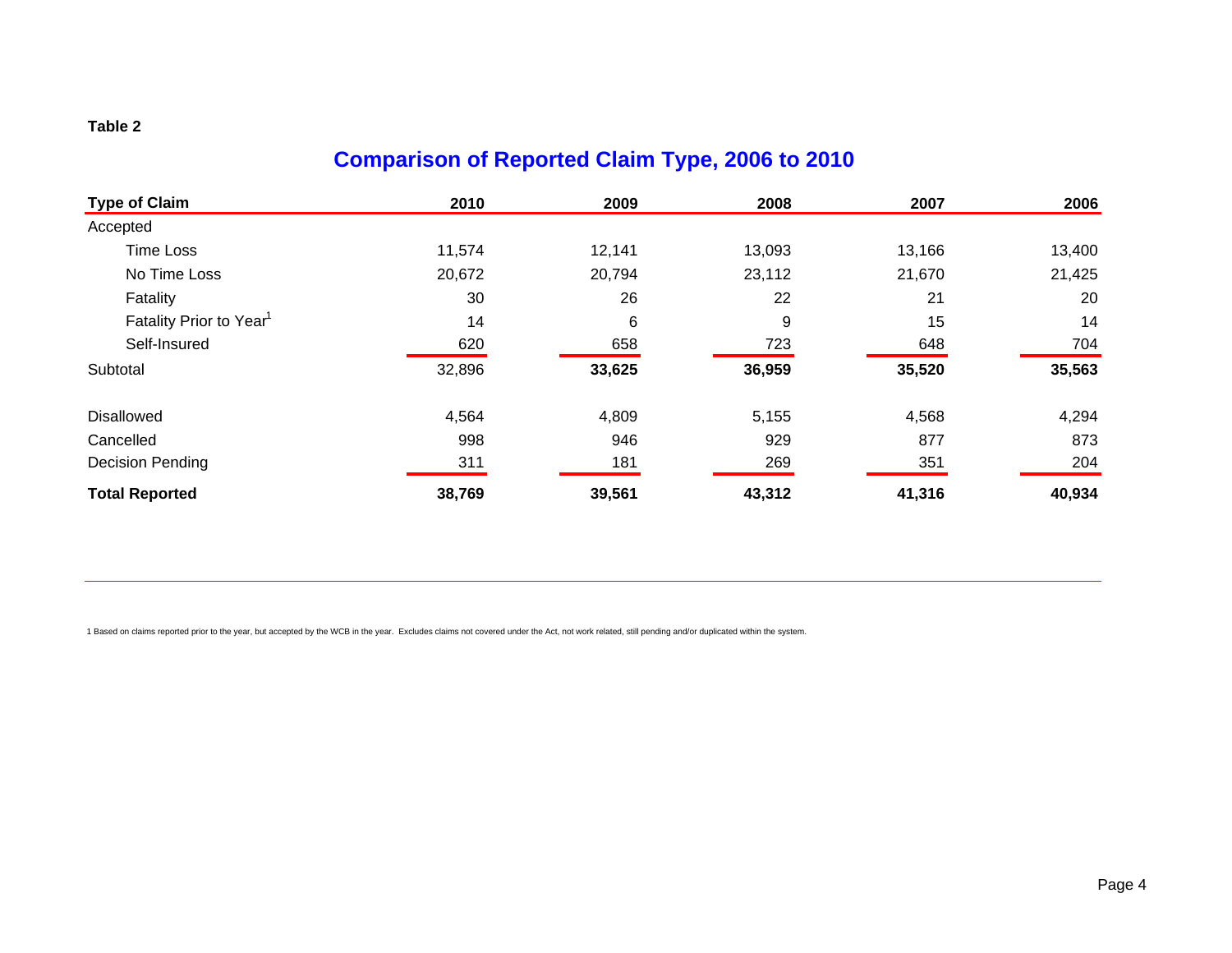### **Registered Claims in 2010 by Rate Code**

| <b>Rate Code</b>           | <b>Description</b>                          | <b>Time Loss</b> | No Time Loss | <b>Fatality</b> | <b>Total</b> |
|----------------------------|---------------------------------------------|------------------|--------------|-----------------|--------------|
| A11                        | <b>Light Agricultural Operations</b>        | 134              | 156          | $\mathbf{1}$    | 291          |
| A21                        | Farming and Ranching                        | 33               | 53           | $\mathbf 0$     | 86           |
| A31                        | <b>Grain Elevators and Inland Terminals</b> | 36               | 84           | 0               | 120          |
| <b>B11</b>                 | <b>Construction Trades</b>                  | 342              | 823          | $\mathbf{1}$    | 1,166        |
| <b>B12</b>                 | <b>Residential Construction</b>             | 417              | 793          | 0               | 1,210        |
| <b>B13</b>                 | Commercial, Industrial Construction         | 352              | 1,199        | 1               | 1,552        |
| C12                        | <b>Light Commodity Marketing</b>            | 178              | 319          | 0               | 497          |
| C32                        | Grocery, Department Store, Hardware         | 611              | 1,004        | $\mathbf{1}$    | 1,616        |
| C33                        | Wholesale, Chain Stores                     | 371              | 504          | 0               | 875          |
| C41                        | Co-operative Associations                   | 263              | 409          | $\mathbf 0$     | 672          |
| C51                        | Lumber Yard, Builders Supplies              | 215              | 301          | 1               | 517          |
| C61                        | Automotive, Implement Sales and Service     | 392              | 682          | $\mathbf{1}$    | 1,075        |
| C62                        | Automotive Service Shops, Towing            | 202              | 550          | 0               | 752          |
| D32                        | <b>Operation of Oilwells</b>                | 24               | 96           | $\pmb{0}$       | 120          |
| D41                        | Oilwell Servicing                           | 156              | 558          | 5               | 719          |
| D <sub>51</sub>            | Service Rigs and Water Well Drilling        | 38               | 195          | $\mathbf 0$     | 233          |
| D52                        | Seismic Drilling                            | 34               | 232          | 1               | 267          |
| D71                        | Open Pit Mining                             | 6                | 80           | $\mathbf 0$     | 86           |
| D72                        | <b>Underground Softrock Mining</b>          | 45               | 343          | 0               | 388          |
| D73                        | <b>Underground Hardrock Mining</b>          | 29               | 281          | $\mathbf 0$     | 310          |
| F41                        | <b>Forestry Operations</b>                  | 23               | 40           | 0               | 63           |
| G11                        | <b>Post Secondary Education</b>             | 142              | 265          | $\mathbf 0$     | 407          |
| G12                        | <b>Elementary and Secondary Education</b>   | 237              | 300          | 1               | 538          |
| G22                        | Health Authority, Hospitals, Care Homes     | 2,339            | 2,695        | 0               | 5,034        |
| G31                        | Cities, Towns, Villages, RM's               | 580              | 814          | 5               | 1,399        |
| G51                        | Government of Saskatchewan and Ministries   | 492              | 699          | $\mathbf 0$     | 1,191        |
| M31                        | Manufacturing, Pipeline Operations          | 21               | 53           | 1               | 75           |
| M33                        | Refineries and Upgrader                     | 29               | 89           | 0               | 118          |
| M41                        | Dairy Products, Soft Drinks                 | 73               | 112          | 0               | 185          |
| M42                        | Bakeries, Food Prep and Packaging           | 65               | 113          | $\mathbf 0$     | 178          |
| M62                        | Mills, Semi Medium Manufacturing            | 272              | 396          | 1               | 669          |
| M72                        | Processing Meat, Poultry and Fish           | 98               | 247          | $\mathbf 0$     | 345          |
| M81                        | Metal Foundries & Mills                     | 42               | 137          | 1               | 180          |
| M91                        | <b>Agricultural Equipment</b>               | 208              | 525          | $\mathbf 0$     | 733          |
| M92                        | Machine Shops, Manufacturing                | 381              | 762          | 0               | 1,143        |
| M94                        | Iron and Steel Fabrication                  | 105              | 249          | $\mathbf 0$     | 354          |
| R <sub>11</sub>            | Road Construction and Earthwork             | 200              | 555          | 4               | 759          |
| S <sub>11</sub>            | Legal Offices, Financial, Drafting          | 29               | 26           | $\mathbf 0$     | 55           |
| S12                        | Offices, Professionals                      | 163              | 292          | 0               | 455          |
| S14                        | Unions                                      | 0                | $\mathbf 0$  | $\mathbf 0$     | $\mathbf 0$  |
| S21                        | <b>Community and Social Services</b>        | 297              | 459          | 1               | 757          |
| S22                        | Restaurants, Catering, Dry Cleaning         | 378              | 816          | $\mathbf 0$     | 1,194        |
| S23                        | Hotels, Motels, Taxis                       | 268              | 423          | 0               | 691          |
| S32                        | Personal, Business and Leisure Services     | 260              | 566          | $\pmb{0}$       | 826          |
| S33                        | Caretaking, Park Authorities                | 86               | 128          | 0               | 214          |
| S41                        | Engineering, Testing and Surveying          | 43               | 121          | $\mathbf{1}$    | 165          |
|                            | Transportation, Courier, Commercial Bus     |                  |              |                 |              |
| T42                        | Operation of Railways                       | 657              | 725          | 2<br>$\pmb{0}$  | 1,384<br>127 |
| T <sub>51</sub>            |                                             | 50               | 77           |                 |              |
| T61                        | Commercial Air Transportation               | 34               | 66<br>54     | 0               | 100          |
| U11<br>U31                 | Telecommunications                          | 66               | 70           | 0               | 120          |
|                            | <b>Electric Systems</b>                     | 55               |              | 1               | 126          |
| Self Insured<br>Unassigned |                                             | 307              | 313<br>136   | 0               | 620<br>139   |
|                            |                                             | 3                |              | 0               |              |
| Total                      |                                             | 11,881           | 20,985       | 30              | 32,896       |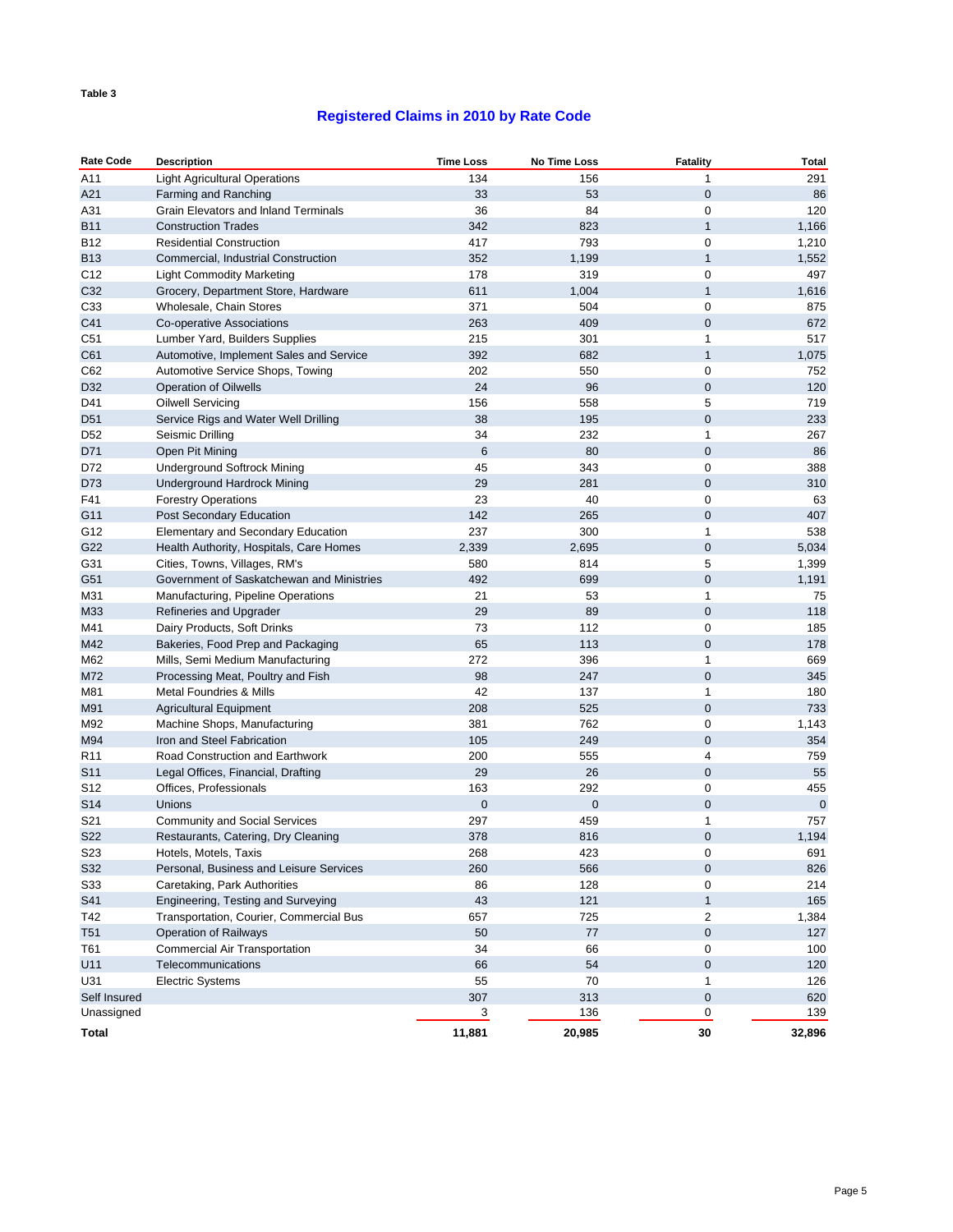# **Injury Rates by Rate Code, 2006 to 2010**

|                  |                                             |       | <b>Time Loss Injury Rate</b> |       |       |        |        | <b>Total Injury Rate</b> |        |        |        |  |  |
|------------------|---------------------------------------------|-------|------------------------------|-------|-------|--------|--------|--------------------------|--------|--------|--------|--|--|
| <b>Rate Code</b> | <b>Description</b>                          | 2010  | 2009                         | 2008  | 2007  | 2006   | 2010   | 2009                     | 2008   | 2007   | 2006   |  |  |
| All Classes      |                                             | 3.12% | 3.44%                        | 3.70% | 3.80% | 4.05%  | 8.70%  | 9.32%                    | 10.21% | 9.87%  | 10.18% |  |  |
| A11              | <b>Light Agricultural Operations</b>        | 8.75% | 8.16%                        | 9.83% | 9.18% | 10.41% | 18.95% | 20.36%                   | 22.53% | 21.89% | 24.57% |  |  |
| A21              | Farming and Ranching                        | 2.59% | 4.12%                        | 2.79% | 5.31% | 4.44%  | 6.76%  | 7.79%                    | 7.66%  | 8.99%  | 8.16%  |  |  |
| A31              | <b>Grain Elevators and Inland Terminals</b> | 1.36% | 1.23%                        | 1.34% | 1.18% | 1.06%  | 4.52%  | 4.75%                    | 4.09%  | 3.24%  | 3.56%  |  |  |
| <b>B11</b>       | <b>Construction Trades</b>                  | 4.60% | 5.75%                        | 6.46% | 7.19% | 7.53%  | 15.66% | 17.64%                   | 20.33% | 18.68% | 20.53% |  |  |
| <b>B12</b>       | <b>Residential Construction</b>             | 5.52% | 5.84%                        | 8.23% | 9.70% | 8.79%  | 16.02% | 16.12%                   | 23.98% | 22.46% | 21.92% |  |  |
| <b>B13</b>       | Commercial, Industrial Construction         | 3.31% | 4.37%                        | 7.38% | 6.57% | 7.05%  | 14.56% | 16.62%                   | 24.40% | 21.72% | 22.55% |  |  |
| C <sub>12</sub>  | <b>Light Commodity Marketing</b>            | 1.19% | 1.88%                        | 1.44% | 1.57% | 1.35%  | 3.33%  | 4.36%                    | 3.81%  | 4.04%  | 3.71%  |  |  |
| C32              | Grocery, Department Store, Hardware         | 2.93% | 2.82%                        | 2.87% | 3.14% | 3.37%  | 7.75%  | 7.77%                    | 8.13%  | 8.14%  | 8.55%  |  |  |
| C33              | Wholesale, Chain Stores                     | 4.41% | 4.83%                        | 5.33% | 5.87% | 6.45%  | 10.40% | 11.77%                   | 12.69% | 13.21% | 14.77% |  |  |
| C41              | Co-operative Associations                   | 4.14% | 4.19%                        | 4.27% | 4.11% | 4.54%  | 10.57% | 11.75%                   | 11.76% | 10.15% | 10.70% |  |  |
| C <sub>51</sub>  | Lumber Yard, Builders Supplies              | 4.96% | 4.17%                        | 6.01% | 6.23% | 6.01%  | 11.91% | 11.73%                   | 14.80% | 14.58% | 13.56% |  |  |
| C61              | Automotive, Implement Sales and Service     | 2.10% | 2.49%                        | 2.35% | 2.35% | 2.40%  | 5.75%  | 6.38%                    | 6.78%  | 6.46%  | 6.81%  |  |  |
| C62              | Automotive Service Shops, Towing            | 2.36% | 2.91%                        | 3.31% | 3.72% | 3.87%  | 8.77%  | 9.44%                    | 10.49% | 11.80% | 11.98% |  |  |
| D32              | <b>Operation of Oilwells</b>                | 0.76% | 0.97%                        | 0.73% | 1.21% | 0.82%  | 3.81%  | 4.22%                    | 3.12%  | 4.60%  | 3.42%  |  |  |
| D41              | <b>Oilwell Servicing</b>                    | 3.82% | 2.98%                        | 3.78% | 3.74% | 4.44%  | 17.49% | 13.30%                   | 15.40% | 14.02% | 14.81% |  |  |
| D <sub>51</sub>  | Service Rigs and Water Well Drilling        | 2.96% | 2.20%                        | 4.90% | 2.77% | 3.12%  | 18.16% | 16.57%                   | 21.80% | 17.31% | 20.90% |  |  |
| D <sub>52</sub>  | Seismic Drilling                            | 1.93% | 1.60%                        | 3.45% | 3.11% | 3.66%  | 15.07% | 10.27%                   | 21.99% | 17.00% | 17.35% |  |  |
| D71              | Open Pit Mining                             | 0.69% | 0.50%                        | 0.93% | 1.08% | 0.68%  | 9.95%  | 13.86%                   | 10.87% | 12.00% | 11.07% |  |  |
| D72              | <b>Underground Softrock Mining</b>          | 1.27% | 1.62%                        | 2.05% | 1.39% | 1.22%  | 10.94% | 10.35%                   | 11.55% | 8.68%  | 8.73%  |  |  |
| D73              | <b>Underground Hardrock Mining</b>          | 1.17% | 1.36%                        | 2.38% | 2.79% | 3.17%  | 12.52% | 11.10%                   | 11.78% | 10.32% | 12.32% |  |  |
| F41              | <b>Forestry Operations**</b>                | 4.40% | 5.11%                        | 5.23% | 4.27% | 6.11%  | 12.05% | 10.21%                   | 12.12% | 7.25%  | 6.64%  |  |  |
| G11              | Post Secondary Education                    | 1.33% | 1.38%                        | 1.36% | 1.36% | 1.95%  | 3.80%  | 3.70%                    | 3.66%  | 3.63%  | 4.43%  |  |  |
| G12              | Elementary and Secondary Education          | 3.16% | 3.19%                        | 3.53% | 2.88% | 3.67%  | 7.15%  | 7.41%                    | 8.04%  | 7.54%  | 7.65%  |  |  |
| G22              | Health Authority, Hospitals, Care Homes     | 5.85% | 6.12%                        | 6.12% | 6.26% | 6.31%  | 12.60% | 13.08%                   | 13.21% | 12.78% | 12.09% |  |  |
| G31              | Cities, Towns, Villages, RM's               | 5.04% | 5.59%                        | 5.28% | 4.97% | 5.43%  | 12.11% | 14.18%                   | 14.36% | 14.21% | 14.38% |  |  |
| G51              | Government of Saskatchewan and Ministries   | 3.13% | 3.23%                        | 3.05% | 3.02% | 3.75%  | 7.58%  | 8.11%                    | 7.79%  | 7.41%  | 8.41%  |  |  |
| M31              | Manufacturing, Pipeline Operations          | 0.82% | 1.17%                        | 1.95% | 1.47% | 1.36%  | 2.91%  | 3.43%                    | 4.38%  | 3.83%  | 4.39%  |  |  |
| M33              | Refineries and Upgrader                     | 1.37% | 1.31%                        | 1.46% | 0.78% | 1.15%  | 5.58%  | 4.51%                    | 4.89%  | 4.98%  | 4.69%  |  |  |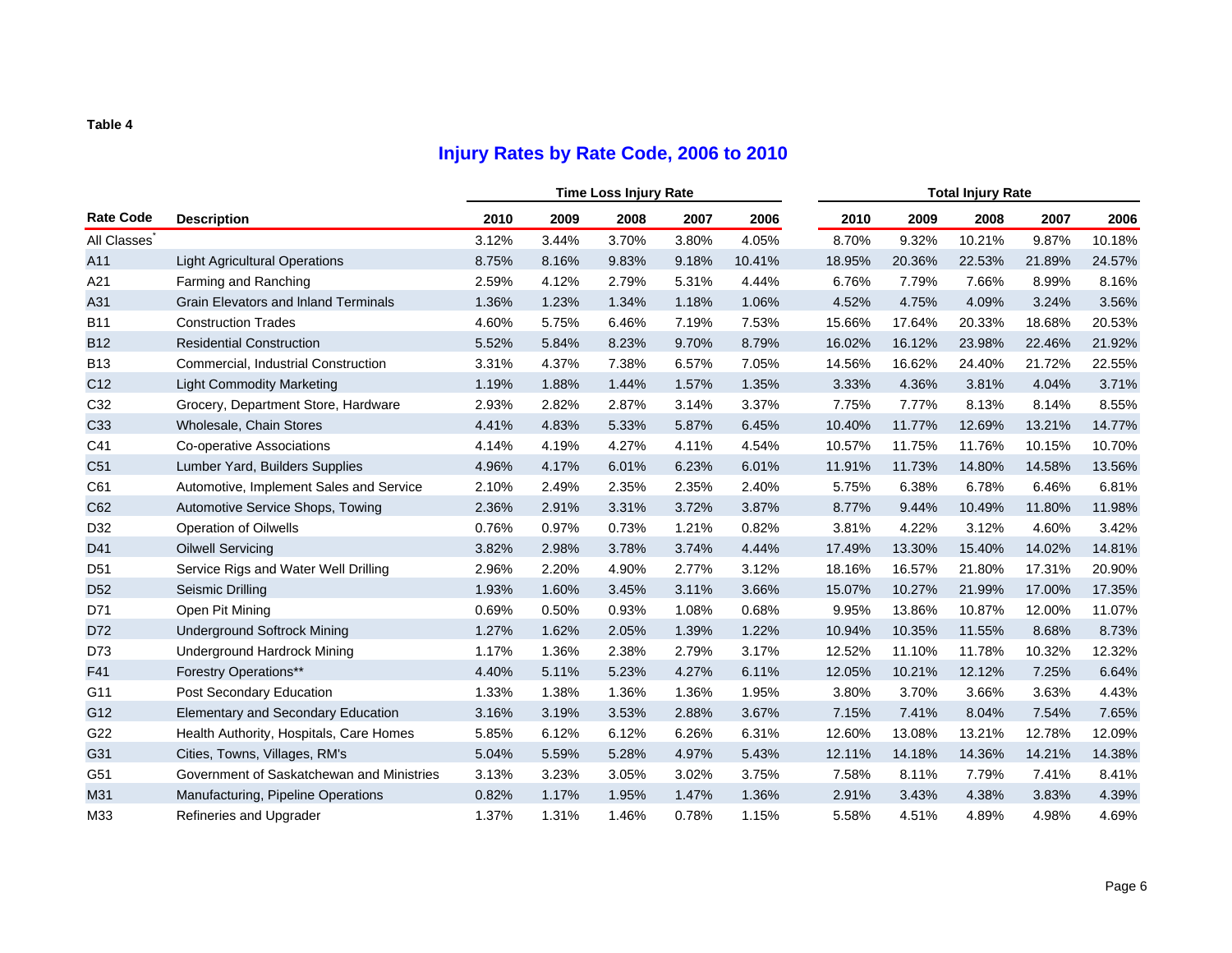### **Injury Rates by Rate Code, 2006 to 2010**

|                  |                                         |       |        | <b>Time Loss Injury Rate</b> |        |        | <b>Total Injury Rate</b> |        |        |        |        |  |  |  |
|------------------|-----------------------------------------|-------|--------|------------------------------|--------|--------|--------------------------|--------|--------|--------|--------|--|--|--|
| <b>Rate Code</b> | <b>Description</b>                      | 2010  | 2009   | 2008                         | 2007   | 2006   | 2010                     | 2009   | 2008   | 2007   | 2006   |  |  |  |
| M41              | Dairy Products, Soft Drinks             | 8.44% | 10.88% | 14.01%                       | 12.14% | 10.20% | 21.38%                   | 26.11% | 22.57% | 18.57% | 19.68% |  |  |  |
| M42              | Bakeries, Food Prep and Packaging       | 4.03% | 4.46%  | 2.78%                        | 2.59%  | 2.87%  | 11.03%                   | 13.38% | 10.34% | 8.68%  | 10.47% |  |  |  |
| M62              | Mills, Semi Medium Manufacturing        | 6.94% | 9.64%  | 9.41%                        | 10.29% | 11.59% | 17.04%                   | 21.95% | 25.15% | 25.44% | 27.18% |  |  |  |
| M72              | Processing Meat, Poultry and Fish       | 6.11% | 6.91%  | 11.97%                       | 10.24% | 12.32% | 21.51%                   | 24.46% | 41.74% | 35.83% | 38.43% |  |  |  |
| M81              | <b>Metal Foundries &amp; Mills</b>      | 2.58% | 2.00%  | 2.37%                        | 2.33%  | 3.19%  | 11.01%                   | 10.56% | 13.36% | 10.94% | 12.66% |  |  |  |
| M91              | <b>Agricultural Equipment</b>           | 5.27% | 6.72%  | 10.30%                       | 9.66%  | 11.94% | 18.57%                   | 22.19% | 29.89% | 29.80% | 30.22% |  |  |  |
| M92              | Machine Shops, Manufacturing            | 6.37% | 7.28%  | 9.59%                        | 11.15% | 12.87% | 19.12%                   | 20.64% | 28.56% | 28.41% | 30.88% |  |  |  |
| M94              | Iron and Steel Fabrication              | 7.18% | 7.96%  | 11.01%                       | 14.27% | 16.11% | 24.22%                   | 24.02% | 41.26% | 43.92% | 46.73% |  |  |  |
| R <sub>11</sub>  | Road Construction and Earthwork         | 2.64% | 2.03%  | 3.76%                        | 4.07%  | 4.29%  | 9.95%                    | 7.99%  | 12.24% | 11.63% | 12.54% |  |  |  |
| S <sub>11</sub>  | Legal Offices, Financial, Drafting      | 0.31% | 0.32%  | 0.38%                        | 0.26%  | 0.37%  | 0.59%                    | 0.77%  | 0.89%  | 0.72%  | 0.75%  |  |  |  |
| S <sub>12</sub>  | Offices, Professionals                  | 0.64% | 0.61%  | 0.68%                        | 0.75%  | 0.92%  | 1.80%                    | 1.83%  | 2.01%  | 2.00%  | 2.20%  |  |  |  |
| S <sub>21</sub>  | <b>Community and Social Services</b>    | 1.47% | 1.51%  | 1.39%                        | 1.91%  | 1.88%  | 3.75%                    | 3.81%  | 3.74%  | 4.06%  | 4.60%  |  |  |  |
| <b>S22</b>       | Restaurants, Catering, Dry Cleaning     | 1.41% | 1.69%  | 1.87%                        | 2.00%  | 1.92%  | 4.46%                    | 4.87%  | 5.72%  | 6.20%  | 6.45%  |  |  |  |
| S <sub>23</sub>  | Hotels, Motels, Taxis                   | 2.24% | 2.70%  | 2.44%                        | 2.71%  | 2.80%  | 5.79%                    | 6.17%  | 6.43%  | 5.84%  | 6.87%  |  |  |  |
| S32              | Personal, Business and Leisure Services | 3.63% | 3.74%  | 3.47%                        | 3.79%  | 3.07%  | 11.52%                   | 12.93% | 10.06% | 10.24% | 8.44%  |  |  |  |
| S33              | Caretaking, Park Authorities            | 2.37% | 2.59%  | 2.48%                        | 3.32%  | 4.21%  | 5.90%                    | 6.48%  | 5.99%  | 8.03%  | 8.92%  |  |  |  |
| S41              | Engineering, Testing and Surveying      | 0.61% | 0.77%  | 0.65%                        | 0.69%  | 0.71%  | 2.32%                    | 2.51%  | 2.98%  | 2.69%  | 2.41%  |  |  |  |
| T42              | Transportation, Courier, Commercial Bus | 6.32% | 7.17%  | 5.91%                        | 6.41%  | 7.74%  | 13.29%                   | 14.45% | 13.18% | 13.39% | 14.90% |  |  |  |
| <b>T51</b>       | <b>Operation of Railways</b>            | 2.06% | 2.38%  | 1.97%                        | 2.18%  | 1.89%  | 5.23%                    | 5.34%  | 5.18%  | 5.31%  | 5.72%  |  |  |  |
| T61              | <b>Commercial Air Transportation</b>    | 2.11% | 1.19%  | 1.89%                        | 1.90%  | 2.14%  | 6.21%                    | 5.51%  | 7.68%  | 7.97%  | 8.84%  |  |  |  |
| U11              | Telecommunications                      | 2.38% | 1.96%  | 1.80%                        | 1.38%  | 2.11%  | 4.32%                    | 4.07%  | 3.58%  | 3.36%  | 3.85%  |  |  |  |
| U31              | <b>Electric Systems</b>                 | 2.48% | 1.67%  | 1.80%                        | 1.95%  | 1.76%  | 5.64%                    | 6.76%  | 6.38%  | 6.77%  | 5.77%  |  |  |  |

Injury Rate equals number of claims divided by the number of workers covered.

Number of workers covered is calculated by dividing assessable payroll by the Statistics Canada average weekly wage for each rate code.

\* All Class Injury Rate excludes self insured claims and workers.

\*\* In 2009 there were rate code reclassifications in class F. For years prior to 2009 the injury rates shown are those calculated under the new classification scheme.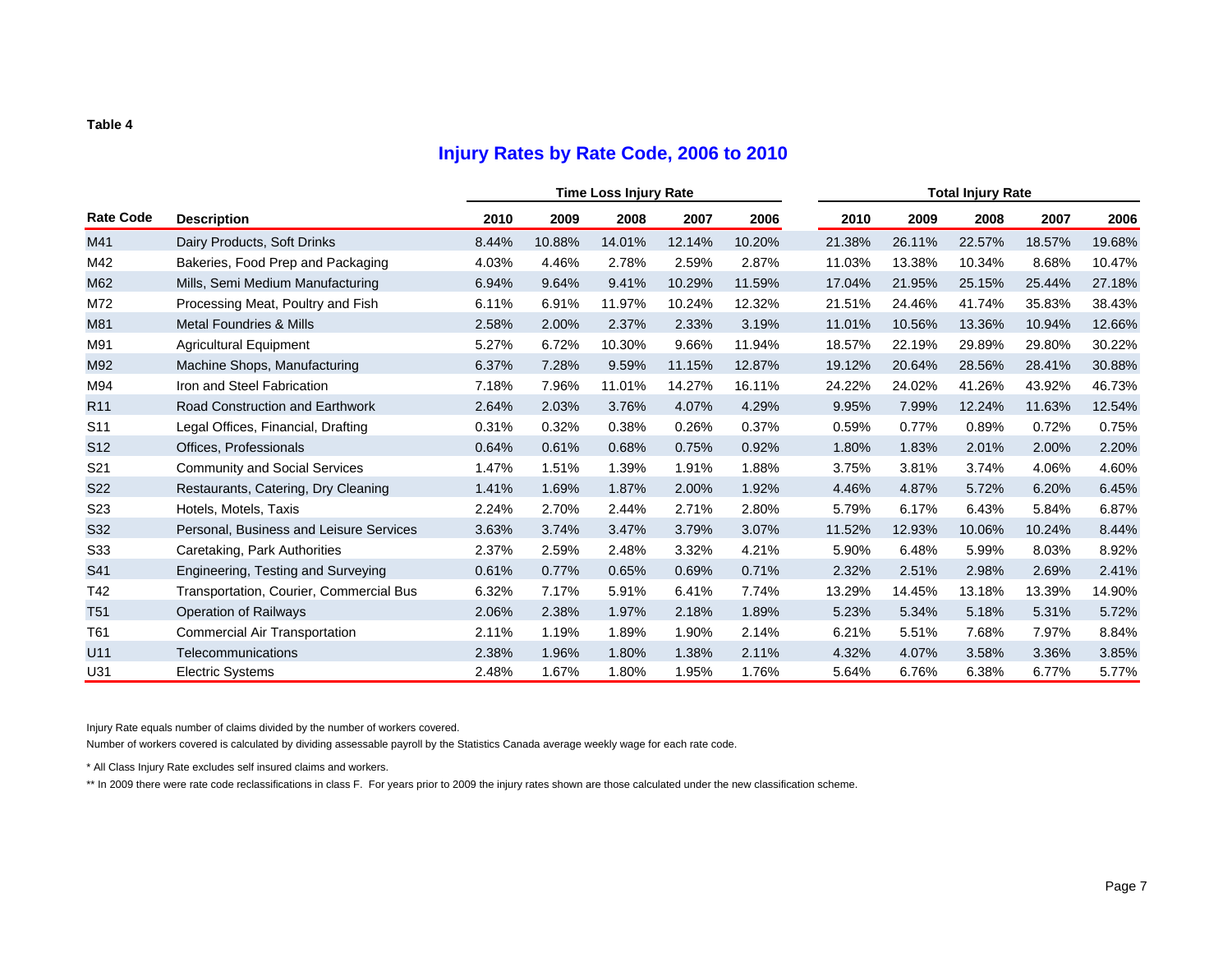### **Average Claim Duration and Average Cost per Claim, 2006 to 2010**

|                 |                                             | <b>Average Claim Duration (Days)</b> |       |       |       |       | Average Cost per Claim |                |      |             |               |          |                |
|-----------------|---------------------------------------------|--------------------------------------|-------|-------|-------|-------|------------------------|----------------|------|-------------|---------------|----------|----------------|
| Rate<br>Code    | <b>Description</b>                          | 2010                                 | 2009  | 2008  | 2007  | 2006  | 2010                   |                | 2009 | 2008        |               | 2007     | 2006           |
| All Classes*    |                                             | 34.67                                | 34.10 | 33.11 | 32.08 | 33.49 | \$4,163.73             | \$3,833.09     |      | \$3,616.35  | \$3,376.57    |          | \$3,352.09     |
| A11             | <b>Light Agricultural Operations</b>        | 33.29                                | 31.30 | 36.97 | 27.84 | 34.74 | \$<br>4,257.21         | \$2,981.76     |      | \$3,476.46  | \$2,198.22    |          | \$2,693.22     |
| A21             | Farming and Ranching                        | 54.28                                | 51.86 | 55.33 | 72.54 | 61.46 | 5,903.92<br>\$         | \$3,976.88     |      | \$5,828.71  | \$3,825.13    |          | \$4,586.00     |
| A31             | <b>Grain Elevators and Inland Terminals</b> | 17.52                                | 13.15 | 22.59 | 29.56 | 39.78 | \$3,663.81             | \$9,832.36     |      | \$5,012.05  | \$3,357.56    |          | \$11,275.97    |
| <b>B11</b>      | <b>Construction Trades</b>                  | 27.21                                | 30.19 | 26.69 | 26.71 | 35.39 | 4,685.17<br>\$         | \$3,049.86     |      | \$3,164.90  | \$3,767.90    |          | \$2,890.52     |
| <b>B12</b>      | <b>Residential Construction</b>             | 46.11                                | 47.28 | 42.46 | 38.23 | 45.49 | 4,524.98<br>\$         | \$4,878.22     |      | \$4,270.69  | \$3,785.28    |          | \$3,352.91     |
| <b>B13</b>      | Commercial, Industrial Construction         | 54.98                                | 49.49 | 46.40 | 44.02 | 56.93 | 5,194.59<br>\$         | \$5,564.33     |      | \$4,656.51  | \$3,584.10    |          | \$6,205.54     |
| C12             | <b>Light Commodity Marketing</b>            | 27.64                                | 26.92 | 27.32 | 29.07 | 28.65 | 2,545.95<br>\$         | 3,058.85<br>\$ |      | \$3,119.46  | $\mathfrak s$ | 1,849.20 | \$2,194.26     |
| C32             | Grocery, Department Store, Hardware         | 31.08                                | 26.12 | 27.39 | 27.22 | 26.11 | \$3,170.26             | \$2,917.30     |      | \$2,897.32  | \$            | 2,440.48 | \$2,417.24     |
| C33             | Wholesale, Chain Stores                     | 26.15                                | 23.50 | 29.65 | 23.98 | 24.72 | 3,076.53<br>\$         | \$2,941.12     |      | \$2,896.00  | $\mathbb{S}$  | 2,347.83 | \$1,970.50     |
| C41             | Co-operative Associations                   | 27.79                                | 27.12 | 27.46 | 25.02 | 24.04 | 3,369.96<br>\$         | \$2,739.95     |      | \$2,752.13  | \$            | 1,572.57 | \$2,123.46     |
| C <sub>51</sub> | Lumber Yard, Builders Supplies              | 31.10                                | 27.92 | 23.59 | 24.20 | 25.92 | \$<br>3,960.49         | \$2,248.35     |      | \$3,268.06  | \$2,488.21    |          | \$3,313.34     |
| C61             | Automotive, Implement Sales and Service     | 31.45                                | 29.93 | 27.72 | 30.06 | 26.78 | 4,215.41<br>\$         | \$3,560.65     |      | \$2,970.38  | \$ 3,867.95   |          | \$2,647.00     |
| C62             | Automotive Service Shops, Towing            | 45.68                                | 36.39 | 33.26 | 22.95 | 36.97 | \$<br>4,119.66         | 3,922.92<br>\$ |      | \$3,123.61  | \$2,538.20    |          | \$2,986.22     |
| D32             | Operation of Oilwells                       | 31.74                                | 40.10 | 30.06 | 33.53 | 51.19 | 9,658.21<br>\$         | \$9,583.14     | \$   | 3,844.14    | \$            | 6,066.91 | \$18,128.40    |
| D41             | <b>Oilwell Servicing</b>                    | 55.93                                | 71.07 | 54.18 | 54.44 | 44.75 | 9.574.79<br>\$         | 8,237.63<br>S. |      | \$6,078.71  | \$ 7.824.56   |          | \$4,732.47     |
| D <sub>51</sub> | Service Rigs and Water Well Drilling        | 66.09                                | 92.54 | 52.47 | 71.53 | 81.42 | 4,113.29<br>\$         | \$<br>9,275.27 | \$   | 8,590.16    | \$            | 6,009.67 | \$8,020.04     |
| D <sub>52</sub> | Seismic Drilling                            | 83.33                                | 73.01 | 49.92 | 60.34 | 50.75 | \$13,238.38            | 6,837.51<br>S. |      | \$12,238.27 | $\mathfrak s$ | 6,981.95 | \$9,796.59     |
| D71             | Open Pit Mining                             | 61.35                                | 46.44 | 41.39 | 27.24 | 75.21 | \$12,723.08            | \$<br>6,753.14 |      | \$4,388.23  | \$            | 3,785.75 | 3,048.28<br>\$ |
| D72             | <b>Underground Softrock Mining</b>          | 52.63                                | 62.92 | 49.88 | 40.13 | 39.12 | \$6,498.56             | \$9,172.55     |      | \$10,193.78 | $\mathbb{S}$  | 8,197.27 | \$10,654.45    |
| D73             | <b>Underground Hardrock Mining</b>          | 76.45                                | 71.20 | 63.22 | 40.02 | 36.82 | \$14,567.28            | \$10,872.62    |      | \$8,874.53  | \$7,093.23    |          | 5,013.21<br>\$ |
| F41             | <b>Forestry Operations**</b>                | 70.74                                | 64.59 | 62.24 | 64.84 | 42.31 | \$9,562.34             | \$3,656.98     |      | \$1,825.63  | \$6,296.55    |          | \$4,247.37     |
| G11             | Post Secondary Education                    | 36.85                                | 19.21 | 25.69 | 20.18 | 26.24 | 4,606.60<br>\$         | \$2,180.95     |      | \$2,618.61  | \$2,735.84    |          | \$3,389.00     |
| G12             | Elementary and Secondary Education          | 31.05                                | 34.29 | 36.38 | 34.37 | 30.89 | \$<br>4,238.25         | \$3,302.40     |      | \$3,594.76  | \$2,532.26    |          | \$2,931.75     |
| G22             | Health Authority, Hospitals, Care Homes     | 27.74                                | 29.38 | 29.25 | 28.03 | 32.01 | 3,678.39<br>\$         | \$3,662.21     |      | \$3,412.67  | \$3,128.95    |          | \$3,215.56     |
| G31             | Cities, Towns, Villages, RM's               | 24.27                                | 26.88 | 28.95 | 29.06 | 26.77 | \$3,108.16             | \$3,133.70     |      | \$3,617.97  | \$2,839.22    |          | \$2,977.64     |
| G51             | Government of Saskatchewan and Ministries   | 43.60                                | 36.07 | 34.48 | 37.31 | 36.43 | 4.871.83<br>\$         | \$<br>4,958.03 |      | \$3,742.27  | \$4,267.05    |          | \$4,039.22     |
| M31             | Manufacturing, Pipeline Operations          | 16.60                                | 19.95 | 8.28  | 20.49 | 13.02 | 4,464.78<br>\$         | 6,989.35<br>\$ |      | \$4,536.20  | \$2,043.96    |          | \$2,619.69     |
| M33             | Refineries and Upgrader                     | 31.69                                | 30.35 | 39.16 | 31.43 | 31.90 | 5,791.33<br>\$         | \$<br>5,265.07 |      | \$5,887.91  | \$13,770.07   |          | \$4,939.88     |
| M41             | Dairy Products, Soft Drinks                 | 22.62                                | 17.73 | 21.08 | 14.78 | 17.63 | \$3,559.95             | \$3,915.29     |      | \$3,444.17  | \$2,807.45    |          | \$2,394.64     |
| M42             | Bakeries, Food Prep and Packaging           | 28.54                                | 25.37 | 28.08 | 28.73 | 31.62 | 3,625.78<br>\$         | \$3,190.56     |      | \$4,384.52  | \$            | 3,171.92 | \$5,475.49     |
| M62             | Mills, Semi Medium Manufacturing            | 28.39                                | 31.52 | 23.58 | 26.84 | 24.11 | \$5,105.66             | \$3,501.52     |      | \$2,491.72  | $\mathbb{S}$  | 2,012.36 | \$3,138.84     |
| M72             | Processing Meat, Poultry and Fish           | 35.36                                | 32.72 | 28.66 | 36.67 | 30.11 | \$<br>3,642.15         | \$2,772.04     |      | \$2,364.08  | \$            | 2,592.30 | \$2,034.92     |
| M81             | Metal Foundries & Mills                     | 32.98                                | 40.02 | 36.07 | 50.80 | 23.29 | 8,829.91<br>\$         | \$10,107.58    |      | \$2,830.14  | $\mathfrak s$ | 4,429.14 | \$2,665.30     |
| M91             | <b>Agricultural Equipment</b>               | 25.66                                | 25.75 | 19.77 | 20.98 | 16.36 | 222.55<br>\$<br>3.     | \$<br>2,952.88 | \$   | 2,611.29    | \$            | 3,493.77 | \$<br>2,187.54 |
| M92             | Machine Shops, Manufacturing                | 27.63                                | 28.63 | 24.16 | 22.93 | 25.85 | \$3.186.62             | \$<br>3,146.70 |      | \$2,794.50  | $\mathbb{S}$  | 2,146.76 | \$2,522.35     |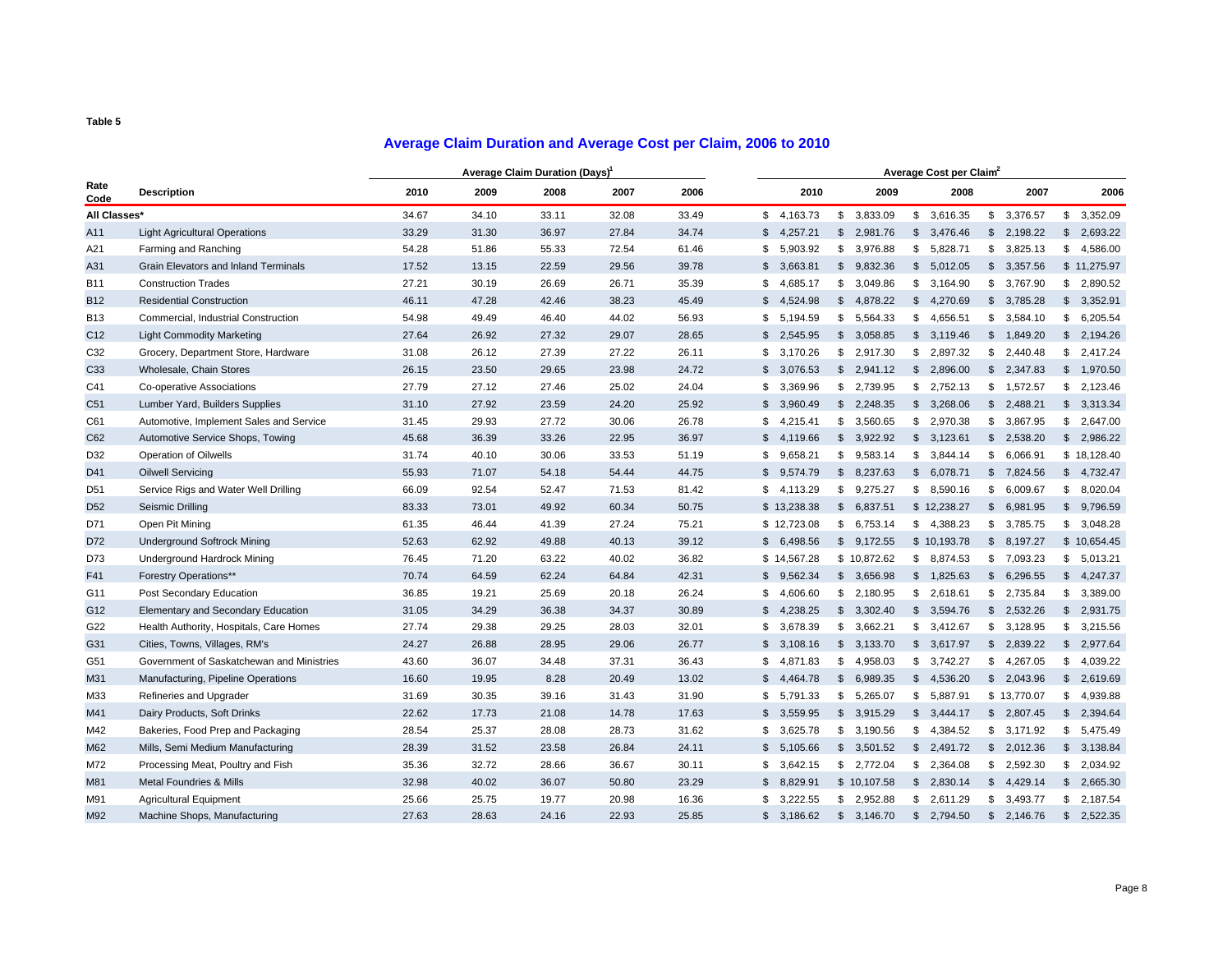#### **Average Claim Duration and Average Cost per Claim, 2006 to 2010**

|                 |                                         | Average Claim Duration (Days)' |       |       |       |       | Average Cost per Claim <sup>2</sup> |  |                 |               |          |     |              |                |            |
|-----------------|-----------------------------------------|--------------------------------|-------|-------|-------|-------|-------------------------------------|--|-----------------|---------------|----------|-----|--------------|----------------|------------|
| Rate<br>Code    | <b>Description</b>                      | 2010                           | 2009  | 2008  | 2007  | 2006  | 2010                                |  | 2009            |               | 2008     |     | 2007         |                | 2006       |
| M94             | Iron and Steel Fabrication              | 38.06                          | 32.52 | 23.48 | 23.63 | 20.89 | 3.829.08                            |  | 2.538.01<br>\$  |               | 4.080.34 | \$. | ,231.71<br>3 |                | 2,249.95   |
| R <sub>11</sub> | Road Construction and Earthwork         | 59.40                          | 57.12 | 49.24 | 52.84 | 53.48 | \$11,658.83                         |  | 7,395.15        |               | 6,572.81 | SS. | 7,245.89     |                | 7,036.98   |
| S <sub>11</sub> | Legal Offices, Financial, Drafting      | 18.69                          | 16.86 | 30.47 | 34.91 | 24.17 | \$2,379.52                          |  | 1,780.51<br>S.  | £.            | 4,102.44 | \$  | 4,446.74     |                | 3,398.49   |
| S <sub>12</sub> | Offices, Professionals                  | 28.64                          | 28.01 | 32.00 | 29.16 | 33.17 | \$2,778.97                          |  | \$2,458.25      | .S            | 2,902.74 | \$  | 2,831.25     | \$             | 3,070.98   |
| S21             | <b>Community and Social Services</b>    | 27.18                          | 23.49 | 26.54 | 27.86 | 25.68 | \$2,470.60                          |  | 2,585.86<br>s.  | Я.            | 2,887.49 | \$. | 2,227.43     | S.             | 2,431.21   |
| <b>S22</b>      | Restaurants, Catering, Dry Cleaning     | 28.52                          | 29.24 | 27.16 | 25.76 | 27.72 | \$2,581.09                          |  | \$2,645.06      | \$.           | 2,001.75 | \$  | 2,118.97     |                | \$1,833.52 |
| S <sub>23</sub> | Hotels, Motels, Taxis                   | 29.31                          | 32.84 | 39.59 | 27.30 | 38.40 | \$3.213.19                          |  | 3,238.52<br>\$. | .ፍ            | 3,374.02 | \$  | 2,725.98     | \$.            | 2,444.68   |
| S32             | Personal, Business and Leisure Services | 30.62                          | 28.06 | 34.81 | 30.58 | 32.70 | \$3.193.03                          |  | 2.706.55<br>\$. |               | 3,223.58 | S.  | 3,314.82     | $\mathfrak{L}$ | 2,480.14   |
| S33             | Caretaking, Park Authorities            | 30.21                          | 38.83 | 38.34 | 34.15 | 40.33 | \$3.774.77                          |  | 4,216.58<br>S.  | Я.            | 2,592.57 | \$  | 3,043.01     |                | \$2,342.78 |
| S41             | Engineering, Testing and Surveying      | 39.24                          | 36.34 | 34.14 | 25.02 | 33.97 | \$5.383.03                          |  | 8.865.78<br>S.  | \$.           | 3.053.40 | \$  | 2,603.03     |                | \$1,913.38 |
| T42             | Transportation, Courier, Commercial Bus | 53.88                          | 51.18 | 52.98 | 51.04 | 48.18 | \$5,356.22                          |  | 5,671.98<br>\$. | \$.           | 5,294.46 | \$. | 5,841.23     |                | \$5,272.36 |
| <b>T51</b>      | Operation of Railways                   | 49.10                          | 61.04 | 52.30 | 51.91 | 57.50 | \$6,503.29                          |  | 6,816.57<br>\$. |               | 6,027.29 | \$. | 5,782.62     |                | \$9,280.34 |
| T61             | <b>Commercial Air Transportation</b>    | 34.44                          | 49.67 | 38.47 | 34.98 | 32.06 | \$4,197.81                          |  | 4,753.86<br>\$. | .ፍ            | 2,652.97 |     | \$13,298.80  | \$.            | 7,409.13   |
| U11             | Telecommunications                      | 23.27                          | 21.66 | 30.35 | 31.96 | 23.60 | \$3,599.42                          |  | \$2.496.43      | $\mathcal{L}$ | 3,924.10 | \$  | 3,302.10     | \$             | 3,461.26   |
| U31             | <b>Electric Systems</b>                 | 17.12                          | 19.62 | 19.97 | 36.20 | 17.86 | \$3,967.17                          |  | 2,634.01<br>s.  | \$.           | 4,019.94 | s.  | 5,717.55     | s.             | 4,026.71   |

1 Average duration in days equals total days lost divided by claims with time lost

2 Average cost per claim equals costs of new claims divided by new claims registered

\* All Class Durations excludes self insured claims and workers

\*\* In 2009 there were rate code reclassifications in class F. For years prior to 2009 the Average Claim Durations and Average Cost Per Claim shown are those calculated under the new classification scheme.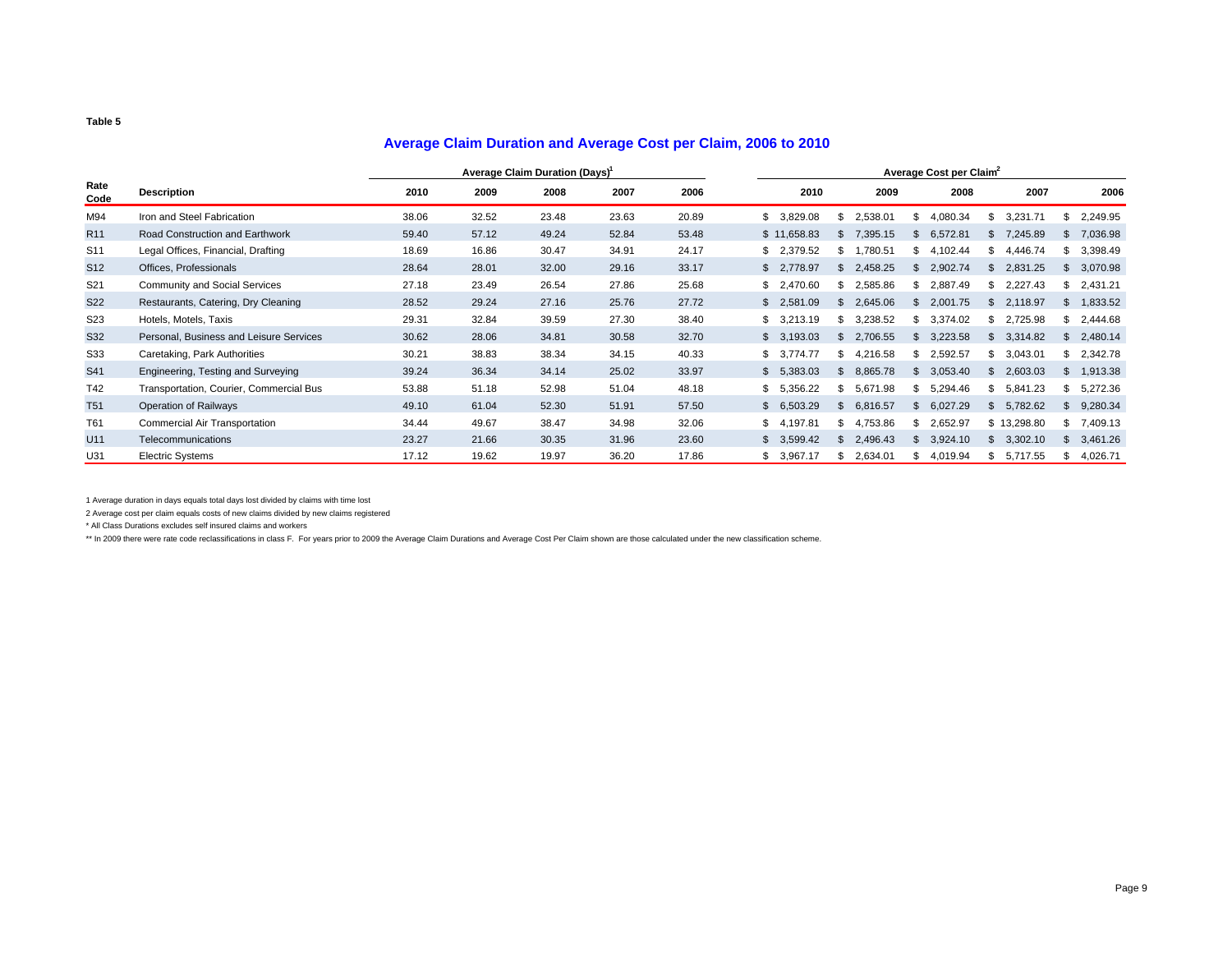# **Duration of Time Loss Claims Accepted in 2010**

| <b>Compensation Duration of</b><br><b>Claim After the Injury</b><br>(Weeks) | <b>Number of Claims</b> | <b>Compensation Duration of</b><br><b>Claim After the Injury</b><br>(Weeks) | <b>Number of Claims</b>   |
|-----------------------------------------------------------------------------|-------------------------|-----------------------------------------------------------------------------|---------------------------|
| Less than One Week                                                          | 6,401                   | 42 to 43                                                                    | $\pmb{0}$                 |
| 1 to $2$                                                                    | 1,543                   | 43 to 44                                                                    | $\overline{c}$            |
| $2$ to $3$                                                                  | 717                     | 44 to 45                                                                    | $\ensuremath{\mathsf{3}}$ |
| $3$ to $4$                                                                  | 480                     | 45 to 46                                                                    | $\mathbf 5$               |
| 4 to 5                                                                      | 395                     | 46 to 47                                                                    | $\ensuremath{\mathsf{3}}$ |
| 5 to 6                                                                      | 299                     | 47 to 48                                                                    | $\sqrt{2}$                |
| 6 to 7                                                                      | 233                     | 48 to 49                                                                    | $\boldsymbol{2}$          |
| $7$ to $8$                                                                  | 235                     | 49 to 50                                                                    | 1                         |
| 8 to 9                                                                      | 189                     | 50 to 51                                                                    | 1                         |
| 9 to 10                                                                     | 150                     | 51 to 52                                                                    | 0                         |
| 10 to 11                                                                    | 130                     | 52 and Above                                                                | $\overline{\mathbf{c}}$   |
| 11 to 12                                                                    | 123                     | <b>Total</b>                                                                | 11,881                    |
| 12 to 13                                                                    | 109                     |                                                                             |                           |
| 13 to 14                                                                    | 81                      |                                                                             |                           |
| 14 to 15                                                                    | 78                      |                                                                             |                           |
| 15 to 16                                                                    | 71                      |                                                                             |                           |
| 16 to 17                                                                    | 75                      |                                                                             |                           |
| 17 to 18                                                                    | 75                      |                                                                             |                           |
| 18 to 19                                                                    | 57                      |                                                                             |                           |
| 19 to 20                                                                    | 50                      |                                                                             |                           |
| 20 to 21                                                                    | 53                      |                                                                             |                           |
| 21 to 22                                                                    | 36                      |                                                                             |                           |
| 22 to 23                                                                    | 38                      |                                                                             |                           |
| 23 to 24                                                                    | 22                      |                                                                             |                           |
| 24 to 25                                                                    | 26                      |                                                                             |                           |
| 25 to 26                                                                    | 24                      |                                                                             |                           |
| 26 to 27                                                                    | 23                      |                                                                             |                           |
| 27 to 28                                                                    | 16                      |                                                                             |                           |
| 28 to 29                                                                    | 16                      |                                                                             |                           |
| 29 to 30                                                                    | $20\,$                  |                                                                             |                           |
| 30 to 31                                                                    | 14                      |                                                                             |                           |
| 31 to 32                                                                    | $20\,$                  |                                                                             |                           |
| 32 to 33                                                                    | 17                      |                                                                             |                           |
| 33 to 34                                                                    | $\overline{7}$          |                                                                             |                           |
| 34 to 35                                                                    | 6                       |                                                                             |                           |
| 35 to 36                                                                    | $10$                    |                                                                             |                           |
| 36 to 37                                                                    | $\boldsymbol{7}$        |                                                                             |                           |
| 37 to 38                                                                    | 4                       |                                                                             |                           |
| 38 to 39                                                                    | 4                       |                                                                             |                           |
| 39 to 40                                                                    | 2                       |                                                                             |                           |
| 40 to 41                                                                    | $\sqrt{2}$              |                                                                             |                           |
| 41 to 42                                                                    | $\boldsymbol{2}$        |                                                                             |                           |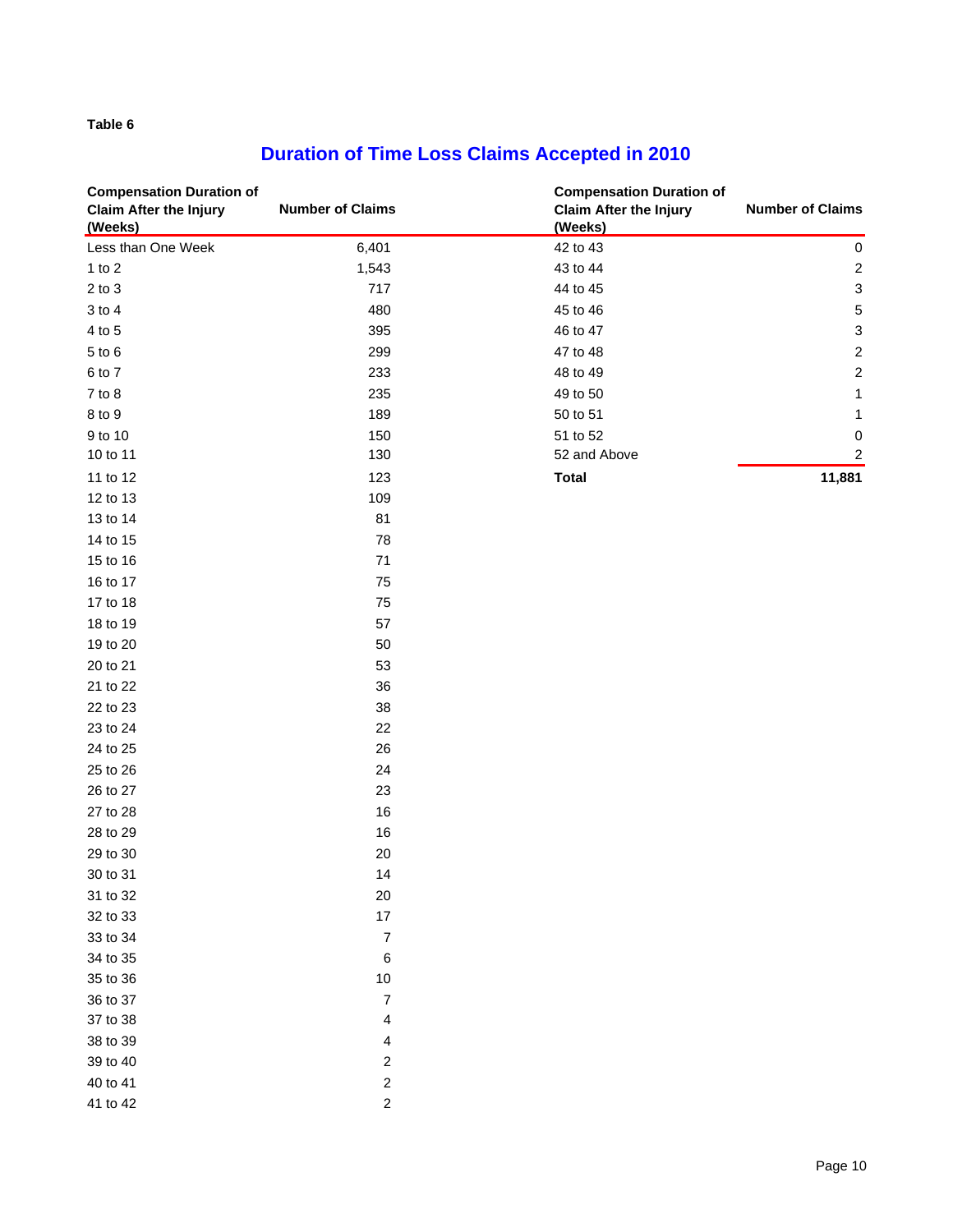# **Gender and Type of Claim by Age at Injury for Claims Registered in 2010**

| Age                                | M              | <b>Time Loss</b><br>F | M     | No Time Loss<br>F | M            | <b>Fatality</b><br>F | M              | <b>Total</b><br>F |
|------------------------------------|----------------|-----------------------|-------|-------------------|--------------|----------------------|----------------|-------------------|
| 14 and Under                       | $\overline{c}$ | $\mathbf{1}$          | 5     | 4                 | 0            | $\pmb{0}$            | $\overline{7}$ | $\mathbf 5$       |
| 15                                 | $\overline{7}$ | 3                     | 13    | 8                 | $\mathbf 0$  | $\pmb{0}$            | 20             | 11                |
| 16                                 | 18             | 15                    | 65    | 32                | 0            | 0                    | 83             | 47                |
| 17                                 | 56             | 26                    | 102   | 47                | $\mathbf 0$  | $\mathbf 0$          | 158            | 73                |
| 18                                 | 113            | 45                    | 306   | 94                | 0            | $\mathbf 0$          | 419            | 139               |
| 19                                 | 185            | 67                    | 431   | 92                | $\mathbf 0$  | $\pmb{0}$            | 616            | 159               |
| <b>Total for Ages 19 and Under</b> | 381            | 157                   | 922   | 277               | 0            | $\pmb{0}$            | 1,303          | 434               |
| 20                                 | 198            | 60                    | 483   | 118               | 0            | 0                    | 681            | 178               |
| 21                                 | 192            | 70                    | 538   | 152               | $\pmb{0}$    | $\pmb{0}$            | 730            | 222               |
| 22                                 | 207            | 80                    | 488   | 153               | 0            | $\pmb{0}$            | 695            | 233               |
| 23                                 | 180            | 93                    | 471   | 171               | $\mathbf 0$  | $\pmb{0}$            | 651            | 264               |
| 24                                 | 168            | 81                    | 455   | 143               | 0            | $\pmb{0}$            | 623            | 224               |
| 25                                 | 180            | 83                    | 497   | 167               | $\mathbf 0$  | $\pmb{0}$            | 677            | 250               |
| 26                                 | 210            | 84                    | 435   | 143               | 0            | $\mathbf 0$          | 645            | 227               |
| $27\,$                             | 167            | 89                    | 429   | 127               | $\mathbf 0$  | $\pmb{0}$            | 596            | 216               |
| 28                                 | 162            | 65                    | 401   | 155               | 0            | $\pmb{0}$            | 563            | 220               |
| 29                                 | 156            | $90\,$                | 415   | 115               | $\mathbf 0$  | $\pmb{0}$            | 571            | 205               |
| Total for Ages 20 to 29            | 1,820          | 795                   | 4,612 | 1,444             | 0            | $\pmb{0}$            | 6,432          | 2,239             |
| 30                                 | 141            | 77                    | 355   | 126               | 0            | 0                    | 496            | 203               |
| 31                                 | 168            | 74                    | 334   | 105               | $\mathbf 0$  | $\mathbf 0$          | 502            | 179               |
| 32                                 | 182            | 88                    | 329   | 128               | 1            | $\pmb{0}$            | 512            | 216               |
| 33                                 | 170            | 75                    | 325   | 130               | $\mathbf 0$  | $\mathbf 0$          | 495            | 205               |
| 34                                 | 166            | 87                    | 336   | 132               | 0            | $\mathbf 0$          | 502            | 219               |
| 35                                 | 161            | 99                    | 287   | 122               | $\mathbf{1}$ | $\pmb{0}$            | 449            | 221               |
| 36                                 | 146            | 83                    | 265   | 117               | 1            | 0                    | 412            | 200               |
| 37                                 | 166            | 102                   | 312   | 134               | $\pmb{0}$    | $\pmb{0}$            | 478            | 236               |
| 38                                 | 162            | 112                   | 271   | 140               | 1            | $\mathbf{1}$         | 434            | 253               |
| 39                                 | 150            | 92                    | 288   | 126               | $\mathbf 0$  | $\pmb{0}$            | 438            | 218               |
| Total for Ages 30 to 39            | 1,612          | 889                   | 3,102 | 1,260             | 4            | 1                    | 4,718          | 2,150             |
| 40                                 | 151            | 119                   | 270   | 127               | 0            | 0                    | 421            | 246               |
| 41                                 | 128            | 125                   | 264   | 128               | $\mathbf 0$  | $\pmb{0}$            | 392            | 253               |
| 42                                 | 161            | 102                   | 252   | 147               | 0            | $\pmb{0}$            | 413            | 249               |
| 43                                 | 137            | 120                   | 239   | 170               | $\pmb{0}$    | $\pmb{0}$            | 376            | 290               |
| 44                                 | 152            | 124                   | 268   | 145               | 0            | 0                    | 420            | 269               |
| 45                                 | 156            | 149                   | 251   | 155               | $\mathbf 0$  | $\pmb{0}$            | 407            | 304               |
| 46                                 | 167            | 146                   | 319   | 175               | 0            | $\pmb{0}$            | 486            | 321               |
| 47                                 | 191            | 152                   | 320   | 177               | $\mathbf{1}$ | $\pmb{0}$            | 512            | 329               |
| 48                                 | 192            | 166                   | 289   | 199               | 0            | 0                    | 481            | 365               |
| 49                                 | 193            | 153                   | 308   | 209               | $\pmb{0}$    | $\pmb{0}$            | 501            | 362               |
| Total for Ages 40 to 49            | 1,628          | 1,356                 | 2,780 | 1,632             | 1            | $\pmb{0}$            | 4,409          | 2,988             |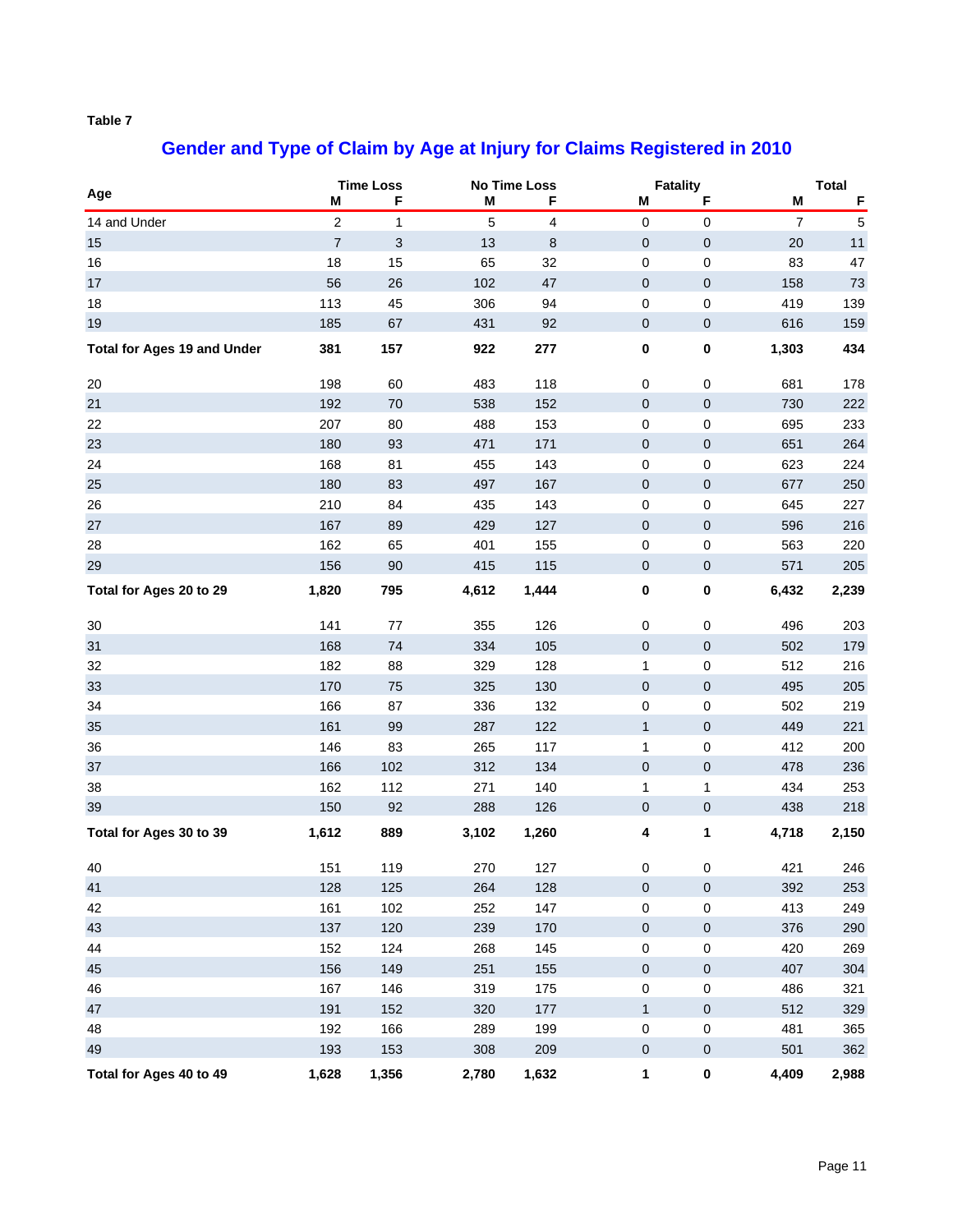### **Gender and Type of Claim by Age at Injury for Claims Registered in 2010**

|                         |                  | <b>Time Loss</b> |        | <b>No Time Loss</b> |                  | <b>Fatality</b> |        | <b>Total</b> |
|-------------------------|------------------|------------------|--------|---------------------|------------------|-----------------|--------|--------------|
| Age                     | M                | F                | M      | F                   | Μ                | F               | М      | $\mathsf F$  |
| 50                      | 176              | 168              | 290    | 198                 | $\boldsymbol{2}$ | $\pmb{0}$       | 468    | 366          |
| 51                      | 147              | 156              | 270    | 212                 | $\mathbf{1}$     | $\pmb{0}$       | 418    | 368          |
| 52                      | 139              | 139              | 272    | 177                 | $\mathsf 0$      | $\mathbf{1}$    | 411    | 317          |
| 53                      | 147              | 139              | 228    | 177                 | $\overline{2}$   | $\pmb{0}$       | 377    | 316          |
| 54                      | 130              | 121              | 225    | 180                 | $\pmb{0}$        | $\pmb{0}$       | 355    | 301          |
| 55                      | 140              | 118              | 250    | 154                 | $\mathbf{1}$     | $\pmb{0}$       | 391    | 272          |
| 56                      | 129              | 132              | 215    | 163                 | $\pmb{0}$        | $\pmb{0}$       | 344    | 295          |
| 57                      | 103              | 93               | 172    | 108                 | $\overline{2}$   | $\pmb{0}$       | 277    | 201          |
| 58                      | 99               | 93               | 165    | 117                 | $\overline{2}$   | $\pmb{0}$       | 266    | 210          |
| 59                      | 85               | 83               | 129    | 100                 | $\mathbf{1}$     | $\pmb{0}$       | 215    | 183          |
| Total for Ages 50 to 59 | 1,295            | 1,242            | 2,216  | 1,586               | 11               | $\mathbf{1}$    | 3,522  | 2,829        |
| 60                      | 75               | 49               | 115    | 104                 | $\mathbf{1}$     | $\pmb{0}$       | 191    | 153          |
| 61                      | 66               | 47               | 113    | 70                  | $\mathbf 0$      | $\pmb{0}$       | 179    | 117          |
| 62                      | 59               | 40               | 104    | 40                  | $\boldsymbol{2}$ | 0               | 165    | 80           |
| 63                      | 59               | 44               | 96     | 52                  | $\pmb{0}$        | $\pmb{0}$       | 155    | 96           |
| 64                      | 49               | 23               | 68     | 38                  | 0                | $\pmb{0}$       | 117    | 61           |
| 65                      | 22               | 15               | 41     | 18                  | $\mathbf{1}$     | $\pmb{0}$       | 64     | $33\,$       |
| 66                      | 18               | 17               | 32     | 14                  | $\pmb{0}$        | $\pmb{0}$       | 50     | 31           |
| 67                      | 23               | 19               | 38     | $\,6\,$             | $\mathbf{1}$     | $\pmb{0}$       | 62     | 25           |
| 68                      | $\boldsymbol{9}$ | $\overline{7}$   | 27     | 4                   | 1                | $\mathbf 0$     | 37     | 11           |
| 69                      | 11               | 10               | 21     | 3                   | $\mathbf 0$      | $\pmb{0}$       | 32     | 13           |
| Total for Ages 60 to 69 | 391              | 271              | 655    | 349                 | $\bf 6$          | $\bf{0}$        | 1,052  | 620          |
| 70 and Over             | 33               | 11               | 98     | 8                   | $\bf 6$          | $\pmb{0}$       | 137    | 19           |
| <b>Age Unknown</b>      | 0                | 0                | 11     | 14                  | $\pmb{0}$        | $\bf{0}$        | 11     | 14           |
| <b>Total</b>            | 7,160            | 4,721            | 14,396 | 6,570               | 28               | $\mathbf 2$     | 21,584 | 11,293       |

\*Note: There are 19 unknown genders.

Time Loss: 0 No Time Loss: 19 Fatality: 0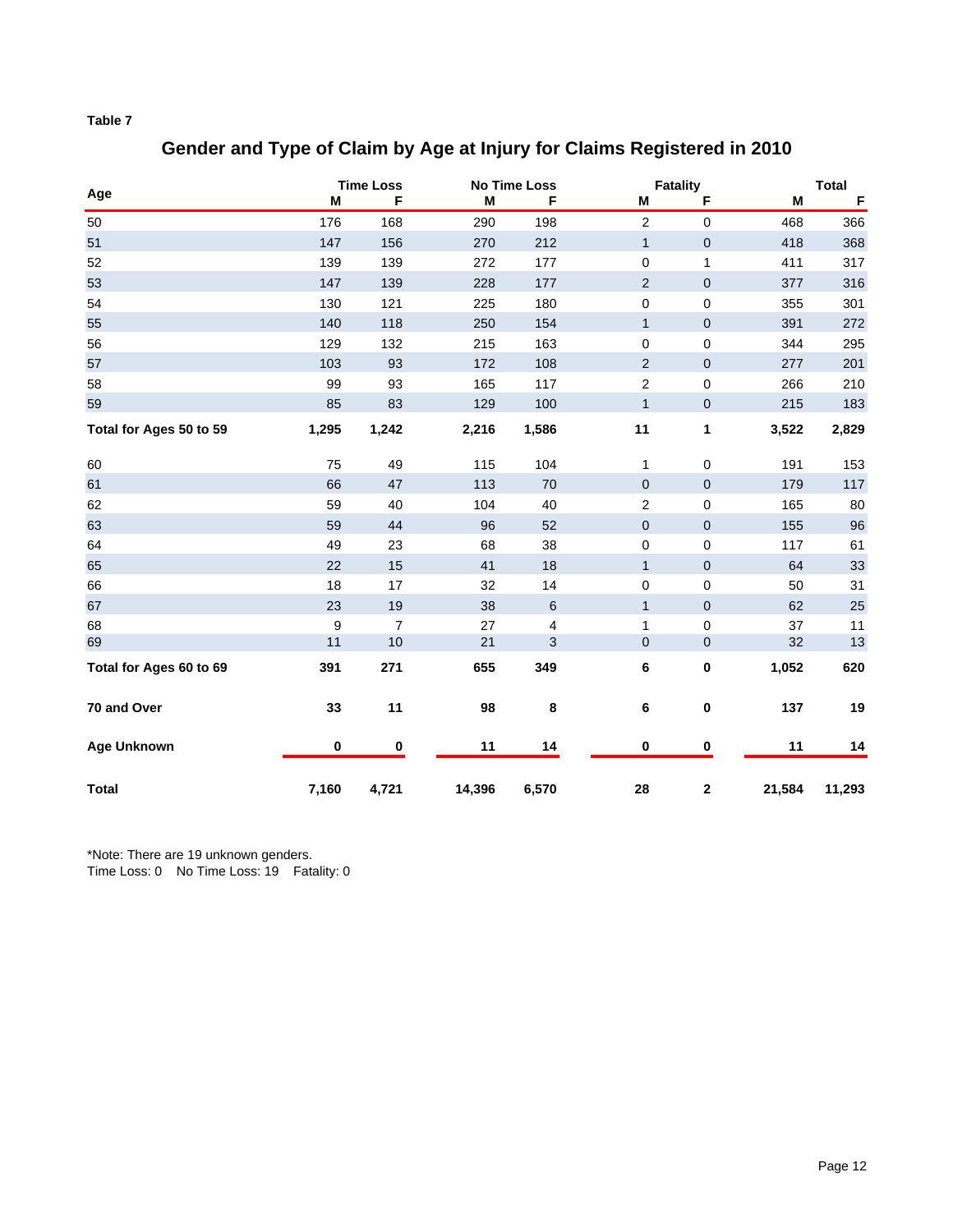# **Year of Injury for Claims Registered in 2010**

| <b>Type of Claim</b> | 2007 and<br>Prior | 2008 | 2009 | 2010   | Total  |
|----------------------|-------------------|------|------|--------|--------|
| Time Loss            |                   | 15   | 267  | 11,596 | 11,881 |
| No Time Loss         | 4 <sup>1</sup>    | 16   | 549  | 20,379 | 20,985 |
| <b>Fatalities</b>    | ⌒                 |      | 4    | 23     | 30     |
| <b>Total</b>         | 46                | 32   | 820  | 31,998 | 32,896 |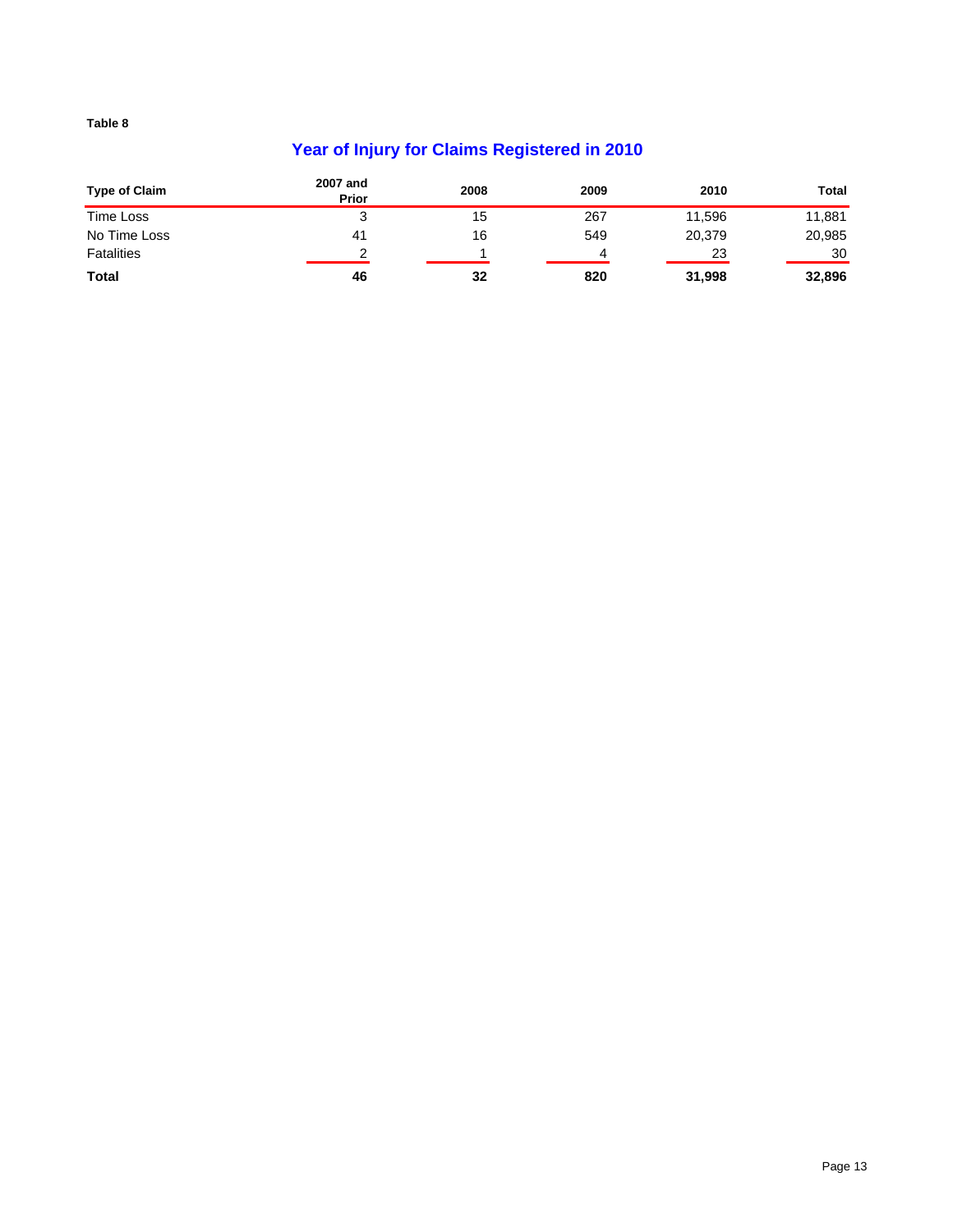# **Month of Injury for Claims Registered in 2010**

| Month of Injury | <b>Time Loss</b> | <b>No Time Loss</b> | <b>Fatality</b> | <b>Total</b> |
|-----------------|------------------|---------------------|-----------------|--------------|
| January         | 1,109            | 1,676               | 4               | 2,789        |
| February        | 969              | 1,539               |                 | 2,509        |
| March           | 996              | 1,713               | 1               | 2,710        |
| April           | 921              | 1,685               | 2               | 2,608        |
| May             | 985              | 1,708               | 3               | 2,696        |
| June            | 1,029            | 1,870               | 2               | 2,901        |
| July            | 993              | 1,813               |                 | 2,807        |
| August          | 990              | 1,970               | 4               | 2,964        |
| September       | 968              | 1,744               | 2               | 2,714        |
| October         | 1,060            | 1,847               | 4               | 2,911        |
| November        | 1,072            | 1,775               | 4               | 2,851        |
| December        | 789              | 1,645               | 2               | 2,436        |
| <b>Total</b>    | 11,881           | 20,985              | 30              | 32,896       |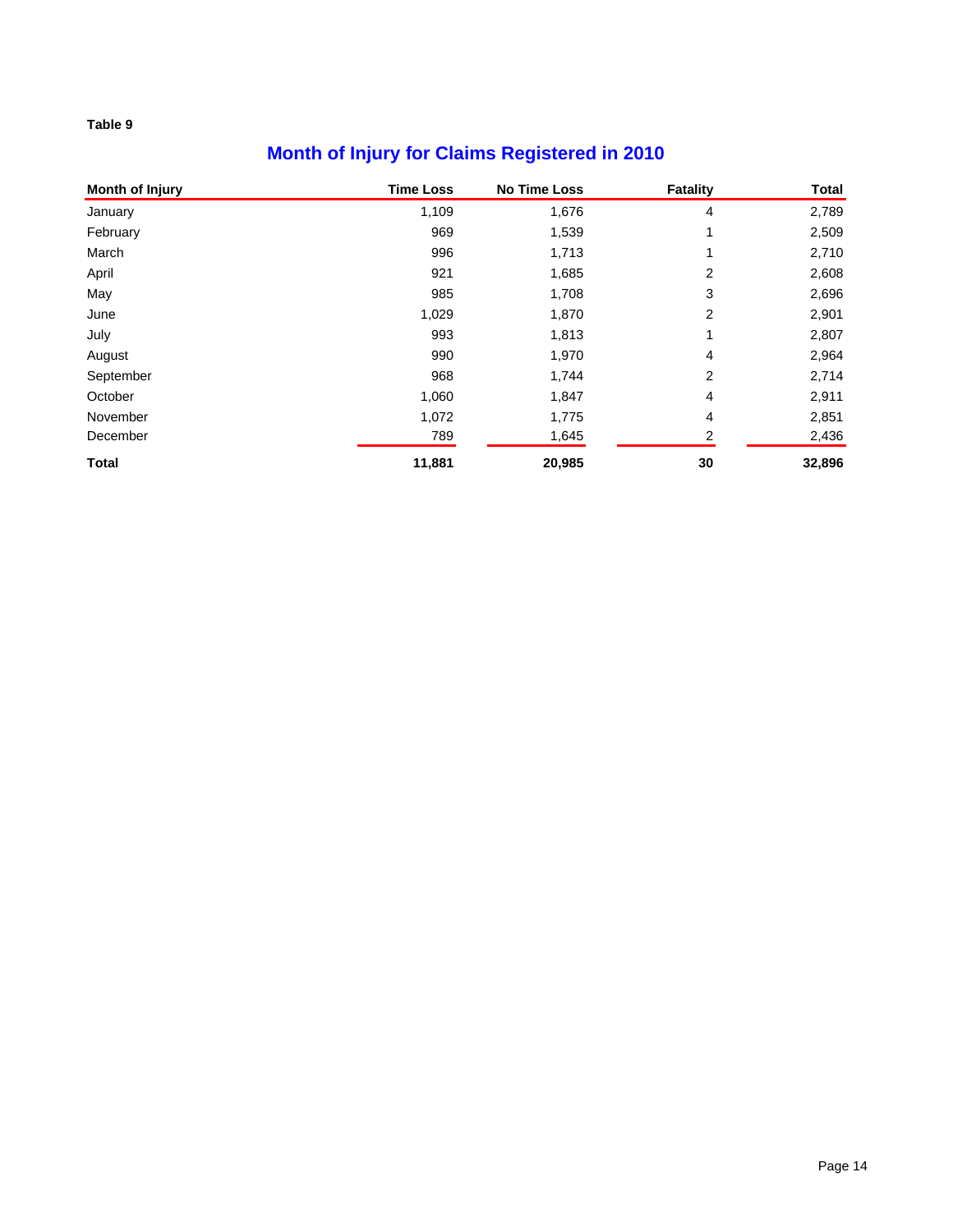#### **Percent Impairment by Rate Code for Permanent Functional Impairment Awards in 2010**

| Rate<br>Code    | <b>Description</b>                        | $0 - 9%$       | 10 - 19%       | 20 - 29%       | $30 - 39%$     | 40 - 49%       | $50 - 59%$          | $60 - 69%$     | 70 - 79%    | $80 - 89%$   | $90 - 99%$   | 100%           | Total          |
|-----------------|-------------------------------------------|----------------|----------------|----------------|----------------|----------------|---------------------|----------------|-------------|--------------|--------------|----------------|----------------|
| A11             | <b>Light Agricultural Operations</b>      | $\overline{c}$ | 3              | $\mathsf 0$    | $\mathsf 0$    | $\mathbf 0$    | $\mathsf 0$         | $\mathbf 0$    | $\mathbf 0$ | $\mathbf 0$  | $\mathbf 0$  | $\mathbf 0$    | 5              |
| A21             | Farming and Ranching                      | $\mathbf{3}$   | $\Omega$       | $\mathbf{0}$   | $\mathbf{0}$   | $\Omega$       | $\mathbf{0}$        | $\Omega$       | $\Omega$    | $\mathbf{0}$ | $\Omega$     | $\Omega$       | $\mathbf{3}$   |
| A31             | Grain Elevators and Inland Terminals      | $\overline{4}$ | $\mathbf 0$    | $\mathbf 0$    | $\mathbf 0$    | $\Omega$       | $\mathbf 0$         | $\mathbf 0$    | $\Omega$    | $\mathbf 0$  | $\mathbf 0$  | $\mathbf 0$    | $\overline{4}$ |
| <b>B11</b>      | <b>Construction Trades</b>                | 17             | 5              | $\overline{2}$ | $\Omega$       | $\Omega$       | $\mathbf 0$         | $\Omega$       | $\Omega$    | $\mathbf 0$  | $\Omega$     | 3              | 27             |
| <b>B12</b>      | <b>Residential Construction</b>           | 23             | 9              | 3              | $\mathbf 0$    | $\overline{1}$ | $\mathbf 0$         | 0              | $\Omega$    | $\mathbf 0$  | $\mathbf 0$  | $\mathbf 0$    | 36             |
| <b>B13</b>      | Commercial, Industrial Construction       | 25             | 8              | $\overline{4}$ | $\mathbf{0}$   | $\Omega$       | $\mathsf 0$         | $\mathbf 0$    | $\Omega$    | $\mathbf 0$  | $\mathbf{0}$ | $\overline{1}$ | 38             |
| C <sub>12</sub> | <b>Light Commodity Marketing</b>          | $\overline{2}$ | 3              | $\mathbf 0$    | $\mathbf 0$    | $\mathbf 0$    | $\mathbf 0$         | $\Omega$       | $\Omega$    | $\mathbf 0$  | $\mathbf 0$  | $\Omega$       | 5              |
| C32             | Grocery, Department Store, Hardware       | 11             | 9              | $\mathsf 0$    | $\mathsf 0$    | $\mathbf 0$    | $\mathsf 0$         | $\mathbf 0$    | $\mathbf 0$ | $\mathbf 0$  | $\mathbf{0}$ | $\overline{1}$ | 21             |
| C33             | Wholesale, Chain Stores                   | 8              | $\overline{4}$ | $\mathbf{1}$   | $\mathbf 0$    | $\Omega$       | $\mathbf 0$         | $\mathbf 0$    | $\Omega$    | $\mathbf 0$  | $\mathbf 0$  | $\Omega$       | 13             |
| C41             | Co-operative Associations                 | $\mathbf{3}$   | $\overline{1}$ | $\mathsf 0$    | $\mathsf 0$    | $\mathbf 0$    | $\mathsf 0$         | $\mathbf 0$    | $\mathbf 0$ | $\mathbf 0$  | $\mathbf{0}$ | $\mathbf 0$    | $\overline{4}$ |
| C <sub>51</sub> | Lumber Yard, Builders Supplies            | 3              | 3              | $\mathbf{1}$   | $\mathbf 0$    | $\mathbf 0$    | $\mathsf 0$         | $\mathbf 0$    | $\mathbf 0$ | $\mathbf 0$  | $\mathbf 0$  | $\mathbf 0$    | $\overline{7}$ |
| C61             | Automotive, Implement Sales and Service   | 16             | $\overline{2}$ | $\mathbf 0$    | $\mathbf{1}$   | $\mathbf 0$    | $\mathsf{O}\xspace$ | $\mathbf 0$    | $\mathbf 0$ | $\mathbf 0$  | $\mathbf{0}$ | $\mathbf{0}$   | 19             |
| C62             | Automotive Service Shops, Towing          | 15             | $\overline{4}$ | $\mathbf{1}$   | $\mathsf 0$    | $\mathbf 0$    | $\mathsf 0$         | $\mathbf 0$    | $\Omega$    | $\mathbf 0$  | $\mathbf 0$  | $\mathbf 0$    | 20             |
| D32             | <b>Operation of Oilwells</b>              | 3              | $\overline{2}$ | $\mathbf{0}$   | $\mathbf{0}$   | $\Omega$       | $\mathsf 0$         | $\Omega$       | $\Omega$    | $\mathbf 0$  | $\Omega$     | $\Omega$       | 5              |
| D41             | <b>Oilwell Servicing</b>                  | 8              | 3              | $\overline{2}$ | $\mathsf 0$    | $\Omega$       | $\mathsf 0$         | $\mathbf 0$    | $\Omega$    | $\mathbf 0$  | $\mathbf 0$  | $\mathbf 0$    | 13             |
| D <sub>51</sub> | Service Rigs and Water Well Drilling      | 5              | 3              | $\mathsf 0$    | $\Omega$       | $\Omega$       | $\mathsf 0$         | $\Omega$       | $\Omega$    | $\mathbf 0$  | $\Omega$     | $\Omega$       | 8              |
| D <sub>52</sub> | Seismic Drilling                          | 8              | $\mathbf 0$    | $\mathsf 0$    | $\mathbf 0$    | $\Omega$       | $\mathsf 0$         | $\mathbf 0$    | $\Omega$    | $\mathbf 0$  | $\mathbf 0$  | $\Omega$       | 8              |
| D71             | Open Pit Mining                           | 6              | $\mathbf 0$    | $\mathsf 0$    | $\mathbf{0}$   | $\Omega$       | $\mathsf 0$         | $\Omega$       | $\Omega$    | $\mathbf 0$  | $\Omega$     | $\Omega$       | 6              |
| D72             | <b>Underground Softrock Mining</b>        | 16             | $\overline{7}$ | $\mathsf 0$    | $\mathbf 0$    | $\mathbf 0$    | $\mathsf 0$         | $\mathbf 0$    | $\Omega$    | $\mathbf 0$  | $\mathbf 0$  | $\Omega$       | 23             |
| D73             | Underground Hardrock Mining               | 15             | $\overline{0}$ | $\mathsf 0$    | $\Omega$       | $\Omega$       | $\mathsf 0$         | $\Omega$       | $\Omega$    | $\mathbf 0$  | $\Omega$     | $\Omega$       | 15             |
| F41             | <b>Forestry Operations</b>                | 6              | $\overline{2}$ | $\mathbf 0$    | $\mathbf 0$    | $\mathbf{1}$   | $\mathbf 0$         | $\mathbf 0$    | $\Omega$    | $\mathbf 0$  | $\mathbf 0$  | $\Omega$       | 9              |
| G11             | Post Secondary Education                  | $\overline{2}$ | $\overline{1}$ | $\mathsf 0$    | $\Omega$       | $\Omega$       | $\mathsf 0$         | $\Omega$       | $\Omega$    | $\mathbf 0$  | $\Omega$     | $\Omega$       | $\mathbf{3}$   |
| G12             | Elementary and Secondary Education        | 6              | $\overline{2}$ | $\mathbf 0$    | $\mathbf 0$    | $\mathbf 0$    | $\mathbf 0$         | $\Omega$       | $\Omega$    | $\mathbf 0$  | $\mathbf 0$  | $\Omega$       | 8              |
| G22             | Health Authority, Hospitals, Care Homes   | 24             | 15             | $\overline{1}$ | $\Omega$       | $\Omega$       | $\mathsf 0$         | $\Omega$       | $\Omega$    | $\mathbf 0$  | $\Omega$     | $\Omega$       | 40             |
| G31             | Cities, Towns, Villages, RM's             | 21             | 3              | $\overline{1}$ | $\mathbf 0$    | $\mathbf 0$    | $\mathbf 0$         | $\mathbf 0$    | $\Omega$    | $\mathbf 0$  | $\mathbf 0$  | 6              | 31             |
| G51             | Government of Saskatchewan and Ministries | 19             | 3              | $\overline{1}$ | $\Omega$       | $\Omega$       | $\mathsf 0$         | $\Omega$       | $\Omega$    | $\mathbf 0$  | $\Omega$     | $\Omega$       | 23             |
| M31             | Manufacturing, Pipeline Operations        | 6              | $\mathbf 0$    | $\mathbf 0$    | $\mathbf 0$    | $\Omega$       | $\mathsf 0$         | $\Omega$       | $\Omega$    | $\mathbf 0$  | $\mathbf 0$  | $\Omega$       | 6              |
| M33             | Refineries and Upgrader                   | 5              | $\overline{2}$ | $\mathbf{0}$   | $\mathbf 0$    | $\mathbf 0$    | $\mathbf{0}$        | $\mathbf 0$    | $\mathbf 0$ | $\mathbf{0}$ | $\mathbf{0}$ | $\mathbf 0$    | $\overline{7}$ |
| M41             | Dairy Products, Soft Drinks               | $\mathbf{1}$   | $\mathbf 0$    | $\mathsf 0$    | $\mathbf 0$    | $\Omega$       | $\mathsf 0$         | $\mathbf 0$    | $\Omega$    | $\mathbf 0$  | $\mathbf 0$  | $\mathbf 0$    | $\mathbf{1}$   |
| M42             | Bakeries, Food Prep and Packaging         | 2              | 3              | $\mathbf{0}$   | $\Omega$       | $\Omega$       | $\mathbf{0}$        | $\Omega$       | $\Omega$    | $\mathbf{0}$ | $\Omega$     | $\Omega$       | 5              |
| M62             | Mills, Semi Medium Manufacturing          | 9              | 3              | $\mathsf 0$    | $\mathbf{1}$   | $\overline{1}$ | $\mathsf 0$         | $\mathbf 0$    | $\Omega$    | $\mathbf 0$  | $\mathbf 0$  | $\mathbf 0$    | 14             |
| M72             | Processing Meat, Poultry and Fish         | 8              | $\Omega$       | $\mathbf{0}$   | $\overline{1}$ | $\Omega$       | $\mathbf{0}$        | $\Omega$       | $\Omega$    | $\mathbf{0}$ | $\Omega$     | $\Omega$       | 9              |
| M81             | Metal Foundries & Mills                   | $\overline{7}$ | $\mathbf 0$    | $\mathsf 0$    | $\mathsf 0$    | $\Omega$       | $\mathsf 0$         | $\mathbf 0$    | $\Omega$    | $\mathbf 0$  | $\mathbf 0$  | $\Omega$       | $\overline{7}$ |
| M91             | <b>Agricultural Equipment</b>             | 12             | $\overline{1}$ | $\mathbf{0}$   | $\overline{1}$ | $\Omega$       | $\mathbf{0}$        | $\Omega$       | $\Omega$    | $\mathbf{0}$ | $\Omega$     | $\Omega$       | 14             |
| M92             | Machine Shops, Manufacturing              | 20             | $\overline{2}$ | $\mathbf{1}$   | $\mathbf{1}$   | $\Omega$       | $\mathsf 0$         | $\mathbf 0$    | $\Omega$    | $\mathbf 0$  | $\mathbf 0$  | $\mathbf 0$    | 24             |
| M94             | Iron and Steel Fabrication                | $\mathsf g$    | $\overline{2}$ | $\mathsf 0$    | $\mathbf{1}$   | $\Omega$       | $\mathsf 0$         | $\Omega$       | $\Omega$    | $\mathbf{0}$ | $\Omega$     | $\Omega$       | 12             |
| R <sub>11</sub> | Road Construction and Earthwork           | 12             | 6              | $\overline{2}$ | $\mathbf 0$    | $\Omega$       | $\overline{1}$      | $\Omega$       | $\Omega$    | $\mathbf 0$  | $\Omega$     | $\overline{1}$ | 22             |
| S11             | Legal Offices, Financial, Drafting        | $\Omega$       | $\Omega$       | $\mathsf 0$    | $\Omega$       | $\Omega$       | $\mathsf 0$         | $\Omega$       | $\Omega$    | $\mathbf 0$  | $\Omega$     | $\Omega$       | $\mathbf 0$    |
| S <sub>12</sub> | Offices, Professionals                    | 3              | $\Omega$       | $\mathbf 0$    | $\mathbf 0$    | $\Omega$       | $\mathbf 0$         | $\mathbf 0$    | $\Omega$    | $\mathbf 0$  | $\mathbf 0$  | $\Omega$       | 3              |
| S21             | Community and Social Services             | $\mathbf{1}$   | $\Omega$       | $\mathsf 0$    | $\mathbf{0}$   | $\Omega$       | $\mathsf 0$         | $\mathbf 0$    | $\Omega$    | $\mathbf 0$  | $\mathbf{0}$ | $\Omega$       | $\mathbf{1}$   |
| S22             | Restaurants, Catering, Dry Cleaning       | $\overline{4}$ | $\overline{4}$ | $\overline{1}$ | $\mathsf 0$    | $\Omega$       | $\mathsf 0$         | $\mathbf 0$    | $\Omega$    | $\mathbf 0$  | $\mathsf 0$  | $\Omega$       | 9              |
| S23             | Hotels, Motels, Taxis                     | 6              | $\overline{1}$ | $\mathsf 0$    | $\mathbf{0}$   | $\Omega$       | $\mathsf 0$         | $\overline{0}$ | $\Omega$    | $\mathbf 0$  | $\mathbf{0}$ | $\Omega$       | $\overline{7}$ |
| S32             | Personal, Business and Leisure Services   | 5              | $\mathbf 0$    | $\mathsf 0$    | $\mathsf 0$    | $\mathbf 0$    | $\mathsf 0$         | $\mathbf 0$    | $\Omega$    | $\mathbf 0$  | $\mathbf 0$  | $\Omega$       | 5              |
| S33             | Caretaking, Park Authorities              | 6              | $\overline{1}$ | $\mathbf{0}$   | $\Omega$       |                | $\mathbf{0}$        | $\Omega$       | $\Omega$    | $\mathbf{0}$ | $\Omega$     | $\Omega$       | 8              |
| S41             | Engineering, Testing and Surveying        | $\overline{2}$ | $\overline{1}$ | $\mathsf 0$    | $\mathbf{1}$   | $\mathsf 0$    | $\mathsf 0$         | $\mathbf 0$    | $\mathbf 0$ | $\mathbf 0$  | $\mathbf 0$  | 0              | $\overline{4}$ |
| T42             | Transportation, Courier, Commercial Bus   | 27             | 13             | 3              | $\Omega$       | $\Omega$       | $\mathbf{0}$        | $\Omega$       | $\Omega$    | $\mathbf{0}$ | $\Omega$     | $\Omega$       | 43             |
| T51             | Operation of Railways                     | 13             | 5              | $\overline{2}$ | $\mathbf{1}$   | $\Omega$       | $\mathbf 0$         | $\mathbf 0$    | $\Omega$    | $\mathbf 0$  | $\mathbf 0$  | $\Omega$       | 21             |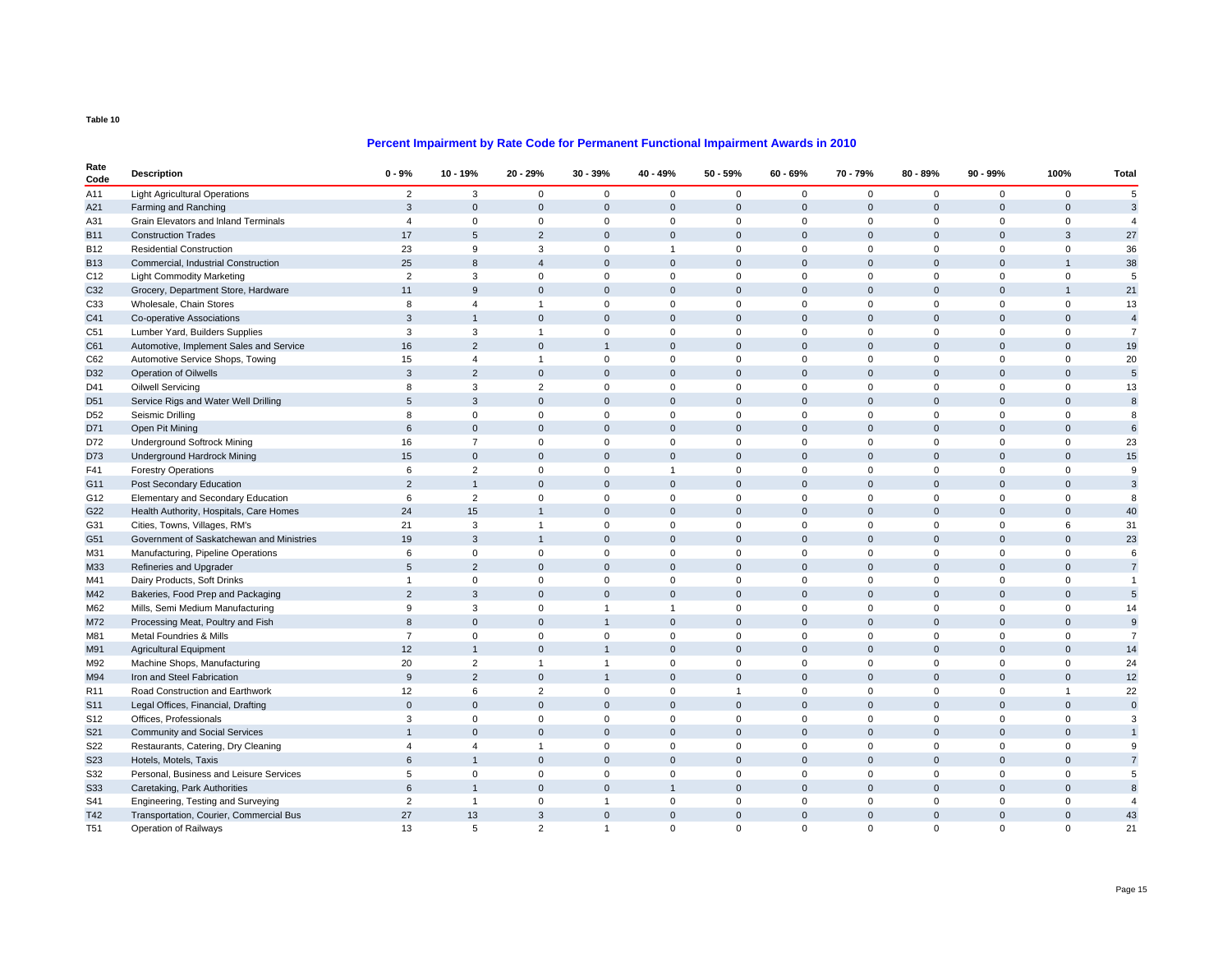#### **Percent Impairment by Rate Code for Permanent Functional Impairment Awards in 2010**

| Rate<br>Code | Description                          | $0 - 9%$ | 10 - 19% | 20 - 29% | 30 - 39% | 40 - 49% | 50 - 59% | 60 - 69% | 70 - 79% | 80 - 89% | 90 - 99% | 100% | Total |
|--------------|--------------------------------------|----------|----------|----------|----------|----------|----------|----------|----------|----------|----------|------|-------|
| <b>T61</b>   | <b>Commercial Air Transportation</b> |          |          |          |          |          |          |          |          |          |          |      |       |
| U11          | Telecommunications                   |          |          |          |          |          |          |          |          |          |          |      |       |
| U31          | <b>Electric Systems</b>              |          |          |          |          | $\Omega$ |          |          |          |          |          |      |       |
| Self Insured |                                      |          |          |          |          |          |          |          |          |          |          |      | 11    |
| Total        |                                      | 447      | 139      | 28       |          |          |          |          |          |          |          | 14   | 642   |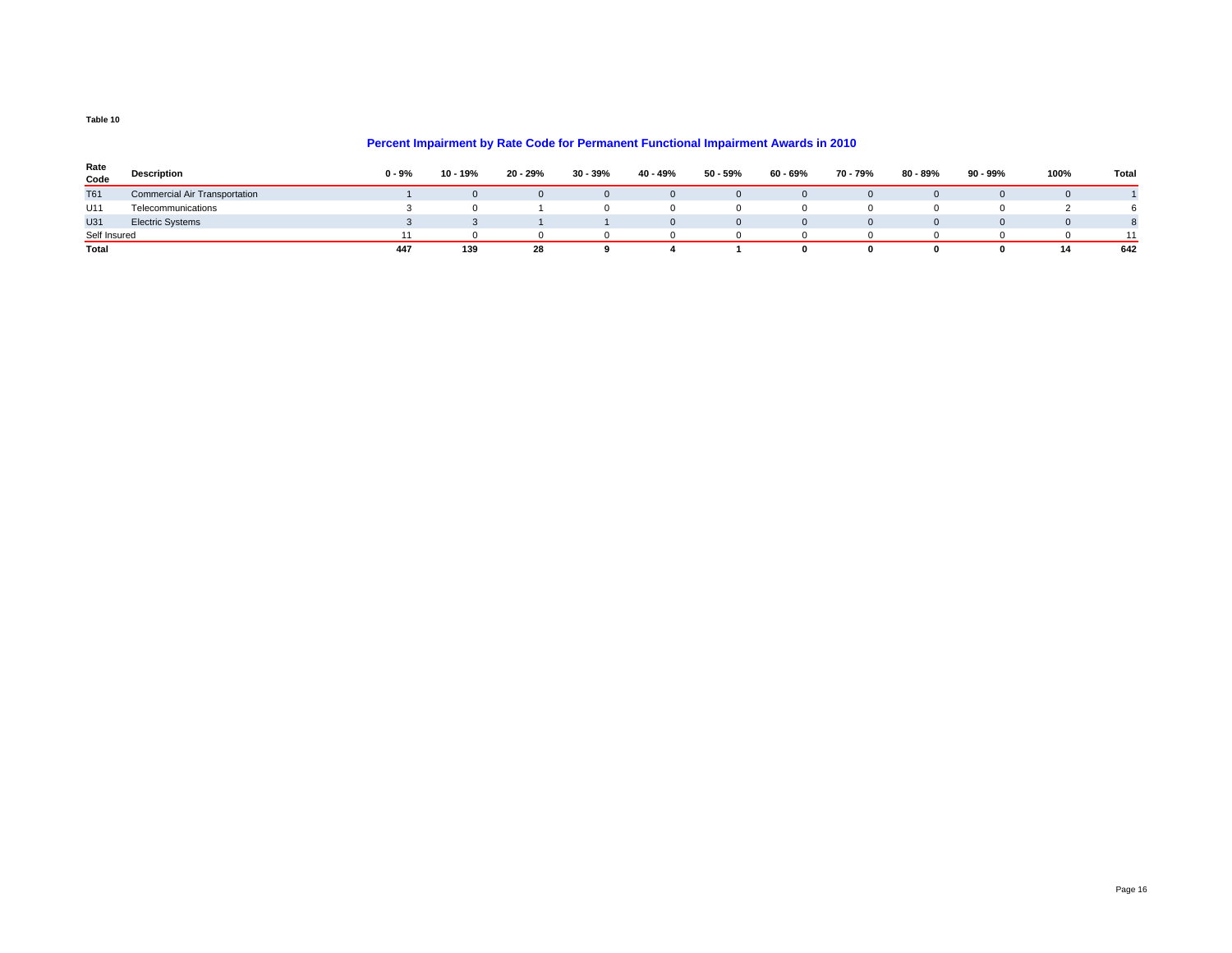### **Percent Impairment by Part of Body Injured for Permanent Functional Impairment Awards in 2010**

| Part of Body  | $0 - 9%$    | 10 - 19%       | 20 - 29%       | $30 - 39%$     | 40 - 49%     | $50 - 59%$     | $60 - 69%$   | 70 - 79%       | 80 - 89%       | 90 - 99%       | 100%           | <b>Total</b> |
|---------------|-------------|----------------|----------------|----------------|--------------|----------------|--------------|----------------|----------------|----------------|----------------|--------------|
| head          | 175         | 30             | 2              |                | 0            | 0              | $\mathbf{0}$ | $\mathbf 0$    | $\mathbf 0$    | $\Omega$       | 0              | 208          |
| eye           |             | $\overline{2}$ |                | $\overline{0}$ | $\Omega$     | $\bigcap$      | $\Omega$     | $\overline{0}$ | $\overline{0}$ | $\Omega$       | $\Omega$       | 6            |
| neck          | 3           | $\mathbf 0$    | $\mathbf 0$    | 0              | 0            | 0              | $\mathbf{0}$ | 0              | 0              | $\mathbf 0$    | 0              |              |
| shoulder      | 59          | 17             | 3              | $\Omega$       | $\Omega$     | $\Omega$       | $\Omega$     | $\Omega$       | $\Omega$       | $\Omega$       | $\Omega$       | 79           |
| chest         | $\mathbf 0$ | 0              | $\mathbf 0$    | $\mathbf 0$    | $\mathbf{0}$ | 0              | $\mathbf{0}$ | 0              | $\mathbf{0}$   | $\mathbf 0$    |                |              |
| back          | 21          | 27             |                |                |              | $\Omega$       | $\Omega$     | $\overline{0}$ | $\Omega$       | $\bigcap$      |                | 54           |
| abdomen       |             | $\Omega$       | $\Omega$       | $\mathbf 0$    | 0            | $\mathbf 0$    | $\mathbf{0}$ | $\mathbf 0$    | $\mathbf{0}$   | $\Omega$       |                |              |
| arm           | 45          | 10             |                | $\Omega$       |              | $\Omega$       | $\Omega$     | $\overline{0}$ | $\overline{0}$ | $\overline{0}$ | $\overline{0}$ | 57           |
| hand          | 58          | 15             | $\overline{2}$ | 3              | $\mathbf 0$  | $\mathbf 0$    | $\mathbf{0}$ | $\mathbf 0$    | $\mathbf 0$    | $\mathbf 0$    | $\mathbf 0$    | 78           |
| leg           | 39          | 13             | 6              |                | $\Omega$     |                | $\bigcap$    | $\Omega$       | $\overline{0}$ | $\Omega$       | $\Omega$       | 60           |
| foot          | 14          | 3              | 0              | $\mathbf 0$    | 0            | 0              | $\mathbf{0}$ | 0              | $\mathbf{0}$   | $\mathbf 0$    | $\Omega$       | 17           |
| body system   | $\Omega$    | $\Omega$       |                |                |              | $\Omega$       | $\Omega$     | $\Omega$       | $\Omega$       | $\Omega$       | 11             | 17           |
| pelvic region | 5           | 3              |                |                | $\mathbf 0$  | 0              | $\mathbf{0}$ | 0              | 0              | 0              | $\Omega$       | 10           |
| multi         | 22          | 17             | $5^{\circ}$    |                | $\Omega$     | $\overline{0}$ | $\circ$      | $\overline{0}$ | $\overline{0}$ | $\overline{0}$ | $\Omega$       | 45           |
| other         |             | 2              |                | $\Omega$       | 0            | 0              | 0            | $\mathbf 0$    | $\mathbf 0$    | $\Omega$       |                |              |
| <b>Total</b>  | 447         | 139            | 28             | 9              |              |                | $\Omega$     | 0              | 0              |                | 14             | 642          |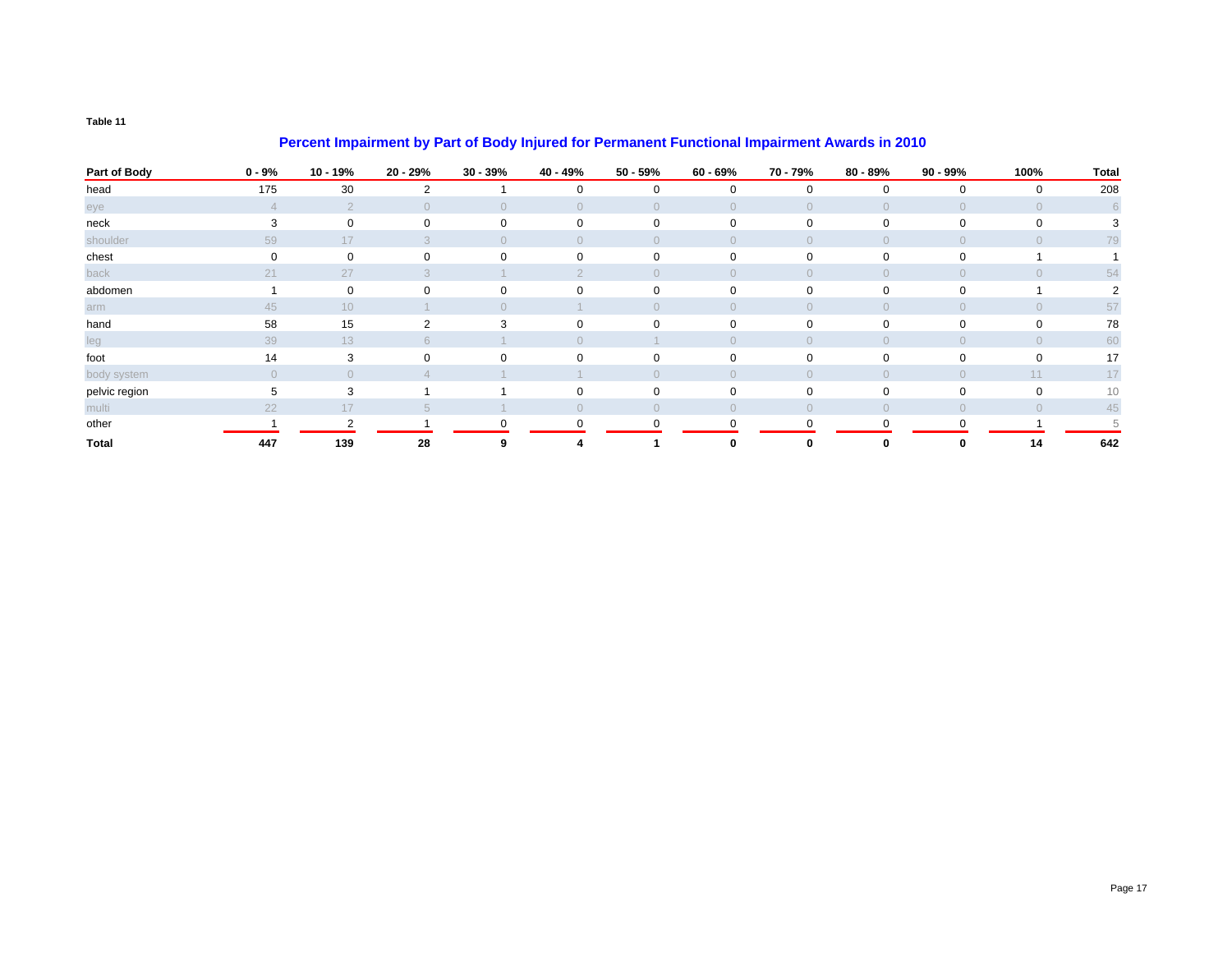| Percentage    | <b>Number of Awards</b> |
|---------------|-------------------------|
| 5.0 or Less   | 295                     |
| 5.1 to 9.9    | 152                     |
| 10.0 to 19.9  | 139                     |
| 20.0 to 29.9  | 28                      |
| 30.0 to 39.9  | $\boldsymbol{9}$        |
| 40.0 to 49.9  | $\overline{4}$          |
| 50.0 to 59.9  | 1                       |
| 60.0 to 69.9  | $\mathbf 0$             |
| 70.0 to 79.9  | $\mathbf 0$             |
| 80.0 to 89.9  | $\mathbf 0$             |
| 90.0 to 100.0 | 14                      |
| <b>Total</b>  | 642                     |

# **Permanent Functional Impairment Awards by Percent of Impairment, 2010**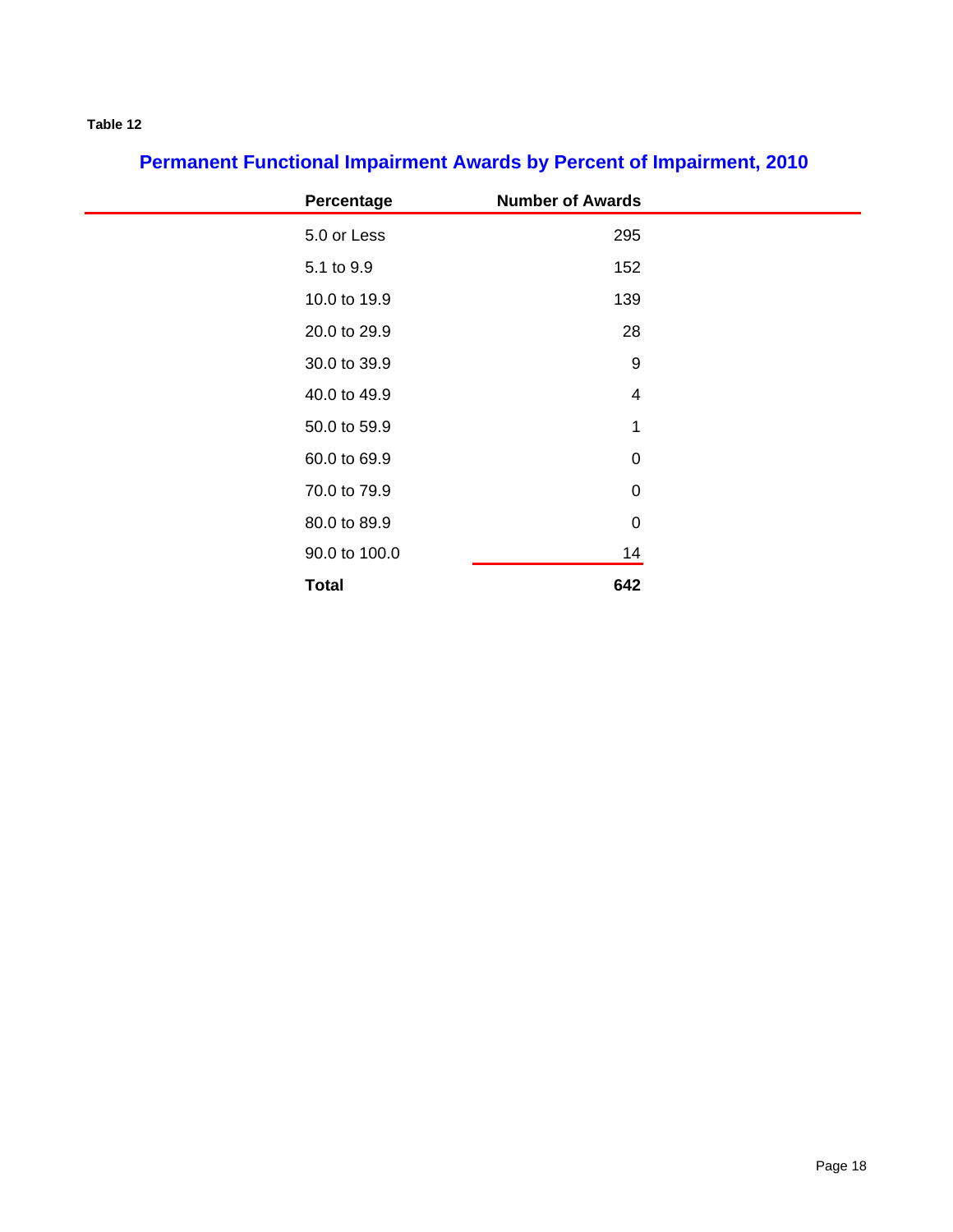#### **Part of Body Injured by Rate Code for Claims Registered in 2010**

| 24<br>17<br>5<br>37<br>$\overline{2}$<br>29<br>57<br>40<br>16<br>27<br>291<br>14<br>$\overline{4}$<br>3<br>2<br>14<br><b>Light Agricultural Operations</b><br>2<br>86<br>5<br>12<br>$\overline{1}$<br>8<br>$\overline{1}$<br>10<br>$\Omega$<br>8<br>12<br>16<br>$\overline{4}$<br>$\overline{2}$<br>$\overline{4}$<br>A21<br>Farming and Ranching<br>120<br>15<br>10<br>$\overline{1}$<br>8<br>$\mathbf 0$<br>22<br>$\mathsf 0$<br>$\overline{7}$<br>20<br>26<br>3<br>$\overline{2}$<br>0<br>6<br>$\mathbf 0$<br>A31<br>Grain Elevators and Inland Terminals<br>79<br>52<br>132<br>20<br>19<br>52<br>1,166<br>151<br>14<br>14<br>183<br>111<br>312<br>8<br>15<br><b>B11</b><br>$\overline{4}$<br><b>Construction Trades</b><br>68<br>60<br>166<br>163<br>20<br>1,210<br>138<br>11<br>24<br>$\overline{4}$<br>99<br>318<br>61<br>14<br>13<br>51<br><b>B12</b><br><b>Residential Construction</b><br>79<br>71<br>173<br>20<br>23<br>217<br>10<br>166<br>350<br>208<br>47<br>73<br>28<br>58<br>29<br>1,552<br><b>B13</b><br>Commercial, Industrial Construction<br>13<br>$\overline{7}$<br>24<br>12<br>73<br>10<br>497<br>21<br>90<br>$\overline{2}$<br>46<br>102<br>31<br>$\overline{7}$<br>11<br>48<br>C12<br><b>Light Commodity Marketing</b><br>77<br>52<br>27<br>103<br>26<br>11<br>172<br>320<br>195<br>79<br>35<br>1,616<br>342<br>18<br>32<br>127<br>C32<br>Grocery, Department Store, Hardware<br>9<br>78<br>875<br>41<br>11<br>21<br>198<br>6<br>86<br>199<br>111<br>38<br>$\overline{4}$<br>$\overline{4}$<br>58<br>11<br>C33<br>Wholesale, Chain Stores<br>33<br>50<br>11<br>78<br>83<br>32<br>$\overline{2}$<br>$\overline{7}$<br>10<br>672<br>C41<br>18<br>11<br>146<br>$\overline{4}$<br>125<br>62<br>Co-operative Associations<br>$\overline{5}$<br>42<br>86<br>$\overline{7}$<br>17<br>18<br>9<br>106<br>43<br>106<br>16<br>$\overline{c}$<br>14<br>517<br>5<br>41<br>C51<br>Lumber Yard, Builders Supplies<br>12<br>53<br>75<br>138<br>$\overline{9}$<br>1,075<br>91<br>116<br>16<br>177<br>5<br>272<br>26<br>20<br>50<br>15<br>C61<br>Automotive, Implement Sales and Service<br>752<br>96<br>3<br>40<br>13<br>65<br>202<br>75<br>15<br>2<br>11<br>91<br>98<br>3<br>3<br>35<br>C62<br>Automotive Service Shops, Towing<br>9<br>$\mathbf{3}$<br>$\mathbf{3}$<br>17<br>120<br>10<br>$\overline{4}$<br>$\mathbf 0$<br>11<br>22<br>5<br>$\overline{7}$<br>12<br>$\mathbf 0$<br>16<br>D32<br>Operation of Oilwells<br>$\mathbf{1}$<br>36<br>17<br>107<br>15<br>13<br>44<br>719<br>54<br>61<br>14<br>101<br>5<br>60<br>116<br>11<br>65<br>D41<br><b>Oilwell Servicing</b><br>22<br>17<br>2<br>8<br>9<br>$\Omega$<br>18<br>67<br>35<br>12<br>$\overline{4}$<br>8<br>6<br>233<br>24<br>D <sub>51</sub><br>Service Rigs and Water Well Drilling<br>$\overline{1}$<br>267<br>24<br>8<br>$\overline{7}$<br>$\overline{7}$<br>29<br>$\overline{4}$<br>13<br>78<br>44<br>13<br>$\overline{1}$<br>5<br>18<br>15<br>$\mathbf{1}$<br>D <sub>52</sub><br>Seismic Drilling<br>15<br>3<br>8<br>13<br>86<br>3<br>$\overline{4}$<br>$\overline{4}$<br>21<br>$\overline{4}$<br>$\overline{1}$<br>$\overline{1}$<br>$\overline{7}$<br>$\overline{0}$<br>D71<br>Open Pit Mining<br>$\mathbf{1}$<br>37<br>28<br>8<br>18<br>12<br>65<br>42<br>57<br>54<br>9<br>21<br>10<br>20<br>6<br>388<br>D72<br>$\mathbf{1}$<br><b>Underground Softrock Mining</b><br>9<br>42<br>26<br>54<br>3<br>310<br>31<br>28<br>5<br>13<br>3<br>46<br>11<br>5<br>27<br>$\overline{7}$<br>D73<br><b>Underground Hardrock Mining</b><br>$\overline{7}$<br>2<br>$\mathbf 0$<br>63<br>5<br>$\mathbf{1}$<br>$\overline{4}$<br>$\overline{1}$<br>$\Omega$<br>$\overline{7}$<br>15<br>16<br>$\overline{1}$<br>$\overline{1}$<br>$\overline{2}$<br>$\overline{1}$<br>F41<br><b>Forestry Operations</b><br>32<br>9<br>50<br>5<br>16<br>47<br>$\mathbf{3}$<br>407<br>18<br>20<br>$\overline{4}$<br>68<br>39<br>82<br>10 <sup>1</sup><br>$\overline{4}$<br>G11<br>Post Secondary Education<br>5<br>38<br>$\overline{7}$<br>115<br>63<br>74<br>21<br>$\overline{2}$<br>14<br>538<br>36<br>8<br>63<br>12<br>79<br>G12<br>$\mathbf{1}$<br>Elementary and Secondary Education<br>435<br>421<br>156<br>166<br>90<br>75<br>1.275<br>33<br>470<br>732<br>95<br>269<br>87<br>659<br>71<br>5,034<br>G22<br>Health Authority, Hospitals, Care Homes<br>26<br>187<br>23<br>88<br>58<br>60<br>34<br>232<br>133<br>242<br>42<br>71<br>35<br>153<br>1,399<br>G31<br>15<br>Cities, Towns, Villages, RM's<br>43<br>48<br>17<br>73<br>25<br>245<br>112<br>153<br>179<br>20<br>47<br>28<br>169<br>24<br>1,191<br>8<br>G51<br>Government of Saskatchewan and Ministries<br>8<br>8<br>2<br>12<br>$\mathbf 0$<br>6<br>13<br>6<br>$\overline{2}$<br>5<br>$\mathbf 0$<br>$\overline{7}$<br>$\overline{1}$<br>75<br>$\overline{4}$<br>$\overline{1}$<br>M31<br>Manufacturing, Pipeline Operations<br>14<br>$\mathbf{3}$<br>20<br>$\overline{2}$<br>118<br>8<br>9<br>$\overline{4}$<br>19<br>9<br>16<br>$\mathbf{1}$<br>3<br>3<br>6<br>M33<br>$\mathbf{1}$<br>Refineries and Upgrader<br>3<br>11<br>6<br>26<br>$\mathbf 0$<br>185<br>9<br>4<br>57<br>$\overline{2}$<br>14<br>22<br>$\overline{4}$<br>$\mathbf{1}$<br>5<br>21<br>M41<br>Dairy Products, Soft Drinks<br>16<br>$\overline{2}$<br>8<br>5<br>3<br>11<br>$\overline{2}$<br>29<br>$\Omega$<br>23<br>49<br>8<br>5<br>13<br>178<br>M42<br>$\overline{4}$<br>Bakeries, Food Prep and Packaging<br>33<br>71<br>74<br>28<br>9<br>36<br>58<br>12<br>11<br>112<br>3<br>169<br>$\overline{4}$<br>11<br>38<br>669<br>M62<br>Mills, Semi Medium Manufacturing<br>$\overline{5}$<br>9<br>14<br>$\overline{7}$<br>33<br>3<br>59<br>64<br>65<br>41<br>10<br>3<br>345<br>$\overline{\mathbf{A}}$<br>8<br>20<br>M72<br>Processing Meat, Poultry and Fish<br>24<br>$\overline{7}$<br>$\overline{7}$<br>20<br>24<br>3<br>9<br>$\mathbf{1}$<br>27<br>9<br>38<br>3<br>$\overline{4}$<br>$\overline{4}$<br>180<br>M81<br>$\Omega$<br>Metal Foundries & Mills<br>40<br>151<br>9<br>40<br>8<br>108<br>67<br>19<br>$\overline{2}$<br>12<br>733<br>6<br>63<br>179<br>10 <sup>10</sup><br>19<br>M91<br>Agricultural Equipment<br>5<br>46<br>17<br>$\overline{7}$<br>92<br>319<br>105<br>28<br>5<br>$\overline{4}$<br>1,143<br>63<br>253<br>150<br>9<br>40<br>M92<br>Machine Shops, Manufacturing<br>15<br>34<br>$\overline{7}$<br>354<br>23<br>96<br>$\overline{4}$<br>5<br>40<br>32<br>68<br>3<br>10 <sup>10</sup><br>5<br>M94<br>$\mathbf{1}$<br>11<br>Iron and Steel Fabrication<br>65<br>8<br>37<br>17<br>79<br>112<br>27<br>10<br>16<br>759<br>61<br>123<br>6<br>140<br>13<br>45<br>R <sub>11</sub><br>Road Construction and Earthwork<br>3<br>6<br>6<br>$\overline{7}$<br>$\overline{9}$<br>$\mathbf{0}$<br>55<br>$\overline{1}$<br>$\overline{4}$<br>3<br>$\mathbf{0}$<br>$\Omega$<br>5<br>3<br>$\overline{7}$<br>$\overline{1}$<br><b>S11</b><br>Legal Offices, Financial, Drafting<br>26<br>92<br>57<br>455<br>16<br>6<br>10<br>$\overline{7}$<br>73<br>3<br>54<br>15<br>25<br>62<br>5<br>S12<br>$\overline{4}$<br>Offices, Professionals<br>$\mathbf{0}$<br>$\mathbf{0}$<br>$\mathbf{0}$<br>$\mathbf{0}$<br>$\mathbf{0}$<br>$\Omega$<br>$\Omega$<br>$\Omega$<br>$\mathbf{0}$<br>$\Omega$<br>$\mathbf{0}$<br>$\mathbf{0}$<br>$\mathbf 0$<br>$\Omega$<br>$\Omega$<br>$\mathbf{0}$<br><b>S14</b><br>Unions<br>55<br>22<br>24<br>46<br>16<br>149<br>5<br>70<br>126<br>101<br>25<br>8<br>10<br>93<br>$\overline{7}$<br>757<br>S21<br>Community and Social Services<br>44<br>27<br>8<br>38<br>148<br>535<br>120<br>41<br>13<br>1,194<br>19<br>115<br>3<br>$\overline{7}$<br>65<br>11<br><b>S22</b><br>Restaurants, Catering, Dry Cleaning<br>32<br>39<br>137<br>156<br>8<br>691<br>15<br>3<br>13<br>$\overline{4}$<br>71<br>104<br>25<br>$\overline{4}$<br>16<br>64<br>S23<br>Hotels, Motels, Taxis<br>25<br>45<br>24<br>15<br>43<br>16<br>121<br>6<br>93<br>220<br>124<br>$\overline{4}$<br>15<br>64<br>11<br>826<br>S32<br>Personal, Business and Leisure Services<br>3<br>19<br>$\overline{7}$<br>36<br>31<br>5<br>$\overline{2}$<br>12<br>10<br>49<br>25<br>$\overline{1}$<br>3<br>10<br>214<br><b>S33</b><br>Caretaking, Park Authorities<br>$\mathbf{1}$<br>$\overline{2}$<br>28<br>8<br>3<br>165<br>12<br>10<br>$\overline{1}$<br>12<br>22<br>$\Omega$<br>12<br>33<br>3<br>18<br>S41<br>$\mathbf{1}$<br>Engineering, Testing and Surveying<br>104<br>48<br>237<br>62<br>33<br>1,384<br>91<br>50<br>19<br>289<br>13<br>105<br>161<br>10<br>20<br>142<br>T42<br>Transportation, Courier, Commercial Bus<br>5<br>127<br>24<br>6<br>$\overline{1}$<br>5<br>$\overline{4}$<br>20<br>$\Omega$<br>6<br>10<br>20<br>$\mathbf{1}$<br>13<br>$\overline{4}$<br>8<br><b>T51</b><br>Operation of Railways<br>17<br>$\mathbf 0$<br>8<br>2<br>$\Omega$<br>$\mathbf{1}$<br>$\mathbf{1}$<br>$\overline{1}$<br>1 | <b>Rate Code</b> | <b>Description</b>            | Head           | Eyes           | Neck | Shoulder | Chest | Back* | Abdomen | Arms | Hands | Legs | Feet | <b>Body</b><br>System | Pelvic<br>Region* | <b>Multiple</b> | Other /<br>Unknown | Total |
|----------------------------------------------------------------------------------------------------------------------------------------------------------------------------------------------------------------------------------------------------------------------------------------------------------------------------------------------------------------------------------------------------------------------------------------------------------------------------------------------------------------------------------------------------------------------------------------------------------------------------------------------------------------------------------------------------------------------------------------------------------------------------------------------------------------------------------------------------------------------------------------------------------------------------------------------------------------------------------------------------------------------------------------------------------------------------------------------------------------------------------------------------------------------------------------------------------------------------------------------------------------------------------------------------------------------------------------------------------------------------------------------------------------------------------------------------------------------------------------------------------------------------------------------------------------------------------------------------------------------------------------------------------------------------------------------------------------------------------------------------------------------------------------------------------------------------------------------------------------------------------------------------------------------------------------------------------------------------------------------------------------------------------------------------------------------------------------------------------------------------------------------------------------------------------------------------------------------------------------------------------------------------------------------------------------------------------------------------------------------------------------------------------------------------------------------------------------------------------------------------------------------------------------------------------------------------------------------------------------------------------------------------------------------------------------------------------------------------------------------------------------------------------------------------------------------------------------------------------------------------------------------------------------------------------------------------------------------------------------------------------------------------------------------------------------------------------------------------------------------------------------------------------------------------------------------------------------------------------------------------------------------------------------------------------------------------------------------------------------------------------------------------------------------------------------------------------------------------------------------------------------------------------------------------------------------------------------------------------------------------------------------------------------------------------------------------------------------------------------------------------------------------------------------------------------------------------------------------------------------------------------------------------------------------------------------------------------------------------------------------------------------------------------------------------------------------------------------------------------------------------------------------------------------------------------------------------------------------------------------------------------------------------------------------------------------------------------------------------------------------------------------------------------------------------------------------------------------------------------------------------------------------------------------------------------------------------------------------------------------------------------------------------------------------------------------------------------------------------------------------------------------------------------------------------------------------------------------------------------------------------------------------------------------------------------------------------------------------------------------------------------------------------------------------------------------------------------------------------------------------------------------------------------------------------------------------------------------------------------------------------------------------------------------------------------------------------------------------------------------------------------------------------------------------------------------------------------------------------------------------------------------------------------------------------------------------------------------------------------------------------------------------------------------------------------------------------------------------------------------------------------------------------------------------------------------------------------------------------------------------------------------------------------------------------------------------------------------------------------------------------------------------------------------------------------------------------------------------------------------------------------------------------------------------------------------------------------------------------------------------------------------------------------------------------------------------------------------------------------------------------------------------------------------------------------------------------------------------------------------------------------------------------------------------------------------------------------------------------------------------------------------------------------------------------------------------------------------------------------------------------------------------------------------------------------------------------------------------------------------------------------------------------------------------------------------------------------------------------------------------------------------------------------------------------------------------------------------------------------------------------------------------------------------------------------------------------------------------------------------------------------------------------------------------------------------------------------------------------------------------------------------------------------------------------------------------------------------------------------------------------------------------------------------------------------------------------------------------------------------------------------------------------------------------------------------------------------------------------------------------------------------------------------------------------------------------------------------------------------------------------------------------------------------------------------------------------------------------------------------------------------------------------------------------------------------------------------------------------------------------------------------------------------------------------------------------------------------------------------------------------------------------------------------------------------------------------------------------------------------------------------------------------------------------------------------------------------------------------------------------------------------------------------------------------------------------------------------------------------------------------------------------------------------------------------------------------------------------------------------------------------------|------------------|-------------------------------|----------------|----------------|------|----------|-------|-------|---------|------|-------|------|------|-----------------------|-------------------|-----------------|--------------------|-------|
|                                                                                                                                                                                                                                                                                                                                                                                                                                                                                                                                                                                                                                                                                                                                                                                                                                                                                                                                                                                                                                                                                                                                                                                                                                                                                                                                                                                                                                                                                                                                                                                                                                                                                                                                                                                                                                                                                                                                                                                                                                                                                                                                                                                                                                                                                                                                                                                                                                                                                                                                                                                                                                                                                                                                                                                                                                                                                                                                                                                                                                                                                                                                                                                                                                                                                                                                                                                                                                                                                                                                                                                                                                                                                                                                                                                                                                                                                                                                                                                                                                                                                                                                                                                                                                                                                                                                                                                                                                                                                                                                                                                                                                                                                                                                                                                                                                                                                                                                                                                                                                                                                                                                                                                                                                                                                                                                                                                                                                                                                                                                                                                                                                                                                                                                                                                                                                                                                                                                                                                                                                                                                                                                                                                                                                                                                                                                                                                                                                                                                                                                                                                                                                                                                                                                                                                                                                                                                                                                                                                                                                                                                                                                                                                                                                                                                                                                                                                                                                                                                                                                                                                                                                                                                                                                                                                                                                                                                                                                                                                                                                                                                                                                                                                                                                                                                                                                                                                                                                                                                                                                                                                                                                                                                                                                                                      | A11              |                               |                |                |      |          |       |       |         |      |       |      |      |                       |                   |                 |                    |       |
|                                                                                                                                                                                                                                                                                                                                                                                                                                                                                                                                                                                                                                                                                                                                                                                                                                                                                                                                                                                                                                                                                                                                                                                                                                                                                                                                                                                                                                                                                                                                                                                                                                                                                                                                                                                                                                                                                                                                                                                                                                                                                                                                                                                                                                                                                                                                                                                                                                                                                                                                                                                                                                                                                                                                                                                                                                                                                                                                                                                                                                                                                                                                                                                                                                                                                                                                                                                                                                                                                                                                                                                                                                                                                                                                                                                                                                                                                                                                                                                                                                                                                                                                                                                                                                                                                                                                                                                                                                                                                                                                                                                                                                                                                                                                                                                                                                                                                                                                                                                                                                                                                                                                                                                                                                                                                                                                                                                                                                                                                                                                                                                                                                                                                                                                                                                                                                                                                                                                                                                                                                                                                                                                                                                                                                                                                                                                                                                                                                                                                                                                                                                                                                                                                                                                                                                                                                                                                                                                                                                                                                                                                                                                                                                                                                                                                                                                                                                                                                                                                                                                                                                                                                                                                                                                                                                                                                                                                                                                                                                                                                                                                                                                                                                                                                                                                                                                                                                                                                                                                                                                                                                                                                                                                                                                                                      |                  |                               |                |                |      |          |       |       |         |      |       |      |      |                       |                   |                 |                    |       |
|                                                                                                                                                                                                                                                                                                                                                                                                                                                                                                                                                                                                                                                                                                                                                                                                                                                                                                                                                                                                                                                                                                                                                                                                                                                                                                                                                                                                                                                                                                                                                                                                                                                                                                                                                                                                                                                                                                                                                                                                                                                                                                                                                                                                                                                                                                                                                                                                                                                                                                                                                                                                                                                                                                                                                                                                                                                                                                                                                                                                                                                                                                                                                                                                                                                                                                                                                                                                                                                                                                                                                                                                                                                                                                                                                                                                                                                                                                                                                                                                                                                                                                                                                                                                                                                                                                                                                                                                                                                                                                                                                                                                                                                                                                                                                                                                                                                                                                                                                                                                                                                                                                                                                                                                                                                                                                                                                                                                                                                                                                                                                                                                                                                                                                                                                                                                                                                                                                                                                                                                                                                                                                                                                                                                                                                                                                                                                                                                                                                                                                                                                                                                                                                                                                                                                                                                                                                                                                                                                                                                                                                                                                                                                                                                                                                                                                                                                                                                                                                                                                                                                                                                                                                                                                                                                                                                                                                                                                                                                                                                                                                                                                                                                                                                                                                                                                                                                                                                                                                                                                                                                                                                                                                                                                                                                                      |                  |                               |                |                |      |          |       |       |         |      |       |      |      |                       |                   |                 |                    |       |
|                                                                                                                                                                                                                                                                                                                                                                                                                                                                                                                                                                                                                                                                                                                                                                                                                                                                                                                                                                                                                                                                                                                                                                                                                                                                                                                                                                                                                                                                                                                                                                                                                                                                                                                                                                                                                                                                                                                                                                                                                                                                                                                                                                                                                                                                                                                                                                                                                                                                                                                                                                                                                                                                                                                                                                                                                                                                                                                                                                                                                                                                                                                                                                                                                                                                                                                                                                                                                                                                                                                                                                                                                                                                                                                                                                                                                                                                                                                                                                                                                                                                                                                                                                                                                                                                                                                                                                                                                                                                                                                                                                                                                                                                                                                                                                                                                                                                                                                                                                                                                                                                                                                                                                                                                                                                                                                                                                                                                                                                                                                                                                                                                                                                                                                                                                                                                                                                                                                                                                                                                                                                                                                                                                                                                                                                                                                                                                                                                                                                                                                                                                                                                                                                                                                                                                                                                                                                                                                                                                                                                                                                                                                                                                                                                                                                                                                                                                                                                                                                                                                                                                                                                                                                                                                                                                                                                                                                                                                                                                                                                                                                                                                                                                                                                                                                                                                                                                                                                                                                                                                                                                                                                                                                                                                                                                      |                  |                               |                |                |      |          |       |       |         |      |       |      |      |                       |                   |                 |                    |       |
|                                                                                                                                                                                                                                                                                                                                                                                                                                                                                                                                                                                                                                                                                                                                                                                                                                                                                                                                                                                                                                                                                                                                                                                                                                                                                                                                                                                                                                                                                                                                                                                                                                                                                                                                                                                                                                                                                                                                                                                                                                                                                                                                                                                                                                                                                                                                                                                                                                                                                                                                                                                                                                                                                                                                                                                                                                                                                                                                                                                                                                                                                                                                                                                                                                                                                                                                                                                                                                                                                                                                                                                                                                                                                                                                                                                                                                                                                                                                                                                                                                                                                                                                                                                                                                                                                                                                                                                                                                                                                                                                                                                                                                                                                                                                                                                                                                                                                                                                                                                                                                                                                                                                                                                                                                                                                                                                                                                                                                                                                                                                                                                                                                                                                                                                                                                                                                                                                                                                                                                                                                                                                                                                                                                                                                                                                                                                                                                                                                                                                                                                                                                                                                                                                                                                                                                                                                                                                                                                                                                                                                                                                                                                                                                                                                                                                                                                                                                                                                                                                                                                                                                                                                                                                                                                                                                                                                                                                                                                                                                                                                                                                                                                                                                                                                                                                                                                                                                                                                                                                                                                                                                                                                                                                                                                                                      |                  |                               |                |                |      |          |       |       |         |      |       |      |      |                       |                   |                 |                    |       |
|                                                                                                                                                                                                                                                                                                                                                                                                                                                                                                                                                                                                                                                                                                                                                                                                                                                                                                                                                                                                                                                                                                                                                                                                                                                                                                                                                                                                                                                                                                                                                                                                                                                                                                                                                                                                                                                                                                                                                                                                                                                                                                                                                                                                                                                                                                                                                                                                                                                                                                                                                                                                                                                                                                                                                                                                                                                                                                                                                                                                                                                                                                                                                                                                                                                                                                                                                                                                                                                                                                                                                                                                                                                                                                                                                                                                                                                                                                                                                                                                                                                                                                                                                                                                                                                                                                                                                                                                                                                                                                                                                                                                                                                                                                                                                                                                                                                                                                                                                                                                                                                                                                                                                                                                                                                                                                                                                                                                                                                                                                                                                                                                                                                                                                                                                                                                                                                                                                                                                                                                                                                                                                                                                                                                                                                                                                                                                                                                                                                                                                                                                                                                                                                                                                                                                                                                                                                                                                                                                                                                                                                                                                                                                                                                                                                                                                                                                                                                                                                                                                                                                                                                                                                                                                                                                                                                                                                                                                                                                                                                                                                                                                                                                                                                                                                                                                                                                                                                                                                                                                                                                                                                                                                                                                                                                                      |                  |                               |                |                |      |          |       |       |         |      |       |      |      |                       |                   |                 |                    |       |
|                                                                                                                                                                                                                                                                                                                                                                                                                                                                                                                                                                                                                                                                                                                                                                                                                                                                                                                                                                                                                                                                                                                                                                                                                                                                                                                                                                                                                                                                                                                                                                                                                                                                                                                                                                                                                                                                                                                                                                                                                                                                                                                                                                                                                                                                                                                                                                                                                                                                                                                                                                                                                                                                                                                                                                                                                                                                                                                                                                                                                                                                                                                                                                                                                                                                                                                                                                                                                                                                                                                                                                                                                                                                                                                                                                                                                                                                                                                                                                                                                                                                                                                                                                                                                                                                                                                                                                                                                                                                                                                                                                                                                                                                                                                                                                                                                                                                                                                                                                                                                                                                                                                                                                                                                                                                                                                                                                                                                                                                                                                                                                                                                                                                                                                                                                                                                                                                                                                                                                                                                                                                                                                                                                                                                                                                                                                                                                                                                                                                                                                                                                                                                                                                                                                                                                                                                                                                                                                                                                                                                                                                                                                                                                                                                                                                                                                                                                                                                                                                                                                                                                                                                                                                                                                                                                                                                                                                                                                                                                                                                                                                                                                                                                                                                                                                                                                                                                                                                                                                                                                                                                                                                                                                                                                                                                      |                  |                               |                |                |      |          |       |       |         |      |       |      |      |                       |                   |                 |                    |       |
|                                                                                                                                                                                                                                                                                                                                                                                                                                                                                                                                                                                                                                                                                                                                                                                                                                                                                                                                                                                                                                                                                                                                                                                                                                                                                                                                                                                                                                                                                                                                                                                                                                                                                                                                                                                                                                                                                                                                                                                                                                                                                                                                                                                                                                                                                                                                                                                                                                                                                                                                                                                                                                                                                                                                                                                                                                                                                                                                                                                                                                                                                                                                                                                                                                                                                                                                                                                                                                                                                                                                                                                                                                                                                                                                                                                                                                                                                                                                                                                                                                                                                                                                                                                                                                                                                                                                                                                                                                                                                                                                                                                                                                                                                                                                                                                                                                                                                                                                                                                                                                                                                                                                                                                                                                                                                                                                                                                                                                                                                                                                                                                                                                                                                                                                                                                                                                                                                                                                                                                                                                                                                                                                                                                                                                                                                                                                                                                                                                                                                                                                                                                                                                                                                                                                                                                                                                                                                                                                                                                                                                                                                                                                                                                                                                                                                                                                                                                                                                                                                                                                                                                                                                                                                                                                                                                                                                                                                                                                                                                                                                                                                                                                                                                                                                                                                                                                                                                                                                                                                                                                                                                                                                                                                                                                                                      |                  |                               |                |                |      |          |       |       |         |      |       |      |      |                       |                   |                 |                    |       |
|                                                                                                                                                                                                                                                                                                                                                                                                                                                                                                                                                                                                                                                                                                                                                                                                                                                                                                                                                                                                                                                                                                                                                                                                                                                                                                                                                                                                                                                                                                                                                                                                                                                                                                                                                                                                                                                                                                                                                                                                                                                                                                                                                                                                                                                                                                                                                                                                                                                                                                                                                                                                                                                                                                                                                                                                                                                                                                                                                                                                                                                                                                                                                                                                                                                                                                                                                                                                                                                                                                                                                                                                                                                                                                                                                                                                                                                                                                                                                                                                                                                                                                                                                                                                                                                                                                                                                                                                                                                                                                                                                                                                                                                                                                                                                                                                                                                                                                                                                                                                                                                                                                                                                                                                                                                                                                                                                                                                                                                                                                                                                                                                                                                                                                                                                                                                                                                                                                                                                                                                                                                                                                                                                                                                                                                                                                                                                                                                                                                                                                                                                                                                                                                                                                                                                                                                                                                                                                                                                                                                                                                                                                                                                                                                                                                                                                                                                                                                                                                                                                                                                                                                                                                                                                                                                                                                                                                                                                                                                                                                                                                                                                                                                                                                                                                                                                                                                                                                                                                                                                                                                                                                                                                                                                                                                                      |                  |                               |                |                |      |          |       |       |         |      |       |      |      |                       |                   |                 |                    |       |
|                                                                                                                                                                                                                                                                                                                                                                                                                                                                                                                                                                                                                                                                                                                                                                                                                                                                                                                                                                                                                                                                                                                                                                                                                                                                                                                                                                                                                                                                                                                                                                                                                                                                                                                                                                                                                                                                                                                                                                                                                                                                                                                                                                                                                                                                                                                                                                                                                                                                                                                                                                                                                                                                                                                                                                                                                                                                                                                                                                                                                                                                                                                                                                                                                                                                                                                                                                                                                                                                                                                                                                                                                                                                                                                                                                                                                                                                                                                                                                                                                                                                                                                                                                                                                                                                                                                                                                                                                                                                                                                                                                                                                                                                                                                                                                                                                                                                                                                                                                                                                                                                                                                                                                                                                                                                                                                                                                                                                                                                                                                                                                                                                                                                                                                                                                                                                                                                                                                                                                                                                                                                                                                                                                                                                                                                                                                                                                                                                                                                                                                                                                                                                                                                                                                                                                                                                                                                                                                                                                                                                                                                                                                                                                                                                                                                                                                                                                                                                                                                                                                                                                                                                                                                                                                                                                                                                                                                                                                                                                                                                                                                                                                                                                                                                                                                                                                                                                                                                                                                                                                                                                                                                                                                                                                                                                      |                  |                               |                |                |      |          |       |       |         |      |       |      |      |                       |                   |                 |                    |       |
|                                                                                                                                                                                                                                                                                                                                                                                                                                                                                                                                                                                                                                                                                                                                                                                                                                                                                                                                                                                                                                                                                                                                                                                                                                                                                                                                                                                                                                                                                                                                                                                                                                                                                                                                                                                                                                                                                                                                                                                                                                                                                                                                                                                                                                                                                                                                                                                                                                                                                                                                                                                                                                                                                                                                                                                                                                                                                                                                                                                                                                                                                                                                                                                                                                                                                                                                                                                                                                                                                                                                                                                                                                                                                                                                                                                                                                                                                                                                                                                                                                                                                                                                                                                                                                                                                                                                                                                                                                                                                                                                                                                                                                                                                                                                                                                                                                                                                                                                                                                                                                                                                                                                                                                                                                                                                                                                                                                                                                                                                                                                                                                                                                                                                                                                                                                                                                                                                                                                                                                                                                                                                                                                                                                                                                                                                                                                                                                                                                                                                                                                                                                                                                                                                                                                                                                                                                                                                                                                                                                                                                                                                                                                                                                                                                                                                                                                                                                                                                                                                                                                                                                                                                                                                                                                                                                                                                                                                                                                                                                                                                                                                                                                                                                                                                                                                                                                                                                                                                                                                                                                                                                                                                                                                                                                                                      |                  |                               |                |                |      |          |       |       |         |      |       |      |      |                       |                   |                 |                    |       |
|                                                                                                                                                                                                                                                                                                                                                                                                                                                                                                                                                                                                                                                                                                                                                                                                                                                                                                                                                                                                                                                                                                                                                                                                                                                                                                                                                                                                                                                                                                                                                                                                                                                                                                                                                                                                                                                                                                                                                                                                                                                                                                                                                                                                                                                                                                                                                                                                                                                                                                                                                                                                                                                                                                                                                                                                                                                                                                                                                                                                                                                                                                                                                                                                                                                                                                                                                                                                                                                                                                                                                                                                                                                                                                                                                                                                                                                                                                                                                                                                                                                                                                                                                                                                                                                                                                                                                                                                                                                                                                                                                                                                                                                                                                                                                                                                                                                                                                                                                                                                                                                                                                                                                                                                                                                                                                                                                                                                                                                                                                                                                                                                                                                                                                                                                                                                                                                                                                                                                                                                                                                                                                                                                                                                                                                                                                                                                                                                                                                                                                                                                                                                                                                                                                                                                                                                                                                                                                                                                                                                                                                                                                                                                                                                                                                                                                                                                                                                                                                                                                                                                                                                                                                                                                                                                                                                                                                                                                                                                                                                                                                                                                                                                                                                                                                                                                                                                                                                                                                                                                                                                                                                                                                                                                                                                                      |                  |                               |                |                |      |          |       |       |         |      |       |      |      |                       |                   |                 |                    |       |
|                                                                                                                                                                                                                                                                                                                                                                                                                                                                                                                                                                                                                                                                                                                                                                                                                                                                                                                                                                                                                                                                                                                                                                                                                                                                                                                                                                                                                                                                                                                                                                                                                                                                                                                                                                                                                                                                                                                                                                                                                                                                                                                                                                                                                                                                                                                                                                                                                                                                                                                                                                                                                                                                                                                                                                                                                                                                                                                                                                                                                                                                                                                                                                                                                                                                                                                                                                                                                                                                                                                                                                                                                                                                                                                                                                                                                                                                                                                                                                                                                                                                                                                                                                                                                                                                                                                                                                                                                                                                                                                                                                                                                                                                                                                                                                                                                                                                                                                                                                                                                                                                                                                                                                                                                                                                                                                                                                                                                                                                                                                                                                                                                                                                                                                                                                                                                                                                                                                                                                                                                                                                                                                                                                                                                                                                                                                                                                                                                                                                                                                                                                                                                                                                                                                                                                                                                                                                                                                                                                                                                                                                                                                                                                                                                                                                                                                                                                                                                                                                                                                                                                                                                                                                                                                                                                                                                                                                                                                                                                                                                                                                                                                                                                                                                                                                                                                                                                                                                                                                                                                                                                                                                                                                                                                                                                      |                  |                               |                |                |      |          |       |       |         |      |       |      |      |                       |                   |                 |                    |       |
|                                                                                                                                                                                                                                                                                                                                                                                                                                                                                                                                                                                                                                                                                                                                                                                                                                                                                                                                                                                                                                                                                                                                                                                                                                                                                                                                                                                                                                                                                                                                                                                                                                                                                                                                                                                                                                                                                                                                                                                                                                                                                                                                                                                                                                                                                                                                                                                                                                                                                                                                                                                                                                                                                                                                                                                                                                                                                                                                                                                                                                                                                                                                                                                                                                                                                                                                                                                                                                                                                                                                                                                                                                                                                                                                                                                                                                                                                                                                                                                                                                                                                                                                                                                                                                                                                                                                                                                                                                                                                                                                                                                                                                                                                                                                                                                                                                                                                                                                                                                                                                                                                                                                                                                                                                                                                                                                                                                                                                                                                                                                                                                                                                                                                                                                                                                                                                                                                                                                                                                                                                                                                                                                                                                                                                                                                                                                                                                                                                                                                                                                                                                                                                                                                                                                                                                                                                                                                                                                                                                                                                                                                                                                                                                                                                                                                                                                                                                                                                                                                                                                                                                                                                                                                                                                                                                                                                                                                                                                                                                                                                                                                                                                                                                                                                                                                                                                                                                                                                                                                                                                                                                                                                                                                                                                                                      |                  |                               |                |                |      |          |       |       |         |      |       |      |      |                       |                   |                 |                    |       |
|                                                                                                                                                                                                                                                                                                                                                                                                                                                                                                                                                                                                                                                                                                                                                                                                                                                                                                                                                                                                                                                                                                                                                                                                                                                                                                                                                                                                                                                                                                                                                                                                                                                                                                                                                                                                                                                                                                                                                                                                                                                                                                                                                                                                                                                                                                                                                                                                                                                                                                                                                                                                                                                                                                                                                                                                                                                                                                                                                                                                                                                                                                                                                                                                                                                                                                                                                                                                                                                                                                                                                                                                                                                                                                                                                                                                                                                                                                                                                                                                                                                                                                                                                                                                                                                                                                                                                                                                                                                                                                                                                                                                                                                                                                                                                                                                                                                                                                                                                                                                                                                                                                                                                                                                                                                                                                                                                                                                                                                                                                                                                                                                                                                                                                                                                                                                                                                                                                                                                                                                                                                                                                                                                                                                                                                                                                                                                                                                                                                                                                                                                                                                                                                                                                                                                                                                                                                                                                                                                                                                                                                                                                                                                                                                                                                                                                                                                                                                                                                                                                                                                                                                                                                                                                                                                                                                                                                                                                                                                                                                                                                                                                                                                                                                                                                                                                                                                                                                                                                                                                                                                                                                                                                                                                                                                                      |                  |                               |                |                |      |          |       |       |         |      |       |      |      |                       |                   |                 |                    |       |
|                                                                                                                                                                                                                                                                                                                                                                                                                                                                                                                                                                                                                                                                                                                                                                                                                                                                                                                                                                                                                                                                                                                                                                                                                                                                                                                                                                                                                                                                                                                                                                                                                                                                                                                                                                                                                                                                                                                                                                                                                                                                                                                                                                                                                                                                                                                                                                                                                                                                                                                                                                                                                                                                                                                                                                                                                                                                                                                                                                                                                                                                                                                                                                                                                                                                                                                                                                                                                                                                                                                                                                                                                                                                                                                                                                                                                                                                                                                                                                                                                                                                                                                                                                                                                                                                                                                                                                                                                                                                                                                                                                                                                                                                                                                                                                                                                                                                                                                                                                                                                                                                                                                                                                                                                                                                                                                                                                                                                                                                                                                                                                                                                                                                                                                                                                                                                                                                                                                                                                                                                                                                                                                                                                                                                                                                                                                                                                                                                                                                                                                                                                                                                                                                                                                                                                                                                                                                                                                                                                                                                                                                                                                                                                                                                                                                                                                                                                                                                                                                                                                                                                                                                                                                                                                                                                                                                                                                                                                                                                                                                                                                                                                                                                                                                                                                                                                                                                                                                                                                                                                                                                                                                                                                                                                                                                      |                  |                               |                |                |      |          |       |       |         |      |       |      |      |                       |                   |                 |                    |       |
|                                                                                                                                                                                                                                                                                                                                                                                                                                                                                                                                                                                                                                                                                                                                                                                                                                                                                                                                                                                                                                                                                                                                                                                                                                                                                                                                                                                                                                                                                                                                                                                                                                                                                                                                                                                                                                                                                                                                                                                                                                                                                                                                                                                                                                                                                                                                                                                                                                                                                                                                                                                                                                                                                                                                                                                                                                                                                                                                                                                                                                                                                                                                                                                                                                                                                                                                                                                                                                                                                                                                                                                                                                                                                                                                                                                                                                                                                                                                                                                                                                                                                                                                                                                                                                                                                                                                                                                                                                                                                                                                                                                                                                                                                                                                                                                                                                                                                                                                                                                                                                                                                                                                                                                                                                                                                                                                                                                                                                                                                                                                                                                                                                                                                                                                                                                                                                                                                                                                                                                                                                                                                                                                                                                                                                                                                                                                                                                                                                                                                                                                                                                                                                                                                                                                                                                                                                                                                                                                                                                                                                                                                                                                                                                                                                                                                                                                                                                                                                                                                                                                                                                                                                                                                                                                                                                                                                                                                                                                                                                                                                                                                                                                                                                                                                                                                                                                                                                                                                                                                                                                                                                                                                                                                                                                                                      |                  |                               |                |                |      |          |       |       |         |      |       |      |      |                       |                   |                 |                    |       |
|                                                                                                                                                                                                                                                                                                                                                                                                                                                                                                                                                                                                                                                                                                                                                                                                                                                                                                                                                                                                                                                                                                                                                                                                                                                                                                                                                                                                                                                                                                                                                                                                                                                                                                                                                                                                                                                                                                                                                                                                                                                                                                                                                                                                                                                                                                                                                                                                                                                                                                                                                                                                                                                                                                                                                                                                                                                                                                                                                                                                                                                                                                                                                                                                                                                                                                                                                                                                                                                                                                                                                                                                                                                                                                                                                                                                                                                                                                                                                                                                                                                                                                                                                                                                                                                                                                                                                                                                                                                                                                                                                                                                                                                                                                                                                                                                                                                                                                                                                                                                                                                                                                                                                                                                                                                                                                                                                                                                                                                                                                                                                                                                                                                                                                                                                                                                                                                                                                                                                                                                                                                                                                                                                                                                                                                                                                                                                                                                                                                                                                                                                                                                                                                                                                                                                                                                                                                                                                                                                                                                                                                                                                                                                                                                                                                                                                                                                                                                                                                                                                                                                                                                                                                                                                                                                                                                                                                                                                                                                                                                                                                                                                                                                                                                                                                                                                                                                                                                                                                                                                                                                                                                                                                                                                                                                                      |                  |                               |                |                |      |          |       |       |         |      |       |      |      |                       |                   |                 |                    |       |
|                                                                                                                                                                                                                                                                                                                                                                                                                                                                                                                                                                                                                                                                                                                                                                                                                                                                                                                                                                                                                                                                                                                                                                                                                                                                                                                                                                                                                                                                                                                                                                                                                                                                                                                                                                                                                                                                                                                                                                                                                                                                                                                                                                                                                                                                                                                                                                                                                                                                                                                                                                                                                                                                                                                                                                                                                                                                                                                                                                                                                                                                                                                                                                                                                                                                                                                                                                                                                                                                                                                                                                                                                                                                                                                                                                                                                                                                                                                                                                                                                                                                                                                                                                                                                                                                                                                                                                                                                                                                                                                                                                                                                                                                                                                                                                                                                                                                                                                                                                                                                                                                                                                                                                                                                                                                                                                                                                                                                                                                                                                                                                                                                                                                                                                                                                                                                                                                                                                                                                                                                                                                                                                                                                                                                                                                                                                                                                                                                                                                                                                                                                                                                                                                                                                                                                                                                                                                                                                                                                                                                                                                                                                                                                                                                                                                                                                                                                                                                                                                                                                                                                                                                                                                                                                                                                                                                                                                                                                                                                                                                                                                                                                                                                                                                                                                                                                                                                                                                                                                                                                                                                                                                                                                                                                                                                      |                  |                               |                |                |      |          |       |       |         |      |       |      |      |                       |                   |                 |                    |       |
|                                                                                                                                                                                                                                                                                                                                                                                                                                                                                                                                                                                                                                                                                                                                                                                                                                                                                                                                                                                                                                                                                                                                                                                                                                                                                                                                                                                                                                                                                                                                                                                                                                                                                                                                                                                                                                                                                                                                                                                                                                                                                                                                                                                                                                                                                                                                                                                                                                                                                                                                                                                                                                                                                                                                                                                                                                                                                                                                                                                                                                                                                                                                                                                                                                                                                                                                                                                                                                                                                                                                                                                                                                                                                                                                                                                                                                                                                                                                                                                                                                                                                                                                                                                                                                                                                                                                                                                                                                                                                                                                                                                                                                                                                                                                                                                                                                                                                                                                                                                                                                                                                                                                                                                                                                                                                                                                                                                                                                                                                                                                                                                                                                                                                                                                                                                                                                                                                                                                                                                                                                                                                                                                                                                                                                                                                                                                                                                                                                                                                                                                                                                                                                                                                                                                                                                                                                                                                                                                                                                                                                                                                                                                                                                                                                                                                                                                                                                                                                                                                                                                                                                                                                                                                                                                                                                                                                                                                                                                                                                                                                                                                                                                                                                                                                                                                                                                                                                                                                                                                                                                                                                                                                                                                                                                                                      |                  |                               |                |                |      |          |       |       |         |      |       |      |      |                       |                   |                 |                    |       |
|                                                                                                                                                                                                                                                                                                                                                                                                                                                                                                                                                                                                                                                                                                                                                                                                                                                                                                                                                                                                                                                                                                                                                                                                                                                                                                                                                                                                                                                                                                                                                                                                                                                                                                                                                                                                                                                                                                                                                                                                                                                                                                                                                                                                                                                                                                                                                                                                                                                                                                                                                                                                                                                                                                                                                                                                                                                                                                                                                                                                                                                                                                                                                                                                                                                                                                                                                                                                                                                                                                                                                                                                                                                                                                                                                                                                                                                                                                                                                                                                                                                                                                                                                                                                                                                                                                                                                                                                                                                                                                                                                                                                                                                                                                                                                                                                                                                                                                                                                                                                                                                                                                                                                                                                                                                                                                                                                                                                                                                                                                                                                                                                                                                                                                                                                                                                                                                                                                                                                                                                                                                                                                                                                                                                                                                                                                                                                                                                                                                                                                                                                                                                                                                                                                                                                                                                                                                                                                                                                                                                                                                                                                                                                                                                                                                                                                                                                                                                                                                                                                                                                                                                                                                                                                                                                                                                                                                                                                                                                                                                                                                                                                                                                                                                                                                                                                                                                                                                                                                                                                                                                                                                                                                                                                                                                                      |                  |                               |                |                |      |          |       |       |         |      |       |      |      |                       |                   |                 |                    |       |
|                                                                                                                                                                                                                                                                                                                                                                                                                                                                                                                                                                                                                                                                                                                                                                                                                                                                                                                                                                                                                                                                                                                                                                                                                                                                                                                                                                                                                                                                                                                                                                                                                                                                                                                                                                                                                                                                                                                                                                                                                                                                                                                                                                                                                                                                                                                                                                                                                                                                                                                                                                                                                                                                                                                                                                                                                                                                                                                                                                                                                                                                                                                                                                                                                                                                                                                                                                                                                                                                                                                                                                                                                                                                                                                                                                                                                                                                                                                                                                                                                                                                                                                                                                                                                                                                                                                                                                                                                                                                                                                                                                                                                                                                                                                                                                                                                                                                                                                                                                                                                                                                                                                                                                                                                                                                                                                                                                                                                                                                                                                                                                                                                                                                                                                                                                                                                                                                                                                                                                                                                                                                                                                                                                                                                                                                                                                                                                                                                                                                                                                                                                                                                                                                                                                                                                                                                                                                                                                                                                                                                                                                                                                                                                                                                                                                                                                                                                                                                                                                                                                                                                                                                                                                                                                                                                                                                                                                                                                                                                                                                                                                                                                                                                                                                                                                                                                                                                                                                                                                                                                                                                                                                                                                                                                                                                      |                  |                               |                |                |      |          |       |       |         |      |       |      |      |                       |                   |                 |                    |       |
|                                                                                                                                                                                                                                                                                                                                                                                                                                                                                                                                                                                                                                                                                                                                                                                                                                                                                                                                                                                                                                                                                                                                                                                                                                                                                                                                                                                                                                                                                                                                                                                                                                                                                                                                                                                                                                                                                                                                                                                                                                                                                                                                                                                                                                                                                                                                                                                                                                                                                                                                                                                                                                                                                                                                                                                                                                                                                                                                                                                                                                                                                                                                                                                                                                                                                                                                                                                                                                                                                                                                                                                                                                                                                                                                                                                                                                                                                                                                                                                                                                                                                                                                                                                                                                                                                                                                                                                                                                                                                                                                                                                                                                                                                                                                                                                                                                                                                                                                                                                                                                                                                                                                                                                                                                                                                                                                                                                                                                                                                                                                                                                                                                                                                                                                                                                                                                                                                                                                                                                                                                                                                                                                                                                                                                                                                                                                                                                                                                                                                                                                                                                                                                                                                                                                                                                                                                                                                                                                                                                                                                                                                                                                                                                                                                                                                                                                                                                                                                                                                                                                                                                                                                                                                                                                                                                                                                                                                                                                                                                                                                                                                                                                                                                                                                                                                                                                                                                                                                                                                                                                                                                                                                                                                                                                                                      |                  |                               |                |                |      |          |       |       |         |      |       |      |      |                       |                   |                 |                    |       |
|                                                                                                                                                                                                                                                                                                                                                                                                                                                                                                                                                                                                                                                                                                                                                                                                                                                                                                                                                                                                                                                                                                                                                                                                                                                                                                                                                                                                                                                                                                                                                                                                                                                                                                                                                                                                                                                                                                                                                                                                                                                                                                                                                                                                                                                                                                                                                                                                                                                                                                                                                                                                                                                                                                                                                                                                                                                                                                                                                                                                                                                                                                                                                                                                                                                                                                                                                                                                                                                                                                                                                                                                                                                                                                                                                                                                                                                                                                                                                                                                                                                                                                                                                                                                                                                                                                                                                                                                                                                                                                                                                                                                                                                                                                                                                                                                                                                                                                                                                                                                                                                                                                                                                                                                                                                                                                                                                                                                                                                                                                                                                                                                                                                                                                                                                                                                                                                                                                                                                                                                                                                                                                                                                                                                                                                                                                                                                                                                                                                                                                                                                                                                                                                                                                                                                                                                                                                                                                                                                                                                                                                                                                                                                                                                                                                                                                                                                                                                                                                                                                                                                                                                                                                                                                                                                                                                                                                                                                                                                                                                                                                                                                                                                                                                                                                                                                                                                                                                                                                                                                                                                                                                                                                                                                                                                                      |                  |                               |                |                |      |          |       |       |         |      |       |      |      |                       |                   |                 |                    |       |
|                                                                                                                                                                                                                                                                                                                                                                                                                                                                                                                                                                                                                                                                                                                                                                                                                                                                                                                                                                                                                                                                                                                                                                                                                                                                                                                                                                                                                                                                                                                                                                                                                                                                                                                                                                                                                                                                                                                                                                                                                                                                                                                                                                                                                                                                                                                                                                                                                                                                                                                                                                                                                                                                                                                                                                                                                                                                                                                                                                                                                                                                                                                                                                                                                                                                                                                                                                                                                                                                                                                                                                                                                                                                                                                                                                                                                                                                                                                                                                                                                                                                                                                                                                                                                                                                                                                                                                                                                                                                                                                                                                                                                                                                                                                                                                                                                                                                                                                                                                                                                                                                                                                                                                                                                                                                                                                                                                                                                                                                                                                                                                                                                                                                                                                                                                                                                                                                                                                                                                                                                                                                                                                                                                                                                                                                                                                                                                                                                                                                                                                                                                                                                                                                                                                                                                                                                                                                                                                                                                                                                                                                                                                                                                                                                                                                                                                                                                                                                                                                                                                                                                                                                                                                                                                                                                                                                                                                                                                                                                                                                                                                                                                                                                                                                                                                                                                                                                                                                                                                                                                                                                                                                                                                                                                                                                      |                  |                               |                |                |      |          |       |       |         |      |       |      |      |                       |                   |                 |                    |       |
|                                                                                                                                                                                                                                                                                                                                                                                                                                                                                                                                                                                                                                                                                                                                                                                                                                                                                                                                                                                                                                                                                                                                                                                                                                                                                                                                                                                                                                                                                                                                                                                                                                                                                                                                                                                                                                                                                                                                                                                                                                                                                                                                                                                                                                                                                                                                                                                                                                                                                                                                                                                                                                                                                                                                                                                                                                                                                                                                                                                                                                                                                                                                                                                                                                                                                                                                                                                                                                                                                                                                                                                                                                                                                                                                                                                                                                                                                                                                                                                                                                                                                                                                                                                                                                                                                                                                                                                                                                                                                                                                                                                                                                                                                                                                                                                                                                                                                                                                                                                                                                                                                                                                                                                                                                                                                                                                                                                                                                                                                                                                                                                                                                                                                                                                                                                                                                                                                                                                                                                                                                                                                                                                                                                                                                                                                                                                                                                                                                                                                                                                                                                                                                                                                                                                                                                                                                                                                                                                                                                                                                                                                                                                                                                                                                                                                                                                                                                                                                                                                                                                                                                                                                                                                                                                                                                                                                                                                                                                                                                                                                                                                                                                                                                                                                                                                                                                                                                                                                                                                                                                                                                                                                                                                                                                                                      |                  |                               |                |                |      |          |       |       |         |      |       |      |      |                       |                   |                 |                    |       |
|                                                                                                                                                                                                                                                                                                                                                                                                                                                                                                                                                                                                                                                                                                                                                                                                                                                                                                                                                                                                                                                                                                                                                                                                                                                                                                                                                                                                                                                                                                                                                                                                                                                                                                                                                                                                                                                                                                                                                                                                                                                                                                                                                                                                                                                                                                                                                                                                                                                                                                                                                                                                                                                                                                                                                                                                                                                                                                                                                                                                                                                                                                                                                                                                                                                                                                                                                                                                                                                                                                                                                                                                                                                                                                                                                                                                                                                                                                                                                                                                                                                                                                                                                                                                                                                                                                                                                                                                                                                                                                                                                                                                                                                                                                                                                                                                                                                                                                                                                                                                                                                                                                                                                                                                                                                                                                                                                                                                                                                                                                                                                                                                                                                                                                                                                                                                                                                                                                                                                                                                                                                                                                                                                                                                                                                                                                                                                                                                                                                                                                                                                                                                                                                                                                                                                                                                                                                                                                                                                                                                                                                                                                                                                                                                                                                                                                                                                                                                                                                                                                                                                                                                                                                                                                                                                                                                                                                                                                                                                                                                                                                                                                                                                                                                                                                                                                                                                                                                                                                                                                                                                                                                                                                                                                                                                                      |                  |                               |                |                |      |          |       |       |         |      |       |      |      |                       |                   |                 |                    |       |
|                                                                                                                                                                                                                                                                                                                                                                                                                                                                                                                                                                                                                                                                                                                                                                                                                                                                                                                                                                                                                                                                                                                                                                                                                                                                                                                                                                                                                                                                                                                                                                                                                                                                                                                                                                                                                                                                                                                                                                                                                                                                                                                                                                                                                                                                                                                                                                                                                                                                                                                                                                                                                                                                                                                                                                                                                                                                                                                                                                                                                                                                                                                                                                                                                                                                                                                                                                                                                                                                                                                                                                                                                                                                                                                                                                                                                                                                                                                                                                                                                                                                                                                                                                                                                                                                                                                                                                                                                                                                                                                                                                                                                                                                                                                                                                                                                                                                                                                                                                                                                                                                                                                                                                                                                                                                                                                                                                                                                                                                                                                                                                                                                                                                                                                                                                                                                                                                                                                                                                                                                                                                                                                                                                                                                                                                                                                                                                                                                                                                                                                                                                                                                                                                                                                                                                                                                                                                                                                                                                                                                                                                                                                                                                                                                                                                                                                                                                                                                                                                                                                                                                                                                                                                                                                                                                                                                                                                                                                                                                                                                                                                                                                                                                                                                                                                                                                                                                                                                                                                                                                                                                                                                                                                                                                                                                      |                  |                               |                |                |      |          |       |       |         |      |       |      |      |                       |                   |                 |                    |       |
|                                                                                                                                                                                                                                                                                                                                                                                                                                                                                                                                                                                                                                                                                                                                                                                                                                                                                                                                                                                                                                                                                                                                                                                                                                                                                                                                                                                                                                                                                                                                                                                                                                                                                                                                                                                                                                                                                                                                                                                                                                                                                                                                                                                                                                                                                                                                                                                                                                                                                                                                                                                                                                                                                                                                                                                                                                                                                                                                                                                                                                                                                                                                                                                                                                                                                                                                                                                                                                                                                                                                                                                                                                                                                                                                                                                                                                                                                                                                                                                                                                                                                                                                                                                                                                                                                                                                                                                                                                                                                                                                                                                                                                                                                                                                                                                                                                                                                                                                                                                                                                                                                                                                                                                                                                                                                                                                                                                                                                                                                                                                                                                                                                                                                                                                                                                                                                                                                                                                                                                                                                                                                                                                                                                                                                                                                                                                                                                                                                                                                                                                                                                                                                                                                                                                                                                                                                                                                                                                                                                                                                                                                                                                                                                                                                                                                                                                                                                                                                                                                                                                                                                                                                                                                                                                                                                                                                                                                                                                                                                                                                                                                                                                                                                                                                                                                                                                                                                                                                                                                                                                                                                                                                                                                                                                                                      |                  |                               |                |                |      |          |       |       |         |      |       |      |      |                       |                   |                 |                    |       |
|                                                                                                                                                                                                                                                                                                                                                                                                                                                                                                                                                                                                                                                                                                                                                                                                                                                                                                                                                                                                                                                                                                                                                                                                                                                                                                                                                                                                                                                                                                                                                                                                                                                                                                                                                                                                                                                                                                                                                                                                                                                                                                                                                                                                                                                                                                                                                                                                                                                                                                                                                                                                                                                                                                                                                                                                                                                                                                                                                                                                                                                                                                                                                                                                                                                                                                                                                                                                                                                                                                                                                                                                                                                                                                                                                                                                                                                                                                                                                                                                                                                                                                                                                                                                                                                                                                                                                                                                                                                                                                                                                                                                                                                                                                                                                                                                                                                                                                                                                                                                                                                                                                                                                                                                                                                                                                                                                                                                                                                                                                                                                                                                                                                                                                                                                                                                                                                                                                                                                                                                                                                                                                                                                                                                                                                                                                                                                                                                                                                                                                                                                                                                                                                                                                                                                                                                                                                                                                                                                                                                                                                                                                                                                                                                                                                                                                                                                                                                                                                                                                                                                                                                                                                                                                                                                                                                                                                                                                                                                                                                                                                                                                                                                                                                                                                                                                                                                                                                                                                                                                                                                                                                                                                                                                                                                                      |                  |                               |                |                |      |          |       |       |         |      |       |      |      |                       |                   |                 |                    |       |
|                                                                                                                                                                                                                                                                                                                                                                                                                                                                                                                                                                                                                                                                                                                                                                                                                                                                                                                                                                                                                                                                                                                                                                                                                                                                                                                                                                                                                                                                                                                                                                                                                                                                                                                                                                                                                                                                                                                                                                                                                                                                                                                                                                                                                                                                                                                                                                                                                                                                                                                                                                                                                                                                                                                                                                                                                                                                                                                                                                                                                                                                                                                                                                                                                                                                                                                                                                                                                                                                                                                                                                                                                                                                                                                                                                                                                                                                                                                                                                                                                                                                                                                                                                                                                                                                                                                                                                                                                                                                                                                                                                                                                                                                                                                                                                                                                                                                                                                                                                                                                                                                                                                                                                                                                                                                                                                                                                                                                                                                                                                                                                                                                                                                                                                                                                                                                                                                                                                                                                                                                                                                                                                                                                                                                                                                                                                                                                                                                                                                                                                                                                                                                                                                                                                                                                                                                                                                                                                                                                                                                                                                                                                                                                                                                                                                                                                                                                                                                                                                                                                                                                                                                                                                                                                                                                                                                                                                                                                                                                                                                                                                                                                                                                                                                                                                                                                                                                                                                                                                                                                                                                                                                                                                                                                                                                      |                  |                               |                |                |      |          |       |       |         |      |       |      |      |                       |                   |                 |                    |       |
|                                                                                                                                                                                                                                                                                                                                                                                                                                                                                                                                                                                                                                                                                                                                                                                                                                                                                                                                                                                                                                                                                                                                                                                                                                                                                                                                                                                                                                                                                                                                                                                                                                                                                                                                                                                                                                                                                                                                                                                                                                                                                                                                                                                                                                                                                                                                                                                                                                                                                                                                                                                                                                                                                                                                                                                                                                                                                                                                                                                                                                                                                                                                                                                                                                                                                                                                                                                                                                                                                                                                                                                                                                                                                                                                                                                                                                                                                                                                                                                                                                                                                                                                                                                                                                                                                                                                                                                                                                                                                                                                                                                                                                                                                                                                                                                                                                                                                                                                                                                                                                                                                                                                                                                                                                                                                                                                                                                                                                                                                                                                                                                                                                                                                                                                                                                                                                                                                                                                                                                                                                                                                                                                                                                                                                                                                                                                                                                                                                                                                                                                                                                                                                                                                                                                                                                                                                                                                                                                                                                                                                                                                                                                                                                                                                                                                                                                                                                                                                                                                                                                                                                                                                                                                                                                                                                                                                                                                                                                                                                                                                                                                                                                                                                                                                                                                                                                                                                                                                                                                                                                                                                                                                                                                                                                                                      |                  |                               |                |                |      |          |       |       |         |      |       |      |      |                       |                   |                 |                    |       |
|                                                                                                                                                                                                                                                                                                                                                                                                                                                                                                                                                                                                                                                                                                                                                                                                                                                                                                                                                                                                                                                                                                                                                                                                                                                                                                                                                                                                                                                                                                                                                                                                                                                                                                                                                                                                                                                                                                                                                                                                                                                                                                                                                                                                                                                                                                                                                                                                                                                                                                                                                                                                                                                                                                                                                                                                                                                                                                                                                                                                                                                                                                                                                                                                                                                                                                                                                                                                                                                                                                                                                                                                                                                                                                                                                                                                                                                                                                                                                                                                                                                                                                                                                                                                                                                                                                                                                                                                                                                                                                                                                                                                                                                                                                                                                                                                                                                                                                                                                                                                                                                                                                                                                                                                                                                                                                                                                                                                                                                                                                                                                                                                                                                                                                                                                                                                                                                                                                                                                                                                                                                                                                                                                                                                                                                                                                                                                                                                                                                                                                                                                                                                                                                                                                                                                                                                                                                                                                                                                                                                                                                                                                                                                                                                                                                                                                                                                                                                                                                                                                                                                                                                                                                                                                                                                                                                                                                                                                                                                                                                                                                                                                                                                                                                                                                                                                                                                                                                                                                                                                                                                                                                                                                                                                                                                                      |                  |                               |                |                |      |          |       |       |         |      |       |      |      |                       |                   |                 |                    |       |
|                                                                                                                                                                                                                                                                                                                                                                                                                                                                                                                                                                                                                                                                                                                                                                                                                                                                                                                                                                                                                                                                                                                                                                                                                                                                                                                                                                                                                                                                                                                                                                                                                                                                                                                                                                                                                                                                                                                                                                                                                                                                                                                                                                                                                                                                                                                                                                                                                                                                                                                                                                                                                                                                                                                                                                                                                                                                                                                                                                                                                                                                                                                                                                                                                                                                                                                                                                                                                                                                                                                                                                                                                                                                                                                                                                                                                                                                                                                                                                                                                                                                                                                                                                                                                                                                                                                                                                                                                                                                                                                                                                                                                                                                                                                                                                                                                                                                                                                                                                                                                                                                                                                                                                                                                                                                                                                                                                                                                                                                                                                                                                                                                                                                                                                                                                                                                                                                                                                                                                                                                                                                                                                                                                                                                                                                                                                                                                                                                                                                                                                                                                                                                                                                                                                                                                                                                                                                                                                                                                                                                                                                                                                                                                                                                                                                                                                                                                                                                                                                                                                                                                                                                                                                                                                                                                                                                                                                                                                                                                                                                                                                                                                                                                                                                                                                                                                                                                                                                                                                                                                                                                                                                                                                                                                                                                      |                  |                               |                |                |      |          |       |       |         |      |       |      |      |                       |                   |                 |                    |       |
|                                                                                                                                                                                                                                                                                                                                                                                                                                                                                                                                                                                                                                                                                                                                                                                                                                                                                                                                                                                                                                                                                                                                                                                                                                                                                                                                                                                                                                                                                                                                                                                                                                                                                                                                                                                                                                                                                                                                                                                                                                                                                                                                                                                                                                                                                                                                                                                                                                                                                                                                                                                                                                                                                                                                                                                                                                                                                                                                                                                                                                                                                                                                                                                                                                                                                                                                                                                                                                                                                                                                                                                                                                                                                                                                                                                                                                                                                                                                                                                                                                                                                                                                                                                                                                                                                                                                                                                                                                                                                                                                                                                                                                                                                                                                                                                                                                                                                                                                                                                                                                                                                                                                                                                                                                                                                                                                                                                                                                                                                                                                                                                                                                                                                                                                                                                                                                                                                                                                                                                                                                                                                                                                                                                                                                                                                                                                                                                                                                                                                                                                                                                                                                                                                                                                                                                                                                                                                                                                                                                                                                                                                                                                                                                                                                                                                                                                                                                                                                                                                                                                                                                                                                                                                                                                                                                                                                                                                                                                                                                                                                                                                                                                                                                                                                                                                                                                                                                                                                                                                                                                                                                                                                                                                                                                                                      |                  |                               |                |                |      |          |       |       |         |      |       |      |      |                       |                   |                 |                    |       |
|                                                                                                                                                                                                                                                                                                                                                                                                                                                                                                                                                                                                                                                                                                                                                                                                                                                                                                                                                                                                                                                                                                                                                                                                                                                                                                                                                                                                                                                                                                                                                                                                                                                                                                                                                                                                                                                                                                                                                                                                                                                                                                                                                                                                                                                                                                                                                                                                                                                                                                                                                                                                                                                                                                                                                                                                                                                                                                                                                                                                                                                                                                                                                                                                                                                                                                                                                                                                                                                                                                                                                                                                                                                                                                                                                                                                                                                                                                                                                                                                                                                                                                                                                                                                                                                                                                                                                                                                                                                                                                                                                                                                                                                                                                                                                                                                                                                                                                                                                                                                                                                                                                                                                                                                                                                                                                                                                                                                                                                                                                                                                                                                                                                                                                                                                                                                                                                                                                                                                                                                                                                                                                                                                                                                                                                                                                                                                                                                                                                                                                                                                                                                                                                                                                                                                                                                                                                                                                                                                                                                                                                                                                                                                                                                                                                                                                                                                                                                                                                                                                                                                                                                                                                                                                                                                                                                                                                                                                                                                                                                                                                                                                                                                                                                                                                                                                                                                                                                                                                                                                                                                                                                                                                                                                                                                                      |                  |                               |                |                |      |          |       |       |         |      |       |      |      |                       |                   |                 |                    |       |
|                                                                                                                                                                                                                                                                                                                                                                                                                                                                                                                                                                                                                                                                                                                                                                                                                                                                                                                                                                                                                                                                                                                                                                                                                                                                                                                                                                                                                                                                                                                                                                                                                                                                                                                                                                                                                                                                                                                                                                                                                                                                                                                                                                                                                                                                                                                                                                                                                                                                                                                                                                                                                                                                                                                                                                                                                                                                                                                                                                                                                                                                                                                                                                                                                                                                                                                                                                                                                                                                                                                                                                                                                                                                                                                                                                                                                                                                                                                                                                                                                                                                                                                                                                                                                                                                                                                                                                                                                                                                                                                                                                                                                                                                                                                                                                                                                                                                                                                                                                                                                                                                                                                                                                                                                                                                                                                                                                                                                                                                                                                                                                                                                                                                                                                                                                                                                                                                                                                                                                                                                                                                                                                                                                                                                                                                                                                                                                                                                                                                                                                                                                                                                                                                                                                                                                                                                                                                                                                                                                                                                                                                                                                                                                                                                                                                                                                                                                                                                                                                                                                                                                                                                                                                                                                                                                                                                                                                                                                                                                                                                                                                                                                                                                                                                                                                                                                                                                                                                                                                                                                                                                                                                                                                                                                                                                      |                  |                               |                |                |      |          |       |       |         |      |       |      |      |                       |                   |                 |                    |       |
|                                                                                                                                                                                                                                                                                                                                                                                                                                                                                                                                                                                                                                                                                                                                                                                                                                                                                                                                                                                                                                                                                                                                                                                                                                                                                                                                                                                                                                                                                                                                                                                                                                                                                                                                                                                                                                                                                                                                                                                                                                                                                                                                                                                                                                                                                                                                                                                                                                                                                                                                                                                                                                                                                                                                                                                                                                                                                                                                                                                                                                                                                                                                                                                                                                                                                                                                                                                                                                                                                                                                                                                                                                                                                                                                                                                                                                                                                                                                                                                                                                                                                                                                                                                                                                                                                                                                                                                                                                                                                                                                                                                                                                                                                                                                                                                                                                                                                                                                                                                                                                                                                                                                                                                                                                                                                                                                                                                                                                                                                                                                                                                                                                                                                                                                                                                                                                                                                                                                                                                                                                                                                                                                                                                                                                                                                                                                                                                                                                                                                                                                                                                                                                                                                                                                                                                                                                                                                                                                                                                                                                                                                                                                                                                                                                                                                                                                                                                                                                                                                                                                                                                                                                                                                                                                                                                                                                                                                                                                                                                                                                                                                                                                                                                                                                                                                                                                                                                                                                                                                                                                                                                                                                                                                                                                                                      |                  |                               |                |                |      |          |       |       |         |      |       |      |      |                       |                   |                 |                    |       |
|                                                                                                                                                                                                                                                                                                                                                                                                                                                                                                                                                                                                                                                                                                                                                                                                                                                                                                                                                                                                                                                                                                                                                                                                                                                                                                                                                                                                                                                                                                                                                                                                                                                                                                                                                                                                                                                                                                                                                                                                                                                                                                                                                                                                                                                                                                                                                                                                                                                                                                                                                                                                                                                                                                                                                                                                                                                                                                                                                                                                                                                                                                                                                                                                                                                                                                                                                                                                                                                                                                                                                                                                                                                                                                                                                                                                                                                                                                                                                                                                                                                                                                                                                                                                                                                                                                                                                                                                                                                                                                                                                                                                                                                                                                                                                                                                                                                                                                                                                                                                                                                                                                                                                                                                                                                                                                                                                                                                                                                                                                                                                                                                                                                                                                                                                                                                                                                                                                                                                                                                                                                                                                                                                                                                                                                                                                                                                                                                                                                                                                                                                                                                                                                                                                                                                                                                                                                                                                                                                                                                                                                                                                                                                                                                                                                                                                                                                                                                                                                                                                                                                                                                                                                                                                                                                                                                                                                                                                                                                                                                                                                                                                                                                                                                                                                                                                                                                                                                                                                                                                                                                                                                                                                                                                                                                                      |                  |                               |                |                |      |          |       |       |         |      |       |      |      |                       |                   |                 |                    |       |
|                                                                                                                                                                                                                                                                                                                                                                                                                                                                                                                                                                                                                                                                                                                                                                                                                                                                                                                                                                                                                                                                                                                                                                                                                                                                                                                                                                                                                                                                                                                                                                                                                                                                                                                                                                                                                                                                                                                                                                                                                                                                                                                                                                                                                                                                                                                                                                                                                                                                                                                                                                                                                                                                                                                                                                                                                                                                                                                                                                                                                                                                                                                                                                                                                                                                                                                                                                                                                                                                                                                                                                                                                                                                                                                                                                                                                                                                                                                                                                                                                                                                                                                                                                                                                                                                                                                                                                                                                                                                                                                                                                                                                                                                                                                                                                                                                                                                                                                                                                                                                                                                                                                                                                                                                                                                                                                                                                                                                                                                                                                                                                                                                                                                                                                                                                                                                                                                                                                                                                                                                                                                                                                                                                                                                                                                                                                                                                                                                                                                                                                                                                                                                                                                                                                                                                                                                                                                                                                                                                                                                                                                                                                                                                                                                                                                                                                                                                                                                                                                                                                                                                                                                                                                                                                                                                                                                                                                                                                                                                                                                                                                                                                                                                                                                                                                                                                                                                                                                                                                                                                                                                                                                                                                                                                                                                      |                  |                               |                |                |      |          |       |       |         |      |       |      |      |                       |                   |                 |                    |       |
|                                                                                                                                                                                                                                                                                                                                                                                                                                                                                                                                                                                                                                                                                                                                                                                                                                                                                                                                                                                                                                                                                                                                                                                                                                                                                                                                                                                                                                                                                                                                                                                                                                                                                                                                                                                                                                                                                                                                                                                                                                                                                                                                                                                                                                                                                                                                                                                                                                                                                                                                                                                                                                                                                                                                                                                                                                                                                                                                                                                                                                                                                                                                                                                                                                                                                                                                                                                                                                                                                                                                                                                                                                                                                                                                                                                                                                                                                                                                                                                                                                                                                                                                                                                                                                                                                                                                                                                                                                                                                                                                                                                                                                                                                                                                                                                                                                                                                                                                                                                                                                                                                                                                                                                                                                                                                                                                                                                                                                                                                                                                                                                                                                                                                                                                                                                                                                                                                                                                                                                                                                                                                                                                                                                                                                                                                                                                                                                                                                                                                                                                                                                                                                                                                                                                                                                                                                                                                                                                                                                                                                                                                                                                                                                                                                                                                                                                                                                                                                                                                                                                                                                                                                                                                                                                                                                                                                                                                                                                                                                                                                                                                                                                                                                                                                                                                                                                                                                                                                                                                                                                                                                                                                                                                                                                                                      |                  |                               |                |                |      |          |       |       |         |      |       |      |      |                       |                   |                 |                    |       |
|                                                                                                                                                                                                                                                                                                                                                                                                                                                                                                                                                                                                                                                                                                                                                                                                                                                                                                                                                                                                                                                                                                                                                                                                                                                                                                                                                                                                                                                                                                                                                                                                                                                                                                                                                                                                                                                                                                                                                                                                                                                                                                                                                                                                                                                                                                                                                                                                                                                                                                                                                                                                                                                                                                                                                                                                                                                                                                                                                                                                                                                                                                                                                                                                                                                                                                                                                                                                                                                                                                                                                                                                                                                                                                                                                                                                                                                                                                                                                                                                                                                                                                                                                                                                                                                                                                                                                                                                                                                                                                                                                                                                                                                                                                                                                                                                                                                                                                                                                                                                                                                                                                                                                                                                                                                                                                                                                                                                                                                                                                                                                                                                                                                                                                                                                                                                                                                                                                                                                                                                                                                                                                                                                                                                                                                                                                                                                                                                                                                                                                                                                                                                                                                                                                                                                                                                                                                                                                                                                                                                                                                                                                                                                                                                                                                                                                                                                                                                                                                                                                                                                                                                                                                                                                                                                                                                                                                                                                                                                                                                                                                                                                                                                                                                                                                                                                                                                                                                                                                                                                                                                                                                                                                                                                                                                                      |                  |                               |                |                |      |          |       |       |         |      |       |      |      |                       |                   |                 |                    |       |
|                                                                                                                                                                                                                                                                                                                                                                                                                                                                                                                                                                                                                                                                                                                                                                                                                                                                                                                                                                                                                                                                                                                                                                                                                                                                                                                                                                                                                                                                                                                                                                                                                                                                                                                                                                                                                                                                                                                                                                                                                                                                                                                                                                                                                                                                                                                                                                                                                                                                                                                                                                                                                                                                                                                                                                                                                                                                                                                                                                                                                                                                                                                                                                                                                                                                                                                                                                                                                                                                                                                                                                                                                                                                                                                                                                                                                                                                                                                                                                                                                                                                                                                                                                                                                                                                                                                                                                                                                                                                                                                                                                                                                                                                                                                                                                                                                                                                                                                                                                                                                                                                                                                                                                                                                                                                                                                                                                                                                                                                                                                                                                                                                                                                                                                                                                                                                                                                                                                                                                                                                                                                                                                                                                                                                                                                                                                                                                                                                                                                                                                                                                                                                                                                                                                                                                                                                                                                                                                                                                                                                                                                                                                                                                                                                                                                                                                                                                                                                                                                                                                                                                                                                                                                                                                                                                                                                                                                                                                                                                                                                                                                                                                                                                                                                                                                                                                                                                                                                                                                                                                                                                                                                                                                                                                                                                      |                  |                               |                |                |      |          |       |       |         |      |       |      |      |                       |                   |                 |                    |       |
|                                                                                                                                                                                                                                                                                                                                                                                                                                                                                                                                                                                                                                                                                                                                                                                                                                                                                                                                                                                                                                                                                                                                                                                                                                                                                                                                                                                                                                                                                                                                                                                                                                                                                                                                                                                                                                                                                                                                                                                                                                                                                                                                                                                                                                                                                                                                                                                                                                                                                                                                                                                                                                                                                                                                                                                                                                                                                                                                                                                                                                                                                                                                                                                                                                                                                                                                                                                                                                                                                                                                                                                                                                                                                                                                                                                                                                                                                                                                                                                                                                                                                                                                                                                                                                                                                                                                                                                                                                                                                                                                                                                                                                                                                                                                                                                                                                                                                                                                                                                                                                                                                                                                                                                                                                                                                                                                                                                                                                                                                                                                                                                                                                                                                                                                                                                                                                                                                                                                                                                                                                                                                                                                                                                                                                                                                                                                                                                                                                                                                                                                                                                                                                                                                                                                                                                                                                                                                                                                                                                                                                                                                                                                                                                                                                                                                                                                                                                                                                                                                                                                                                                                                                                                                                                                                                                                                                                                                                                                                                                                                                                                                                                                                                                                                                                                                                                                                                                                                                                                                                                                                                                                                                                                                                                                                                      |                  |                               |                |                |      |          |       |       |         |      |       |      |      |                       |                   |                 |                    |       |
|                                                                                                                                                                                                                                                                                                                                                                                                                                                                                                                                                                                                                                                                                                                                                                                                                                                                                                                                                                                                                                                                                                                                                                                                                                                                                                                                                                                                                                                                                                                                                                                                                                                                                                                                                                                                                                                                                                                                                                                                                                                                                                                                                                                                                                                                                                                                                                                                                                                                                                                                                                                                                                                                                                                                                                                                                                                                                                                                                                                                                                                                                                                                                                                                                                                                                                                                                                                                                                                                                                                                                                                                                                                                                                                                                                                                                                                                                                                                                                                                                                                                                                                                                                                                                                                                                                                                                                                                                                                                                                                                                                                                                                                                                                                                                                                                                                                                                                                                                                                                                                                                                                                                                                                                                                                                                                                                                                                                                                                                                                                                                                                                                                                                                                                                                                                                                                                                                                                                                                                                                                                                                                                                                                                                                                                                                                                                                                                                                                                                                                                                                                                                                                                                                                                                                                                                                                                                                                                                                                                                                                                                                                                                                                                                                                                                                                                                                                                                                                                                                                                                                                                                                                                                                                                                                                                                                                                                                                                                                                                                                                                                                                                                                                                                                                                                                                                                                                                                                                                                                                                                                                                                                                                                                                                                                                      |                  |                               |                |                |      |          |       |       |         |      |       |      |      |                       |                   |                 |                    |       |
|                                                                                                                                                                                                                                                                                                                                                                                                                                                                                                                                                                                                                                                                                                                                                                                                                                                                                                                                                                                                                                                                                                                                                                                                                                                                                                                                                                                                                                                                                                                                                                                                                                                                                                                                                                                                                                                                                                                                                                                                                                                                                                                                                                                                                                                                                                                                                                                                                                                                                                                                                                                                                                                                                                                                                                                                                                                                                                                                                                                                                                                                                                                                                                                                                                                                                                                                                                                                                                                                                                                                                                                                                                                                                                                                                                                                                                                                                                                                                                                                                                                                                                                                                                                                                                                                                                                                                                                                                                                                                                                                                                                                                                                                                                                                                                                                                                                                                                                                                                                                                                                                                                                                                                                                                                                                                                                                                                                                                                                                                                                                                                                                                                                                                                                                                                                                                                                                                                                                                                                                                                                                                                                                                                                                                                                                                                                                                                                                                                                                                                                                                                                                                                                                                                                                                                                                                                                                                                                                                                                                                                                                                                                                                                                                                                                                                                                                                                                                                                                                                                                                                                                                                                                                                                                                                                                                                                                                                                                                                                                                                                                                                                                                                                                                                                                                                                                                                                                                                                                                                                                                                                                                                                                                                                                                                                      |                  |                               |                |                |      |          |       |       |         |      |       |      |      |                       |                   |                 |                    |       |
|                                                                                                                                                                                                                                                                                                                                                                                                                                                                                                                                                                                                                                                                                                                                                                                                                                                                                                                                                                                                                                                                                                                                                                                                                                                                                                                                                                                                                                                                                                                                                                                                                                                                                                                                                                                                                                                                                                                                                                                                                                                                                                                                                                                                                                                                                                                                                                                                                                                                                                                                                                                                                                                                                                                                                                                                                                                                                                                                                                                                                                                                                                                                                                                                                                                                                                                                                                                                                                                                                                                                                                                                                                                                                                                                                                                                                                                                                                                                                                                                                                                                                                                                                                                                                                                                                                                                                                                                                                                                                                                                                                                                                                                                                                                                                                                                                                                                                                                                                                                                                                                                                                                                                                                                                                                                                                                                                                                                                                                                                                                                                                                                                                                                                                                                                                                                                                                                                                                                                                                                                                                                                                                                                                                                                                                                                                                                                                                                                                                                                                                                                                                                                                                                                                                                                                                                                                                                                                                                                                                                                                                                                                                                                                                                                                                                                                                                                                                                                                                                                                                                                                                                                                                                                                                                                                                                                                                                                                                                                                                                                                                                                                                                                                                                                                                                                                                                                                                                                                                                                                                                                                                                                                                                                                                                                                      |                  |                               |                |                |      |          |       |       |         |      |       |      |      |                       |                   |                 |                    |       |
|                                                                                                                                                                                                                                                                                                                                                                                                                                                                                                                                                                                                                                                                                                                                                                                                                                                                                                                                                                                                                                                                                                                                                                                                                                                                                                                                                                                                                                                                                                                                                                                                                                                                                                                                                                                                                                                                                                                                                                                                                                                                                                                                                                                                                                                                                                                                                                                                                                                                                                                                                                                                                                                                                                                                                                                                                                                                                                                                                                                                                                                                                                                                                                                                                                                                                                                                                                                                                                                                                                                                                                                                                                                                                                                                                                                                                                                                                                                                                                                                                                                                                                                                                                                                                                                                                                                                                                                                                                                                                                                                                                                                                                                                                                                                                                                                                                                                                                                                                                                                                                                                                                                                                                                                                                                                                                                                                                                                                                                                                                                                                                                                                                                                                                                                                                                                                                                                                                                                                                                                                                                                                                                                                                                                                                                                                                                                                                                                                                                                                                                                                                                                                                                                                                                                                                                                                                                                                                                                                                                                                                                                                                                                                                                                                                                                                                                                                                                                                                                                                                                                                                                                                                                                                                                                                                                                                                                                                                                                                                                                                                                                                                                                                                                                                                                                                                                                                                                                                                                                                                                                                                                                                                                                                                                                                                      |                  |                               |                |                |      |          |       |       |         |      |       |      |      |                       |                   |                 |                    |       |
|                                                                                                                                                                                                                                                                                                                                                                                                                                                                                                                                                                                                                                                                                                                                                                                                                                                                                                                                                                                                                                                                                                                                                                                                                                                                                                                                                                                                                                                                                                                                                                                                                                                                                                                                                                                                                                                                                                                                                                                                                                                                                                                                                                                                                                                                                                                                                                                                                                                                                                                                                                                                                                                                                                                                                                                                                                                                                                                                                                                                                                                                                                                                                                                                                                                                                                                                                                                                                                                                                                                                                                                                                                                                                                                                                                                                                                                                                                                                                                                                                                                                                                                                                                                                                                                                                                                                                                                                                                                                                                                                                                                                                                                                                                                                                                                                                                                                                                                                                                                                                                                                                                                                                                                                                                                                                                                                                                                                                                                                                                                                                                                                                                                                                                                                                                                                                                                                                                                                                                                                                                                                                                                                                                                                                                                                                                                                                                                                                                                                                                                                                                                                                                                                                                                                                                                                                                                                                                                                                                                                                                                                                                                                                                                                                                                                                                                                                                                                                                                                                                                                                                                                                                                                                                                                                                                                                                                                                                                                                                                                                                                                                                                                                                                                                                                                                                                                                                                                                                                                                                                                                                                                                                                                                                                                                                      | T61              | Commercial Air Transportation | $\overline{7}$ | $\overline{2}$ |      |          |       | 23    |         | 8    |       | 17   |      |                       |                   | 12              |                    | 100   |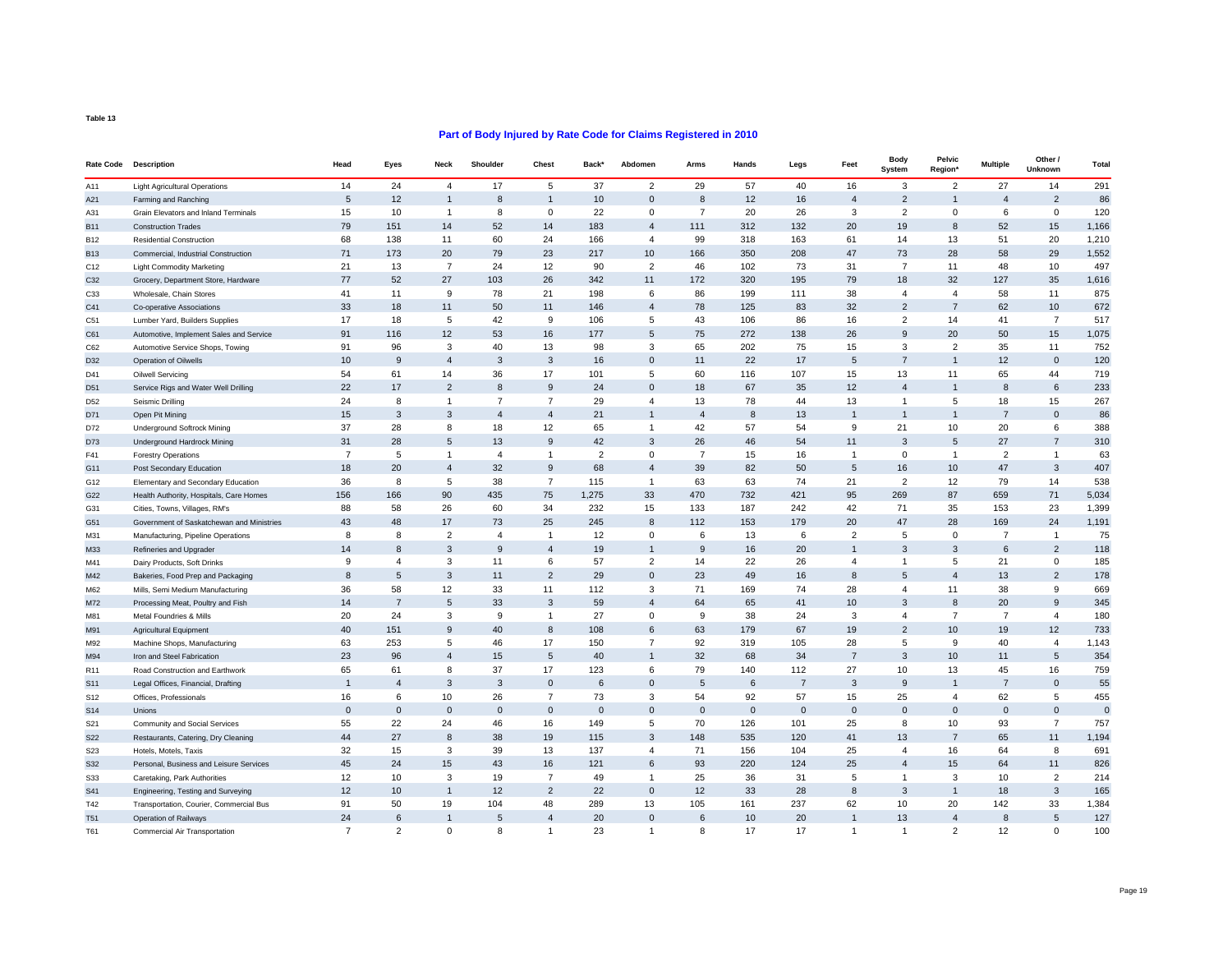#### **Part of Body Injured by Rate Code for Claims Registered in 2010**

|              | Rate Code Description   | Head  | Eyes  | Neck | Shoulder | Chest | Back <sup>*</sup> | Abdomen  | Arms  | Hands | Legs  | Feet  | Body<br>System | Pelvic<br>Region* | <b>Multiple</b>   | Other /<br>Unknown | Total  |
|--------------|-------------------------|-------|-------|------|----------|-------|-------------------|----------|-------|-------|-------|-------|----------------|-------------------|-------------------|--------------------|--------|
| U11          | Telecommunications      |       |       |      |          |       | 23                | $\Omega$ | 17    | 13    | 17    |       |                |                   | $12 \overline{ }$ |                    | 120    |
| U31          | <b>Electric Systems</b> |       |       |      |          |       | 23                |          |       | 21    | 24    |       |                |                   |                   |                    | 126    |
| Self Insured |                         | 33    |       |      | 39       |       | 113               |          | 50    | 53    | 143   | 22    | 41             | 15                | 75                | 12                 | 620    |
| Unassigned   |                         |       |       |      | 12       |       | 18                | $\Omega$ |       | 23    | 12    |       |                |                   |                   | 36                 | 139    |
| Total        |                         | 1,858 | 2,170 | 463  | 2,004    | 610   | 5,944             | 201      | 3,120 | 6,601 | 4,219 | 1,022 | 803            | 534               | 2,755             | 592                | 32,896 |

\*Prior to 2010, the Back category included pelvic region injuries.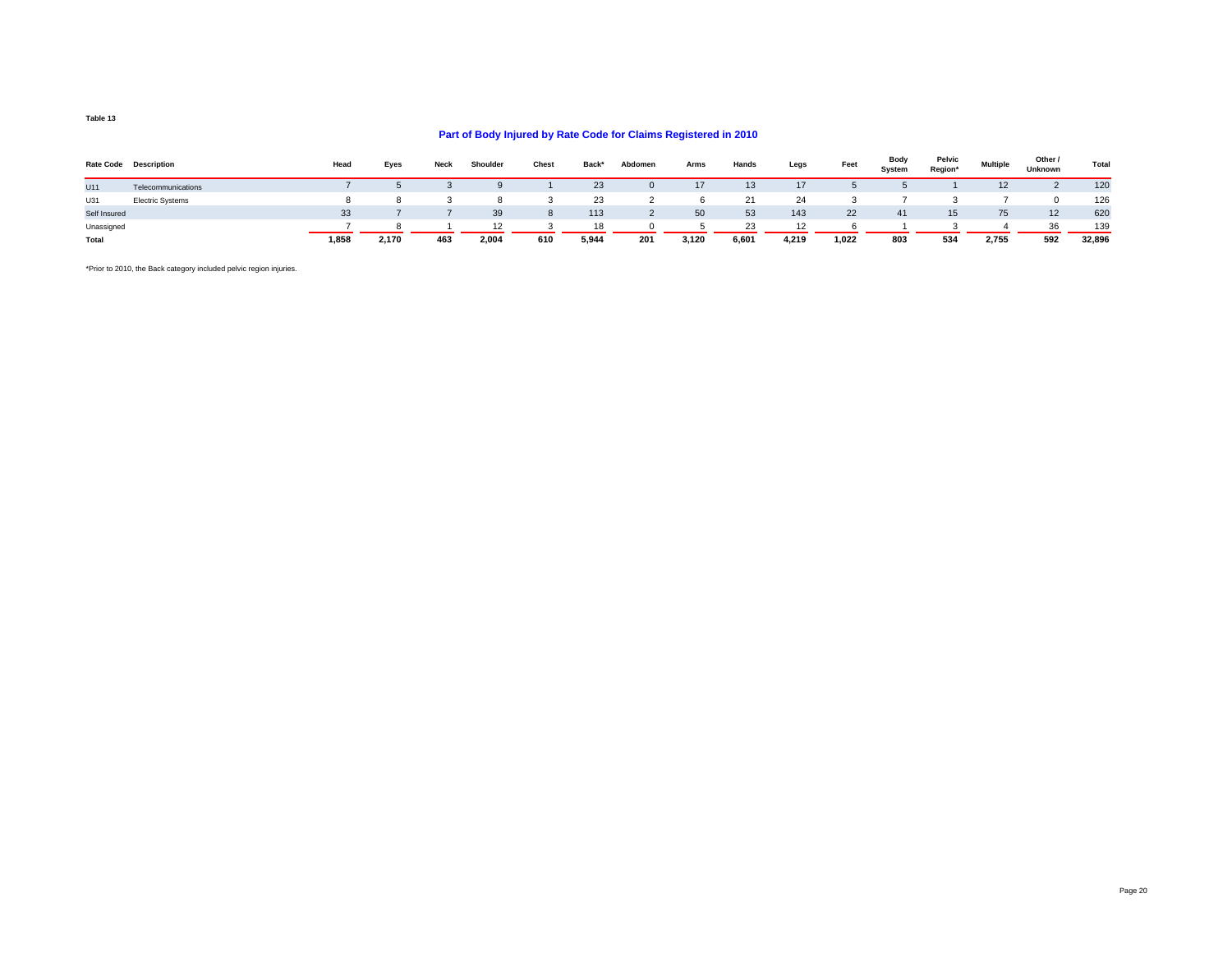| Occupation                                                                             | <b>Time</b><br>Loss     | <b>No Time</b><br>Loss | <b>Fatality</b> | <b>Total</b> |
|----------------------------------------------------------------------------------------|-------------------------|------------------------|-----------------|--------------|
| Administrative & Regulatory Occupations                                                | 32                      | 50                     | 0               | 82           |
| Administrative Services Managers                                                       | 11                      | 23                     | 0               | 34           |
| <b>Administrative Support Clerks</b>                                                   | 35                      | 42                     | 0               | 77           |
| Agriculture and Horticulture Workers                                                   | 104                     | 86                     | $\mathbf{1}$    | 191          |
| Architects, Urban Planners & Land Surveyors                                            | 6                       | 9                      | 0               | 15           |
| Assisting Occupations in Support of Health Services                                    | 976                     | 873                    | 0               | 1,849        |
| Athletes, Coaches, Referees and Related Occupations                                    | 24                      | 45                     | 0               | 69           |
| Auditors, Accountants & Investment                                                     | 11                      | 19                     | 0               | 30           |
| <b>Automotive Service Technicians</b>                                                  | 262                     | 468                    | 1               | 731          |
| <b>Butchers and Bakers</b>                                                             | 78                      | 103                    | 0               | 181          |
| <b>Carpenters and Cabinetmakers</b>                                                    | 239                     | 358                    | 0               | 597          |
| Cashiers                                                                               | 119                     | 200                    | $\mathbf 0$     | 319          |
| Central Control and Process Operators in Manufacturing and<br>Processing               | 12                      | 33                     | 0               | 45           |
| <b>Chefs and Cooks</b>                                                                 | 279                     | 434                    | 0               | 713          |
| Childcare and Home Support Workers                                                     | 166                     | 145                    | 0               | 311          |
| Civil, Mechanical, Electrical, & Chemical Engineers                                    | $\overline{7}$          | 12                     | 0               | 19           |
| <b>Cleaners</b>                                                                        | 793                     | 852                    | 0               | 1,645        |
| <b>Clerical Supervisors</b>                                                            | 17                      | 31                     | 0               | 48           |
| Clericial Occupations, General Office Skills                                           | 102                     | 162                    | 1               | 265          |
| College and Other Vocational Instructors                                               | 6                       | 24                     | $\mathbf 0$     | 30           |
| <b>Computer &amp; Information Systems Professionals</b>                                | 14                      | 24                     | $\pmb{0}$       | 38           |
| Contractors and Supervisors, Trades and Related Workers                                | 55                      | 154                    | $\mathbf{2}$    | 211          |
| Contractors, Operators and Supervisors in Agriculture, Horticulture<br>and Aquaculture | 59                      | 82                     | $\mathbf 0$     | 141          |
| Crane Operators, Drillers and Blasters                                                 | 11                      | 30                     | $\mathbf 0$     | 41           |
| <b>Creative and Performing Artists</b>                                                 | 5                       | 4                      | 0               | 9            |
| <b>Creative Designers and Craftspersons</b>                                            | $\overline{\mathbf{4}}$ | 10                     | $\pmb{0}$       | 14           |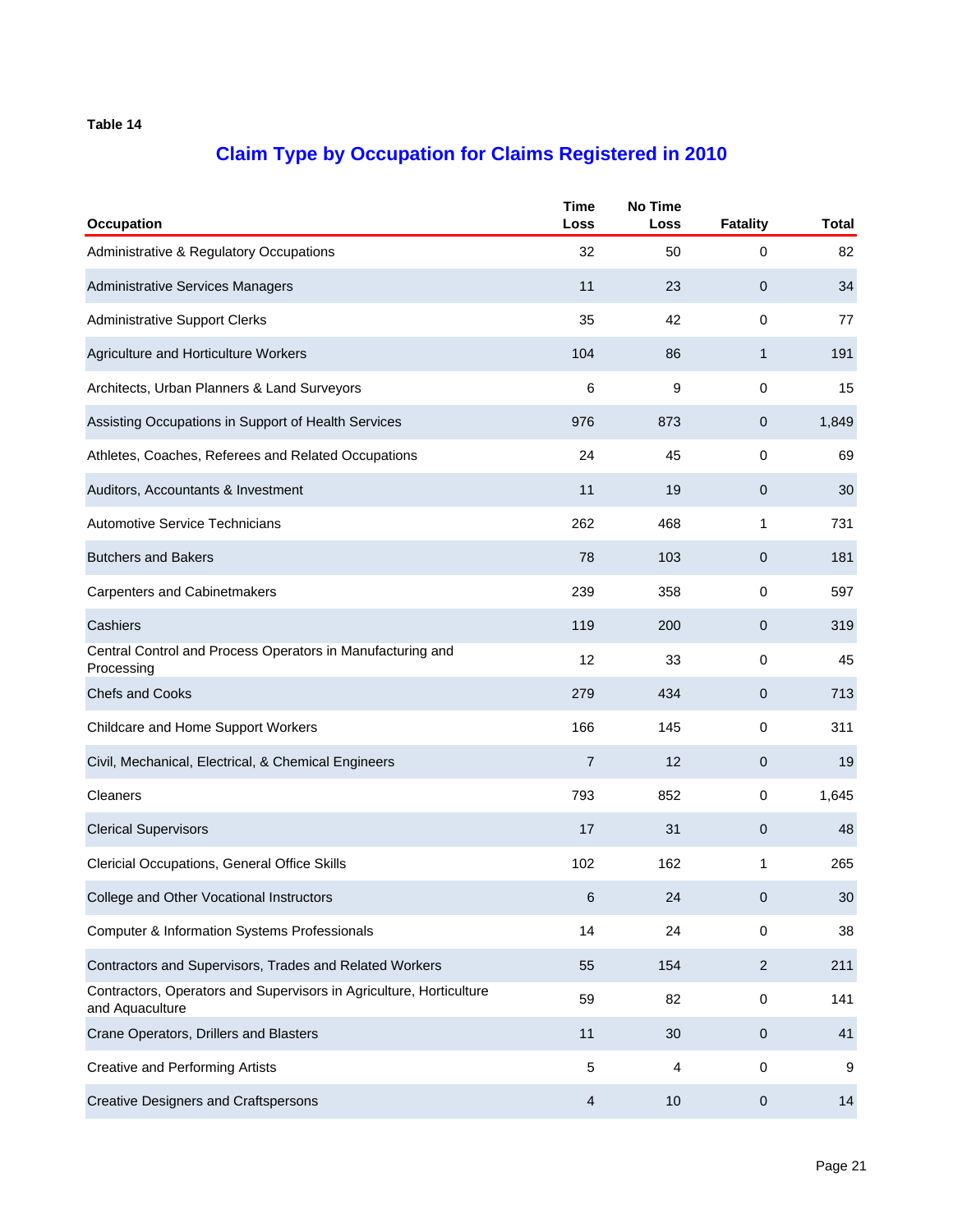| Occupation                                                                                        | <b>Time</b><br>Loss | <b>No Time</b><br>Loss | <b>Fatality</b> | Total        |
|---------------------------------------------------------------------------------------------------|---------------------|------------------------|-----------------|--------------|
| Electrical Trades and Telecommunication Occupations                                               | 190                 | 429                    | 2               | 621          |
| Facility Operation & Maintenance Managers                                                         | 17                  | 40                     | $\mathbf 0$     | 57           |
| Finance & Insurance Administrative Occupations                                                    | 23                  | 19                     | 0               | 42           |
| Finance & Insurance Clerks                                                                        | 32                  | 41                     | 0               | 73           |
| Fishing Vessel Masters and Skippers and Fishermen/women                                           | 0                   | 1                      | 0               | 1            |
| Food Counter Attendants, Kitchen Helpers and Related Occupations                                  | 254                 | 343                    | 0               | 597          |
| <b>Heavy Equipment Operators</b>                                                                  | 187                 | 291                    | 0               | 478          |
| Human Resources & Business Service                                                                | 8                   | 13                     | $\mathbf 0$     | 21           |
| Insurance and Real Estate Sales Occupations and Buyers                                            | 34                  | 44                     | 1               | 79           |
| Judges, Lawyers and Quebec Notaries                                                               | $\mathbf 1$         | 4                      | $\mathbf 0$     | $\sqrt{5}$   |
| Labourers in Processing, Manufacturing and Utilities                                              | 570                 | 972                    | 0               | 1,542        |
| Legislators and Senior Management                                                                 | $\overline{7}$      | 10                     | 0               | 17           |
| Librarians, Archivists, Conservators and Curators                                                 | 3                   | 9                      | 0               | 12           |
| Library, Correspondence & Related Information                                                     | 54                  | 57                     | $\mathbf{0}$    | 111          |
| Life Science Professionals                                                                        | 7                   | 17                     | 0               | 24           |
| Logging and Forestry Workers                                                                      | 17                  | 26                     | 0               | 43           |
| <b>Logging Machinery Operators</b>                                                                | 1                   | 0                      | 0               | 1            |
| Longshore Workers and Material Handlers                                                           | 324                 | 452                    | 0               | 776          |
| Machine Operators and Related Workers in Chemical, Plastic and<br><b>Rubber Processing</b>        | 15                  | 30                     | 0               | 45           |
| Machine Operators and Related Workers in Fabric, Fur and Leather<br><b>Products Manufacturing</b> | 6                   | 0                      | 0               | 6            |
| Machine Operators and Related Workers in Food, Beverage and<br><b>Tobacco Processing</b>          | 60                  | 149                    | $\mathbf 0$     | 209          |
| Machine Operators and Related Workers in Metal and Mineral<br><b>Products Processing</b>          | 24                  | 42                     | $\pmb{0}$       | 66           |
| Machine Operators and Related Workers in Pulp and Paper<br>Production and Wood Processing         | 8                   | 5                      | 0               | 13           |
| Machine Operators and Related Workers in Textile Processing                                       | $\mathbf 0$         | $\overline{c}$         | $\pmb{0}$       | $\mathbf{2}$ |
| Machinery and Transportation Equipment Mechanics (Except Motor<br>Vehicle)                        | 232                 | 592                    | $\pmb{0}$       | 824          |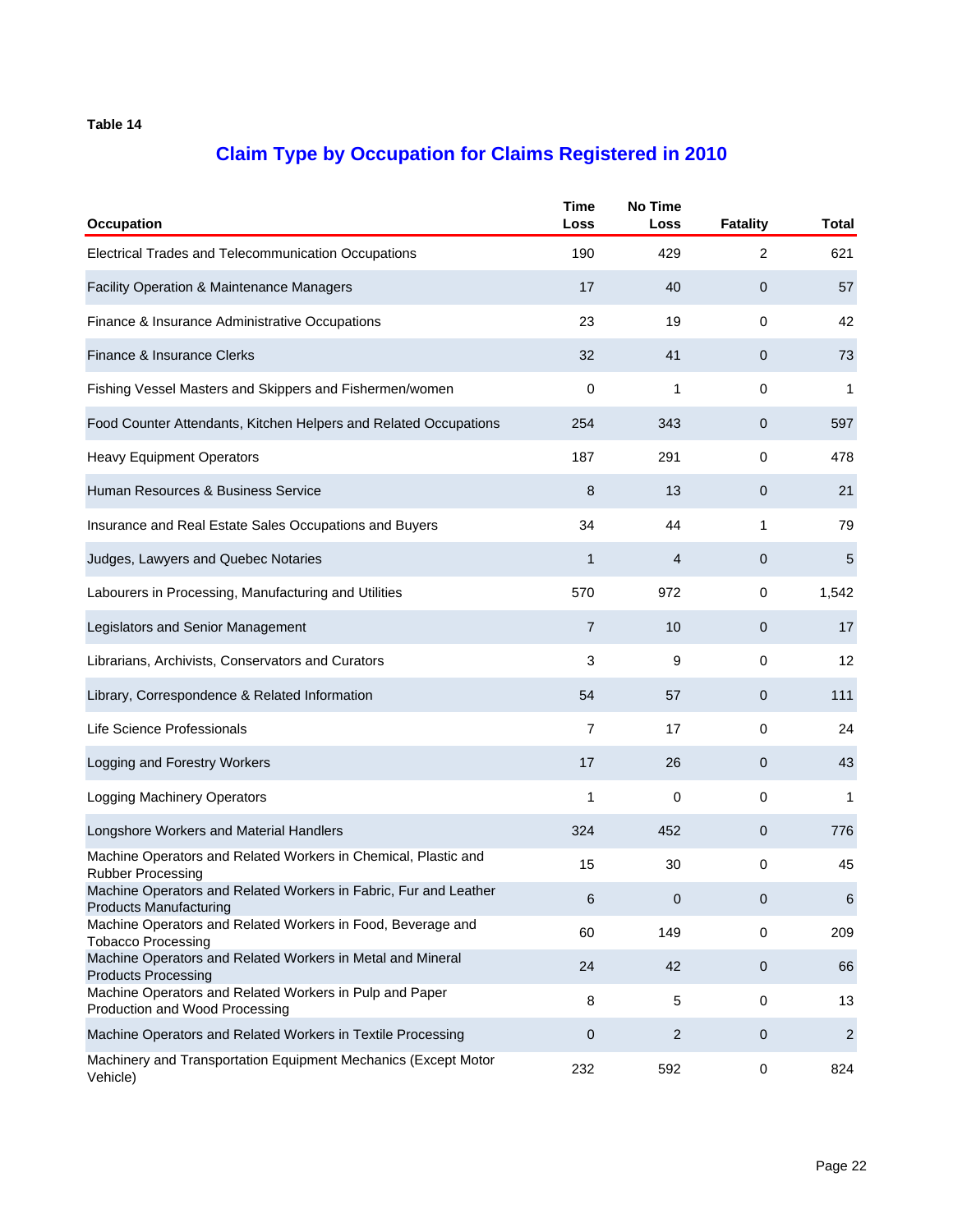| Occupation                                                                       | <b>Time</b><br>Loss | <b>No Time</b><br>Loss | <b>Fatality</b> | <b>Total</b>    |
|----------------------------------------------------------------------------------|---------------------|------------------------|-----------------|-----------------|
| Machining, Metalworking, Woodworking and Related Machine<br>Operators            | 24                  | 55                     | $\mathbf{0}$    | 79              |
| <b>Machinists and Related Occupations</b>                                        | 30                  | 81                     | 0               | 111             |
| Mail & Message Distribution Occupations                                          | 151                 | 140                    | $\overline{0}$  | 291             |
| Managers in Art, Culture, Recreation & Sport                                     | 6                   | 4                      | 0               | 10              |
| Managers in Communication (except broadcasting)                                  | 2                   | 1                      | 0               | $\sqrt{3}$      |
| Managers in Construction & Transportation                                        | 16                  | 34                     | 0               | 50              |
| Managers in Engineering, Architecture, Science and Information<br><b>Systems</b> | $\mathfrak{S}$      | 3                      | 0               | $6\phantom{1}6$ |
| Managers in Financial & Business Services                                        | 6                   | 14                     | 0               | 20              |
| Managers in Food Service & Accomodation                                          | 32                  | 60                     | 0               | 92              |
| Managers in Health, Education, Social and Community Services                     | 11                  | 23                     | $\mathbf 0$     | 34              |
| Managers in Manufacturing & Utilities                                            | 4                   | 14                     | 0               | 18              |
| Managers in Other Services                                                       | 18                  | 30                     | 0               | 48              |
| Managers in Primary Production (except agriculture)                              | $\overline{4}$      | 12                     | 0               | 16              |
| Managers in Protective Service                                                   | 2                   | 6                      | $\mathbf{0}$    | 8               |
| Managers in Public Administration                                                | 6                   | 12                     | 0               | 18              |
| Managers in Retail Trade                                                         | 71                  | 164                    | 0               | 235             |
| Masonry and Plastering Trades                                                    | 85                  | 88                     | 1               | 174             |
| Mathematicians, Statisticians & Actuaries                                        | $\mathbf{1}$        | 0                      | 0               | 1               |
| Mechanical, Electrical and Electronics Assemblers                                | 45                  | 141                    | 0               | 186             |
| Medical Technologists and Technicians (Except Dental Health)                     | 67                  | 138                    | 0               | 205             |
| Metal Forming, Shaping and Erecting Trades                                       | 421                 | 1,077                  | $\mathbf 0$     | 1,498           |
| Mine Service Workers and Operators in Oil and Gas Drilling                       | 29                  | 159                    | $\overline{c}$  | 190             |
| Motor Vehicle and Transit Drivers                                                | 949                 | 845                    | 6               | 1,800           |
| Nurse Supervisors and Registered Nurses                                          | 326                 | 549                    | $\pmb{0}$       | 875             |
| Occupations in Food & Beverage Service                                           | 137                 | 211                    | 0               | 348             |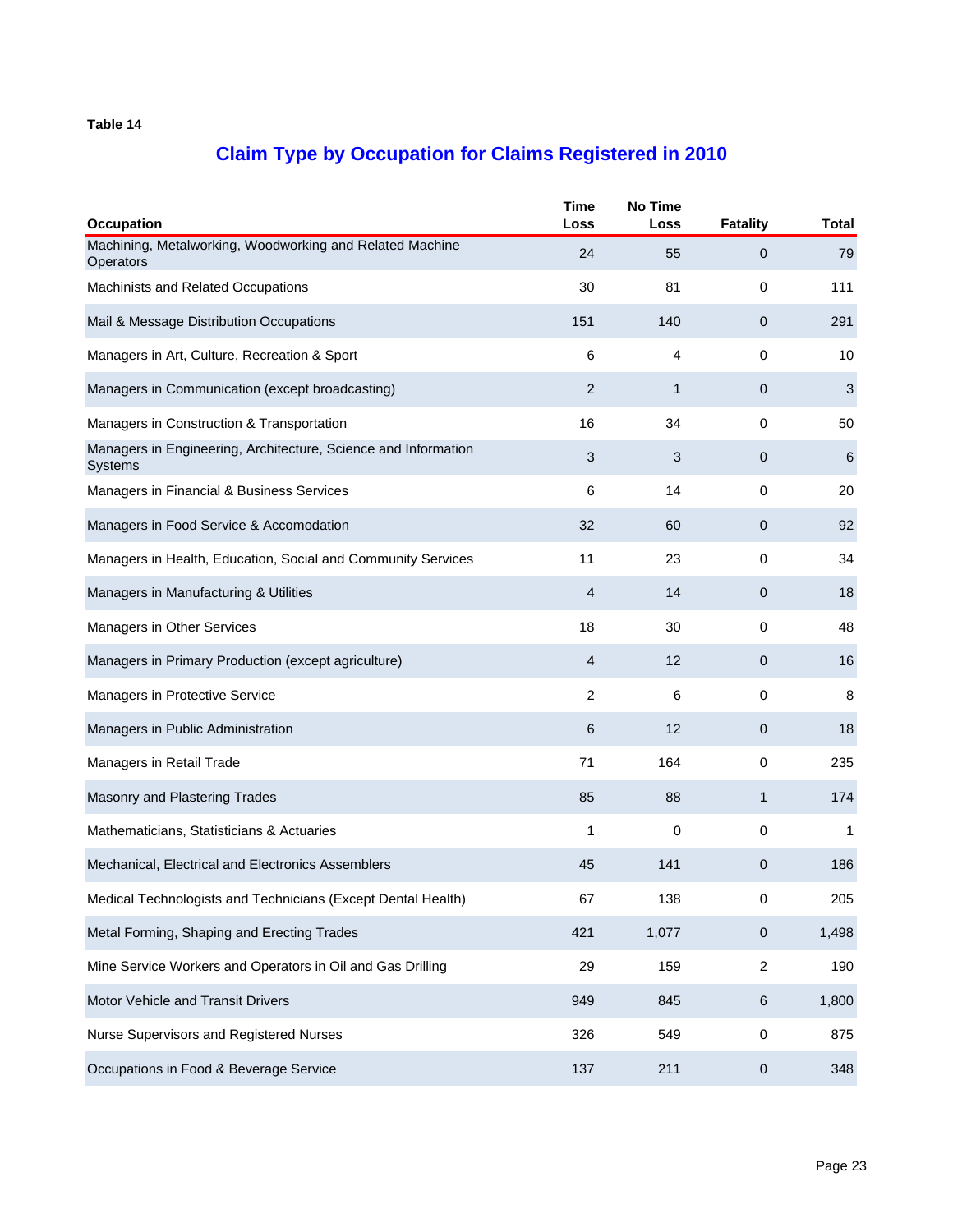| <b>Occupation</b>                                                                                                                | <b>Time</b><br>Loss | <b>No Time</b><br>Loss | <b>Fatality</b> | Total |
|----------------------------------------------------------------------------------------------------------------------------------|---------------------|------------------------|-----------------|-------|
| Occupations in Travel & Accommodation                                                                                            | 13                  | 43                     | 0               | 56    |
| Occupations not stated                                                                                                           | 370                 | 3,005                  | 3               | 3,378 |
| <b>Office Equipment Operators</b>                                                                                                | 5                   | 4                      | 0               | 9     |
| Optometrists, Chiropractors and Other Health Diagnosing and<br><b>Treating Professionals</b>                                     | $\mathbf{0}$        | 3                      | 0               | 3     |
| Other Assembly and Related Occupations                                                                                           | 55                  | 106                    | 0               | 161   |
| <b>Other Construction Trades</b>                                                                                                 | 122                 | 170                    | $\mathbf 0$     | 292   |
| <b>Other Elemental Service Occupations</b>                                                                                       | 152                 | 100                    | 0               | 252   |
| <b>Other Engineers</b>                                                                                                           | 4                   | 12                     | $\mathbf{0}$    | 16    |
| Other Installers, Repairers and Servicers                                                                                        | 131                 | 152                    | 0               | 283   |
| <b>Other Mechanics</b>                                                                                                           | 21                  | 34                     | $\mathbf 0$     | 55    |
| Other Occupations in Personal Service                                                                                            | 26                  | 43                     | 0               | 69    |
| Other Occupations in Protective Service                                                                                          | 113                 | 153                    | 0               | 266   |
| Other Occupations in Travel, Accommodation, Amusement and<br>Recreation                                                          | 27                  | 38                     | 0               | 65    |
| Other Sales and Related Occupations                                                                                              | 279                 | 323                    | $\mathbf{0}$    | 602   |
| Other Technical Inspectors and Regulatory Officers                                                                               | 8                   | 14                     | 0               | 22    |
| Other Technical Occupations in Health Care (Except Dental)                                                                       | 223                 | 309                    | 0               | 532   |
| Other Transport Equipment Operators and Related Workers                                                                          | 30                  | 33                     | 0               | 63    |
| Paralegals, Social Services Workers and Occupations in Education<br>and Religion, n.e.c.                                         | 214                 | 215                    | 0               | 429   |
| Pharmacists, Dietitians and Nutritionists                                                                                        | 6                   | 10                     | 0               | 16    |
| Photographers, Graphic Arts Technicians and Technical and Co-<br>ordinating Occupations in Motion Pictures, Broadcasting and the | 10                  | 15                     | $\pmb{0}$       | 25    |
| <b>Physical Science Professionals</b>                                                                                            | $\overline{c}$      | 9                      | $\mathbf 0$     | 11    |
| Physicians, Dentists and Veterinarians                                                                                           | $\overline{7}$      | 34                     | $\pmb{0}$       | 41    |
| Plumbers, Pipefitters and Gas Fitters                                                                                            | 130                 | 319                    | 0               | 449   |
| Police Officers and Firefighters                                                                                                 | 119                 | 241                    | 3               | 363   |
| Policy and Program Officers, Researchers and Consultants                                                                         | 32                  | 52                     | $\pmb{0}$       | 84    |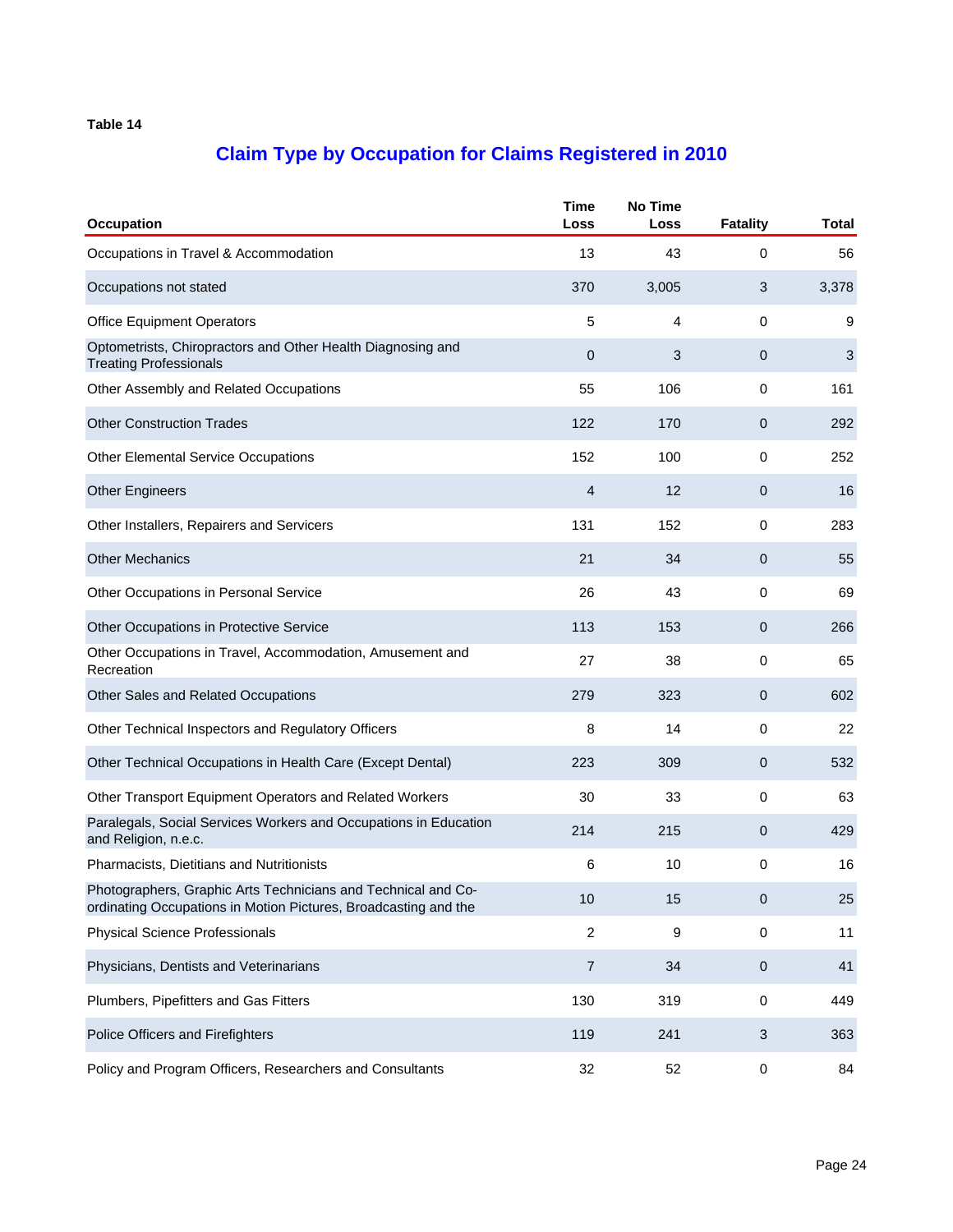| Occupation                                                                                      | <b>Time</b><br>Loss | <b>No Time</b><br>Loss | <b>Fatality</b> | <b>Total</b> |
|-------------------------------------------------------------------------------------------------|---------------------|------------------------|-----------------|--------------|
| <b>Primary Production Labourers</b>                                                             | 104                 | 470                    | $\mathbf{1}$    | 575          |
| Printing Machine Operators and Related Occupations                                              | 9                   | 13                     | 0               | 22           |
| Printing Press Operators, Commercial Divers and Other Trades and<br>Related Occupations, n.e.c. | 9                   | 17                     | $\mathbf 0$     | 26           |
| Psychologists, Social Workers, Counsellors, Clergy and Probation<br><b>Officers</b>             | 58                  | 62                     | 0               | 120          |
| Public Works and Other Labourers, n.e.c.                                                        | 117                 | 102                    | 1               | 220          |
| Recording, Scheduling & Distributing                                                            | 150                 | 233                    | 0               | 383          |
| Retail Salespersons & Sales Clerks                                                              | 466                 | 626                    | 0               | 1,092        |
| Sales and Service Supervisors                                                                   | 57                  | 82                     | 0               | 139          |
| Sales Representatives, Wholesale Trade                                                          | 11                  | 27                     | 0               | 38           |
| Sales, Marketing & Advertising Managers                                                         | 10                  | 17                     | 0               | 27           |
| Secondary and Elementary School Teachers and Educational<br>Counsellors                         | 11                  | 16                     | $\mathbf 0$     | 27           |
| Secretaries, Recorders & Transcriptionists                                                      | 16                  | 21                     | 0               | 37           |
| Security Guards and Related Occupations                                                         | 67                  | 115                    | 0               | 182          |
| Stationary Engineers and Power Station and System Operators                                     | 15                  | 24                     | $\mathbf 0$     | 39           |
| Supervisors, Assembly and Fabrication                                                           | 10                  | 12                     | 0               | 22           |
| Supervisors, Logging and Forestry                                                               | 1                   | 3                      | 0               | 4            |
| Supervisors, Mining, Oil and Gas                                                                | 3                   | 26                     | 1               | 30           |
| Supervisors, Processing Occupations                                                             | 8                   | 20                     | 0               | 28           |
| Supervisors, Railway and Motor Transportation Occupations                                       | 4                   | 5                      | 0               | 9            |
| Technical Occupations in Architecture, Drafting, Surveying and<br>Mapping                       | 4                   | 10                     | 0               | 14           |
| Technical Occupations in Civil, Mechanical & Industrial Engineering                             | 11                  | 17                     | $\pmb{0}$       | 28           |
| Technical Occupations in Computer and Information Systems                                       | 5                   | 11                     | 0               | 16           |
| Technical Occupations in Dental Health Care                                                     | $\overline{2}$      | 9                      | $\mathbf 0$     | 11           |
| Technical Occupations in Electronics and Electrical Engineering                                 | 39                  | 31                     | 1               | 71           |
| Technical Occupations in Libraries, Archives, Museums and Art<br>Galleries                      | $\overline{7}$      | 19                     | $\mathbf 0$     | 26           |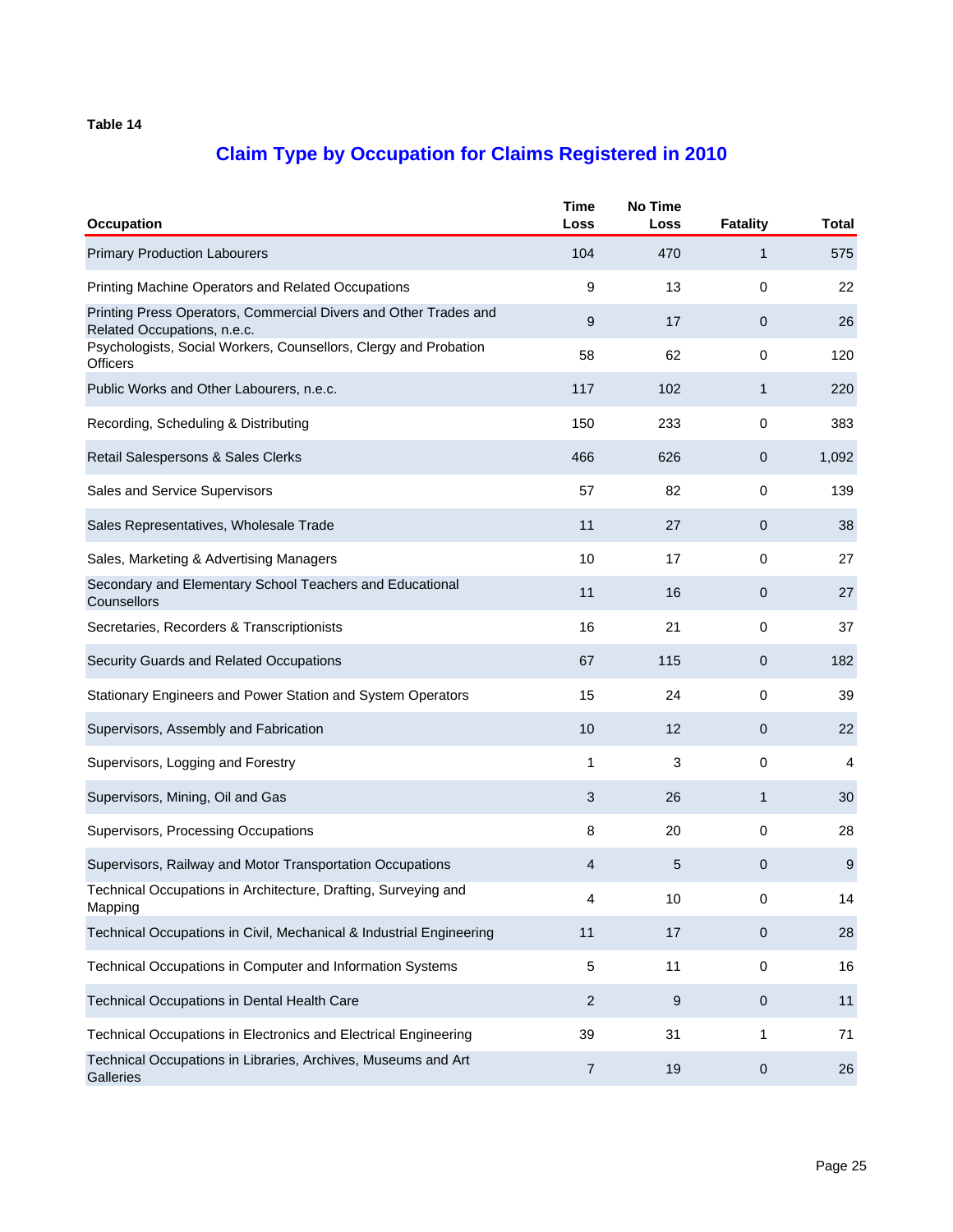| <b>Occupation</b>                                                           | <b>Time</b><br>Loss | <b>No Time</b><br>Loss | <b>Fatality</b> | <b>Total</b> |
|-----------------------------------------------------------------------------|---------------------|------------------------|-----------------|--------------|
| <b>Technical Occupations in Life Sciences</b>                               | 25                  | 54                     | $\mathbf 0$     | 79           |
| <b>Technical Occupations in Personal Service</b>                            | 6                   | 6                      | $\mathbf{0}$    | 12           |
| <b>Technical Occupations in Physical Sciences</b>                           | 13                  | 30                     | $\Omega$        | 43           |
| <b>Technical Sales Specialists, Wholesale Trade</b>                         | 3                   | 8                      | $\mathbf{0}$    | 11           |
| Therapy and Assessment Professionals                                        | 21                  | 19                     | $\mathbf 0$     | 40           |
| Tour & Recreational Guides & Casino Occupations                             | 61                  | 110                    | $\mathbf{0}$    | 171          |
| <b>Trades Helpers and Labourers</b>                                         | 345                 | 674                    | 1               | 1,020        |
| <b>Train Crew Operating Occupations</b>                                     | 20                  | 20                     | $\mathbf 0$     | 40           |
| <b>Transportation Officers and Controllers</b>                              | $\overline{7}$      | 4                      | $\Omega$        | 11           |
| Underground Miners, Oil and Gas Drillers and Related Workers                | 25                  | 141                    | $\mathbf{1}$    | 167          |
| University Professors and Assistants                                        | 1                   | 13                     | $\Omega$        | 14           |
| Upholsterers, Tailors, Shoe Repairers, Jewellers and Related<br>Occupations | 5                   | 6                      | $\mathbf{0}$    | 11           |
| Writing, Translating and Public Relations Professionals                     | 3                   | 7                      | $\mathbf 0$     | 10           |
| Not coded                                                                   | 106                 | 746                    | 1               | 853          |
| <b>Total</b>                                                                | 11,881              | 20,985                 | 30              | 32,896       |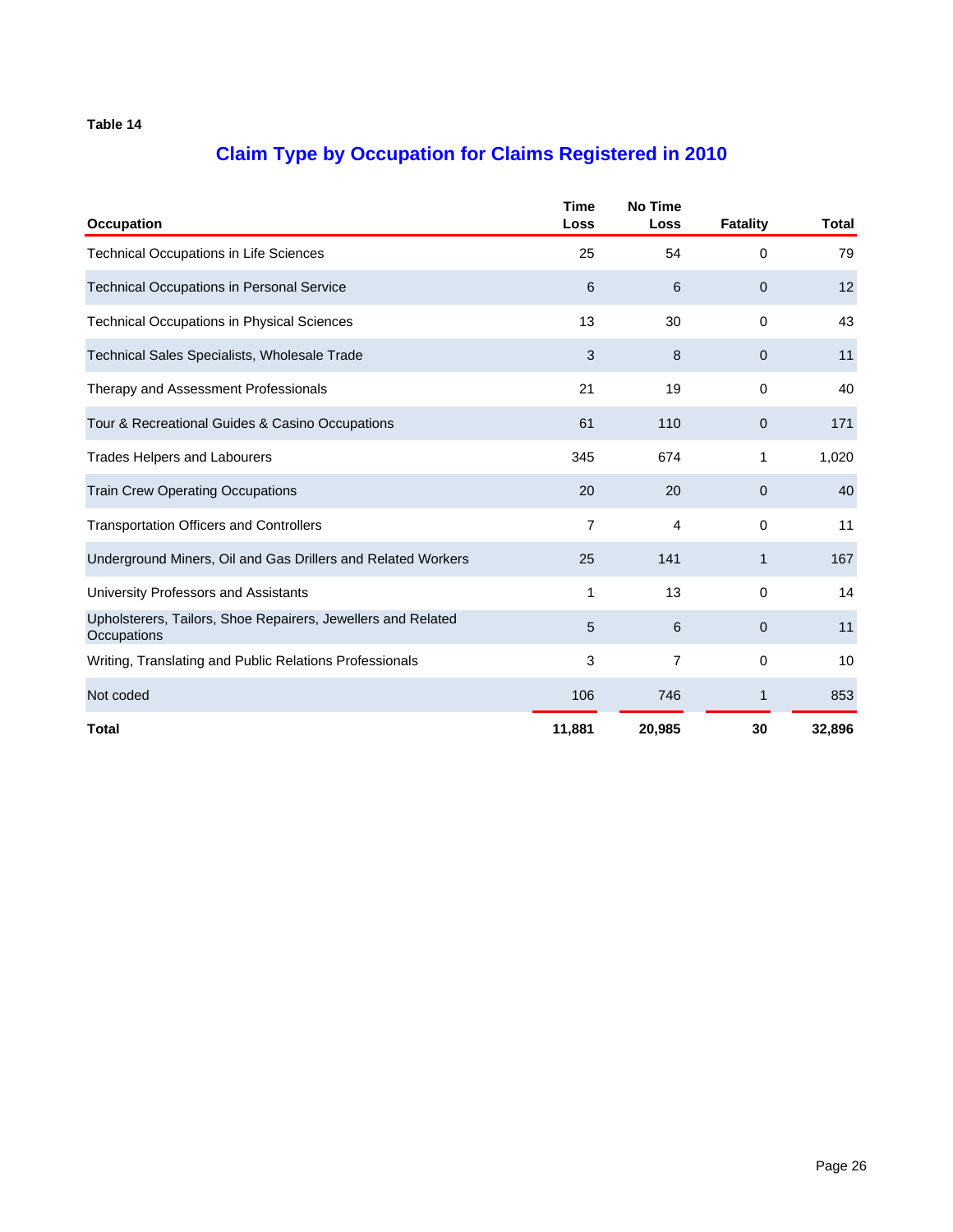| Occupation                                                                             | Head           | Eyes           | Neck           | Shoulder       | Chest          | Back*                 | Abdomen        | Arms           | Hands          | Legs           | Feet           | <b>Body</b><br>System | Pelvic<br>Region* | <b>Multiple</b> | Other /<br>Unknown | Total          |
|----------------------------------------------------------------------------------------|----------------|----------------|----------------|----------------|----------------|-----------------------|----------------|----------------|----------------|----------------|----------------|-----------------------|-------------------|-----------------|--------------------|----------------|
| Administrative & Regulatory Occupations                                                | $\overline{1}$ | 3              | $\mathbf{1}$   | 6              | $\overline{2}$ | 20                    | 0              | 8              | 8              | 13             | $\mathbf{1}$   | 0                     | $\overline{1}$    | 17              | $\mathbf{1}$       | 82             |
| Administrative Services Managers                                                       | $\overline{2}$ | $\mathbf 0$    | $\mathbf 0$    | 3              | $\mathbf 0$    | 5                     | $\mathbf 0$    | $\overline{4}$ | $\overline{1}$ | 6              | 4              | $\overline{2}$        | $\overline{2}$    | $\overline{4}$  | $\mathbf{1}$       | 34             |
| <b>Administrative Support Clerks</b>                                                   | 3              | $\overline{2}$ | $\mathbf 0$    | 5              | 0              | 17                    | 0              | 8              | $\overline{7}$ | 12             | $\overline{2}$ | 6                     | $\overline{2}$    | 13              | 0                  | 77             |
| Agriculture and Horticulture Workers                                                   | 10             | 15             | 3              | 14             | $\overline{2}$ | 24                    | $\mathbf{1}$   | 9              | 29             | 32             | 14             | 3                     | 5                 | 24              | 6                  | 191            |
| Architects, Urban Planners & Land Surveyors                                            | $\overline{1}$ | $\overline{1}$ | $\mathbf 0$    | -1             | 1              | $\overline{2}$        | 0              | -1             | $\mathbf{1}$   | 3              | -1             | 0                     | 0                 | $\overline{2}$  | $\overline{1}$     | 15             |
| Assisting Occupations in Support of Health<br>Services                                 | 43             | 24             | 46             | 215            | 42             | 503                   | 18             | 175            | 186            | 143            | 36             | 75                    | 41                | 293             | 9                  | 1,849          |
| Athletes, Coaches, Referees and Related<br>Occupations                                 | $\overline{4}$ | 4              | $\mathbf{1}$   | 3              | 4              | $\overline{7}$        | $\overline{2}$ | 6              | 8              | 10             | 5              | 6                     | $\overline{2}$    | $\overline{7}$  | $\mathsf 0$        | 69             |
| Auditors, Accountants & Investment                                                     | $\mathbf 0$    | $\mathbf 0$    | $\overline{2}$ | $\overline{2}$ | $\mathbf{1}$   | 6                     | $\mathbf{0}$   | $\overline{7}$ | $\overline{1}$ | $\overline{2}$ | $\mathbf{0}$   | $\mathbf{0}$          | -1                | 8               | $\mathbf 0$        | 30             |
| Automotive Service Technicians                                                         | 76             | 95             | 6              | 32             | 10             | 105                   | 3              | 84             | 199            | 71             | 8              | 5                     | $\overline{4}$    | 26              | $\overline{7}$     | 731            |
| <b>Butchers and Bakers</b>                                                             | $\overline{7}$ | $\overline{2}$ | 3              | 9              | $\mathbf{1}$   | 28                    | $\overline{2}$ | 28             | 66             | 17             | $\overline{7}$ | $\overline{2}$        | $\overline{2}$    | $\overline{7}$  | $\mathbf 0$        | 181            |
| Carpenters and Cabinetmakers                                                           | 31             | 56             | 13             | 29             | 10             | 95                    | 5              | 38             | 172            | 83             | 17             | $\overline{7}$        | $\overline{7}$    | 32              | $\overline{2}$     | 597            |
| Cashiers                                                                               | 14             | $\overline{7}$ | 6              | 28             | 6              | 57                    | 3              | 46             | 57             | 42             | 10             | 5                     | 6                 | 30              | $\overline{2}$     | 319            |
| Central Control and Process Operators in<br>Manufacturing and Processing               | $\overline{2}$ | $\overline{2}$ | $\overline{2}$ | $\overline{2}$ | $\mathbf{1}$   | 11                    | 0              | $\overline{2}$ | 8              | 10             | 2              | $\overline{1}$        | $\overline{1}$    | $\overline{1}$  | $\mathbf 0$        | 45             |
| <b>Chefs and Cooks</b>                                                                 | 18             | 12             | 5              | 31             | $\overline{7}$ | 69                    | 3              | 103            | 325            | 56             | 22             | $\overline{7}$        | 6                 | 47              | $\overline{2}$     | 713            |
| Childcare and Home Support Workers                                                     | 22             | 3              | 5              | 22             | 3              | 72                    | $\overline{1}$ | 38             | 29             | 29             | $\overline{7}$ | $\overline{1}$        | 10                | 66              | 3                  | 311            |
| Civil, Mechanical, Electrical, & Chemical Engineers                                    | 3              | $\overline{2}$ | $\mathbf 0$    | $\overline{1}$ | $\mathbf 0$    | $\overline{4}$        | $\mathbf 0$    | $\overline{4}$ | $\overline{1}$ | $\overline{1}$ | $\mathbf{1}$   | $\mathbf{1}$          | $\mathbf 0$       | $\overline{1}$  | $\mathbf 0$        | 19             |
| Cleaners                                                                               | 85             | 77             | 18             | 123            | 38             | 365                   | 9              | 193            | 259            | 204            | 55             | 44                    | 33                | 134             | 8                  | 1,645          |
| <b>Clerical Supervisors</b>                                                            | $\overline{2}$ | $\mathbf{1}$   | $\mathbf{1}$   | 4              | $\mathbf 0$    | 13                    | $\mathbf 0$    | 6              | 8              | 4              | $\mathbf 0$    | 1                     | $\mathbf{1}$      | 6               | $\mathbf{1}$       | 48             |
| Clericial Occupations, General Office Skills                                           | 9              | 3              | 8              | 19             | 2              | 41                    | 0              | 27             | 31             | 41             | 10             | 16                    | 2                 | 52              | 4                  | 265            |
| College and Other Vocational Instructors                                               | $\overline{2}$ | 3              | $\mathbf 0$    | $\overline{2}$ | $\mathbf{1}$   | 5                     | $\Omega$       | $\overline{2}$ | 5              | 5              | $\overline{1}$ | $\mathbf 0$           | -1                | 3               | $\mathbf 0$        | 30             |
| Computer & Information Systems Professionals                                           | $\mathbf 0$    | $\mathbf{1}$   | $\mathbf{1}$   | $\mathbf{1}$   | $\mathbf{1}$   | 11                    | 0              | 6              | 6              | $\overline{2}$ | $\mathbf{1}$   | 2                     | 0                 | 6               | 0                  | 38             |
| Contractors and Supervisors, Trades and Related<br><b>Workers</b>                      | 21             | 15             | 3              | 11             | 5              | 34                    | $\mathbf 0$    | 18             | 47             | 30             | 5              | 3                     | $\overline{2}$    | 16              | $\overline{1}$     | 211            |
| Contractors, Operators and Supervisors in<br>Agriculture, Horticulture and Aquaculture | 10             | 10             | $\mathbf{1}$   | 10             | 3              | 22                    | $\overline{1}$ | 17             | 29             | 21             | 6              | $\mathbf 0$           | $\mathbf 0$       | 10              | $\overline{1}$     | 141            |
| Crane Operators, Drillers and Blasters                                                 | 6              | 5              | $\mathbf 0$    | $\mathbf{1}$   | $\mathbf{1}$   | 3                     | $\mathbf 0$    | $\overline{2}$ | 10             | 6              | $\mathbf 0$    | 1                     | $\overline{2}$    | $\overline{1}$  | 3                  | 41             |
| Creative and Performing Artists                                                        | $\mathsf 0$    | $\pmb{0}$      | $\mathbf 0$    | $\mathbf{1}$   | 0              | $\mathbf{1}$          | 0              | $\mathbf{1}$   | $\overline{2}$ | $\mathbf{1}$   | 0              | -1                    | 0                 | $\overline{2}$  | $\mathbf 0$        | 9              |
| <b>Creative Designers and Craftspersons</b>                                            | $\overline{1}$ | $\mathbf 0$    | $\mathsf 0$    | $\mathbf 0$    | $\mathbf 0$    | $\mathbf{1}$          | $\mathbf 0$    | $\overline{2}$ | 5              | 3              | $\mathbf{1}$   | $\mathbf{1}$          | $\mathbf 0$       | $\mathbf 0$     | $\mathbf 0$        | 14             |
| Electrical Trades and Telecommunication<br>Occupations                                 | 49             | 56             | $\overline{7}$ | 38             | 12             | 91                    | 4              | 51             | 129            | 100            | 18             | 21                    | 6                 | 34              | 5                  | 621            |
| Facility Operation & Maintenance Managers                                              | 3              | $\mathbf{1}$   | $\mathbf{1}$   | 6              | $\mathbf 0$    | 10                    | $\mathbf{1}$   | 6              | 12             | 9              | $\mathbf{1}$   | $\overline{2}$        | $\mathbf 0$       | 5               | $\mathbf 0$        | 57             |
| Finance & Insurance Administrative Occupations                                         | $\overline{1}$ | $\mathbf{1}$   | $\mathbf{1}$   | $\overline{4}$ | 0              | 3                     | $\overline{1}$ | 6              | $\overline{2}$ | 9              | $\overline{1}$ | 8                     | 0                 | 5               | $\mathbf 0$        | 42             |
| Finance & Insurance Clerks                                                             | $\overline{1}$ | 3              | $\mathbf{1}$   | $\overline{2}$ | $\mathbf{1}$   | 16                    | $\mathbf{1}$   | 5              | 8              | 15             | $\mathbf{1}$   | $\overline{7}$        | -1                | 10              | $\mathbf{1}$       | 73             |
| Fishing Vessel Masters and Skippers and<br>Fishermen/women                             | $\mathbf 0$    | 0              | $\mathbf 0$    | $\mathbf 0$    | 0              | -1                    | 0              | 0              | 0              | 0              | 0              | 0                     | 0                 | 0               | 0                  | $\overline{1}$ |
| Food Counter Attendants, Kitchen Helpers and<br><b>Related Occupations</b>             | 15             | 21             | $\overline{2}$ | 19             | 5              | 98                    | 3              | 75             | 178            | 59             | 19             | 17                    | 9                 | 70              | $\overline{7}$     | 597            |
| <b>Heavy Equipment Operators</b>                                                       | 47             | 30             | 5              | 23             | 17             | 93                    | 4              | 34             | 64             | 79             | 13             | 8                     | 14                | 43              | $\overline{4}$     | 478            |
| Human Resources & Business Service                                                     | $\mathbf{0}$   | $\mathbf{0}$   | $\mathbf{0}$   | 3              | $\Omega$       | $\boldsymbol{\Delta}$ | $\Omega$       | 3              | $\overline{1}$ | 3              | $\overline{1}$ | $\overline{2}$        | $\Omega$          | $\overline{4}$  | $\mathbf{0}$       | 21             |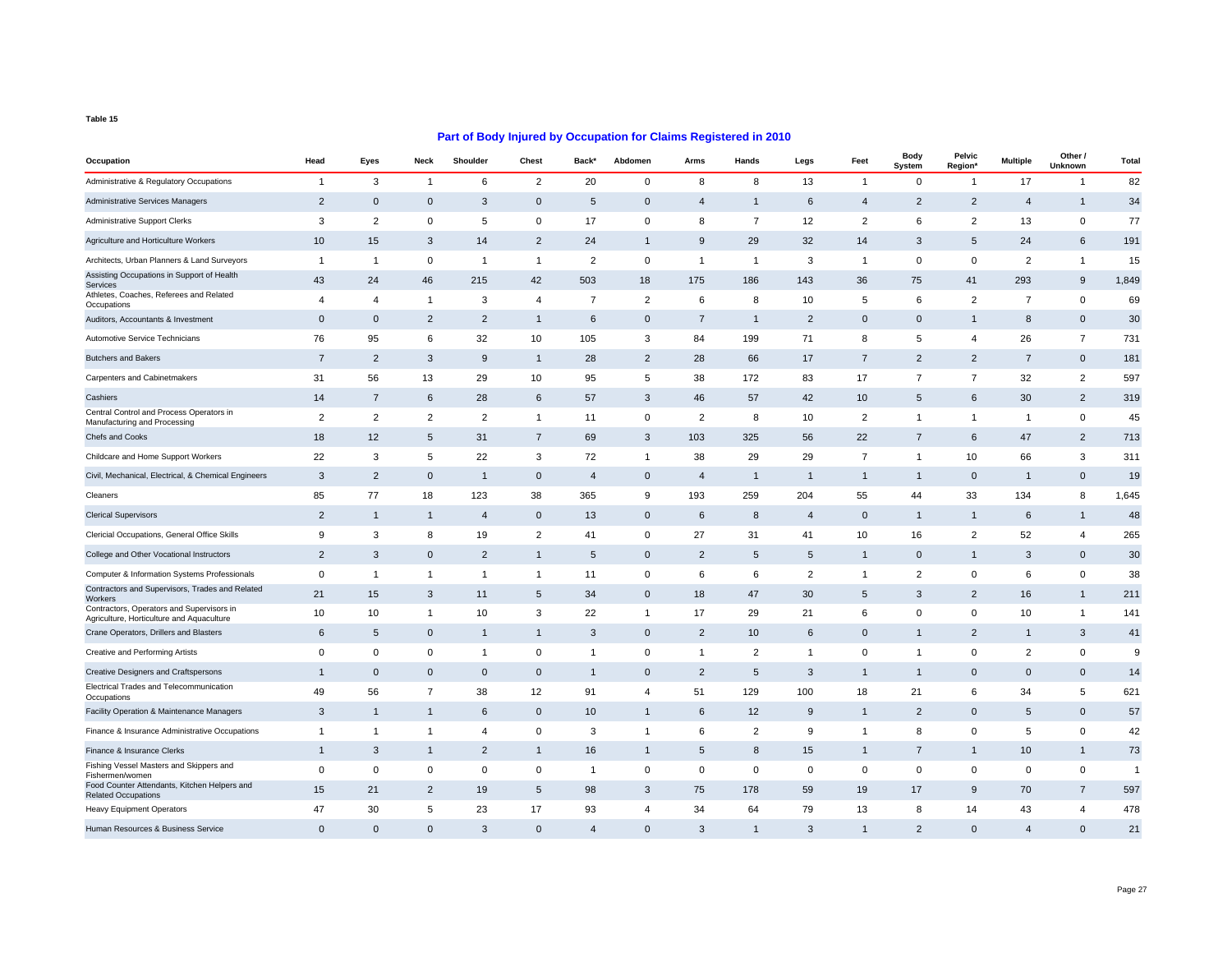| Occupation                                                                                 | Head           | Eyes           | Neck           | Shoulder       | Chest          | Back*          | Abdomen        | Arms           | Hands          | Legs           | Feet           | Body<br>System | Pelvic<br>Region' | <b>Multiple</b> | Other /<br>Unknown | <b>Total</b>   |
|--------------------------------------------------------------------------------------------|----------------|----------------|----------------|----------------|----------------|----------------|----------------|----------------|----------------|----------------|----------------|----------------|-------------------|-----------------|--------------------|----------------|
| Insurance and Real Estate Sales Occupations and<br><b>Buyers</b>                           | 5              | 2              | $\overline{4}$ | $\overline{4}$ | $\mathbf{1}$   | 16             | $\mathbf 0$    | 6              | 16             | 14             | $\overline{4}$ | 0              | $\mathbf 0$       | $\overline{7}$  | $\mathbf 0$        | 79             |
| Judges, Lawyers and Quebec Notaries                                                        | $\mathbf 0$    | $\overline{1}$ | $\mathbf 0$    | $\overline{0}$ | $\mathbf 0$    | $\overline{2}$ | $\mathbf{0}$   | $\mathbf 0$    | $\mathbf 0$    | $\overline{1}$ | 0              | $\mathbf 0$    | $\mathbf 0$       | $\overline{1}$  | $\mathbf 0$        | $\sqrt{5}$     |
| Labourers in Processing, Manufacturing and<br>Utilities                                    | 80             | 142            | 15             | 96             | 24             | 239            | 11             | 177            | 396            | 178            | 56             | 13             | 27                | 87              | $\mathbf{1}$       | 1,542          |
| Legislators and Senior Management                                                          | $\overline{2}$ | $\mathbf 0$    | $\mathbf 0$    | $\mathbf{0}$   | $\mathbf 0$    | $\overline{2}$ | $\mathbf 0$    | 3              | $\mathbf{1}$   | $\mathbf{1}$   | $\overline{2}$ | $\mathbf{1}$   | $\mathbf{1}$      | $\overline{4}$  | $\mathbf 0$        | 17             |
| Librarians, Archivists, Conservators and Curators                                          | $\overline{1}$ | 0              | $\pmb{0}$      | 0              | 0              | $\mathbf{1}$   | $\overline{1}$ | 0              | $\overline{2}$ | $\mathbf 0$    | 0              | $\overline{2}$ | 0                 | 5               | $\mathbf 0$        | 12             |
| Library, Correspondence & Related Information                                              | $\overline{4}$ | $\mathbf{1}$   | $\mathbf{1}$   | $\sqrt{5}$     | $\mathbf{1}$   | 27             | $\mathbf{1}$   | 11             | 11             | 18             | $\overline{4}$ | 9              | $\mathbf{1}$      | 17              | $\mathbf 0$        | 111            |
| Life Science Professionals                                                                 | $\overline{1}$ | 0              | $\pmb{0}$      | 0              | 0              | $\overline{7}$ | $\mathbf 0$    | 3              | 3              | $\overline{c}$ | 0              | 3              | $\overline{1}$    | 4               | $\mathbf 0$        | 24             |
| Logging and Forestry Workers                                                               | $\overline{4}$ | 5              | $\mathbf{1}$   | 3              | $\overline{2}$ | $\overline{7}$ | $\mathbf 0$    | $\mathbf{1}$   | 3              | 10             | 1              | $\overline{2}$ | $\overline{2}$    | $\overline{1}$  | $\mathbf{1}$       | 43             |
| Logging Machinery Operators                                                                | 0              | 0              | $\mathbf 0$    | $\mathbf 0$    | 0              | 0              | $\mathbf 0$    | 0              | $\mathbf 0$    | 0              | 0              | -1             | 0                 | $\mathbf 0$     | $\mathbf 0$        | $\overline{1}$ |
| Longshore Workers and Material Handlers                                                    | 52             | 22             | 11             | 55             | 18             | 166            | $\overline{7}$ | 80             | 132            | 121            | 50             | 5              | 11                | 44              | $\overline{2}$     | 776            |
| Machine Operators and Related Workers in<br>Chemical, Plastic and Rubber Processing        | $\overline{1}$ | 5              | $\mathbf 0$    | 5              | 0              | $\overline{7}$ | $\overline{1}$ | $\mathbf{1}$   | 8              | 9              | 1              | $\overline{2}$ | $\overline{1}$    | $\overline{2}$  | $\overline{2}$     | 45             |
| Machine Operators and Related Workers in Fabric,<br>Fur and Leather Products Manufacturing | $\mathbf{0}$   | $\mathbf{0}$   | $\mathbf 0$    | 2              | $\mathbf{0}$   | 2              | $\mathbf{0}$   | $\mathbf{0}$   | $\mathbf{1}$   | $\mathbf{0}$   | $\mathbf{0}$   | $\mathbf{0}$   | $\mathbf{0}$      | $\overline{1}$  | $\mathbf 0$        | 6              |
| Machine Operators and Related Workers in Food,<br>Beverage and Tobacco Processing          | 12             | $\overline{2}$ | $\overline{2}$ | 13             | $\overline{2}$ | 35             | $\overline{4}$ | 35             | 45             | 27             | 5              | $\overline{2}$ | $\overline{7}$    | 18              | $\mathbf 0$        | 209            |
| Machine Operators and Related Workers in Metal<br>and Mineral Products Processing          | 3              | 10             | $\mathbf 0$    | $\overline{7}$ | $\overline{2}$ | 16             | $\mathbf{1}$   | $\overline{1}$ | 19             | $\overline{4}$ | 1              | 1              | $\mathbf{0}$      | $\mathbf{1}$    | $\mathbf 0$        | 66             |
| Machine Operators and Related Workers in Pulp<br>and Paper Production and Wood Processing  | $\overline{1}$ | $\overline{1}$ | $\mathbf 0$    | 2              | 0              | $\overline{2}$ | $\mathbf 0$    | $\mathbf{1}$   | 3              | 3              | 0              | $\mathbf 0$    | 0                 | $\mathbf 0$     | 0                  | 13             |
| Machine Operators and Related Workers in Textile<br>Processing                             | $\overline{0}$ | $\mathbf 0$    | $\mathbf 0$    | $\mathbf 0$    | $\mathbf{1}$   | $\mathbf 0$    | $\overline{0}$ | $\mathbf 0$    | $\overline{1}$ | $\overline{0}$ | $\mathbf 0$    | $\mathbf 0$    | $\mathbf 0$       | $\mathbf 0$     | $\mathbf 0$        | $\sqrt{2}$     |
| Machinery and Transportation Equipment<br>Mechanics (Except Motor Vehicle)                 | 93             | 87             | 9              | 37             | 12             | 119            | 5              | 74             | 209            | 102            | 13             | 17             | 18                | 25              | 4                  | 824            |
| Machining, Metalworking, Woodworking and<br><b>Related Machine Operators</b>               | $\overline{4}$ | 5              | $\mathbf 0$    | $\overline{2}$ | $\overline{c}$ | 12             | $\mathbf{1}$   | 9              | 30             | $\overline{7}$ | $\overline{c}$ | $\mathbf 0$    | $\overline{2}$    | 3               | $\mathbf 0$        | 79             |
| Machinists and Related Occupations                                                         | 8              | 15             | $\mathbf{1}$   | 3              | 3              | 16             | $\overline{1}$ | 4              | 39             | 12             | 2              | 0              | $\overline{1}$    | 6               | $\mathbf 0$        | 111            |
| Mail & Message Distribution Occupations                                                    | $\overline{7}$ | $\mathbf{1}$   | $\overline{2}$ | 21             | $\mathbf{1}$   | 67             | $\mathbf{1}$   | 22             | 24             | 81             | 12             | 8              | 12                | 32              | $\mathbf 0$        | 291            |
| Managers in Art, Culture, Recreation & Sport                                               | $\mathsf 0$    | $\mathsf 0$    | $\mathbf 0$    | $\overline{1}$ | $\mathbf 0$    | $\overline{2}$ | $\mathbf 0$    | $\mathsf 0$    | $\overline{2}$ | $\overline{2}$ | 1              | $\mathbf 0$    | 0                 | $\overline{2}$  | $\mathbf 0$        | 10             |
| Managers in Communication (except broadcasting)                                            | $\overline{1}$ | $\mathbf 0$    | $\mathbf 0$    | $\mathbf 0$    | $\mathbf 0$    | $\mathbf{1}$   | $\overline{0}$ | $\mathbf 0$    | $\mathbf 0$    | $\mathbf{1}$   | $\mathbf 0$    | $\mathbf{0}$   | $\mathbf{0}$      | $\mathbf 0$     | $\mathbf 0$        | $\sqrt{3}$     |
| Managers in Construction & Transportation                                                  | 5              | $\overline{c}$ | $\mathbf 0$    | $\overline{7}$ | 0              | 9              | $\overline{1}$ | 5              | $\overline{7}$ | $\overline{7}$ | 2              | $\overline{1}$ | $\mathbf{1}$      | 3               | $\mathbf 0$        | 50             |
| Managers in Engineering, Architecture, Science<br>and Information Systems                  | $\mathbf 0$    | $\mathbf{1}$   | $\mathbf 0$    | $\overline{0}$ | $\mathbf 0$    | $\mathbf 0$    | $\overline{0}$ | $\overline{1}$ | $\mathbf{1}$   | $\mathbf{1}$   | $\mathbf 0$    | $\mathbf 0$    | $\mathbf 0$       | $\overline{2}$  | $\mathbf 0$        | $\,6\,$        |
| Managers in Financial & Business Services                                                  | $\overline{1}$ | $\overline{1}$ | $\mathbf{1}$   | 2              | $\mathbf 0$    | $\overline{2}$ | $\mathbf 0$    | $\mathbf{1}$   | $\overline{4}$ | $\overline{2}$ | $\mathbf 0$    | $\overline{2}$ | $\mathbf 0$       | 3               | $\mathbf{1}$       | 20             |
| Managers in Food Service & Accomodation                                                    | $\overline{1}$ | $\overline{2}$ | $\overline{1}$ | 4              | $\overline{2}$ | 14             | $\overline{1}$ | 10             | 26             | 15             | 3              | $\mathbf{1}$   | $\mathbf{1}$      | 11              | $\mathbf 0$        | 92             |
| Managers in Health, Education, Social and<br><b>Community Services</b>                     | $\overline{1}$ | 0              | $\pmb{0}$      | 3              | $\mathbf 0$    | 12             | $\mathbf 0$    | $\mathbf{1}$   | 3              | 3              | $\overline{2}$ | $\overline{1}$ | $\mathbf{1}$      | $\overline{7}$  | $\mathbf 0$        | 34             |
| Managers in Manufacturing & Utilities                                                      | $\mathbf{0}$   | $\mathbf{1}$   | $\mathbf 0$    | $\mathbf 0$    | $\mathbf{0}$   | $\overline{7}$ | $\Omega$       | $\mathbf{0}$   | 6              | 4              | $\mathbf{0}$   | $\mathbf{0}$   | $\mathbf{0}$      | $\mathbf 0$     | $\mathbf 0$        | 18             |
| Managers in Other Services                                                                 | $\overline{2}$ | 0              | $\mathbf{1}$   | 3              | 1              | $\overline{7}$ | $\mathbf 0$    | 5              | 9              | $\overline{7}$ | $\overline{c}$ | 3              | $\mathbf 0$       | $\overline{7}$  | $\mathbf{1}$       | 48             |
| Managers in Primary Production (except<br>agriculture)                                     | $\overline{1}$ | $\overline{2}$ | $\mathbf{1}$   | $\mathbf 0$    | $\overline{2}$ | $\mathbf{1}$   | $\overline{0}$ | $\mathbf{1}$   | 3              | 3              | $\mathbf{0}$   | $\mathbf{1}$   | $\mathbf{0}$      | $\mathbf{1}$    | $\mathbf 0$        | 16             |
| Managers in Protective Service                                                             | 0              | 0              | $\mathbf 0$    | 0              | 0              | $\overline{2}$ | $\mathbf 0$    | $\mathbf{1}$   | -1             | 4              | $\mathbf 0$    | 0              | 0                 | 0               | 0                  | 8              |
| Managers in Public Administration                                                          | $\overline{1}$ | $\mathbf 0$    | $\mathbf 0$    | $\mathbf 0$    | $\mathbf 0$    | $\overline{4}$ | $\mathbf 0$    | $\overline{2}$ | $\overline{2}$ | 3              | $\mathbf 0$    | $\mathbf{1}$   | $\mathbf{1}$      | $\overline{4}$  | $\mathbf 0$        | 18             |
| Managers in Retail Trade                                                                   | 14             | 3              | $\overline{4}$ | 16             | 5              | 41             | 3              | 21             | 44             | 41             | 10             | 2              | 5                 | 25              | $\overline{1}$     | 235            |
| Masonry and Plastering Trades                                                              | 3              | 10             | $\overline{1}$ | 12             | $\mathbf{1}$   | 34             | $\overline{2}$ | 28             | 33             | 19             | 9              | $\mathbf{1}$   | 3                 | 18              | $\mathbf{0}$       | 174            |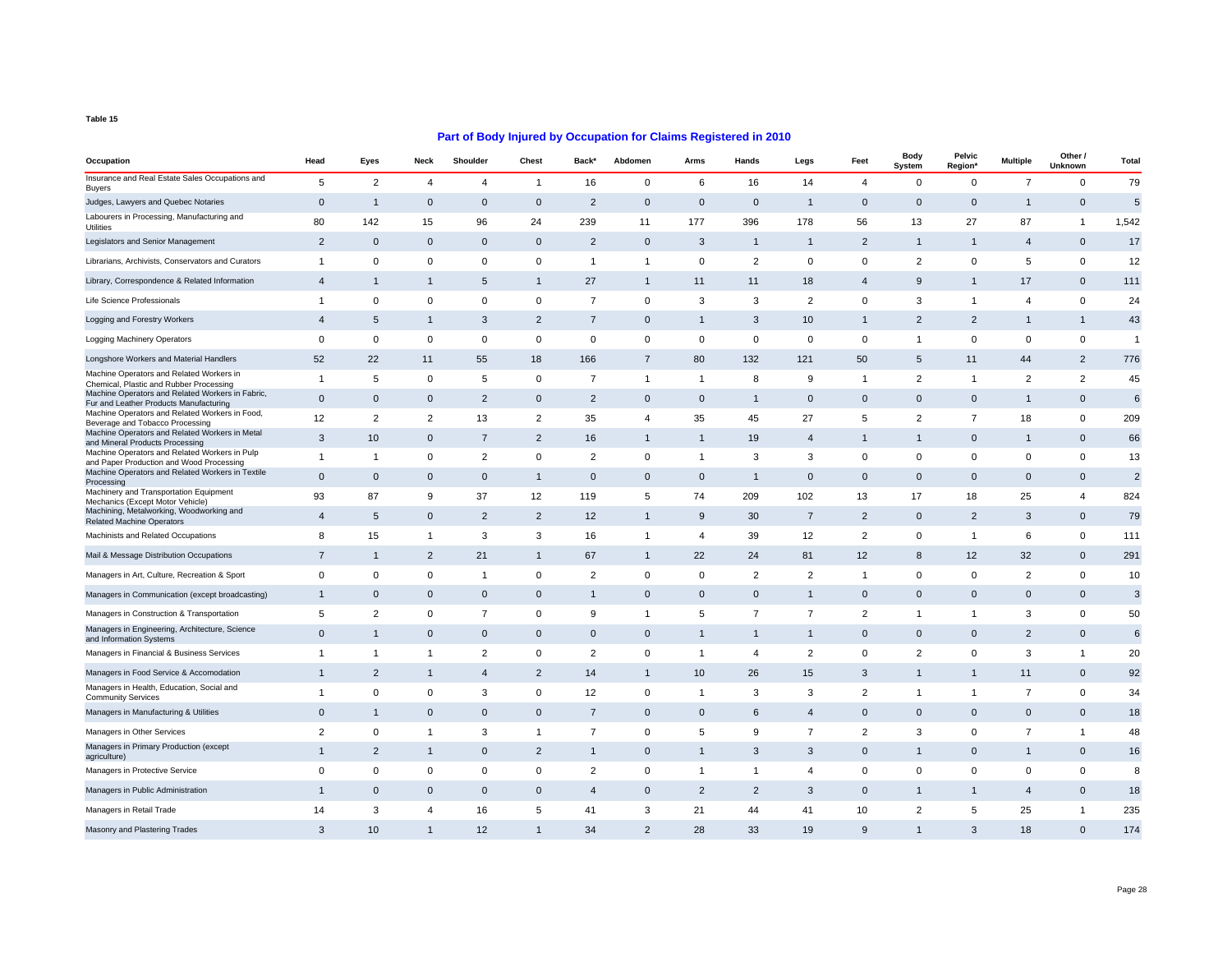| Occupation                                                                                       | Head           | Eyes                | Neck           | Shoulder       | Chest          | Back*          | Abdomen        | Arms           | Hands          | Legs           | Feet           | <b>Body</b><br>System | Pelvic<br>Region* | <b>Multiple</b> | Other /<br>Unknown | Total          |
|--------------------------------------------------------------------------------------------------|----------------|---------------------|----------------|----------------|----------------|----------------|----------------|----------------|----------------|----------------|----------------|-----------------------|-------------------|-----------------|--------------------|----------------|
| Mathematicians, Statisticians & Actuaries                                                        | 0              | 0                   | $\mathbf 0$    | 0              | $\mathbf 0$    | $\mathbf 0$    | $\mathbf 0$    | $\mathbf 0$    | $\mathbf 0$    | $\mathbf{1}$   | $\mathbf 0$    | $\mathbf 0$           | $\mathbf 0$       | $\mathbf 0$     | 0                  | $\overline{1}$ |
| Mechanical, Electrical and Electronics Assemblers                                                | 15             | 13                  | $\overline{2}$ | 16             | $\overline{c}$ | 29             | $\overline{2}$ | 25             | 48             | 16             | $\mathbf{1}$   | $\overline{2}$        | 6                 | $\overline{7}$  | $\overline{c}$     | 186            |
| Medical Technologists and Technicians (Except<br>Dental Health)                                  | 4              | 14                  | $\overline{1}$ | 20             | -1             | 27             | 0              | 13             | 65             | 13             | 6              | 19                    | $\overline{2}$    | 19              | $\mathbf{1}$       | 205            |
| Metal Forming, Shaping and Erecting Trades                                                       | 88             | 444                 | 12             | 52             | 17             | 175            | 3              | 95             | 308            | 126            | 47             | 69                    | 20                | 38              | $\overline{4}$     | 1,498          |
| Mine Service Workers and Operators in Oil and<br>Gas Drilling                                    | 20             | 12                  | $\overline{7}$ | $\overline{7}$ | 6              | 20             | 3              | 10             | 39             | 37             | $\overline{7}$ | 3                     | 3                 | 14              | $\overline{2}$     | 190            |
| Motor Vehicle and Transit Drivers                                                                | 104            | 42                  | 38             | 149            | 59             | 410            | 14             | 163            | 143            | 329            | 49             | 21                    | 32                | 234             | 13                 | 1,800          |
| Nurse Supervisors and Registered Nurses                                                          | 31             | 60                  | 15             | 52             | 9              | 236            | 4              | 52             | 190            | 65             | 6              | 46                    | 9                 | 94              | 6                  | 875            |
| Occupations in Food & Beverage Service                                                           | 14             | $\overline{7}$      | $\overline{4}$ | 15             | $\overline{7}$ | 40             | $\overline{2}$ | 35             | 110            | 59             | 13             | 3                     | 6                 | 31              | $\overline{2}$     | 348            |
| Occupations in Travel & Accommodation                                                            | 3              | $\mathsf 0$         | $\mathsf 0$    | 3              | $\pmb{0}$      | 12             | 0              | 5              | 4              | 16             | $\mathbf{1}$   | $\overline{1}$        | $\overline{1}$    | 9               | $\overline{1}$     | 56             |
| Occupations not stated                                                                           | 211            | 339                 | 47             | 160            | 74             | 451            | 12             | 319            | 893            | 424            | 131            | 58                    | 41                | 187             | 31                 | 3,378          |
| Office Equipment Operators                                                                       | 0              | 0                   | $\mathbf 0$    | 3              | 0              | $\overline{2}$ | 0              | $\overline{1}$ | $\overline{2}$ | 0              | 0              | $\mathbf 0$           | 0                 | $\mathbf{1}$    | 0                  | 9              |
| Optometrists, Chiropractors and Other Health<br>Diagnosing and Treating Professionals            | $\mathbf 0$    | $\mathbf 0$         | $\mathbf 0$    | $\mathbf 0$    | $\mathbf 0$    | $\mathbf{1}$   | $\mathbf 0$    | $\overline{0}$ | $\overline{1}$ | $\mathbf{1}$   | $\mathbf 0$    | $\mathbf 0$           | $\mathbf{0}$      | $\mathbf 0$     | $\mathbf 0$        | 3              |
| Other Assembly and Related Occupations                                                           | 10             | 17                  | $\overline{1}$ | 12             | $\overline{2}$ | 33             | $\overline{1}$ | 15             | 38             | 16             | 5              | $\overline{2}$        | -1                | $\overline{7}$  | $\overline{1}$     | 161            |
| <b>Other Construction Trades</b>                                                                 | 9              | 24                  | $\overline{2}$ | 9              | $\overline{2}$ | 51             | $\overline{2}$ | 30             | 84             | 54             | 5              | $\overline{2}$        | $\overline{7}$    | 10              | $\mathbf{1}$       | 292            |
| Other Elemental Service Occupations                                                              | 11             | 5                   | 6              | 27             | $\overline{4}$ | 70             | 0              | 34             | 37             | 23             | $\overline{2}$ | 11                    | 5                 | 16              | $\overline{1}$     | 252            |
| <b>Other Engineers</b>                                                                           | $\overline{2}$ | $\mathbf 0$         | $\mathbf 0$    | $\mathbf{0}$   | $\mathbf{1}$   | 2              | $\mathbf{0}$   | $\overline{1}$ | $\overline{4}$ | 3              | $\mathbf{1}$   | 2                     | $\mathbf{0}$      | $\mathbf{0}$    | $\mathbf 0$        | 16             |
| Other Installers, Repairers and Servicers                                                        | 26             | 19                  | $\overline{7}$ | 20             | 9              | 49             | 3              | 22             | 62             | 29             | $\overline{7}$ | 1                     | 6                 | 20              | 3                  | 283            |
| <b>Other Mechanics</b>                                                                           | 3              | $\sqrt{5}$          | $\mathbf 0$    | $\overline{2}$ | $\mathbf 0$    | 10             | $\mathbf{1}$   | 6              | 16             | $\overline{7}$ | $\overline{2}$ | $\mathbf 0$           | $\Omega$          | 3               | $\mathbf 0$        | 55             |
| Other Occupations in Personal Service                                                            | $\overline{4}$ | 2                   | 2              | 0              | -1             | 5              | $\mathbf 0$    | 17             | 32             | 3              | $\mathbf 0$    | -1                    | $\mathbf 0$       | $\overline{2}$  | 0                  | 69             |
| Other Occupations in Protective Service                                                          | 13             | $\sqrt{5}$          | 3              | 15             | 3              | 36             | $\mathbf 0$    | 26             | 33             | 59             | $\overline{c}$ | 30                    | 3                 | 36              | $\overline{2}$     | 266            |
| Other Occupations in Travel, Accommodation,<br>Amusement and Recreation                          | 5              | 2                   | $\mathsf 0$    | $\overline{1}$ | $\mathbf{1}$   | 15             | 0              | 5              | 18             | 6              | $\overline{2}$ | $\Omega$              | 2                 | $\overline{7}$  | $\overline{1}$     | 65             |
| Other Sales and Related Occupations                                                              | 34             | 12                  | 6              | 49             | 16             | 138            | 5              | 66             | 123            | 69             | 29             | 5                     | 3                 | 38              | 9                  | 602            |
| Other Technical Inspectors and Regulatory Officers                                               | $\mathbf 0$    | $\overline{1}$      | $\mathsf 0$    | 0              | 0              | 4              | 0              | 2              | $\overline{2}$ | 6              | $\mathbf{1}$   | $\overline{1}$        | $\mathbf 0$       | $\overline{a}$  | $\overline{1}$     | 22             |
| Other Technical Occupations in Health Care<br>(Except Dental)                                    | 19             | 21                  | 10             | 41             | 8              | 158            | $\overline{2}$ | 33             | 97             | 39             | 5              | 31                    | 8                 | 56              | $\overline{4}$     | 532            |
| Other Transport Equipment Operators and Related<br>Workers                                       | 5              | 2                   | $\mathbf 0$    | 5              | $\mathbf 0$    | 14             | $\overline{2}$ | $\overline{4}$ | 9              | 12             | 0              | 2                     | 4                 | $\overline{4}$  | 0                  | 63             |
| Paralegals, Social Services Workers and<br>Occupations in Education and Religion, n.e.c.         | 30             | 10                  | 9              | 26             | 17             | 108            | 5              | 36             | 37             | 54             | 15             | $\overline{7}$        | 5                 | 66              | $\overline{4}$     | 429            |
| Pharmacists, Dietitians and Nutritionists                                                        | $\overline{0}$ | $\mathsf{O}\xspace$ | $\mathsf 0$    | 0              | $\mathbf 0$    | 0              | 0              | $\overline{4}$ | $\overline{4}$ | 2              | $\mathbf 0$    | 3                     | $\mathbf{1}$      | $\overline{2}$  | $\mathbf 0$        | 16             |
| Photographers, Graphic Arts Technicians and<br>Technical and Co-ordinating Occupations in Motion | 1              | $\mathbf{1}$        | $\overline{2}$ | $\mathbf{1}$   | $\mathbf 0$    | 5              | $\mathbf 0$    | $\overline{2}$ | 5              | 6              | $\mathbf 0$    | $\mathbf{0}$          | $\mathbf 0$       | $\overline{2}$  | $\mathbf 0$        | 25             |
| Physical Science Professionals                                                                   | $\overline{1}$ | 0                   | $\overline{1}$ | 0              | 0              | 3              | 0              | $\overline{1}$ | $\mathbf{1}$   | $\mathbf{1}$   | $\mathbf 0$    | -1                    | 0                 | $\overline{2}$  | 0                  | 11             |
| Physicians, Dentists and Veterinarians                                                           | $\overline{4}$ | $\overline{2}$      | $\mathbf 0$    | 2              | $\mathbf 0$    | $\mathbf{1}$   | $\mathbf{0}$   | 3              | 21             | $\mathbf{0}$   | $\mathbf{0}$   | 6                     | $\mathbf{0}$      | $\overline{2}$  | $\mathbf 0$        | 41             |
| Plumbers, Pipefitters and Gas Fitters                                                            | 34             | 71                  | $\overline{4}$ | 24             | 6              | 82             | $\overline{2}$ | 40             | 82             | 60             | 6              | 11                    | 6                 | 20              | $\mathbf{1}$       | 449            |
| Police Officers and Firefighters                                                                 | 19             | 10                  | $\overline{7}$ | 8              | $\overline{7}$ | 50             | 5              | 36             | 48             | 89             | 8              | 25                    | $\overline{7}$    | 43              | $\mathbf{1}$       | 363            |
| Policy and Program Officers, Researchers and<br>Consultants                                      | 8              | -1                  | 2              | 5              | $\overline{2}$ | 15             | 2              | $\overline{2}$ | 10             | 11             | 3              | 3                     | $\overline{4}$    | 16              | 0                  | 84             |
| Primary Production Labourers                                                                     | 59             | 35                  | 9              | 20             | 19             | 80             | 8              | 43             | 143            | 83             | 22             | 14                    | 6                 | 34              | $\mathbf{0}$       | 575            |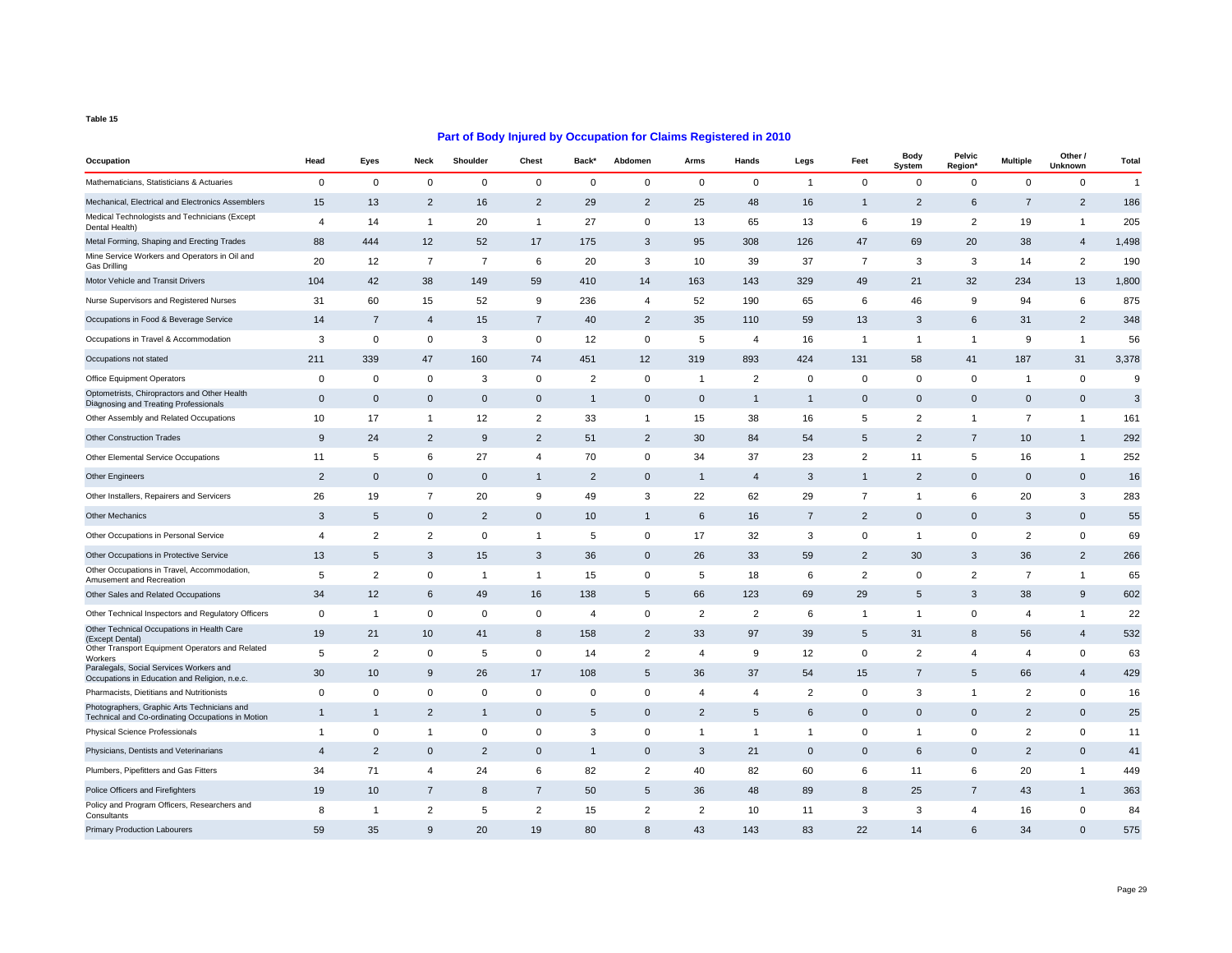| Occupation                                                                                      | Head           | Eyes                | Neck           | Shoulder       | Chest          | Back*          | Abdomen      | Arms           | Hands          | Legs           | Feet           | <b>Body</b><br>System | Pelvic<br>Region* | <b>Multiple</b> | Other /<br>Unknown | Total          |
|-------------------------------------------------------------------------------------------------|----------------|---------------------|----------------|----------------|----------------|----------------|--------------|----------------|----------------|----------------|----------------|-----------------------|-------------------|-----------------|--------------------|----------------|
| Printing Machine Operators and Related<br>Occupations                                           | 0              | 0                   | $\mathbf 0$    | 1              | 0              | 6              | $\mathbf 0$  | 2              | $\overline{7}$ | 3              | $\mathbf 0$    | 1                     | $\mathbf 0$       | 2               | 0                  | 22             |
| Printing Press Operators, Commercial Divers and<br>Other Trades and Related Occupations, n.e.c. | $\overline{2}$ | $\overline{1}$      | $\mathbf 0$    | $\mathbf 0$    | $\mathbf{1}$   | 6              | $\mathbf 0$  | 3              | $\overline{7}$ | 3              | $\mathbf 0$    | $\mathbf 0$           | $\mathbf{0}$      | 3               | $\pmb{0}$          | 26             |
| Psychologists, Social Workers, Counsellors, Clergy<br>and Probation Officers                    | $\overline{1}$ | -1                  | 2              | 10             | 2              | 18             | 0            | 11             | 14             | 15             | $\overline{4}$ | 9                     | -1                | 31              | $\mathbf{1}$       | 120            |
| Public Works and Other Labourers, n.e.c.                                                        | 19             | 8                   | $\overline{4}$ | 9              | 10             | 48             | $\mathbf{1}$ | 22             | 25             | 40             | $\overline{7}$ | 6                     | 8                 | 12              | $\mathbf{1}$       | 220            |
| Recording, Scheduling & Distributing                                                            | 24             | $\overline{7}$      | $\overline{4}$ | 37             | 9              | 86             | 0            | 37             | 58             | 56             | 25             | 2                     | 7                 | 29              | 2                  | 383            |
| Retail Salespersons & Sales Clerks                                                              | 50             | 31                  | 20             | 65             | 11             | 264            | 5            | 115            | 217            | 128            | 49             | 9                     | 26                | 96              | 6                  | 1,092          |
| Sales and Service Supervisors                                                                   | 6              | $\mathsf 0$         | 2              | $\overline{7}$ | $\overline{2}$ | 32             | $\pmb{0}$    | 10             | 26             | 27             | 8              | 3                     | $\overline{1}$    | 15              | $\mathsf 0$        | 139            |
| Sales Representatives, Wholesale Trade                                                          | $\mathbf 0$    | $\mathbf{1}$        | 3              | 3              | $\mathbf 0$    | 14             | $\mathbf 0$  | $\overline{1}$ | $\overline{2}$ | 6              | $\mathbf{1}$   | $\mathbf 0$           | $\overline{2}$    | 5               | $\mathbf 0$        | 38             |
| Sales, Marketing & Advertising Managers                                                         | $\overline{1}$ | $\mathsf 0$         | $\overline{1}$ | $\overline{2}$ | $\mathbf 0$    | 10             | $\pmb{0}$    | $\overline{2}$ | 4              | $\overline{2}$ | $\mathsf 0$    | 0                     | $\mathbf 0$       | 5               | $\mathsf 0$        | 27             |
| Secondary and Elementary School Teachers and<br><b>Educational Counsellors</b>                  | 3              | $\mathbf{1}$        | $\mathbf 0$    | $\mathsf 0$    | $\mathbf{1}$   | $\overline{7}$ | 0            | $\overline{2}$ | $\mathbf{1}$   | 6              | $\mathbf 0$    | 0                     | $\mathbf{1}$      | 5               | $\mathbf 0$        | 27             |
| Secretaries, Recorders & Transcriptionists                                                      | $\overline{1}$ | $\mathsf 0$         | $\mathbf 0$    | $\overline{2}$ | $\mathbf{1}$   | 9              | 0            | 4              | 6              | 5              | $\mathbf 0$    | $\overline{2}$        | $\mathbf 0$       | $\overline{7}$  | $\mathsf 0$        | 37             |
| Security Guards and Related Occupations                                                         | 18             | $\overline{7}$      | $\overline{2}$ | 11             | 5              | 19             | $\mathbf{1}$ | 9              | 23             | 38             | $\overline{7}$ | 5                     | $\mathbf{1}$      | 33              | 3                  | 182            |
| Stationary Engineers and Power Station and<br><b>System Operators</b>                           | 6              | 3                   | $\mathsf 0$    | 4              | $\overline{c}$ | 5              | 0            | $\overline{2}$ | 3              | $\overline{7}$ | $\mathbf 0$    | 3                     | $\overline{1}$    | $\overline{2}$  | $\mathbf{1}$       | 39             |
| Supervisors, Assembly and Fabrication                                                           | $\overline{2}$ | $\overline{2}$      | $\mathbf{1}$   | $\mathbf{1}$   | $\mathbf 0$    | 5              | $\mathbf{0}$ | $\mathbf 0$    | 5              | 4              | $\mathbf 0$    | $\mathbf 0$           | $\mathbf{0}$      | $\overline{2}$  | $\mathbf 0$        | 22             |
| Supervisors, Logging and Forestry                                                               | 0              | $\mathsf 0$         | $\mathsf 0$    | 0              | 0              | $\overline{c}$ | 0            | $\overline{1}$ | 0              | 0              | $\mathbf 0$    | $\Omega$              | $\mathbf 0$       | $\mathbf 0$     | $\mathbf{1}$       | $\overline{4}$ |
| Supervisors, Mining, Oil and Gas                                                                | $\overline{2}$ | $\overline{4}$      | $\mathbf 0$    | 0              | $\mathbf{1}$   | 3              | $\mathbf 0$  | $\overline{7}$ | 6              | 5              | $\mathbf 0$    | 1                     | $\mathbf{0}$      | $\mathbf 0$     | $\mathbf{1}$       | 30             |
| Supervisors, Processing Occupations                                                             | 3              | $\mathbf{1}$        | $\mathsf 0$    | 3              | 0              | 4              | $\mathbf 0$  | 3              | 5              | 6              | $\mathbf{1}$   | 0                     | 0                 | $\mathbf{1}$    | $\mathbf{1}$       | 28             |
| Supervisors, Railway and Motor Transportation<br>Occupations                                    | $\mathbf 0$    | $\mathbf 1$         | $\mathbf{1}$   | $\mathbf{1}$   | $\mathbf 0$    | $\overline{2}$ | $\mathbf 0$  | $\overline{0}$ | $\mathbf 0$    | $\mathbf 0$    | $\mathbf 0$    | $\mathbf 0$           | $\mathbf{0}$      | $\overline{4}$  | $\mathbf 0$        | 9              |
| Technical Occupations in Architecture, Drafting,<br>Surveying and Mapping                       | $\overline{1}$ | $\mathbf{1}$        | $\mathbf 0$    | $\overline{1}$ | 0              | $\overline{2}$ | $\mathbf 0$  | $\overline{2}$ | $\overline{4}$ | $\mathbf{1}$   | $\mathbf{1}$   | $\Omega$              | $\mathbf 0$       | -1              | $\mathsf 0$        | 14             |
| Technical Occupations in Civil, Mechanical &<br><b>Industrial Engineering</b>                   | $\overline{2}$ | 3                   | $\mathbf 0$    | $\overline{2}$ | $\mathbf 0$    | 6              | $\mathbf 0$  | $\overline{1}$ | 8              | 3              | $\mathbf 0$    | $\mathbf 0$           | $\mathbf{0}$      | $\overline{2}$  | $\mathbf{1}$       | 28             |
| Technical Occupations in Computer and<br><b>Information Systems</b>                             | $\overline{1}$ | $\mathsf{O}\xspace$ | $\overline{1}$ | $\overline{2}$ | 0              | 0              | 0            | 4              | $\overline{4}$ | $\overline{2}$ | $\mathbf 0$    | 1                     | 0                 | $\overline{1}$  | $\pmb{0}$          | 16             |
| Technical Occupations in Dental Health Care                                                     | $\mathbf 0$    | $\mathbf 0$         | $\mathbf 0$    | $\mathbf{1}$   | $\mathbf 0$    | $\mathbf 0$    | $\mathbf 0$  | $\overline{2}$ | $\overline{7}$ | $\mathbf 0$    | $\mathbf 0$    | 1                     | $\mathbf{0}$      | $\mathbf{0}$    | $\mathsf{O}$       | 11             |
| Technical Occupations in Electronics and Electrical<br>Engineering                              | 4              | 5                   | 0              | 6              | $\overline{2}$ | 13             | $\mathbf{1}$ | 5              | 8              | 12             | $\overline{2}$ | 3                     | -1                | 6               | 3                  | 71             |
| Technical Occupations in Libraries, Archives,<br>Museums and Art Galleries                      | $\overline{1}$ | $\mathbf{1}$        | $\mathbf 0$    | $\overline{4}$ | $\mathbf 0$    | $\overline{4}$ | $\mathbf 0$  | $\overline{2}$ | $\overline{2}$ | 6              | $\mathbf 0$    | $\overline{4}$        | $\mathbf{0}$      | $\overline{2}$  | $\mathbf 0$        | 26             |
| Technical Occupations in Life Sciences                                                          | 6              | 3                   | $\overline{1}$ | $\overline{7}$ | 1              | 16             | 0            | 3              | 10             | 17             | 2              | 6                     | 0                 | $\overline{7}$  | 0                  | 79             |
| Technical Occupations in Personal Service                                                       | $\mathbf 0$    | $\mathbf 0$         | $\mathbf 0$    | $\mathbf{1}$   | $\mathbf 0$    | $\overline{2}$ | $\mathbf 0$  | $\overline{1}$ | $\overline{7}$ | $\mathbf 0$    | $\mathbf 0$    | $\mathbf 0$           | $\mathbf{1}$      | $\mathbf 0$     | $\mathsf{O}$       | 12             |
| <b>Technical Occupations in Physical Sciences</b>                                               | 2              | 2                   | $\mathbf 0$    | 1              | $\mathbf 0$    | 5              | $\mathbf{1}$ | 9              | 8              | 5              | $\mathbf{1}$   | 3                     | -1                | $\overline{4}$  | $\mathbf{1}$       | 43             |
| Technical Sales Specialists, Wholesale Trade                                                    | $\overline{2}$ | $\mathbf{1}$        | $\mathbf 0$    | $\mathbf{1}$   | $\mathbf{1}$   | $\mathbf{1}$   | $\mathbf 0$  | $\overline{1}$ | $\overline{1}$ | $\mathbf{1}$   | $\mathbf 0$    | $\mathbf 0$           | $\mathbf{1}$      | $\overline{1}$  | $\mathbf 0$        | 11             |
| Therapy and Assessment Professionals                                                            | 0              | 0                   | $\overline{2}$ | 3              | 0              | 10             | 0            | 2              | 5              | $\overline{7}$ | $\mathbf{1}$   | 3                     | 2                 | 5               | 0                  | 40             |
| Tour & Recreational Guides & Casino Occupations                                                 | 8              | -1                  | $\overline{2}$ | 13             | $\mathbf 0$    | 20             | 3            | 19             | 47             | 30             | 5              | $\mathbf 0$           | $\overline{4}$    | 18              | $\mathbf{1}$       | 171            |
| <b>Trades Helpers and Labourers</b>                                                             | 48             | 79                  | 11             | 55             | 14             | 158            | 5            | 121            | 256            | 155            | 48             | 10                    | 15                | 45              | $\mathsf 0$        | 1,020          |
| <b>Train Crew Operating Occupations</b>                                                         | 8              | $\mathbf{1}$        | $\overline{1}$ | $\mathsf 0$    | $\mathbf{1}$   | 6              | $\mathbf 0$  | $\overline{2}$ | $\overline{1}$ | 8              | $\mathbf{1}$   | 5                     | $\overline{2}$    | $\overline{4}$  | $\mathbf 0$        | 40             |
| Transportation Officers and Controllers                                                         | $\overline{4}$ | $\mathbf 0$         | $\mathbf 0$    | $\mathbf{1}$   | $\mathbf 0$    | $\mathbf{1}$   | $\mathbf 0$  | $\mathbf 0$    | -1             | $\overline{1}$ | $\mathbf 0$    | $\mathbf 0$           | $\mathbf 0$       | 3               | $\mathsf 0$        | 11             |
| Underground Miners, Oil and Gas Drillers and<br><b>Related Workers</b>                          | 17             | 5                   | 3              | 6              | 6              | 37             | $\mathbf{0}$ | 10             | 29             | 22             | 6              | 3                     | 6                 | 16              | $\mathbf{1}$       | 167            |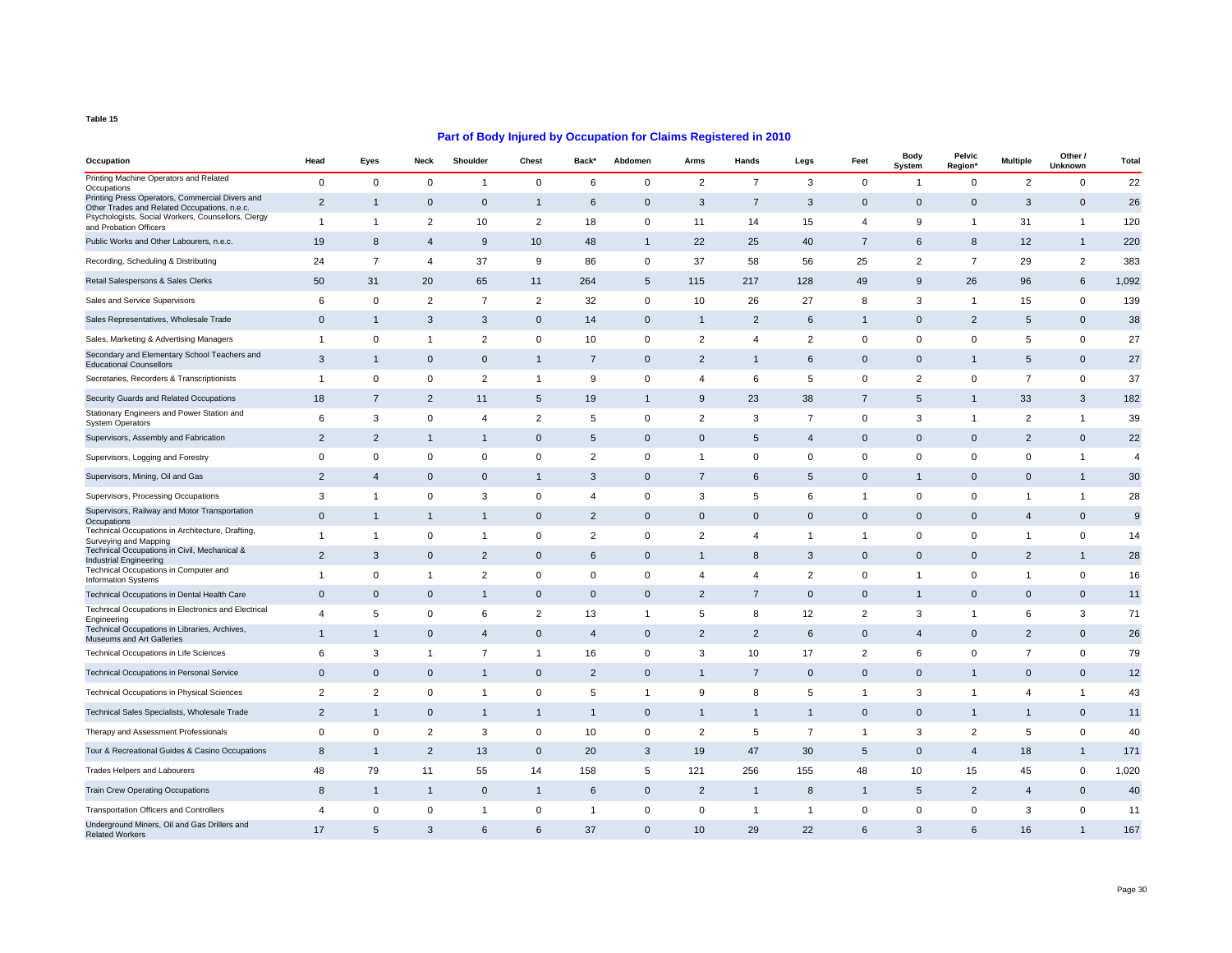#### **Part of Body Injured by Occupation for Claims Registered in 2010**

| Occupation                                                                  | Head  | Eyes  | <b>Neck</b> | Shoulder | Chest    | Back* | Abdomen | Arms  | Hands          | Legs  | Feet     | Body<br>System | Pelvic<br>Region* | <b>Multiple</b> | Other /<br>Unknown | Total  |
|-----------------------------------------------------------------------------|-------|-------|-------------|----------|----------|-------|---------|-------|----------------|-------|----------|----------------|-------------------|-----------------|--------------------|--------|
| University Professors and Assistants                                        |       |       |             |          |          |       |         |       |                |       | 0        |                |                   |                 |                    | 14     |
| Upholsterers, Tailors, Shoe Repairers, Jewellers<br>and Related Occupations |       |       |             | $\Omega$ | $\Omega$ | 0     |         |       | $\overline{a}$ |       | $\Omega$ |                |                   |                 |                    | 11     |
| Writing, Translating and Public Relations<br>Professionals                  |       |       |             | $\Omega$ |          |       |         |       |                |       | $\Omega$ |                |                   |                 |                    | 10     |
| Not coded                                                                   | 29    | 44    |             | 27       | 11       | 71    |         | 33    | 100            | 52    | 25       | a              |                   | 41              | 395                | 853    |
| Total                                                                       | 1,858 | 2,170 | 463         | 2,004    | 610      | 5,944 | 201     | 3,120 | 6,601          | 4,219 | 1,022    | 803            | 534               | 2,755           | 592                | 32,896 |

\*Prior to 2010, the Back category included pelvic region injuries.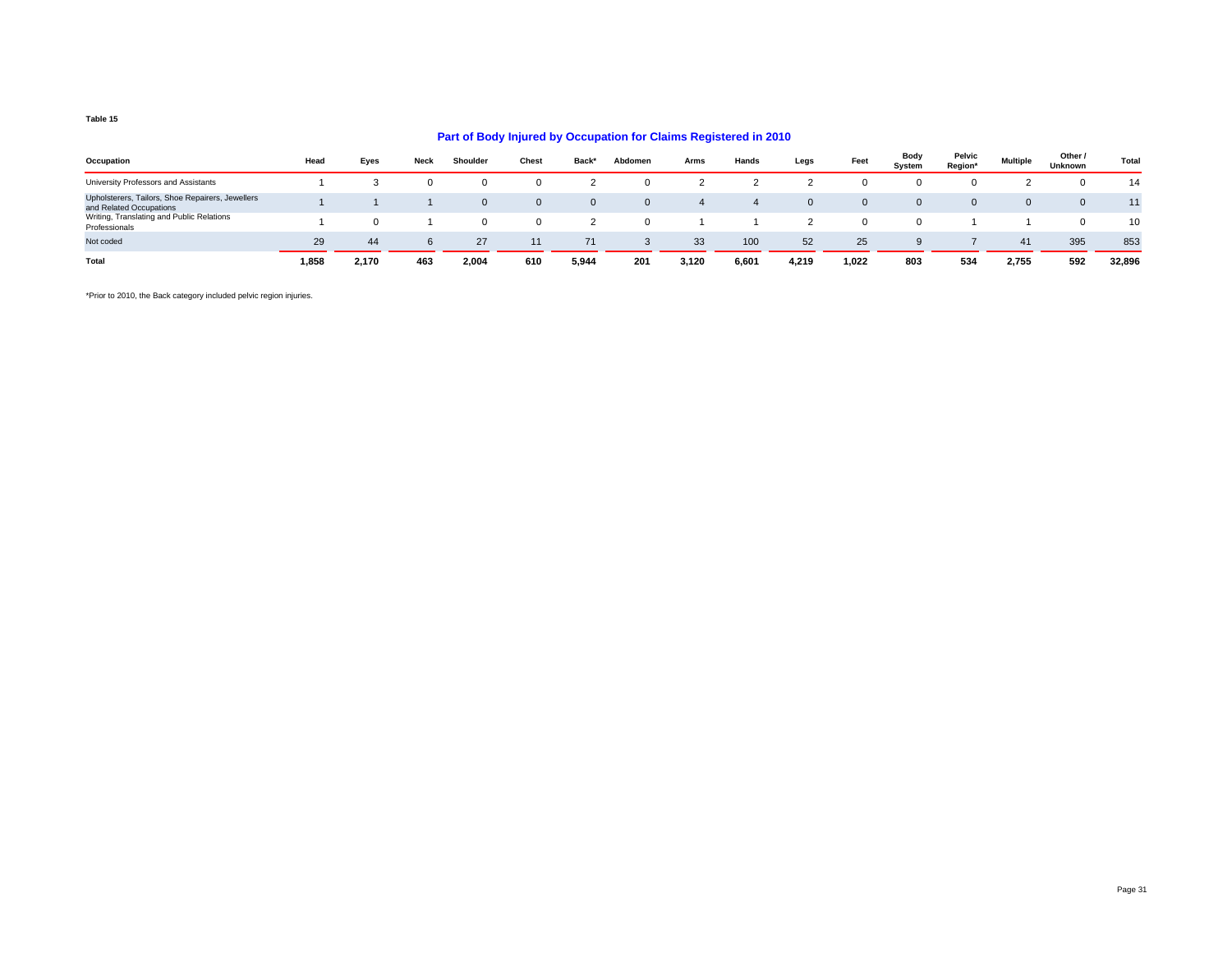| <b>Cause of Injury</b>                                       | Time<br>Loss   | <b>No Time</b><br>Loss    | <b>Fatality</b> | Total            |
|--------------------------------------------------------------|----------------|---------------------------|-----------------|------------------|
| <b>Assaults &amp; Violent Acts</b>                           |                |                           |                 |                  |
| Assaults and violent acts by person(s), n.e.c.               | 95             | 135                       | 0               | 230              |
| Assaults and violent acts by person(s), uns                  | 27             | 41                        | $\mathbf{0}$    | 68               |
| Assaults and violent acts, uns                               | 19             | 15                        | 0               | 34               |
| Assaults by animals, n.e.c.                                  | 40             | 77                        | 0               | 117              |
| Assaults by animals, uns                                     | 3              | 8                         | 0               | 11               |
| Assaults, Violent Acts or Harrassment, n.e.c.                | $\overline{4}$ | $\overline{2}$            | 0               | 6                |
| <b>Biting</b>                                                | 7              | 57                        | 0               | 64               |
| Exposure to Work or Job Related Stress, n.e.c.               | 3              | $\mathbf{1}$              | 0               | $\overline{4}$   |
| Exposure to work or job-related stress, unspecified          | 2              | 0                         | 0               | 2                |
| Heavy Work Loads                                             | 2              | $\mathbf{0}$              | 0               | $\overline{2}$   |
| Hitting, kicking, beating                                    | 93             | 123                       | 0               | 216              |
| Nonvenomous bites                                            | 11             | 94                        | 0               | 105              |
| Self-inflicted injury, n.e.c.                                | 1              | 1                         | 0               | 2                |
| <b>Sexual Assault</b>                                        | $\mathbf{1}$   | 0                         | 0               | $\mathbf{1}$     |
| Sexual Assault, Verbal Sexual Assault or Harrassment, n.e.c. | 0              | 1                         | 0               | $\mathbf 1$      |
| Sexual harassment                                            | 2              | $\mathbf{0}$              | $\mathbf 0$     | $\sqrt{2}$       |
| Squeezing, pinching, scratching, twisting                    | 20             | 51                        | 0               | 71               |
| Stabbing                                                     | $\mathbf{1}$   | $\mathbf{0}$              | 0               | $\mathbf{1}$     |
| Threats or verbal assaults                                   | 8              | 1                         | 0               | 9                |
| <b>Work Related Conflict</b>                                 | $\mathbf{1}$   | $\mathbf{1}$              | 0               | $\overline{2}$   |
| <b>Assaults &amp; Violent Acts Total</b>                     | 340            | 608                       | 0               | 948              |
| <b>Bodily Reaction &amp; Exertion</b>                        |                |                           |                 |                  |
| Bending, climbing, crawling, reaching, twisting              | 1,125          | 1,003                     | 0               | 2,128            |
| Bodily conditions, n.e.c.                                    | 9              | $\overline{2}$            | 2               | 13               |
| Bodily reaction & exertion, uns                              | 80             | 81                        | 0               | 161              |
|                                                              | 237            | 185                       | 0               | 422              |
| Bodily reaction, n.e.c.                                      | 132            | 183                       | 0               | 315              |
| Bodily reaction, uns                                         | 572            | 481                       |                 |                  |
| Bodily reactions & exertion, n.e.c.                          |                |                           | $\mathbf{1}$    | 1,054            |
| Overexertion in carrying, turning or welding objects         | 147            | 135                       | 0               | 282              |
| Overexertion in lifting                                      | 1,527          | 1,322                     | 0               | 2,849            |
| Overexertion in lifting (object) nd turning (body)           | 120            | 68                        | 0               | 188              |
| Overexertion in Lifting and Turning (Object)                 | 90             | 100                       | 0               | 190              |
| Overexertion in pulling or pushing objects                   | 471            | 424                       | 0               | 895              |
| Overexertion in throwing objects                             | 20             | 24                        | 0               | 44               |
| Overexertion, n.e.c.                                         | 351            | 289                       | 0               | 640              |
| Overexertion, uns                                            | 76             | 102                       | 0               | 178              |
| Repetitive motion, n.e.c.                                    | 75             | 70                        | 0               | 145              |
| Repetitive motion, uns                                       | 37             | 31                        | 0               | 68               |
| Repetitive placing/grasping/moving objects, except tools     | 84             | 66                        | 0               | 150              |
| Repetitive use of tools                                      | 35             | 19                        | $\pmb{0}$       | 54               |
| Running--without other incident                              | 10             | 11                        | 0               | 21               |
| Sitting                                                      | $\,6$          | $\ensuremath{\mathsf{3}}$ | 0               | $\boldsymbol{9}$ |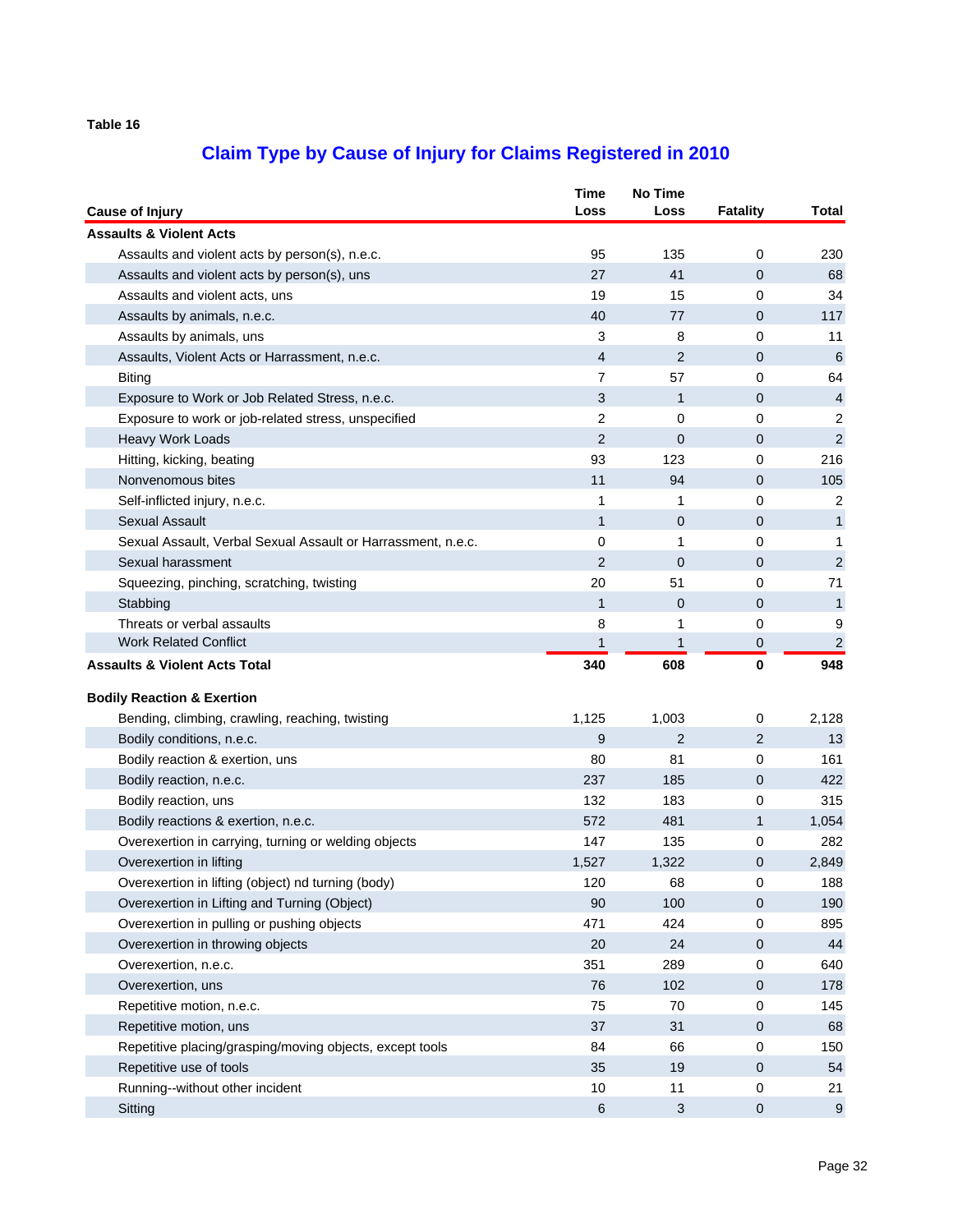| <b>Cause of Injury</b>                                   | <b>Time</b><br>Loss      | <b>No Time</b><br>Loss | <b>Fatality</b> | <b>Total</b>   |
|----------------------------------------------------------|--------------------------|------------------------|-----------------|----------------|
| Slip, trip, loss of balance--without fall                | 147                      | 139                    | 0               | 286            |
| Slip, trip, loss of balance--without fall, uns           | 59                       | 83                     | 0               | 142            |
| Slipping on something--without fall                      | 258                      | 276                    | 0               | 534            |
| Standing                                                 | 5                        | 8                      | 0               | 13             |
| Static posture with application of force to an object    | $\overline{c}$           | 3                      | 0               | 5              |
| Static posture without application of force to an object | $\mathfrak{S}$           | $\mathbf{1}$           | 0               | $\overline{4}$ |
| Stepping in a hole--without fall                         | 26                       | 40                     | 0               | 66             |
| Sudden reaction when surprised, , startled               | $\overline{7}$           | $\mathbf{1}$           | 0               | 8              |
| Tripping over something--without fall                    | 51                       | 59                     | 0               | 110            |
| Typing or keyentry                                       | 27                       | 33                     | 0               | 60             |
| Walking--without other incident                          | 31                       | 44                     | 0               | 75             |
| <b>Bodily Reaction &amp; Exertion Total</b>              | 5,820                    | 5,286                  | 3               | 11,109         |
| <b>Contact with Objects &amp; Equipment</b>              |                          |                        |                 |                |
| Caught in or compressed by equip./objects, uns           | 46                       | 172                    | 0               | 218            |
| Caught in running equipment or machinery                 | 65                       | 91                     | 0               | 156            |
| Caught in/compressed by equip./obj., n.e.c.              | 252                      | 574                    | 3               | 829            |
| Caught in/crushed in collapsing materials, n.e.c.        | 0                        | $\overline{2}$         | 0               | $\overline{2}$ |
| Caught in/crushed in collapsing materials, uns           | $\overline{c}$           | 2                      | 0               | $\overline{4}$ |
| Compressed/pinched by rolling, sliding/shifting obj.     | 40                       | 126                    | 0               | 166            |
| Contact with obj. & equipment, uns                       | 81                       | 667                    | 0               | 748            |
| Contact with objects and equipment, n.e.c.               | 15                       | 28                     | 0               | 43             |
| Excavation or trenching cave-in                          | 2                        | 0                      | 0               | 2              |
| Rubbed or abraded by foreign matter in eye               | 17                       | 109                    | 0               | 126            |
| Rubbed or abraded by friction or pressure, n.e.c.        | 4                        | 2                      | 0               | 6              |
| Rubbed or abraded by friction or pressure, uns           | $\mathbf{1}$             | $\mathbf{1}$           | 0               | $\sqrt{2}$     |
| Rubbed or abraded by kneeling on surface                 | 11                       | 21                     | 0               | 32             |
| Rubbed or abraded by objects being handled               | 2                        | 13                     | 0               | 15             |
| Rubbed, , or jarred by other machine/equip. vibration    | $\overline{c}$           | 2                      | 0               | 4              |
| Rubbed, , or jarred by vehicle/mobile equip. vibration   | $\overline{\mathcal{A}}$ | $\mathbf{1}$           | 0               | $\sqrt{5}$     |
| Rubbed, abraded, or jarred by vibration, n.e.c.          | 0                        | 1                      | 0               | 1              |
| Stepped on object                                        | 30                       | 71                     | 0               | 101            |
| Struck against moving object                             | 32                       | 58                     | 0               | 90             |
| Struck against object, n.e.c.                            | 176                      | 519                    | 0               | 695            |
| Struck against object, uns                               | 18                       | 124                    | 0               | 142            |
| Struck against stationary object                         | 297                      | 975                    | 0               | 1,272          |
| Struck by discharged object or substance                 | 45                       | 100                    | 0               | 145            |
| Struck by dislodged flying object, particle              | 100                      | 528                    | 0               | 628            |
| Struck by falling object                                 | 518                      | 1,054                  | 1               | 1,573          |
| Struck by flying object, n.e.c.                          | 76                       | 270                    | 1               | 347            |
| Struck by flying object, uns                             | 10                       | 66                     | 0               | 76             |
| Struck by object, n.e.c.                                 | 267                      | 795                    | 0               | 1,062          |
| Struck by object, uns                                    | 26                       | 201                    | 0               | 227            |
| Struck by or slammed in swinging door or gate            | 79                       | 200                    | 0               | 279            |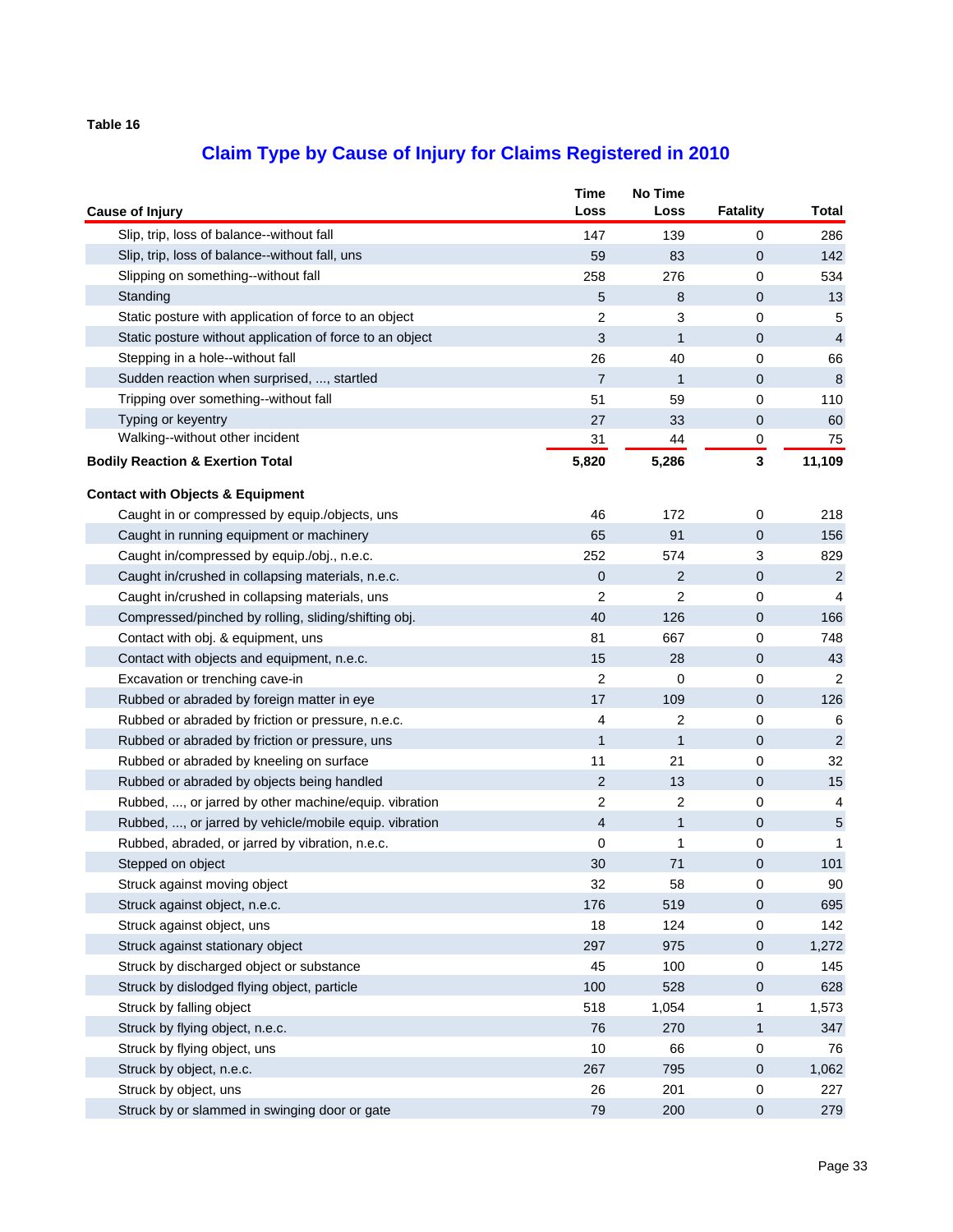| Struck by rolling/sliding/falling obj. on floor/ground level<br>47<br>$\mathbf 0$<br>34<br>81<br>1,148<br>$\mathbf 0$<br>1,392<br>Struck by slipping handheld object<br>244<br>Struck by swinging or slipping object, n.e.c.<br>31<br>148<br>0<br>179<br>Struck by swinging or slipping object, uns<br>6<br>37<br>43<br>0<br>Struck/Pierced by needle (not transmitting disease)<br>25<br>324<br>0<br>349<br>5<br>2,558<br>8,477<br>11,040<br><b>Contact with Objects &amp; Equipment Total</b><br><b>Exposure to Harmful Substances or Environments</b><br>6<br>Bee, wasp, hornet sting<br>14<br>0<br>20<br>$\overline{0}$<br>Choking on object or substance<br>$\mathbf{1}$<br>$\mathbf{0}$<br>$\mathbf{1}$<br>1<br>0<br>$\overline{2}$<br>Contact with cold objects or substances<br>1<br>Contact with electric current of machine/tool/light fixture<br>2<br>19<br>0<br>21<br>3<br>8<br>0<br>11<br>Contact with electric current, n.e.c.<br>$\mathbf{1}$<br>14<br>15<br>Contact with electric current, uns<br>0<br>161<br>Contact with hot objects or substances<br>440<br>0<br>601<br>Contact with skin or other exposed tissue<br>127<br>699<br>$\mathbf 0$<br>826<br>0<br>Contact with temperature extremes, n.e.c.<br>1<br>0<br>-1<br>$\mathbf{1}$<br>$\overline{2}$<br>3<br>Contact with temperature extremes, uns<br>$\mathbf{0}$<br>6<br>25<br>0<br>31<br>Contact with wiring, transformers, or other electrical components<br>2<br>8<br>Expos. to harmful subs./environments, n.e.c.<br>$\mathbf{0}$<br>10<br>10<br>0<br>11<br>Expos. to harmfull subs./enviroments, uns<br>1<br>44<br>14<br>0<br>58<br>Expos. to traumatic/stressful event, n.e.c.<br>9<br>46<br>55<br>Exposure to caustic, noxious, or allergenic subs. Uns<br>0<br>52<br>51<br>104<br>Exposure to caustic, noxious, or allerginic subs., n.e.c.<br>1<br>$\overline{7}$<br>Exposure to environmental cold<br>25<br>0<br>32<br>$\overline{7}$<br>14<br>Exposure to environmental heat<br>$\mathbf 0$<br>21<br>12<br>13<br>Exposure to noise in single incident<br>1<br>0<br>218<br>3<br>221<br>Exposure to noise over time<br>0<br>0<br>13<br>0<br>Exposure to noise, uns<br>13<br>$\overline{2}$<br>Exposure to radiation, n.e.c.<br>$\mathbf{1}$<br>$\mathbf{0}$<br>3<br>22<br>91<br>Exposure to welding light<br>69<br>0<br>10<br>13<br>0<br>23<br>Ingestion of substance<br>Inhalation in enclosed, restricted, or confined space<br>10<br>39<br>0<br>49<br>Inhalation in open or nonconfined space<br>29<br>80<br>0<br>109<br>Inhalation of substance, n.e.c.<br>$\overline{7}$<br>29<br>0<br>36<br>Inhalation of substance, uns<br>43<br>231<br>$\overline{4}$<br>278 | <b>Cause of Injury</b> | <b>Time</b><br>Loss | <b>No Time</b><br>Loss | <b>Fatality</b> | Total |
|----------------------------------------------------------------------------------------------------------------------------------------------------------------------------------------------------------------------------------------------------------------------------------------------------------------------------------------------------------------------------------------------------------------------------------------------------------------------------------------------------------------------------------------------------------------------------------------------------------------------------------------------------------------------------------------------------------------------------------------------------------------------------------------------------------------------------------------------------------------------------------------------------------------------------------------------------------------------------------------------------------------------------------------------------------------------------------------------------------------------------------------------------------------------------------------------------------------------------------------------------------------------------------------------------------------------------------------------------------------------------------------------------------------------------------------------------------------------------------------------------------------------------------------------------------------------------------------------------------------------------------------------------------------------------------------------------------------------------------------------------------------------------------------------------------------------------------------------------------------------------------------------------------------------------------------------------------------------------------------------------------------------------------------------------------------------------------------------------------------------------------------------------------------------------------------------------------------------------------------------------------------------------------------------------------------------------------------------------------------------------------------------------------------------------------------------------------------------------------------------------------------------------------------------------------------------------------------------------------------------------------------------------------|------------------------|---------------------|------------------------|-----------------|-------|
|                                                                                                                                                                                                                                                                                                                                                                                                                                                                                                                                                                                                                                                                                                                                                                                                                                                                                                                                                                                                                                                                                                                                                                                                                                                                                                                                                                                                                                                                                                                                                                                                                                                                                                                                                                                                                                                                                                                                                                                                                                                                                                                                                                                                                                                                                                                                                                                                                                                                                                                                                                                                                                                          |                        |                     |                        |                 |       |
|                                                                                                                                                                                                                                                                                                                                                                                                                                                                                                                                                                                                                                                                                                                                                                                                                                                                                                                                                                                                                                                                                                                                                                                                                                                                                                                                                                                                                                                                                                                                                                                                                                                                                                                                                                                                                                                                                                                                                                                                                                                                                                                                                                                                                                                                                                                                                                                                                                                                                                                                                                                                                                                          |                        |                     |                        |                 |       |
|                                                                                                                                                                                                                                                                                                                                                                                                                                                                                                                                                                                                                                                                                                                                                                                                                                                                                                                                                                                                                                                                                                                                                                                                                                                                                                                                                                                                                                                                                                                                                                                                                                                                                                                                                                                                                                                                                                                                                                                                                                                                                                                                                                                                                                                                                                                                                                                                                                                                                                                                                                                                                                                          |                        |                     |                        |                 |       |
|                                                                                                                                                                                                                                                                                                                                                                                                                                                                                                                                                                                                                                                                                                                                                                                                                                                                                                                                                                                                                                                                                                                                                                                                                                                                                                                                                                                                                                                                                                                                                                                                                                                                                                                                                                                                                                                                                                                                                                                                                                                                                                                                                                                                                                                                                                                                                                                                                                                                                                                                                                                                                                                          |                        |                     |                        |                 |       |
|                                                                                                                                                                                                                                                                                                                                                                                                                                                                                                                                                                                                                                                                                                                                                                                                                                                                                                                                                                                                                                                                                                                                                                                                                                                                                                                                                                                                                                                                                                                                                                                                                                                                                                                                                                                                                                                                                                                                                                                                                                                                                                                                                                                                                                                                                                                                                                                                                                                                                                                                                                                                                                                          |                        |                     |                        |                 |       |
|                                                                                                                                                                                                                                                                                                                                                                                                                                                                                                                                                                                                                                                                                                                                                                                                                                                                                                                                                                                                                                                                                                                                                                                                                                                                                                                                                                                                                                                                                                                                                                                                                                                                                                                                                                                                                                                                                                                                                                                                                                                                                                                                                                                                                                                                                                                                                                                                                                                                                                                                                                                                                                                          |                        |                     |                        |                 |       |
|                                                                                                                                                                                                                                                                                                                                                                                                                                                                                                                                                                                                                                                                                                                                                                                                                                                                                                                                                                                                                                                                                                                                                                                                                                                                                                                                                                                                                                                                                                                                                                                                                                                                                                                                                                                                                                                                                                                                                                                                                                                                                                                                                                                                                                                                                                                                                                                                                                                                                                                                                                                                                                                          |                        |                     |                        |                 |       |
|                                                                                                                                                                                                                                                                                                                                                                                                                                                                                                                                                                                                                                                                                                                                                                                                                                                                                                                                                                                                                                                                                                                                                                                                                                                                                                                                                                                                                                                                                                                                                                                                                                                                                                                                                                                                                                                                                                                                                                                                                                                                                                                                                                                                                                                                                                                                                                                                                                                                                                                                                                                                                                                          |                        |                     |                        |                 |       |
|                                                                                                                                                                                                                                                                                                                                                                                                                                                                                                                                                                                                                                                                                                                                                                                                                                                                                                                                                                                                                                                                                                                                                                                                                                                                                                                                                                                                                                                                                                                                                                                                                                                                                                                                                                                                                                                                                                                                                                                                                                                                                                                                                                                                                                                                                                                                                                                                                                                                                                                                                                                                                                                          |                        |                     |                        |                 |       |
|                                                                                                                                                                                                                                                                                                                                                                                                                                                                                                                                                                                                                                                                                                                                                                                                                                                                                                                                                                                                                                                                                                                                                                                                                                                                                                                                                                                                                                                                                                                                                                                                                                                                                                                                                                                                                                                                                                                                                                                                                                                                                                                                                                                                                                                                                                                                                                                                                                                                                                                                                                                                                                                          |                        |                     |                        |                 |       |
|                                                                                                                                                                                                                                                                                                                                                                                                                                                                                                                                                                                                                                                                                                                                                                                                                                                                                                                                                                                                                                                                                                                                                                                                                                                                                                                                                                                                                                                                                                                                                                                                                                                                                                                                                                                                                                                                                                                                                                                                                                                                                                                                                                                                                                                                                                                                                                                                                                                                                                                                                                                                                                                          |                        |                     |                        |                 |       |
|                                                                                                                                                                                                                                                                                                                                                                                                                                                                                                                                                                                                                                                                                                                                                                                                                                                                                                                                                                                                                                                                                                                                                                                                                                                                                                                                                                                                                                                                                                                                                                                                                                                                                                                                                                                                                                                                                                                                                                                                                                                                                                                                                                                                                                                                                                                                                                                                                                                                                                                                                                                                                                                          |                        |                     |                        |                 |       |
|                                                                                                                                                                                                                                                                                                                                                                                                                                                                                                                                                                                                                                                                                                                                                                                                                                                                                                                                                                                                                                                                                                                                                                                                                                                                                                                                                                                                                                                                                                                                                                                                                                                                                                                                                                                                                                                                                                                                                                                                                                                                                                                                                                                                                                                                                                                                                                                                                                                                                                                                                                                                                                                          |                        |                     |                        |                 |       |
|                                                                                                                                                                                                                                                                                                                                                                                                                                                                                                                                                                                                                                                                                                                                                                                                                                                                                                                                                                                                                                                                                                                                                                                                                                                                                                                                                                                                                                                                                                                                                                                                                                                                                                                                                                                                                                                                                                                                                                                                                                                                                                                                                                                                                                                                                                                                                                                                                                                                                                                                                                                                                                                          |                        |                     |                        |                 |       |
|                                                                                                                                                                                                                                                                                                                                                                                                                                                                                                                                                                                                                                                                                                                                                                                                                                                                                                                                                                                                                                                                                                                                                                                                                                                                                                                                                                                                                                                                                                                                                                                                                                                                                                                                                                                                                                                                                                                                                                                                                                                                                                                                                                                                                                                                                                                                                                                                                                                                                                                                                                                                                                                          |                        |                     |                        |                 |       |
|                                                                                                                                                                                                                                                                                                                                                                                                                                                                                                                                                                                                                                                                                                                                                                                                                                                                                                                                                                                                                                                                                                                                                                                                                                                                                                                                                                                                                                                                                                                                                                                                                                                                                                                                                                                                                                                                                                                                                                                                                                                                                                                                                                                                                                                                                                                                                                                                                                                                                                                                                                                                                                                          |                        |                     |                        |                 |       |
|                                                                                                                                                                                                                                                                                                                                                                                                                                                                                                                                                                                                                                                                                                                                                                                                                                                                                                                                                                                                                                                                                                                                                                                                                                                                                                                                                                                                                                                                                                                                                                                                                                                                                                                                                                                                                                                                                                                                                                                                                                                                                                                                                                                                                                                                                                                                                                                                                                                                                                                                                                                                                                                          |                        |                     |                        |                 |       |
|                                                                                                                                                                                                                                                                                                                                                                                                                                                                                                                                                                                                                                                                                                                                                                                                                                                                                                                                                                                                                                                                                                                                                                                                                                                                                                                                                                                                                                                                                                                                                                                                                                                                                                                                                                                                                                                                                                                                                                                                                                                                                                                                                                                                                                                                                                                                                                                                                                                                                                                                                                                                                                                          |                        |                     |                        |                 |       |
|                                                                                                                                                                                                                                                                                                                                                                                                                                                                                                                                                                                                                                                                                                                                                                                                                                                                                                                                                                                                                                                                                                                                                                                                                                                                                                                                                                                                                                                                                                                                                                                                                                                                                                                                                                                                                                                                                                                                                                                                                                                                                                                                                                                                                                                                                                                                                                                                                                                                                                                                                                                                                                                          |                        |                     |                        |                 |       |
|                                                                                                                                                                                                                                                                                                                                                                                                                                                                                                                                                                                                                                                                                                                                                                                                                                                                                                                                                                                                                                                                                                                                                                                                                                                                                                                                                                                                                                                                                                                                                                                                                                                                                                                                                                                                                                                                                                                                                                                                                                                                                                                                                                                                                                                                                                                                                                                                                                                                                                                                                                                                                                                          |                        |                     |                        |                 |       |
|                                                                                                                                                                                                                                                                                                                                                                                                                                                                                                                                                                                                                                                                                                                                                                                                                                                                                                                                                                                                                                                                                                                                                                                                                                                                                                                                                                                                                                                                                                                                                                                                                                                                                                                                                                                                                                                                                                                                                                                                                                                                                                                                                                                                                                                                                                                                                                                                                                                                                                                                                                                                                                                          |                        |                     |                        |                 |       |
|                                                                                                                                                                                                                                                                                                                                                                                                                                                                                                                                                                                                                                                                                                                                                                                                                                                                                                                                                                                                                                                                                                                                                                                                                                                                                                                                                                                                                                                                                                                                                                                                                                                                                                                                                                                                                                                                                                                                                                                                                                                                                                                                                                                                                                                                                                                                                                                                                                                                                                                                                                                                                                                          |                        |                     |                        |                 |       |
|                                                                                                                                                                                                                                                                                                                                                                                                                                                                                                                                                                                                                                                                                                                                                                                                                                                                                                                                                                                                                                                                                                                                                                                                                                                                                                                                                                                                                                                                                                                                                                                                                                                                                                                                                                                                                                                                                                                                                                                                                                                                                                                                                                                                                                                                                                                                                                                                                                                                                                                                                                                                                                                          |                        |                     |                        |                 |       |
|                                                                                                                                                                                                                                                                                                                                                                                                                                                                                                                                                                                                                                                                                                                                                                                                                                                                                                                                                                                                                                                                                                                                                                                                                                                                                                                                                                                                                                                                                                                                                                                                                                                                                                                                                                                                                                                                                                                                                                                                                                                                                                                                                                                                                                                                                                                                                                                                                                                                                                                                                                                                                                                          |                        |                     |                        |                 |       |
|                                                                                                                                                                                                                                                                                                                                                                                                                                                                                                                                                                                                                                                                                                                                                                                                                                                                                                                                                                                                                                                                                                                                                                                                                                                                                                                                                                                                                                                                                                                                                                                                                                                                                                                                                                                                                                                                                                                                                                                                                                                                                                                                                                                                                                                                                                                                                                                                                                                                                                                                                                                                                                                          |                        |                     |                        |                 |       |
|                                                                                                                                                                                                                                                                                                                                                                                                                                                                                                                                                                                                                                                                                                                                                                                                                                                                                                                                                                                                                                                                                                                                                                                                                                                                                                                                                                                                                                                                                                                                                                                                                                                                                                                                                                                                                                                                                                                                                                                                                                                                                                                                                                                                                                                                                                                                                                                                                                                                                                                                                                                                                                                          |                        |                     |                        |                 |       |
|                                                                                                                                                                                                                                                                                                                                                                                                                                                                                                                                                                                                                                                                                                                                                                                                                                                                                                                                                                                                                                                                                                                                                                                                                                                                                                                                                                                                                                                                                                                                                                                                                                                                                                                                                                                                                                                                                                                                                                                                                                                                                                                                                                                                                                                                                                                                                                                                                                                                                                                                                                                                                                                          |                        |                     |                        |                 |       |
|                                                                                                                                                                                                                                                                                                                                                                                                                                                                                                                                                                                                                                                                                                                                                                                                                                                                                                                                                                                                                                                                                                                                                                                                                                                                                                                                                                                                                                                                                                                                                                                                                                                                                                                                                                                                                                                                                                                                                                                                                                                                                                                                                                                                                                                                                                                                                                                                                                                                                                                                                                                                                                                          |                        |                     |                        |                 |       |
|                                                                                                                                                                                                                                                                                                                                                                                                                                                                                                                                                                                                                                                                                                                                                                                                                                                                                                                                                                                                                                                                                                                                                                                                                                                                                                                                                                                                                                                                                                                                                                                                                                                                                                                                                                                                                                                                                                                                                                                                                                                                                                                                                                                                                                                                                                                                                                                                                                                                                                                                                                                                                                                          |                        |                     |                        |                 |       |
|                                                                                                                                                                                                                                                                                                                                                                                                                                                                                                                                                                                                                                                                                                                                                                                                                                                                                                                                                                                                                                                                                                                                                                                                                                                                                                                                                                                                                                                                                                                                                                                                                                                                                                                                                                                                                                                                                                                                                                                                                                                                                                                                                                                                                                                                                                                                                                                                                                                                                                                                                                                                                                                          |                        |                     |                        |                 |       |
|                                                                                                                                                                                                                                                                                                                                                                                                                                                                                                                                                                                                                                                                                                                                                                                                                                                                                                                                                                                                                                                                                                                                                                                                                                                                                                                                                                                                                                                                                                                                                                                                                                                                                                                                                                                                                                                                                                                                                                                                                                                                                                                                                                                                                                                                                                                                                                                                                                                                                                                                                                                                                                                          |                        |                     |                        |                 |       |
|                                                                                                                                                                                                                                                                                                                                                                                                                                                                                                                                                                                                                                                                                                                                                                                                                                                                                                                                                                                                                                                                                                                                                                                                                                                                                                                                                                                                                                                                                                                                                                                                                                                                                                                                                                                                                                                                                                                                                                                                                                                                                                                                                                                                                                                                                                                                                                                                                                                                                                                                                                                                                                                          |                        |                     |                        |                 |       |
|                                                                                                                                                                                                                                                                                                                                                                                                                                                                                                                                                                                                                                                                                                                                                                                                                                                                                                                                                                                                                                                                                                                                                                                                                                                                                                                                                                                                                                                                                                                                                                                                                                                                                                                                                                                                                                                                                                                                                                                                                                                                                                                                                                                                                                                                                                                                                                                                                                                                                                                                                                                                                                                          |                        |                     |                        |                 |       |
|                                                                                                                                                                                                                                                                                                                                                                                                                                                                                                                                                                                                                                                                                                                                                                                                                                                                                                                                                                                                                                                                                                                                                                                                                                                                                                                                                                                                                                                                                                                                                                                                                                                                                                                                                                                                                                                                                                                                                                                                                                                                                                                                                                                                                                                                                                                                                                                                                                                                                                                                                                                                                                                          |                        |                     |                        |                 |       |
|                                                                                                                                                                                                                                                                                                                                                                                                                                                                                                                                                                                                                                                                                                                                                                                                                                                                                                                                                                                                                                                                                                                                                                                                                                                                                                                                                                                                                                                                                                                                                                                                                                                                                                                                                                                                                                                                                                                                                                                                                                                                                                                                                                                                                                                                                                                                                                                                                                                                                                                                                                                                                                                          |                        |                     |                        |                 |       |
| Injections, stings, venomous bites, n.e.c.<br>3<br>0<br>1                                                                                                                                                                                                                                                                                                                                                                                                                                                                                                                                                                                                                                                                                                                                                                                                                                                                                                                                                                                                                                                                                                                                                                                                                                                                                                                                                                                                                                                                                                                                                                                                                                                                                                                                                                                                                                                                                                                                                                                                                                                                                                                                                                                                                                                                                                                                                                                                                                                                                                                                                                                                |                        |                     |                        |                 |       |
| 4<br>Injections, stings, venomous bites, uns<br>9<br>1<br>8<br>0                                                                                                                                                                                                                                                                                                                                                                                                                                                                                                                                                                                                                                                                                                                                                                                                                                                                                                                                                                                                                                                                                                                                                                                                                                                                                                                                                                                                                                                                                                                                                                                                                                                                                                                                                                                                                                                                                                                                                                                                                                                                                                                                                                                                                                                                                                                                                                                                                                                                                                                                                                                         |                        |                     |                        |                 |       |
| Needle sticks<br>0<br>2<br>0                                                                                                                                                                                                                                                                                                                                                                                                                                                                                                                                                                                                                                                                                                                                                                                                                                                                                                                                                                                                                                                                                                                                                                                                                                                                                                                                                                                                                                                                                                                                                                                                                                                                                                                                                                                                                                                                                                                                                                                                                                                                                                                                                                                                                                                                                                                                                                                                                                                                                                                                                                                                                             |                        |                     |                        |                 |       |
| $\overline{c}$                                                                                                                                                                                                                                                                                                                                                                                                                                                                                                                                                                                                                                                                                                                                                                                                                                                                                                                                                                                                                                                                                                                                                                                                                                                                                                                                                                                                                                                                                                                                                                                                                                                                                                                                                                                                                                                                                                                                                                                                                                                                                                                                                                                                                                                                                                                                                                                                                                                                                                                                                                                                                                           |                        |                     |                        |                 |       |
| Other oxygen deficiency, unspecified<br>$\overline{0}$<br>1<br>0<br>$\mathbf{1}$                                                                                                                                                                                                                                                                                                                                                                                                                                                                                                                                                                                                                                                                                                                                                                                                                                                                                                                                                                                                                                                                                                                                                                                                                                                                                                                                                                                                                                                                                                                                                                                                                                                                                                                                                                                                                                                                                                                                                                                                                                                                                                                                                                                                                                                                                                                                                                                                                                                                                                                                                                         |                        |                     |                        |                 |       |
| Other stings or venomous bites<br>2<br>0<br>$\overline{c}$<br>0                                                                                                                                                                                                                                                                                                                                                                                                                                                                                                                                                                                                                                                                                                                                                                                                                                                                                                                                                                                                                                                                                                                                                                                                                                                                                                                                                                                                                                                                                                                                                                                                                                                                                                                                                                                                                                                                                                                                                                                                                                                                                                                                                                                                                                                                                                                                                                                                                                                                                                                                                                                          |                        |                     |                        |                 |       |
| Pressure changes in airplane, other aircraft<br>0<br>1<br>0<br>$\mathbf{1}$<br>Pressure changes underwater                                                                                                                                                                                                                                                                                                                                                                                                                                                                                                                                                                                                                                                                                                                                                                                                                                                                                                                                                                                                                                                                                                                                                                                                                                                                                                                                                                                                                                                                                                                                                                                                                                                                                                                                                                                                                                                                                                                                                                                                                                                                                                                                                                                                                                                                                                                                                                                                                                                                                                                                               |                        |                     |                        |                 |       |
| 0<br>1<br>0<br>1<br>5<br>559<br>2,115<br>2,679<br><b>Exposure to Harmful Substances or Environments Total</b>                                                                                                                                                                                                                                                                                                                                                                                                                                                                                                                                                                                                                                                                                                                                                                                                                                                                                                                                                                                                                                                                                                                                                                                                                                                                                                                                                                                                                                                                                                                                                                                                                                                                                                                                                                                                                                                                                                                                                                                                                                                                                                                                                                                                                                                                                                                                                                                                                                                                                                                                            |                        |                     |                        |                 |       |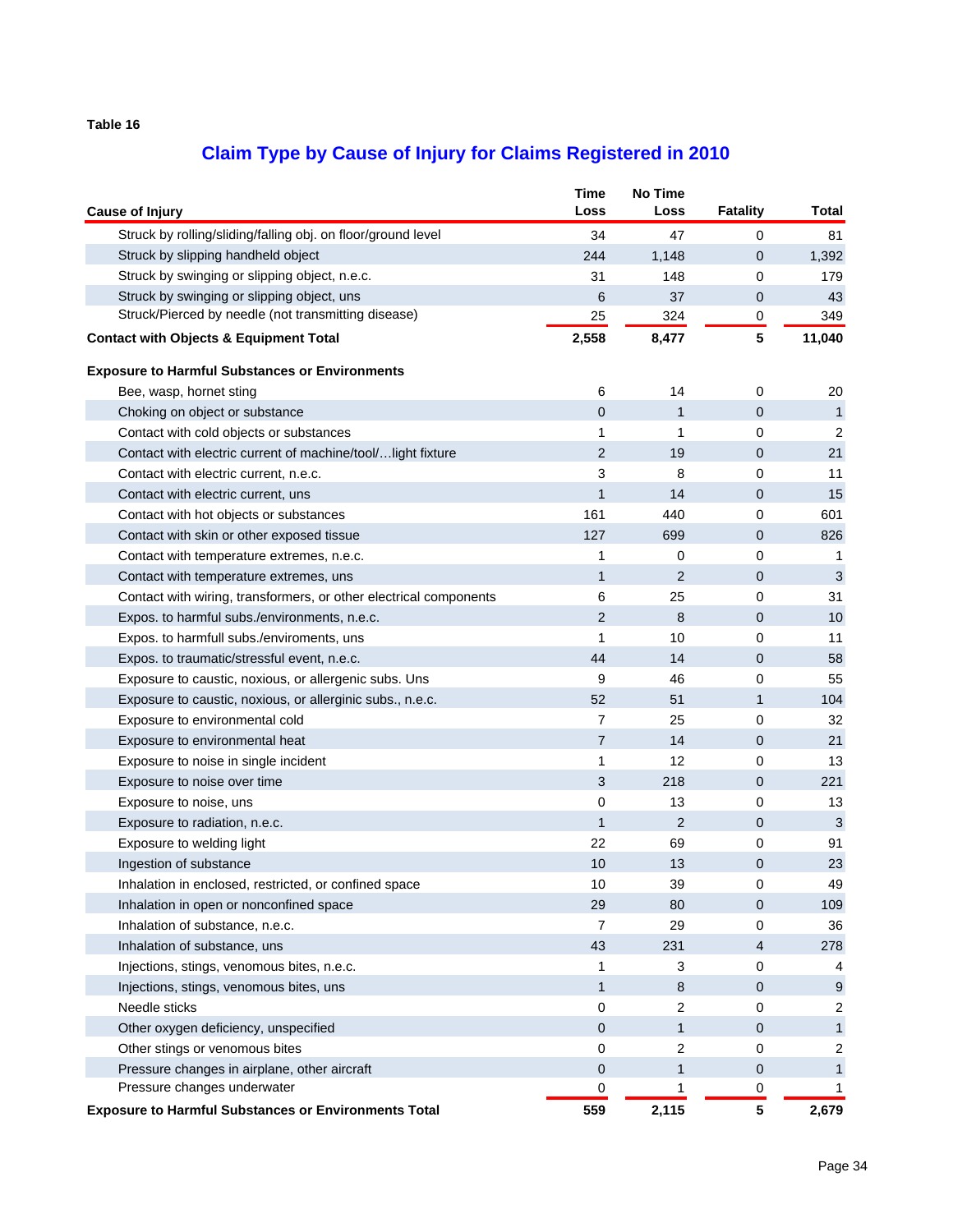| <b>Cause of Injury</b>                          | <b>Time</b><br>Loss     | <b>No Time</b><br>Loss | <b>Fatality</b> | Total                     |
|-------------------------------------------------|-------------------------|------------------------|-----------------|---------------------------|
| <b>Falls</b>                                    |                         |                        |                 |                           |
| Fall down stairs or steps                       | 161                     | 174                    | 0               | 335                       |
| Fall from building girders/oth structural steel | $\overline{0}$          | $\overline{2}$         | 0               | $\overline{c}$            |
| Fall from floor, dock, or ground level, n.e.c.  | 3                       | 2                      | 0               | 5                         |
| Fall from floor, dock, or ground level, uns     | 3                       | $\mathbf{1}$           | 0               | $\overline{4}$            |
| Fall from ground level to lower level           | 3                       | 2                      | 0               | 5                         |
| Fall from ladder                                | 136                     | 113                    | $\mathbf{1}$    | 250                       |
| Fall from loading dock                          | 5                       | 0                      | 0               | 5                         |
| Fall from nonmoving vehicle                     | 99                      | 75                     | 0               | 174                       |
| Fall from piled or stacked material             | 0                       | 1                      | 0               | 1                         |
| Fall from roof edge                             | 13                      | $\overline{4}$         | 0               | 17                        |
| Fall from roof, n.e.c.                          | 4                       | 2                      | 0               | 6                         |
| Fall from roof, uns                             | 5                       | 4                      | 1               | 10                        |
| Fall from scaffold, staging, platform           | 27                      | 21                     | 0               | 48                        |
| Fall on same level, n.e.c.                      | 228                     | 235                    | 0               | 463                       |
| Fall on same level, uns                         | 33                      | 86                     | 0               | 119                       |
| Fall onto or against objects                    | 264                     | 374                    | $\mathbf{1}$    | 639                       |
| Fall through existing floor opening             | 10                      | 5                      | 0               | 15                        |
| Fall through existing roof opening              | $\mathbf 0$             | $\mathbf{1}$           | 0               | $\mathbf{1}$              |
| Fall through floor surface                      | 3                       | 3                      | 0               | 6                         |
| Fall through roof surface                       | 4                       | 2                      | 0               | 6                         |
| Fall to floor, walkway, or other surface        | 848                     | 948                    | 0               | 1,796                     |
| Fall to lower level, n.e.c.                     | 91                      | 81                     | 0               | 172                       |
| Fall to lower level, uns                        | 14                      | 12                     | 0               | 26                        |
| Fall, n.e.c.(Includes: Jumps on Same Level)     | 6                       | $\overline{7}$         | 0               | 13                        |
| Fall, uns                                       | 55                      | 125                    | 0               | 180                       |
| Jump from nonmoving vehicle                     | 12                      | 13                     | 0               | 25                        |
| Jump from scaffold, platform, loading dock      | 4                       | 4                      | 0               | 8                         |
| Jump from structure, structural element, n.e.c. | 3                       | 4                      | 0               | $\overline{7}$            |
| Jump to lower level, n.e.c.                     | 10                      | 13                     | 0               | 23                        |
| Jump to lower level, uns                        | $\overline{\mathbf{c}}$ | $\overline{c}$         | 0               | $\overline{4}$            |
| <b>Falls Total</b>                              | 2,046                   | 2,316                  | 3               | 4,365                     |
| <b>Fires &amp; Explosions</b>                   |                         |                        |                 |                           |
| Explosion of battery                            | $\pmb{0}$               | $\overline{2}$         | $\pmb{0}$       | $\overline{2}$            |
| Explosion of pressure vessel or piping          | 5                       | $\boldsymbol{9}$       | 0               | 14                        |
| Explosion, n.e.c.                               | $\overline{c}$          | 8                      | 0               | 10                        |
| Explosion, uns                                  | 1                       | 2                      | 0               | $\ensuremath{\mathsf{3}}$ |
| Fire in residence, building, or other structure | 1                       | 3                      | 0               | 4                         |
| Fire or explosion, n.e.c.                       | 0                       | $\mathbf{1}$           | 0               | $\mathbf{1}$              |
| Fire or explosion, uns                          | 1                       | 2                      | 0               | 3                         |
| Fire, n.e.c.                                    | 6                       | 4                      | 0               | 10                        |
| Fire, uns                                       | 1                       | 10                     | $\pmb{0}$       | 11                        |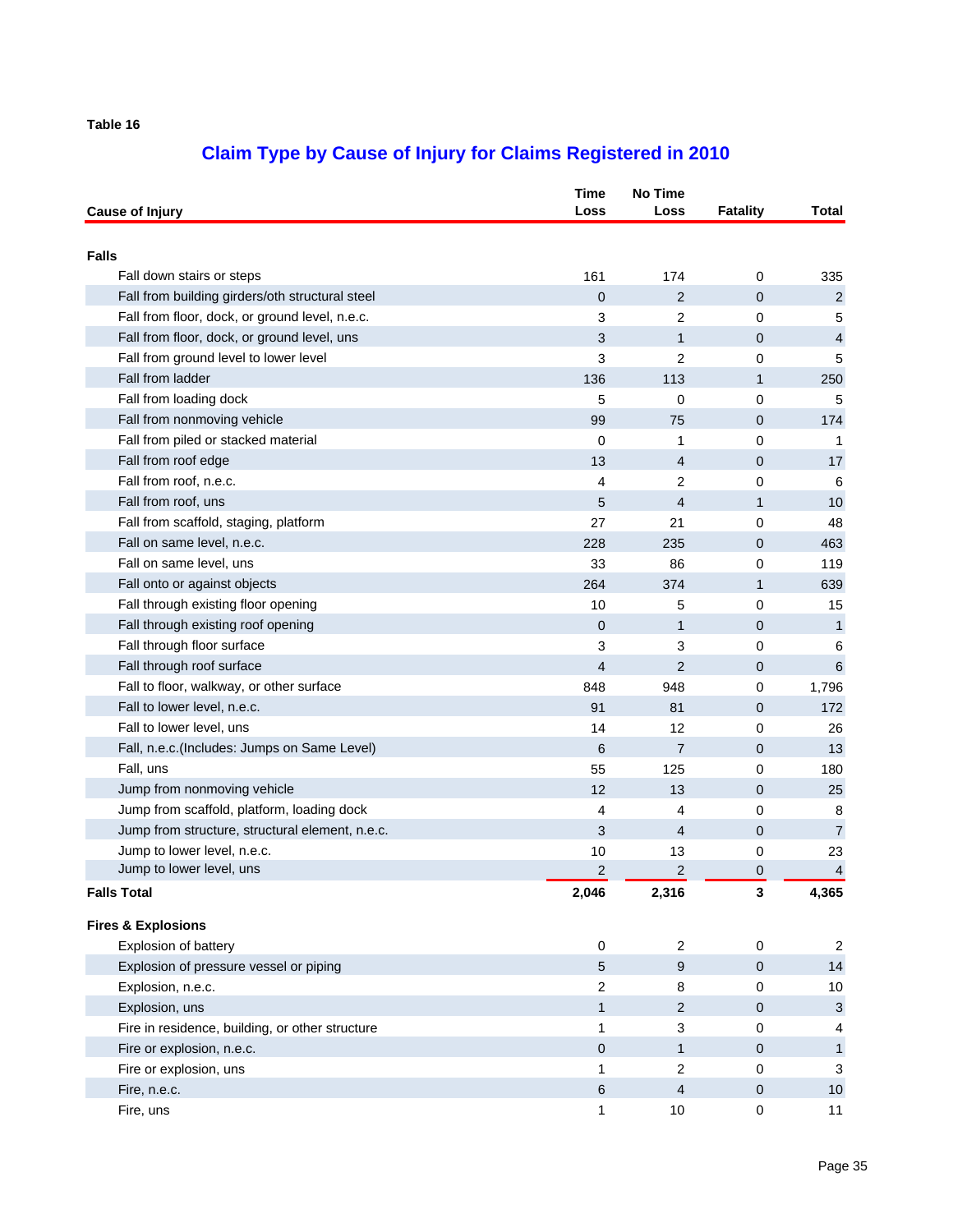|                                                        | <b>Time</b>      | No Time        |                |                |
|--------------------------------------------------------|------------------|----------------|----------------|----------------|
| <b>Cause of Injury</b>                                 | Loss             | Loss           | Fatality       | Total          |
| Forest, brush, or other outdoor fire                   | 2                | $\mathbf{0}$   | 0              | $\overline{2}$ |
| Ignition of clothing from controlled heat source       | 5                | 1              | 0              | 6              |
| <b>Fires &amp; Explosions Total</b>                    | 24               | 42             | 0              | 66             |
| <b>Transportation Accidents</b>                        |                  |                |                |                |
| Aircraft accident, n.e.c.                              | 1                | 0              | 0              | 1              |
| Collision between railway vehicle and other object     | $\mathbf 0$      | $\mathbf{1}$   | 0              | $\mathbf{1}$   |
| Collision between vehicles or mobile equip.            | 1                | 4              | 0              | 5              |
| Collision between vehicles, mobile equipment, n.e.c.   | 13               | $\overline{7}$ | $\mathbf{1}$   | 21             |
| Collision between vehicles, mobile equipment, uns      | 15               | 12             | 0              | 27             |
| Derailment                                             | $\mathbf 0$      | $\overline{2}$ | 0              | $\sqrt{2}$     |
| Explosion, fire, n.e.c.                                | 1                | 0              | 0              | 1              |
| Fall from moving vehicle, mobile equipment-nonhighway  | 2                | 5              | 0              | $\overline{7}$ |
| Fell from and struck by railway vehicle                | 1                | 0              | 0              | 1              |
| Fell from and struck by vehicle, mobile equipment      | $\mathbf 0$      | 1              | 0              | $\mathbf{1}$   |
| Highway accident, n.e.c.                               | 7                | 11             | 0              | 18             |
| Highway accident, uns                                  | 8                | $\overline{7}$ | 1              | 16             |
| Jack-knifed or overturned--no collision                | 60               | 44             | 1              | 105            |
| Loss of controll-nonhighway accident                   | 1                | $\mathbf 0$    | $\mathbf 0$    | $\mathbf{1}$   |
| Moving and standing vehicle, mobile equip.--in roadway | 15               | 18             | 0              | 33             |
| Moving in intersection                                 | 37               | 35             | 1              | 73             |
| Moving in opposite directions, oncoming                | 18               | 11             | $\overline{2}$ | 31             |
| Moving in same direction                               | 34               | 37             | $\mathbf 0$    | 71             |
| Moving/standing vehicle/mobile equipment--side of road | 2                | $\overline{2}$ | 0              | 4              |
| Noncollision accident, n.e.c.                          | 16               | 28             | 0              | 44             |
| Noncollision accident, n.e.c.-nonhighway accident      | 6                | 12             | 0              | 18             |
| Noncollision nonhighway accident, uns                  | 2                | $\mathbf 0$    | 0              | $\overline{c}$ |
| Nonhighway accident, n.e.c.                            | 2                | 0              | 0              | $\overline{c}$ |
| Nonhighway accident, uns                               | $\boldsymbol{0}$ | 2              | $\mathbf 0$    | $\overline{c}$ |
| Overturned-nonhighway accident                         | 5                | 7              | 0              | 12             |
| Pedest. struck by veh., mobile equip on side of road   | $\mathbf 0$      | 1              | 1              | 2              |
| Pedest. struck by veh., mobile equip. in parking lot   | 11               | 10             | 0              | 21             |
| Pedestrian struck by veh., mobile equip. in roadway    | 3                |                | 0              | $\overline{4}$ |
| Pedestrian struck by vehicle, mobile equip., uns       | 8                | 6              | 0              | 14             |
| Pedestrian struck by vehicle, mobile equipment, n.e.c. | 11               | 13             | 0              | 24             |
| Railway accident, uns                                  | $\mathbf 0$      | 1              | 0              | 1              |
| Ran off highway--no collision                          | 12               | 6              | $\mathbf 0$    | 18             |
| Re-entrant collision                                   | 0                | 3              | 0              | 3              |
| Sudden start of stop, n.e.c.-nonhighway accident       | 2                | $\overline{2}$ | $\mathbf 0$    | $\overline{4}$ |
| Sudden start or stop, n.e.c.                           | 10               | 12             | 0              | 22             |
| Transportation accident, uns                           | 15               | 51             | 1              | 67             |
| Vehicle struck stationary obj., equip. on side of road | $\overline{c}$   | 2              | 0              | 4              |
| Vehicle struck stationary obj./equip. in roadway       | $\sqrt{3}$       | $\sqrt{2}$     | $\pmb{0}$      | $\sqrt{5}$     |
| Vehicle, mobile equip. struck stationary object        | 3                | 6              | 0              | 9              |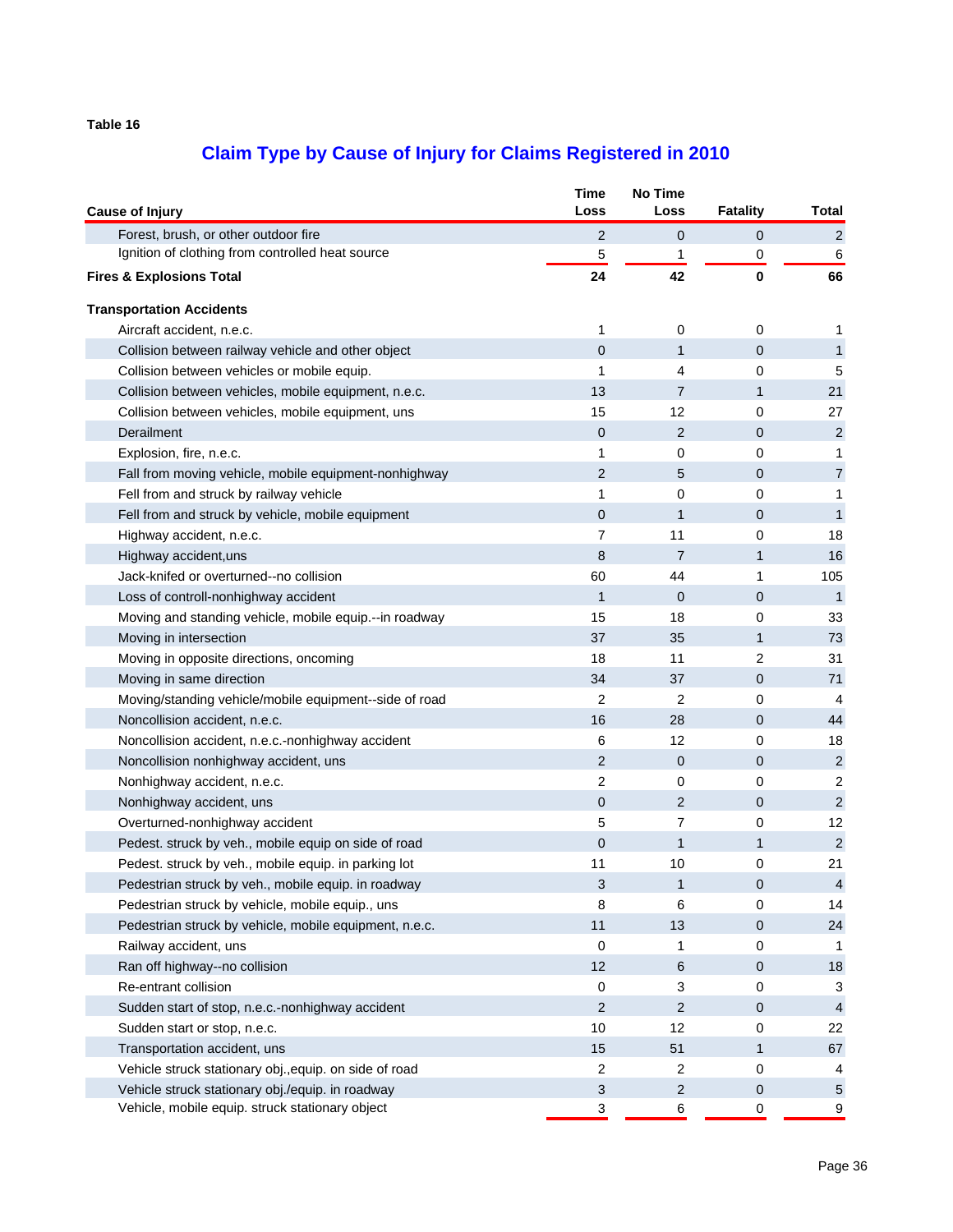|                                       | Time   | No Time |                 |        |
|---------------------------------------|--------|---------|-----------------|--------|
| Cause of Injury                       | Loss   | Loss    | <b>Fatality</b> | Total  |
| <b>Transportation Accidents Total</b> | 327    | 362     | 8               | 697    |
| Other Events or Exposures, uns.       |        |         |                 |        |
| Other events or exposures, n.e.c.     | 0      |         | 0               |        |
| <b>Unknown</b>                        | 207    | 1,778   | 6               | 1,991  |
| Other Events or Exposures, uns. Total | 207    | 1,779   | 6               | 1,992  |
| Total                                 | 11,881 | 20,985  | 30              | 32,896 |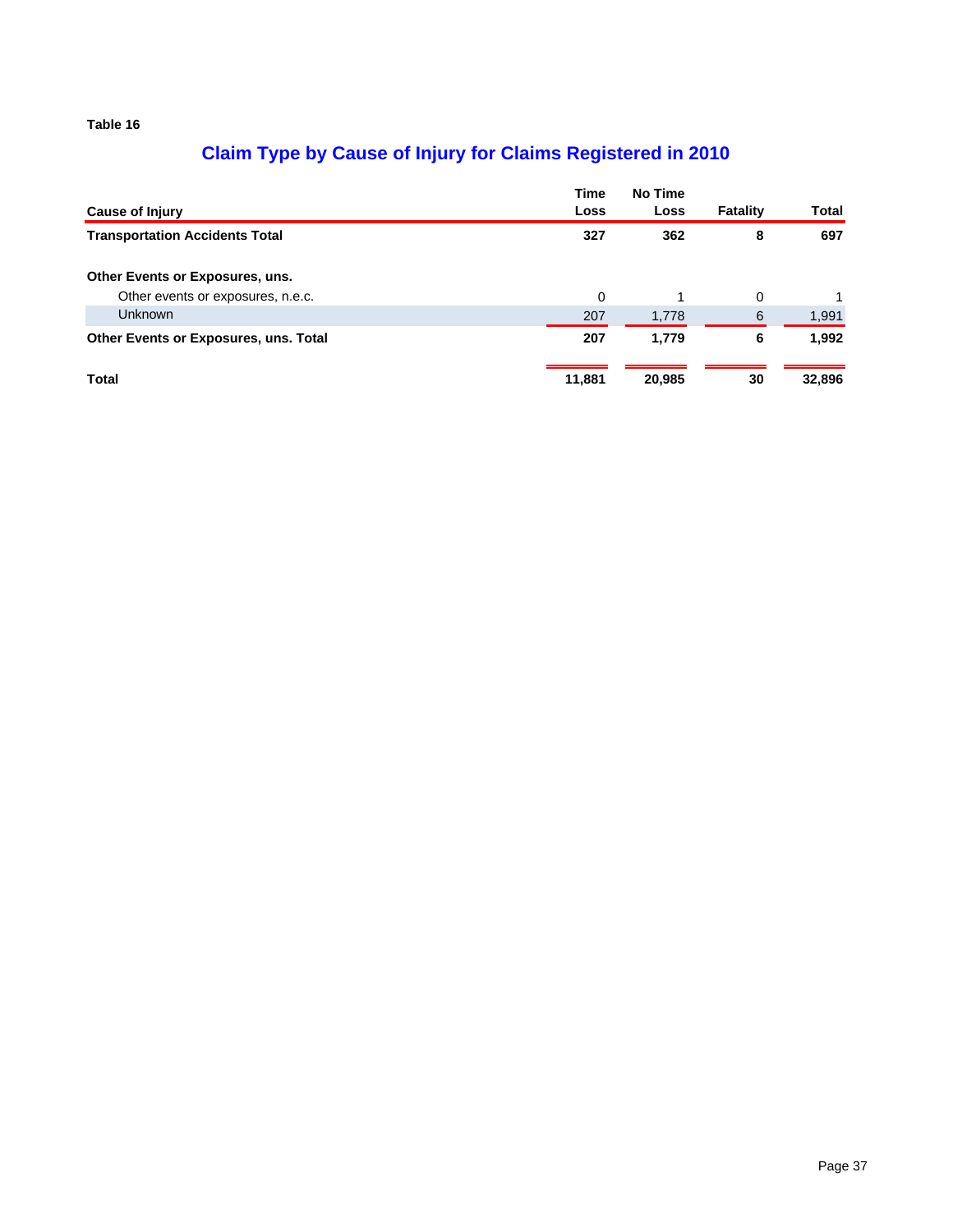#### **Cause of Injury by Rate Code for Claims Registered in 2010**

|                 | Rate Code Description                     | <b>Assaults &amp; Violent</b><br>Acts | <b>Bodily Reaction &amp;</b><br>Exertion | <b>Contact with Objects</b><br>& Equipment | <b>Exposure to Harmful</b><br>Substances or<br><b>Environments</b> | Falls | <b>Fires &amp; Explosions</b> | Transportation<br><b>Accidents</b> | Other Events or<br><b>Exposures</b> | <b>Total</b> |
|-----------------|-------------------------------------------|---------------------------------------|------------------------------------------|--------------------------------------------|--------------------------------------------------------------------|-------|-------------------------------|------------------------------------|-------------------------------------|--------------|
| A11             | <b>Light Agricultural Operations</b>      | 37                                    | 61                                       | 120                                        | 9                                                                  | 28    | 5                             | 3                                  | 28                                  | 291          |
| A21             | Farming and Ranching                      | 3                                     | 18                                       | 28                                         | 8                                                                  | 18    | f.                            | $\mathfrak{p}$                     | 8                                   | 86           |
| A31             | Grain Elevators and Inland Terminals      | $\mathbf 0$                           | 41                                       | 44                                         | 9                                                                  | 17    | $\mathbf 0$                   | $\mathbf 0$                        | 9                                   | 120          |
| <b>B11</b>      | <b>Construction Trades</b>                | $\overline{4}$                        | 320                                      | 538                                        | 85                                                                 | 127   | 2                             | 13                                 | 77                                  | 1,166        |
| <b>B12</b>      | <b>Residential Construction</b>           | $\mathbf{1}$                          | 283                                      | 576                                        | 63                                                                 | 168   | $\overline{2}$                | 10                                 | 107                                 | 1,210        |
| <b>B13</b>      | Commercial, Industrial Construction       | $\mathbf{0}$                          | 427                                      | 676                                        | 137                                                                | 184   | $\overline{1}$                | 12                                 | 115                                 | 1,552        |
| C12             | <b>Light Commodity Marketing</b>          | 16                                    | 162                                      | 164                                        | 22                                                                 | 85    | $\mathsf 0$                   | 15                                 | 33                                  | 497          |
| C32             | Grocery, Department Store, Hardware       | 18                                    | 628                                      | 570                                        | 67                                                                 | 212   | 2                             | 27                                 | 92                                  | 1,616        |
| C33             | Wholesale, Chain Stores                   | 8                                     | 374                                      | 325                                        | 24                                                                 | 90    | $\mathbf 0$                   | 18                                 | 36                                  | 875          |
| C41             | Co-operative Associations                 | $\overline{4}$                        | 259                                      | 227                                        | 20                                                                 | 121   | $\mathbf{1}$                  | 9                                  | 31                                  | 672          |
| C51             | Lumber Yard, Builders Supplies            | $\overline{2}$                        | 212                                      | 198                                        | $\overline{7}$                                                     | 64    | $\mathbf 0$                   | 10                                 | 24                                  | 517          |
| C61             | Automotive, Implement Sales and Service   | 3                                     | 315                                      | 474                                        | 69                                                                 | 115   | 8                             | 18                                 | 73                                  | 1,075        |
| C62             | Automotive Service Shops, Towing          | $\mathbf{1}$                          | 174                                      | 380                                        | 61                                                                 | 80    | $\overline{7}$                | 11                                 | 38                                  | 752          |
| D32             | Operation of Oilwells                     | $\mathbf{0}$                          | 26                                       | 32                                         | 20                                                                 | 16    | 6                             | 13                                 | $\overline{7}$                      | 120          |
| D41             | Oilwell Servicing                         | $\mathbf 0$                           | 187                                      | 231                                        | 75                                                                 | 95    | $\mathbf 0$                   | 55                                 | 76                                  | 719          |
| D51             | Service Rigs and Water Well Drilling      | $\mathbf{1}$                          | 39                                       | 114                                        | 24                                                                 | 25    | 2                             | 8                                  | 20                                  | 233          |
| D <sub>52</sub> | Seismic Drilling                          | $\mathbf 0$                           | 46                                       | 143                                        | 15                                                                 | 25    | $\mathbf 0$                   | $\overline{\mathbf{A}}$            | 34                                  | 267          |
| D71             | Open Pit Mining                           | $\mathbf{0}$                          | 33                                       | 18                                         | 12                                                                 | 10    | $\overline{1}$                | 6                                  | 6                                   | 86           |
| D72             | <b>Underground Softrock Mining</b>        | $\mathbf 0$                           | 122                                      | 135                                        | 59                                                                 | 37    | $\mathbf 0$                   | 12                                 | 23                                  | 388          |
| D73             | <b>Underground Hardrock Mining</b>        | $\mathbf{1}$                          | 94                                       | 94                                         | 29                                                                 | 40    | $\mathbf{0}$                  | 3                                  | 49                                  | 310          |
| F41             | <b>Forestry Operations</b>                | $\mathbf 0$                           | 13                                       | 27                                         | $\overline{2}$                                                     | 10    | $\mathbf 0$                   | $\Omega$                           | 11                                  | 63           |
| G11             | Post Secondary Education                  | 12                                    | 140                                      | 99                                         | 53                                                                 | 77    | $\mathbf{0}$                  | 9                                  | 17                                  | 407          |
| G12             | Elementary and Secondary Education        | 41                                    | 227                                      | 108                                        | 13                                                                 | 104   | $\Omega$                      | 15                                 | 30                                  | 538          |
| G22             | Health Authority, Hospitals, Care Homes   | 364                                   | 2,389                                    | 935                                        | 565                                                                | 547   | 3                             | 54                                 | 177                                 | 5,034        |
| G31             | Cities, Towns, Villages, RM's             | 90                                    | 491                                      | 323                                        | 141                                                                | 221   | $\overline{2}$                | 69                                 | 62                                  | 1,399        |
| G51             | Government of Saskatchewan and Ministries | 98                                    | 460                                      | 278                                        | 81                                                                 | 199   | $\overline{1}$                | 23                                 | 51                                  | 1,191        |
| M31             | Manufacturing, Pipeline Operations        | $\mathbf 0$                           | 22                                       | 24                                         | 17                                                                 | 9     | $\mathbf 0$                   | $\mathbf 0$                        | 3                                   | 75           |
| M33             | Refineries and Upgrader                   | $\mathbf{1}$                          | 43                                       | 29                                         | 19                                                                 | 15    | $\mathbf{0}$                  | 3                                  | 8                                   | 118          |
| M41             | Dairy Products, Soft Drinks               | $\mathbf 0$                           | 89                                       | 53                                         | 10                                                                 | 28    | $\Omega$                      | 3                                  | $\overline{2}$                      | 185          |
| M42             | Bakeries, Food Prep and Packaging         | $\overline{2}$                        | 64                                       | 69                                         | 18                                                                 | 16    | $\mathbf{0}$                  | $\overline{1}$                     | 8                                   | 178          |
| M62             | Mills, Semi Medium Manufacturing          | $\mathbf{1}$                          | 191                                      | 318                                        | 30                                                                 | 77    | $\overline{4}$                | 11                                 | 37                                  | 669          |
| M72             | Processing Meat, Poultry and Fish         | $\mathbf{0}$                          | 140                                      | 117                                        | 15                                                                 | 32    | $\mathbf{0}$                  | $\overline{2}$                     | 39                                  | 345          |
| M81             | Metal Foundries & Mills                   | $\mathbf 0$                           | 49                                       | 80                                         | 26                                                                 | 9     | $\mathbf 0$                   | $\overline{4}$                     | 12                                  | 180          |
| M91             | Agricultural Equipment                    | $\overline{2}$                        | 206                                      | 359                                        | 69                                                                 | 47    | $\overline{2}$                | $\overline{2}$                     | 46                                  | 733          |
| M92             | Machine Shops, Manufacturing              | $\overline{2}$                        | 271                                      | 616                                        | 101                                                                | 81    | $\mathbf{1}$                  | 6                                  | 65                                  | 1,143        |
| M94             | Iron and Steel Fabrication                | $\mathbf{0}$                          | 84                                       | 179                                        | 42                                                                 | 27    | $\overline{2}$                | $\mathbf{1}$                       | 19                                  | 354          |
| R <sub>11</sub> | Road Construction and Earthwork           | $\mathbf{1}$                          | 190                                      | 308                                        | 54                                                                 | 86    | $\mathbf{1}$                  | 46                                 | 73                                  | 759          |
| S <sub>11</sub> | Legal Offices, Financial, Drafting        | 3                                     | 14                                       | 15                                         | $\overline{7}$                                                     | 13    | $\mathbf{0}$                  | 2                                  | $\overline{1}$                      | 55           |
| S12             | Offices, Professionals                    | 6                                     | 156                                      | 122                                        | 43                                                                 | 91    | $\mathbf{1}$                  | 22                                 | 14                                  | 455          |
| S21             | <b>Community and Social Services</b>      | 109                                   | 239                                      | 177                                        | 27                                                                 | 154   | $\mathbf 0$                   | 22                                 | 29                                  | 757          |
| S22             | Restaurants, Catering, Dry Cleaning       | 12                                    | 227                                      | 471                                        | 222                                                                | 159   | $\mathbf{1}$                  | $\overline{2}$                     | 100                                 | 1,194        |
| S23             | Hotels, Motels, Taxis                     | $\overline{7}$                        | 234                                      | 209                                        | 56                                                                 | 137   | $\overline{2}$                | $\overline{4}$                     | 42                                  | 691          |
| S32             | Personal, Business and Leisure Services   | 45                                    | 270                                      | 289                                        | 55                                                                 | 116   | $\mathbf{1}$                  | 9                                  | 41                                  | 826          |
| S33             | Caretaking, Park Authorities              | $\mathsf 0$                           | 85                                       | 66                                         | 13                                                                 | 37    | $\mathbf 0$                   | $\overline{7}$                     | 6                                   | 214          |
| S41             | Engineering, Testing and Surveying        | $\overline{1}$                        | 46                                       | 63                                         | 11                                                                 | 21    | $\mathbf 0$                   | 14                                 | 9                                   | 165          |
| T42             | Transportation, Courier, Commercial Bus   | 14                                    | 507                                      | 369                                        | 49                                                                 | 265   | $\boldsymbol{\Delta}$         | 82                                 | 94                                  | 1,384        |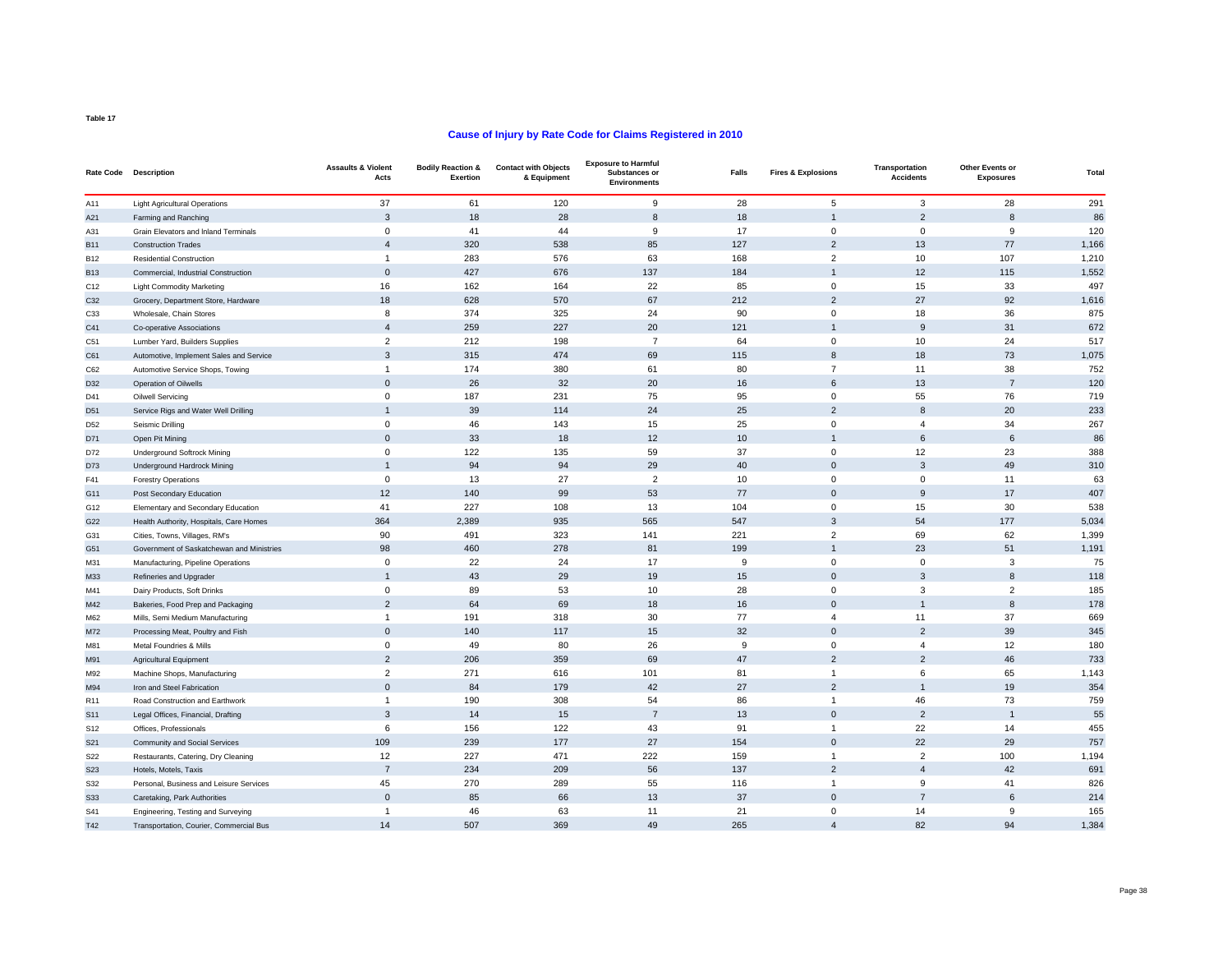#### **Cause of Injury by Rate Code for Claims Registered in 2010**

|              | Rate Code Description         | <b>Assaults &amp; Violent</b><br>Acts | <b>Bodily Reaction &amp;</b><br>Exertion | <b>Contact with Objects</b><br>& Equipment | <b>Exposure to Harmful</b><br>Substances or<br><b>Environments</b> | Falls | <b>Fires &amp; Explosions</b> | Transportation<br><b>Accidents</b> | <b>Other Events or</b><br><b>Exposures</b> | Total  |
|--------------|-------------------------------|---------------------------------------|------------------------------------------|--------------------------------------------|--------------------------------------------------------------------|-------|-------------------------------|------------------------------------|--------------------------------------------|--------|
| T51          | Operation of Railways         |                                       | 38                                       | 24                                         | 29                                                                 | 15    |                               |                                    |                                            | 127    |
| <b>T61</b>   | Commercial Air Transportation | $\mathbf{0}$                          | 49                                       | 24                                         | ŏ                                                                  | 12    | $\Omega$                      |                                    |                                            | 100    |
| U11          | Telecommunications            |                                       | 42                                       | 27                                         |                                                                    | 28    |                               |                                    | 6                                          | 120    |
| U31          | <b>Electric Systems</b>       |                                       | 40                                       | 39                                         | 14                                                                 | 22    | $\Omega$                      |                                    | 6                                          | 126    |
| Self Insured |                               | 30                                    | 254                                      | 102                                        | 60                                                                 | 140   |                               | 10                                 | 22                                         | 620    |
| Unassigned   |                               |                                       | 18                                       | 34                                         |                                                                    | 13    |                               |                                    | 63                                         | 139    |
| Total        |                               | 948                                   | 11,109                                   | 11.040                                     | 2,679                                                              | 4,365 | 66                            | 697                                | 1,992                                      | 32,896 |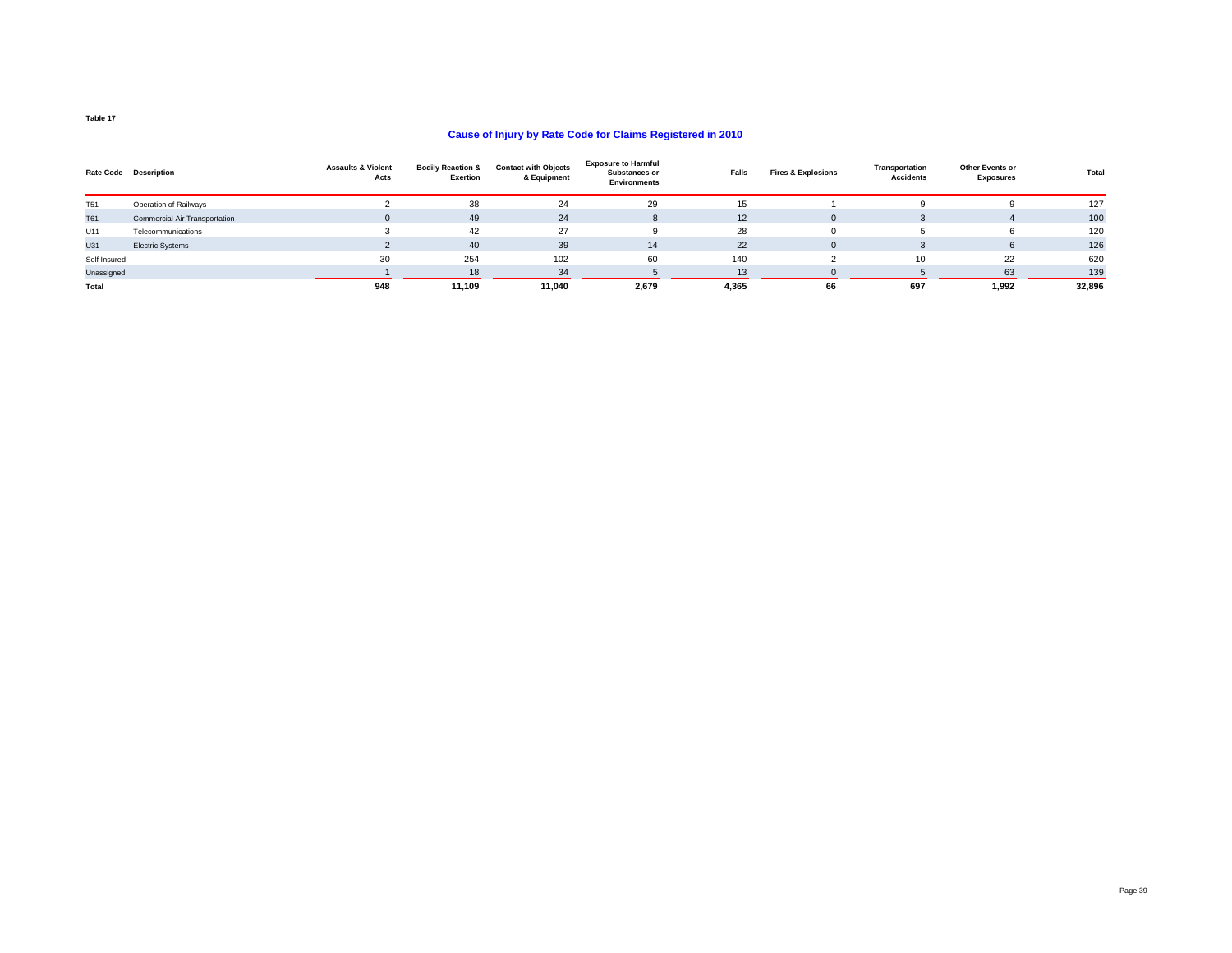| Occupation                                                                             | <b>Assaults &amp; Violent</b><br>Acts | <b>Bodily Reaction &amp;</b><br><b>Exertion</b> | <b>Contact with Objects</b><br>& Equipment | <b>Exposure to Harmful</b><br>Substances or<br><b>Environments</b> | Falls          | <b>Fires &amp; Explosions</b> | Transportation<br><b>Accidents</b> | Other Events or<br><b>Exposures</b> | Total |
|----------------------------------------------------------------------------------------|---------------------------------------|-------------------------------------------------|--------------------------------------------|--------------------------------------------------------------------|----------------|-------------------------------|------------------------------------|-------------------------------------|-------|
| Administrative & Regulatory Occupations                                                | $\mathsf 0$                           | 37                                              | 11                                         | $\mathbf{1}$                                                       | 25             | $\mathbf 0$                   | 6                                  | $\overline{2}$                      | 82    |
| Administrative Services Managers                                                       | $\mathbf 0$                           | 18                                              | $\overline{4}$                             | $\overline{2}$                                                     | 6              | $\Omega$                      | $\mathbf{0}$                       | $\overline{4}$                      | 34    |
| Administrative Support Clerks                                                          | 0                                     | 30                                              | 15                                         | $\overline{7}$                                                     | 24             | 0                             | $\mathbf 0$                        | $\overline{1}$                      | 77    |
| Agriculture and Horticulture Workers                                                   | 21                                    | 39                                              | 86                                         | 8                                                                  | 21             | $\Delta$                      | 3                                  | 9                                   | 191   |
| Architects, Urban Planners & Land Surveyors                                            | 0                                     | 3                                               | $\overline{7}$                             | $\mathbf 0$                                                        | 5              | $\pmb{0}$                     | $\mathbf 0$                        | $\mathbf 0$                         | 15    |
| Assisting Occupations in Support of Health Services                                    | 221                                   | 1,017                                           | 247                                        | 127                                                                | 176            | $\overline{1}$                | 19                                 | 41                                  | 1,849 |
| Athletes, Coaches, Referees and Related Occupations                                    | $\overline{2}$                        | 16                                              | 12                                         | 16                                                                 | 18             | 0                             | $\mathbf{1}$                       | $\overline{4}$                      | 69    |
| Auditors, Accountants & Investment                                                     | $\mathbf 0$                           | 13                                              | $\mathbf{3}$                               | $\mathbf 0$                                                        | 11             | $\Omega$                      | 3                                  | $\mathbf 0$                         | 30    |
| Automotive Service Technicians                                                         | $\overline{2}$                        | 191                                             | 379                                        | 53                                                                 | 63             | 3                             | 9                                  | 31                                  | 731   |
| <b>Butchers and Bakers</b>                                                             | $\overline{2}$                        | 66                                              | 76                                         | 14                                                                 | 13             | $\Omega$                      | $\mathbf{0}$                       | 10                                  | 181   |
| Carpenters and Cabinetmakers                                                           | 0                                     | 153                                             | 300                                        | 31                                                                 | 89             | $\overline{1}$                | 3                                  | 20                                  | 597   |
| Cashiers                                                                               | 5                                     | 131                                             | 97                                         | 22                                                                 | 46             | $\Omega$                      | $\mathbf{1}$                       | 17                                  | 319   |
| Central Control and Process Operators in<br>Manufacturing and Processing               | 0                                     | 16                                              | 10                                         | 9                                                                  | 9              | $\mathbf 0$                   | $\mathbf{1}$                       | $\mathbf 0$                         | 45    |
| Chefs and Cooks                                                                        | $\mathbf{0}$                          | 158                                             | 286                                        | 155                                                                | 86             |                               | $\mathbf{0}$                       | 27                                  | 713   |
| Childcare and Home Support Workers                                                     | 44                                    | 130                                             | 54                                         | $\overline{7}$                                                     | 61             | $\mathbf 0$                   | 8                                  | $\overline{7}$                      | 311   |
| Civil, Mechanical, Electrical, & Chemical Engineers                                    | $\mathbf{0}$                          | 5                                               | 5                                          | $\overline{2}$                                                     | 2              | $\Omega$                      | 5                                  | $\mathbf 0$                         | 19    |
| Cleaners                                                                               | 4                                     | 674                                             | 471                                        | 144                                                                | 286            | 3                             | 14                                 | 49                                  | 1,645 |
| <b>Clerical Supervisors</b>                                                            | $\overline{1}$                        | 23                                              | 10                                         | $\overline{2}$                                                     | 10             | $\Omega$                      | $\overline{2}$                     | $\mathbf 0$                         | 48    |
| Clericial Occupations, General Office Skills                                           | 6                                     | 111                                             | 42                                         | 19                                                                 | 79             | 0                             | 5                                  | 3                                   | 265   |
| College and Other Vocational Instructors                                               |                                       | 8                                               | 8                                          | 2                                                                  | 9              | $\Omega$                      | $\mathbf{0}$                       | 2                                   | 30    |
| Computer & Information Systems Professionals                                           | $\mathbf 0$                           | 13                                              | 10                                         | $\overline{4}$                                                     | 9              | 0                             | $\overline{2}$                     | 0                                   | 38    |
| Contractors and Supervisors, Trades and Related<br>Workers                             | $\mathbf 0$                           | 65                                              | 87                                         | 14                                                                 | 33             | $\overline{1}$                | 9                                  | $\overline{2}$                      | 211   |
| Contractors, Operators and Supervisors in Agriculture,<br>Horticulture and Aquaculture | 19                                    | 28                                              | 56                                         | 5                                                                  | 20             | 2                             | 8                                  | 3                                   | 141   |
| Crane Operators, Drillers and Blasters                                                 | $\mathbf{0}$                          | $\overline{7}$                                  | 17                                         | 3                                                                  | $\overline{7}$ | $\mathbf{0}$                  | 2                                  | 5                                   | 41    |
| Creative and Performing Artists                                                        | 0                                     | $\overline{1}$                                  | $\overline{c}$                             | $\overline{4}$                                                     | $\overline{1}$ | 0                             | $\mathbf 0$                        | $\overline{1}$                      | 9     |
| Creative Designers and Craftspersons                                                   | $\mathbf 0$                           | $\overline{2}$                                  | 8                                          | -1                                                                 | 3              | $\mathbf 0$                   | $\mathbf{0}$                       | $\mathbf 0$                         | 14    |
| Electrical Trades and Telecommunication Occupations                                    | 6                                     | 203                                             | 241                                        | 61                                                                 | 76             | $\overline{1}$                | 11                                 | 22                                  | 621   |
| Facility Operation & Maintenance Managers                                              | $\mathbf{1}$                          | 19                                              | 17                                         | $\overline{7}$                                                     | 9              | $\mathbf 0$                   | $\overline{1}$                     | $\mathbf{3}$                        | 57    |
| Finance & Insurance Administrative Occupations                                         | 0                                     | 16                                              | $\overline{4}$                             | 9                                                                  | 10             | $\mathbf 0$                   | 3                                  | $\mathbf 0$                         | 42    |
| Finance & Insurance Clerks                                                             | 3                                     | 26                                              | 14                                         | 5                                                                  | 22             | $\mathbf{0}$                  | $\overline{1}$                     | $\overline{2}$                      | 73    |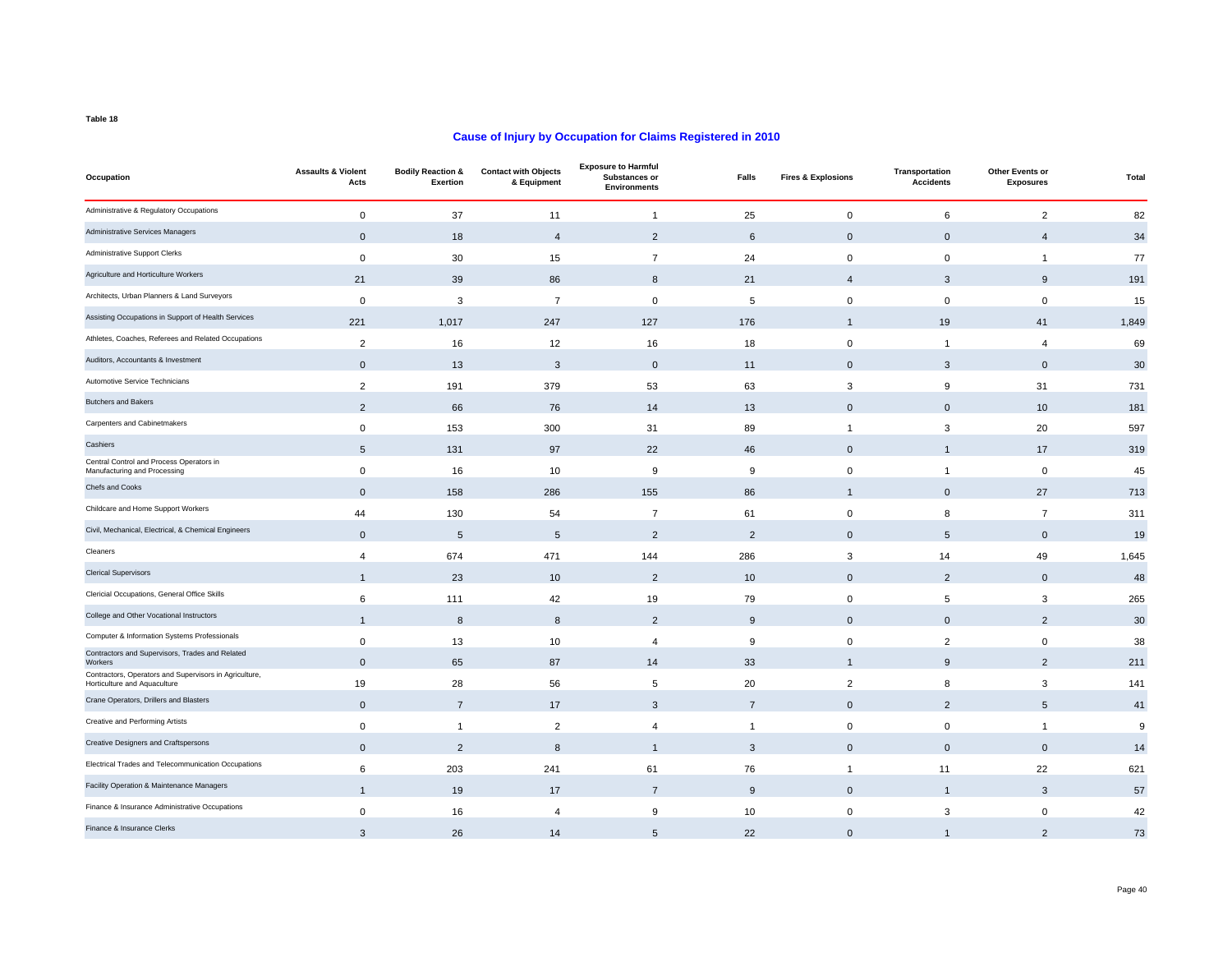| Occupation                                                                                 | <b>Assaults &amp; Violent</b><br>Acts | <b>Bodily Reaction &amp;</b><br>Exertion | <b>Contact with Objects</b><br>& Equipment | <b>Exposure to Harmful</b><br>Substances or<br><b>Environments</b> | Falls          | <b>Fires &amp; Explosions</b> | Transportation<br><b>Accidents</b> | Other Events or<br><b>Exposures</b> | Total          |
|--------------------------------------------------------------------------------------------|---------------------------------------|------------------------------------------|--------------------------------------------|--------------------------------------------------------------------|----------------|-------------------------------|------------------------------------|-------------------------------------|----------------|
| Fishing Vessel Masters and Skippers and<br>Fishermen/women                                 | $\mathsf 0$                           | $\mathbf{1}$                             | $\mathbf 0$                                | $\mathbf 0$                                                        | $\mathsf 0$    | $\mathbf 0$                   | $\mathbf 0$                        | $\mathsf 0$                         | $\overline{1}$ |
| Food Counter Attendants, Kitchen Helpers and Related<br>Occupations                        | 5                                     | 182                                      | 188                                        | 104                                                                | 95             |                               | $\mathbf 0$                        | 22                                  | 597            |
| <b>Heavy Equipment Operators</b>                                                           | $\overline{2}$                        | 164                                      | 148                                        | 38                                                                 | 77             | $\overline{1}$                | 36                                 | 12                                  | 478            |
| Human Resources & Business Service                                                         | $\mathbf 0$                           | 8                                        | $\overline{2}$                             | $\overline{2}$                                                     | 8              | $\mathbf{0}$                  | $\mathbf 0$                        | $\overline{1}$                      | 21             |
| Insurance and Real Estate Sales Occupations and<br><b>Buyers</b>                           | $\mathsf 0$                           | 29                                       | 28                                         | $\overline{2}$                                                     | 16             | $\mathbf 0$                   | $\overline{2}$                     | $\overline{2}$                      | 79             |
| Judges, Lawyers and Quebec Notaries                                                        | $\mathbf 0$                           | 3                                        | $\overline{1}$                             | $\mathbf 0$                                                        | 1              | $\mathbf 0$                   | $\mathbf 0$                        | $\mathbf 0$                         | $\sqrt{5}$     |
| Labourers in Processing, Manufacturing and Utilities                                       | 8                                     | 474                                      | 733                                        | 88                                                                 | 168            | $\mathbf 1$                   | 12                                 | 58                                  | 1,542          |
| Legislators and Senior Management                                                          | -1                                    | 5                                        | 3                                          | $\overline{2}$                                                     | 6              | $\Omega$                      | $\mathbf 0$                        | $\mathbf 0$                         | 17             |
| Librarians, Archivists, Conservators and Curators                                          | 0                                     | 5                                        | $\overline{2}$                             | 3                                                                  | $\overline{1}$ | 0                             | $\mathbf 0$                        | $\overline{1}$                      | 12             |
| Library, Correspondence & Related Information                                              | 2                                     | 49                                       | 18                                         | 9                                                                  | 30             | $\Omega$                      | $\overline{2}$                     | $\overline{1}$                      | 111            |
| Life Science Professionals                                                                 | 2                                     | 8                                        | 6                                          | 3                                                                  | $\overline{2}$ | $\overline{1}$                | $\overline{2}$                     | $\mathbf 0$                         | 24             |
| Logging and Forestry Workers                                                               | $\mathbf 0$                           | 16                                       | 14                                         | 5                                                                  | 6              | $\Omega$                      | $\mathbf 0$                        | $\overline{2}$                      | 43             |
| Logging Machinery Operators                                                                | $\mathsf 0$                           | $\mathbf 0$                              | 0                                          | $\mathbf 0$                                                        | $\mathbf 0$    | -1                            | $\mathbf 0$                        | $\mathbf 0$                         | $\overline{1}$ |
| Longshore Workers and Material Handlers                                                    | $\mathbf 1$                           | 314                                      | 313                                        | 30                                                                 | 84             | $\Omega$                      | 19                                 | 15                                  | 776            |
| Machine Operators and Related Workers in Chemical,<br>Plastic and Rubber Processing        | 0                                     | 17                                       | 17                                         | 4                                                                  | 6              | 0                             | $\mathbf 0$                        | $\overline{1}$                      | 45             |
| Machine Operators and Related Workers in Fabric, Fur<br>and Leather Products Manufacturing | $\mathsf 0$                           | $\overline{4}$                           | $\overline{1}$                             | $\mathbf 0$                                                        | $\mathbf 1$    | $\mathbf{0}$                  | $\mathbf 0$                        | $\mathbf 0$                         | 6              |
| Machine Operators and Related Workers in Food,<br>Beverage and Tobacco Processing          | 0                                     | 81                                       | 82                                         | 11                                                                 | 20             | 0                             | $\overline{2}$                     | 13                                  | 209            |
| Machine Operators and Related Workers in Metal and<br>Mineral Products Processing          | $\mathsf 0$                           | 23                                       | 28                                         | 8                                                                  | 5              | $\Omega$                      | $\mathbf 0$                        | $\overline{2}$                      | 66             |
| Machine Operators and Related Workers in Pulp and<br>Paper Production and Wood Processing  | $\mathsf 0$                           | 6                                        | 4                                          | 1                                                                  | -1             | $\mathbf{1}$                  | $\mathbf 0$                        | $\mathbf 0$                         | 13             |
| Machine Operators and Related Workers in Textile<br>Processing                             | $\mathbf 0$                           | $\mathbf 0$                              | $\mathbf{1}$                               | $\mathbf 0$                                                        | $\mathbf 1$    | $\Omega$                      | $\mathbf 0$                        | $\mathbf 0$                         | $\overline{2}$ |
| Machinery and Transportation Equipment Mechanics<br>(Except Motor Vehicle)                 | $\mathbf{1}$                          | 223                                      | 397                                        | 94                                                                 | 80             | 4                             | 6                                  | 19                                  | 824            |
| Machining, Metalworking, Woodworking and Related<br><b>Machine Operators</b>               | $\mathbf 0$                           | 26                                       | 42                                         | 3                                                                  | 6              | $\Omega$                      | $\mathbf 0$                        | $\overline{2}$                      | 79             |
| Machinists and Related Occupations                                                         | $\mathsf 0$                           | 29                                       | 67                                         | 8                                                                  | 3              | $\mathbf 0$                   | $\mathbf 0$                        | 4                                   | 111            |
| Mail & Message Distribution Occupations                                                    | 11                                    | 149                                      | 40                                         | 13                                                                 | 71             | $\Omega$                      | -1                                 | 6                                   | 291            |
| Managers in Art, Culture, Recreation & Sport                                               | $\overline{1}$                        | $\overline{1}$                           | $\overline{2}$                             | 0                                                                  | 6              | $\Omega$                      | $\mathbf 0$                        | $\mathbf 0$                         | 10             |
| Managers in Communication (except broadcasting)                                            | $\mathbf 0$                           | $\mathbf{1}$                             | $\mathbf{1}$                               | $\mathbf 0$                                                        | $\mathbf 0$    | $\mathbf{0}$                  | $\mathbf{1}$                       | $\mathbf 0$                         | $\mathbf{3}$   |
| Managers in Construction & Transportation                                                  | $\mathbf{1}$                          | 13                                       | 15                                         | 5                                                                  | 8              | 0                             | $\overline{4}$                     | $\overline{4}$                      | 50             |
| Managers in Engineering, Architecture, Science and<br><b>Information Systems</b>           | $\mathbf 0$                           | $\mathbf 0$                              | $\mathbf{1}$                               |                                                                    | $\overline{2}$ | $\mathbf 0$                   | $\overline{2}$                     | $\mathbf 0$                         | 6              |
| Managers in Financial & Business Services                                                  | $\mathsf 0$                           | 5                                        | $\overline{7}$                             | $\mathbf{1}$                                                       | 3              | $\mathbf 0$                   | $\mathbf{1}$                       | 3                                   | 20             |
| Managers in Food Service & Accomodation                                                    | $\mathbf{0}$                          | 25                                       | 34                                         | 11                                                                 | 18             | $\Omega$                      | $\mathbf{1}$                       | 3                                   | 92             |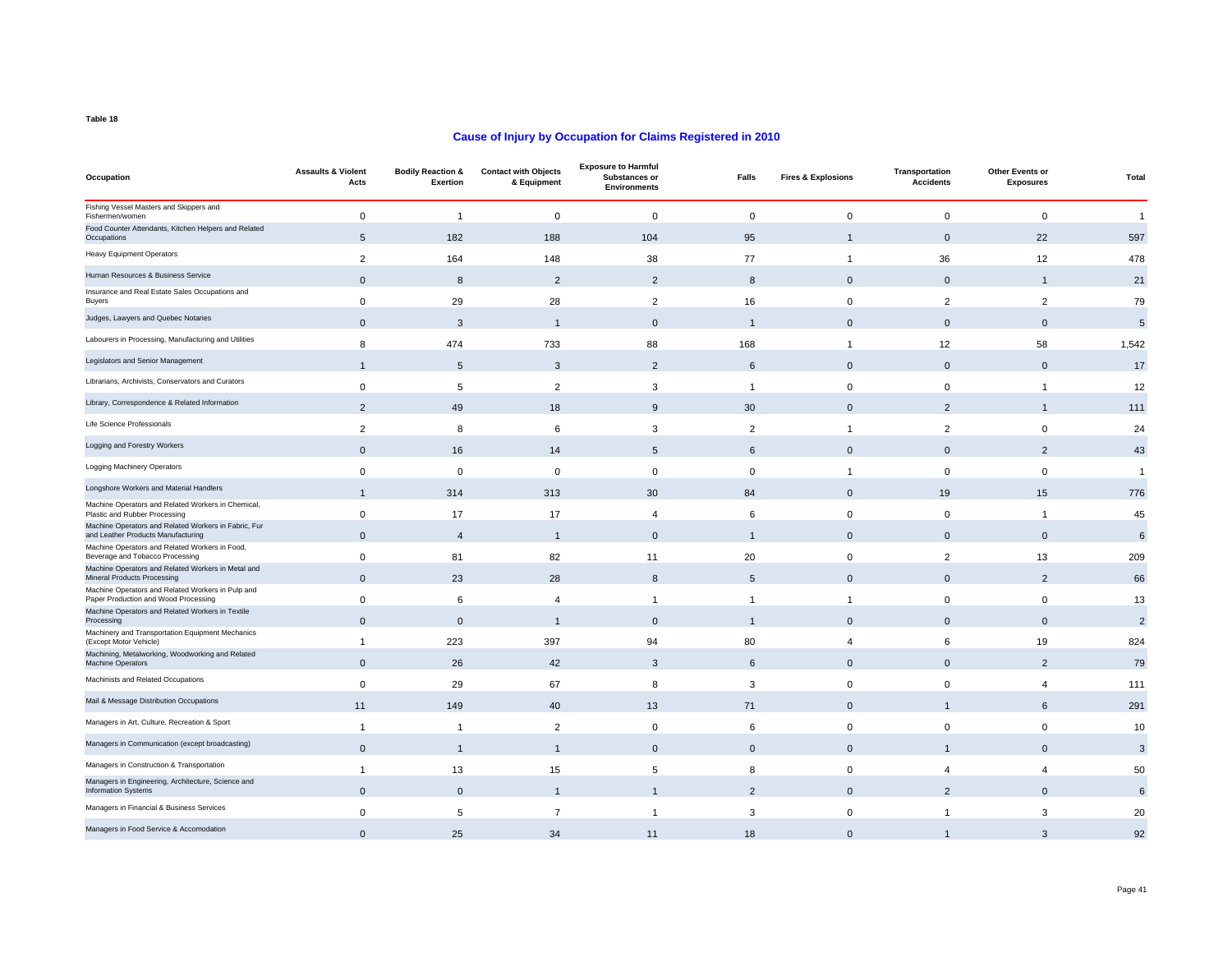| Occupation                                                                            | <b>Assaults &amp; Violent</b><br>Acts | <b>Bodily Reaction &amp;</b><br>Exertion | <b>Contact with Objects</b><br>& Equipment | <b>Exposure to Harmful</b><br><b>Substances or</b><br><b>Environments</b> | Falls          | <b>Fires &amp; Explosions</b> | Transportation<br><b>Accidents</b> | Other Events or<br><b>Exposures</b> | Total                     |
|---------------------------------------------------------------------------------------|---------------------------------------|------------------------------------------|--------------------------------------------|---------------------------------------------------------------------------|----------------|-------------------------------|------------------------------------|-------------------------------------|---------------------------|
| Managers in Health, Education, Social and Community<br>Services                       | $\mathbf 0$                           | 13                                       | 3                                          | $\overline{2}$                                                            | 12             | $\mathbf 0$                   | 4                                  | $\mathsf 0$                         | 34                        |
| Managers in Manufacturing & Utilities                                                 | $\mathbf{0}$                          | 9                                        | 5                                          | $\overline{2}$                                                            |                | $\mathbf{0}$                  | $\mathbf{1}$                       | $\mathbf 0$                         | 18                        |
| Managers in Other Services                                                            | 3                                     | 14                                       | 10                                         | 3                                                                         | 13             | $\mathbf 0$                   | $\overline{2}$                     | 3                                   | 48                        |
| Managers in Primary Production (except agriculture)                                   | $\Omega$                              | $\overline{2}$                           | 5                                          | 5                                                                         |                | $\mathbf{0}$                  | 3                                  | $\pmb{0}$                           | 16                        |
| Managers in Protective Service                                                        | $\mathbf 0$                           | 6                                        | 1                                          | $\bf 0$                                                                   | 0              | $\mathbf 0$                   | $\mathbf 0$                        | $\overline{1}$                      | 8                         |
| Managers in Public Administration                                                     | $\mathbf{1}$                          | 8                                        | $\overline{1}$                             | $\overline{2}$                                                            | 5              | $\mathbf 0$                   | $\overline{1}$                     | $\mathbf 0$                         | 18                        |
| Managers in Retail Trade                                                              | 3                                     | 96                                       | 72                                         | 11                                                                        | 38             | 0                             | 8                                  | $\overline{7}$                      | 235                       |
| Masonry and Plastering Trades                                                         | $\mathbf{0}$                          | 70                                       | 62                                         | 6                                                                         | 29             | $\mathbf 0$                   | $\overline{2}$                     | 5                                   | 174                       |
| Mathematicians, Statisticians & Actuaries                                             | $\mathbf 0$                           | $\overline{1}$                           | 0                                          | $\mathbf 0$                                                               | $\mathbf 0$    | $\mathbf 0$                   | $\mathbf 0$                        | $\mathbf 0$                         | $\overline{1}$            |
| Mechanical, Electrical and Electronics Assemblers                                     | $\mathbf{0}$                          | 63                                       | 87                                         | 12                                                                        | 19             | $\mathbf 0$                   | $\mathbf{0}$                       | 5                                   | 186                       |
| Medical Technologists and Technicians (Except Dental<br>Health)                       | 21                                    | 70                                       | 54                                         | 41                                                                        | 15             | $\mathbf 0$                   | $\overline{2}$                     | 2                                   | 205                       |
| Metal Forming, Shaping and Erecting Trades                                            | $\overline{2}$                        | 324                                      | 801                                        | 234                                                                       | 79             | 6                             | $\overline{7}$                     | 45                                  | 1,498                     |
| Mine Service Workers and Operators in Oil and Gas<br>Drilling                         | $\mathbf{1}$                          | 46                                       | 81                                         | 22                                                                        | 23             | $\overline{2}$                | 8                                  | $\overline{7}$                      | 190                       |
| Motor Vehicle and Transit Drivers                                                     | 16                                    | 731                                      | 356                                        | 67                                                                        | 396            | 5                             | 164                                | 65                                  | 1,800                     |
| Nurse Supervisors and Registered Nurses                                               | 62                                    | 378                                      | 202                                        | 113                                                                       | 88             | 0                             | 6                                  | 26                                  | 875                       |
| Occupations in Food & Beverage Service                                                | 3                                     | 94                                       | 114                                        | 64                                                                        | 66             | $\mathbf 0$                   | $\overline{1}$                     | 6                                   | 348                       |
| Occupations in Travel & Accommodation                                                 | $\mathbf 0$                           | 31                                       | 13                                         | 3                                                                         | 8              | 0                             | $\overline{1}$                     | $\mathbf 0$                         | 56                        |
| Occupations not stated                                                                | 48                                    | 739                                      | 1,308                                      | 272                                                                       | 344            | 9                             | 59                                 | 599                                 | 3,378                     |
| Office Equipment Operators                                                            | $\mathbf 0$                           | 6                                        | $\mathbf{1}$                               | 0                                                                         | $\overline{2}$ | $\mathbf 0$                   | $\mathbf 0$                        | $\mathbf 0$                         | $\boldsymbol{9}$          |
| Optometrists, Chiropractors and Other Health<br>Diagnosing and Treating Professionals | $\mathbf 0$                           | $\overline{2}$                           | $\overline{1}$                             | $\mathbf 0$                                                               | $\pmb{0}$      | $\mathbf 0$                   | $\mathbf 0$                        | $\mathbf 0$                         | $\ensuremath{\mathsf{3}}$ |
| Other Assembly and Related Occupations                                                | $\mathbf 0$                           | 63                                       | 65                                         | 16                                                                        | 13             | $\mathbf 0$                   | $\mathbf 0$                        | $\overline{4}$                      | 161                       |
| Other Construction Trades                                                             | $\overline{2}$                        | 97                                       | 130                                        | 12                                                                        | 38             | 1                             | $\overline{2}$                     | 10                                  | 292                       |
| Other Elemental Service Occupations                                                   | $\overline{2}$                        | 141                                      | 63                                         | 16                                                                        | 24             | 0                             | $\overline{1}$                     | 5                                   | 252                       |
| Other Engineers                                                                       | $\mathbf 0$                           | 3                                        | $\boldsymbol{9}$                           | $\mathbf{1}$                                                              | $\overline{2}$ | $\mathbf 0$                   | $\mathbf 0$                        | $\overline{1}$                      | 16                        |
| Other Installers, Repairers and Servicers                                             | $\overline{1}$                        | 83                                       | 122                                        | 12                                                                        | 43             | 3                             | 12                                 | $\overline{7}$                      | 283                       |
| Other Mechanics                                                                       | $\mathbf 0$                           | 21                                       | 25                                         | 3                                                                         | $\overline{2}$ | $\mathbf 0$                   | $\overline{1}$                     | $\mathbf{3}$                        | 55                        |
| Other Occupations in Personal Service                                                 | 42                                    | 8                                        | 8                                          | 2                                                                         | $\overline{7}$ | $\mathbf 0$                   | $\overline{1}$                     | $\overline{1}$                      | 69                        |
| Other Occupations in Protective Service                                               | 44                                    | 79                                       | 47                                         | 30                                                                        | 59             | 1                             | $\overline{2}$                     | $\overline{4}$                      | 266                       |
| Other Occupations in Travel, Accommodation,<br>Amusement and Recreation               | $\mathbf 0$                           | 22                                       | 25                                         | 3                                                                         | 12             | 0                             | $\overline{1}$                     | $\overline{2}$                      | 65                        |
| Other Sales and Related Occupations                                                   | 5                                     | 272                                      | 218                                        | 18                                                                        | 69             | $\mathbf{0}$                  | 5                                  | 15                                  | 602                       |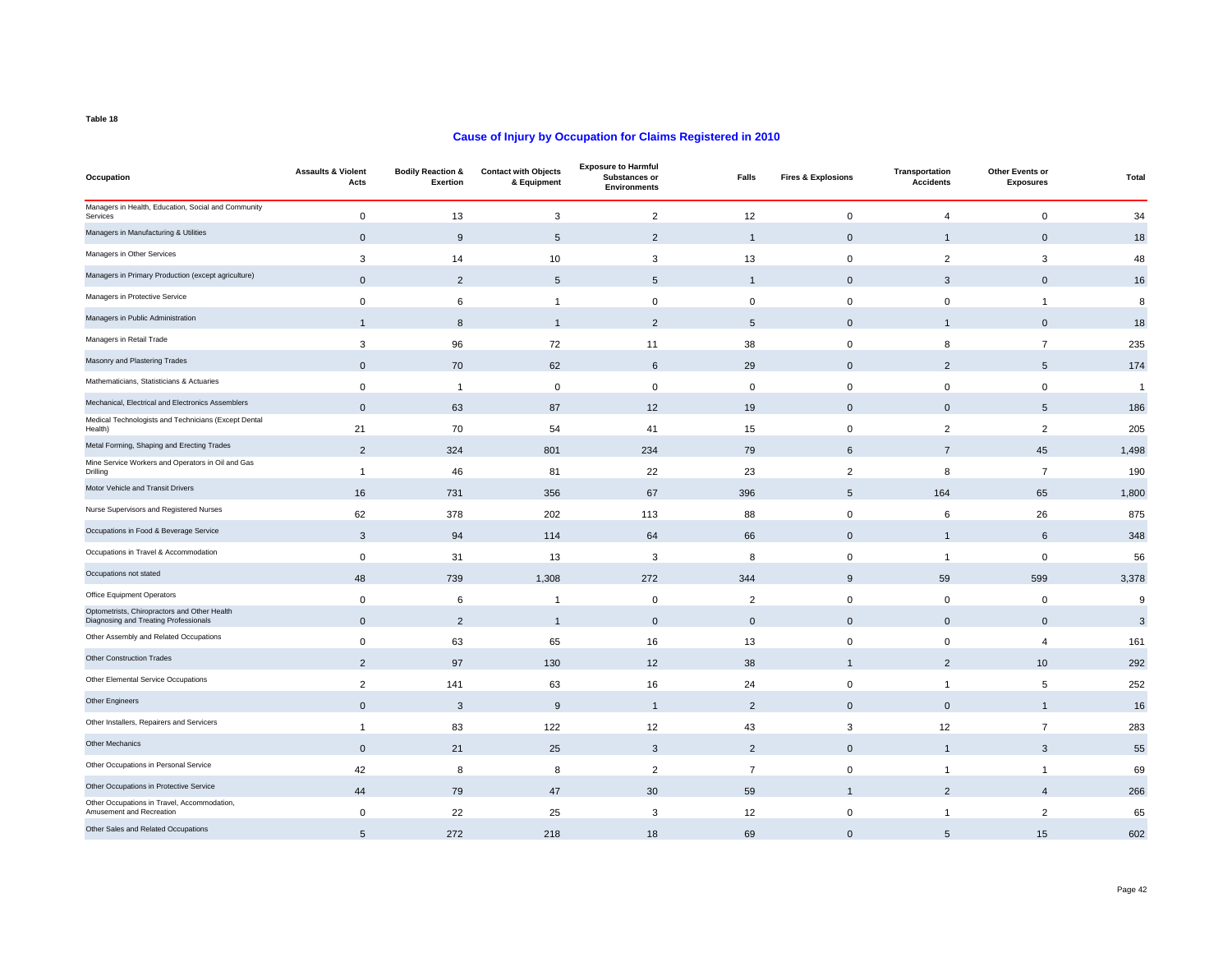| Occupation                                                                                                 | <b>Assaults &amp; Violent</b><br>Acts | <b>Bodily Reaction &amp;</b><br><b>Exertion</b> | <b>Contact with Objects</b><br>& Equipment | <b>Exposure to Harmful</b><br>Substances or<br><b>Environments</b> | Falls          | <b>Fires &amp; Explosions</b> | Transportation<br><b>Accidents</b> | Other Events or<br><b>Exposures</b> | Total            |
|------------------------------------------------------------------------------------------------------------|---------------------------------------|-------------------------------------------------|--------------------------------------------|--------------------------------------------------------------------|----------------|-------------------------------|------------------------------------|-------------------------------------|------------------|
| Other Technical Inspectors and Regulatory Officers                                                         | $\mathsf 0$                           | 6                                               | $\overline{2}$                             | $\overline{c}$                                                     | 11             | $\mathbf 0$                   | $\overline{1}$                     | $\mathbf 0$                         | 22               |
| Other Technical Occupations in Health Care (Except<br>Dental)                                              | 39                                    | 265                                             | 102                                        | 68                                                                 | 38             | $\mathbf{0}$                  | 10                                 | 10                                  | 532              |
| Other Transport Equipment Operators and Related<br>Workers                                                 | $\mathbf 0$                           | 28                                              | 18                                         | 3                                                                  | 6              | $\mathbf{1}$                  | $\overline{7}$                     | $\mathbf 0$                         | 63               |
| Paralegals, Social Services Workers and Occupations<br>in Education and Religion, n.e.c.                   | 92                                    | 137                                             | 71                                         | 15                                                                 | 87             | $\mathbf{0}$                  | 15                                 | 12                                  | 429              |
| Pharmacists, Dietitians and Nutritionists                                                                  | $\mathsf 0$                           | $\overline{4}$                                  | 3                                          | 6                                                                  | $\overline{2}$ | $\mathbf 0$                   | $\overline{1}$                     | $\mathbf 0$                         | 16               |
| Photographers, Graphic Arts Technicians and Technical<br>and Co-ordinating Occupations in Motion Pictures, | $\mathsf{O}\xspace$                   | 13                                              | $\overline{7}$                             | $\mathbf 0$                                                        | 3              | $\mathbf{0}$                  | $\overline{2}$                     | $\mathbf 0$                         | 25               |
| Physical Science Professionals                                                                             | 0                                     | 5                                               | $\overline{2}$                             | $\mathbf{1}$                                                       | $\overline{2}$ | 0                             | $\overline{1}$                     | 0                                   | 11               |
| Physicians, Dentists and Veterinarians                                                                     | 5                                     | $\overline{4}$                                  | 18                                         | 11                                                                 | $\overline{2}$ | $\mathbf{0}$                  | $\mathbf{0}$                       | $\mathbf{1}$                        | 41               |
| Plumbers, Pipefitters and Gas Fitters                                                                      | 2                                     | 148                                             | 184                                        | 53                                                                 | 46             | $\overline{1}$                | 3                                  | 12                                  | 449              |
| Police Officers and Firefighters                                                                           | 72                                    | 124                                             | 44                                         | 43                                                                 | 45             | 1                             | 13                                 | 21                                  | 363              |
| Policy and Program Officers, Researchers and<br>Consultants                                                | $\overline{7}$                        | 29                                              | 15                                         | 3                                                                  | 20             | $\mathbf 0$                   | 8                                  | $\overline{2}$                      | 84               |
| <b>Primary Production Labourers</b>                                                                        | $\mathsf{O}\xspace$                   | 149                                             | 254                                        | 62                                                                 | 53             | $\overline{2}$                | 25                                 | 30                                  | 575              |
| Printing Machine Operators and Related Occupations                                                         | $\mathsf 0$                           | 10                                              | 6                                          | -1                                                                 | 4              | $\mathbf 0$                   | $\mathbf 0$                        | $\overline{1}$                      | 22               |
| Printing Press Operators, Commercial Divers and Other<br>Trades and Related Occupations, n.e.c.            | $\mathbf{0}$                          | 11                                              | 11                                         | $\mathbf{0}$                                                       | 2              | $\mathbf{0}$                  | $\mathbf{0}$                       | $\overline{2}$                      | 26               |
| Psychologists, Social Workers, Counsellors, Clergy and<br>Probation Officers                               | 28                                    | 28                                              | 15                                         | 12                                                                 | 23             | $\Omega$                      | 12                                 | $\overline{2}$                      | 120              |
| Public Works and Other Labourers, n.e.c.                                                                   | 3                                     | 95                                              | 63                                         | 18                                                                 | 25             | $\mathbf{0}$                  | 8                                  | 8                                   | 220              |
| Recording, Scheduling & Distributing                                                                       | 2                                     | 161                                             | 146                                        | 6                                                                  | 56             | $\overline{1}$                | $\overline{7}$                     | 4                                   | 383              |
| Retail Salespersons & Sales Clerks                                                                         | 10                                    | 470                                             | 391                                        | 34                                                                 | 147            | -1                            | 10                                 | 29                                  | 1,092            |
| Sales and Service Supervisors                                                                              | 2                                     | 54                                              | 46                                         | 8                                                                  | 28             | $\Omega$                      | $\mathbf 0$                        | $\mathbf{1}$                        | 139              |
| Sales Representatives, Wholesale Trade                                                                     | 1                                     | 11                                              | $\overline{4}$                             | $\mathbf{0}$                                                       | 9              | $\Omega$                      | 11                                 | $\overline{2}$                      | 38               |
| Sales, Marketing & Advertising Managers                                                                    | $\mathbf{1}$                          | 12                                              | 5                                          | -1                                                                 | 5              | $\mathbf 0$                   | 3                                  | $\mathbf 0$                         | 27               |
| Secondary and Elementary School Teachers and<br><b>Educational Counsellors</b>                             | $\overline{1}$                        | 10                                              | $\boldsymbol{\Delta}$                      |                                                                    | 10             | $\mathbf{0}$                  | $\mathbf{0}$                       | $\overline{1}$                      | 27               |
| Secretaries, Recorders & Transcriptionists                                                                 | $\mathbf 0$                           | 15                                              | 6                                          | $\overline{2}$                                                     | 13             | $\mathbf 0$                   | $\overline{1}$                     | 0                                   | 37               |
| Security Guards and Related Occupations                                                                    | 39                                    | 44                                              | 32                                         | $\overline{7}$                                                     | 50             | $\mathbf{0}$                  | 3                                  | $\overline{7}$                      | 182              |
| Stationary Engineers and Power Station and System<br>Operators                                             | $\mathsf 0$                           | 9                                               | $\overline{7}$                             | 14                                                                 | 9              | 0                             | $\mathbf 0$                        | 0                                   | 39               |
| Supervisors, Assembly and Fabrication                                                                      | $\mathbf 0$                           | 8                                               | 11                                         | $\mathbf 0$                                                        | 3              | $\mathbf 0$                   | $\mathbf 0$                        | $\mathbf 0$                         | 22               |
| Supervisors, Logging and Forestry                                                                          | $\mathsf 0$                           | $\overline{2}$                                  | $\overline{1}$                             | $\mathbf 0$                                                        | -1             | 0                             | $\mathbf 0$                        | 0                                   | $\overline{4}$   |
| Supervisors, Mining, Oil and Gas                                                                           | $\mathbf 0$                           | 6                                               | 14                                         | 5                                                                  | 3              | $\mathbf 0$                   | $\overline{1}$                     | $\mathbf{1}$                        | 30               |
| Supervisors, Processing Occupations                                                                        | $\mathbf{1}$                          | $\overline{7}$                                  | 8                                          | 3                                                                  | 6              | $\mathbf 0$                   | $\mathbf 0$                        | 3                                   | 28               |
| Supervisors, Railway and Motor Transportation<br>Occupations                                               | $\mathbf{0}$                          | $\overline{1}$                                  | 2                                          | $\mathbf{1}$                                                       | 3              | $\Omega$                      | $\overline{2}$                     | $\mathbf{0}$                        | $\boldsymbol{9}$ |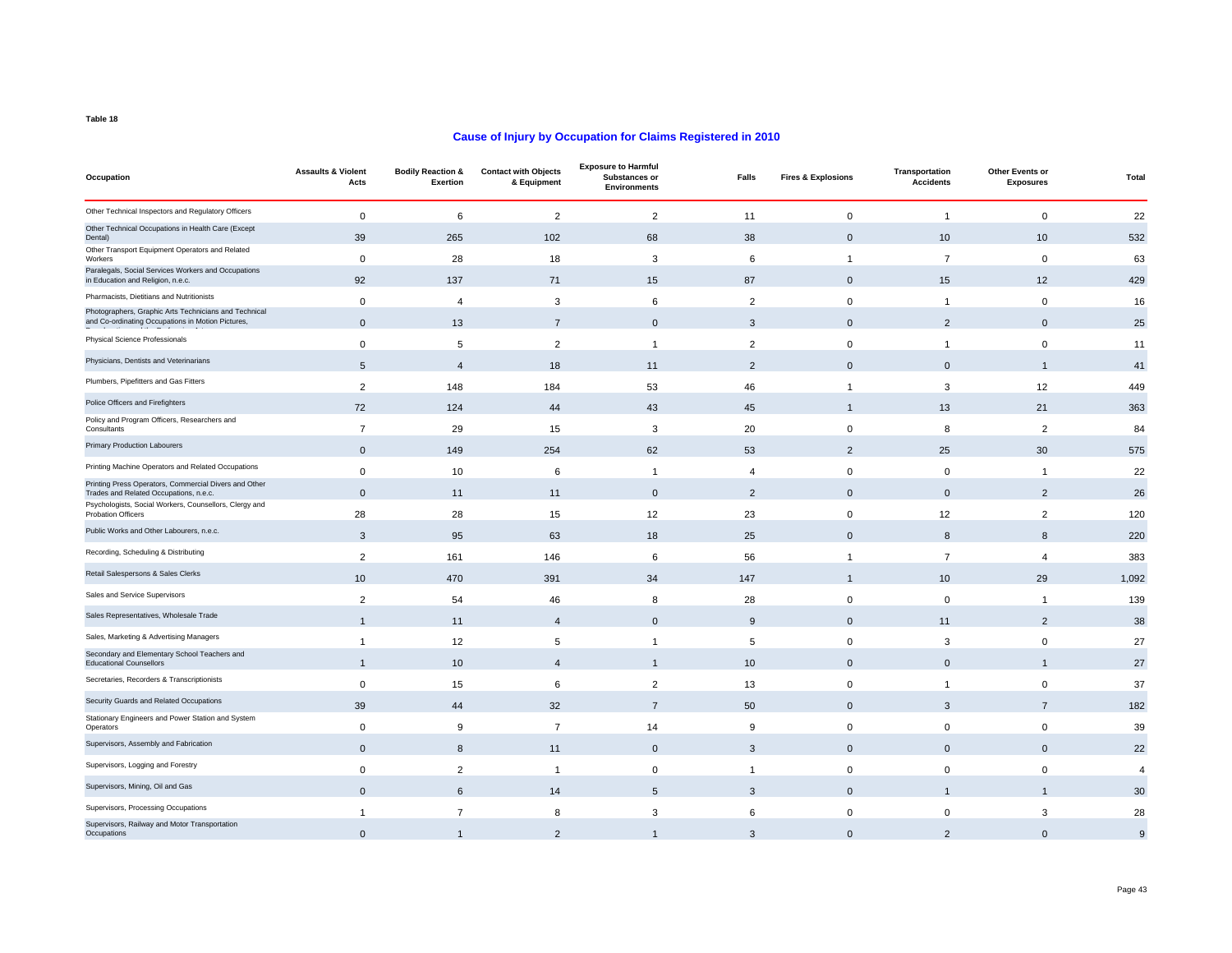| Occupation                                                                         | <b>Assaults &amp; Violent</b><br>Acts | <b>Bodily Reaction &amp;</b><br>Exertion | <b>Contact with Objects</b><br>& Equipment | <b>Exposure to Harmful</b><br>Substances or<br><b>Environments</b> | Falls          | <b>Fires &amp; Explosions</b> | Transportation<br><b>Accidents</b> | Other Events or<br><b>Exposures</b> | Total  |
|------------------------------------------------------------------------------------|---------------------------------------|------------------------------------------|--------------------------------------------|--------------------------------------------------------------------|----------------|-------------------------------|------------------------------------|-------------------------------------|--------|
| Technical Occupations in Architecture, Drafting,<br>Surveying and Mapping          | $\Omega$                              | 4                                        | 5                                          | $\overline{2}$                                                     | 2              | $\Omega$                      | $\Omega$                           |                                     | 14     |
| Technical Occupations in Civil, Mechanical & Industrial<br>Engineering             | $\mathbf{0}$                          | 8                                        | 13                                         | $\mathbf 0$                                                        | 3              | $\mathbf{0}$                  |                                    | 3                                   | 28     |
| Technical Occupations in Computer and Information<br>Systems                       | $\Omega$                              | 6                                        | 4                                          | $\overline{2}$                                                     | 4              | $\Omega$                      | $\Omega$                           | $\mathbf 0$                         | 16     |
| Technical Occupations in Dental Health Care                                        | $\mathbf{0}$                          | 3                                        | $\overline{7}$                             | $\mathbf{1}$                                                       | $\mathbf{0}$   | $\mathbf{0}$                  | $\mathbf{0}$                       | $\mathbf{0}$                        | 11     |
| Technical Occupations in Electronics and Electrical<br>Engineering                 | $\Omega$                              | 29                                       | 15                                         | $\overline{7}$                                                     | 10             |                               | $\overline{7}$                     | $\overline{2}$                      | 71     |
| Technical Occupations in Libraries, Archives, Museums<br>and Art Galleries         | $\mathbf{0}$                          | $\overline{7}$                           | 3                                          | 6                                                                  | 10             | $\Omega$                      | $\mathbf{0}$                       | $\mathbf{0}$                        | 26     |
| Technical Occupations in Life Sciences                                             | 5                                     | 22                                       | 29                                         | 8                                                                  | 7              | $\mathbf 0$                   |                                    | $\overline{4}$                      | 79     |
| Technical Occupations in Personal Service                                          | $\Omega$                              | 5                                        | $\overline{4}$                             |                                                                    | $\Omega$       | $\Omega$                      |                                    |                                     | 12     |
| Technical Occupations in Physical Sciences                                         | $\Omega$                              | 14                                       | 10                                         | 10                                                                 | 6              | $\mathbf 0$                   |                                    | 2                                   | 43     |
| Technical Sales Specialists, Wholesale Trade                                       | $\Omega$                              |                                          | 6                                          | $\mathbf 0$                                                        | Δ              | $\Omega$                      | $\Omega$                           | $\mathbf 0$                         | 11     |
| Therapy and Assessment Professionals                                               | 3                                     | 24                                       | 4                                          | 5                                                                  |                | $\Omega$                      | $\Omega$                           | $\mathbf 0$                         | 40     |
| Tour & Recreational Guides & Casino Occupations                                    | $\mathbf{1}$                          | 70                                       | 64                                         | 5                                                                  | 20             | 2                             | $\overline{2}$                     | $\overline{7}$                      | 171    |
| Trades Helpers and Labourers                                                       | 2                                     | 305                                      | 491                                        | 38                                                                 | 136            | 2                             | 13                                 | 33                                  | 1,020  |
| <b>Train Crew Operating Occupations</b>                                            | $\Omega$                              | 17                                       | 3                                          | 9                                                                  | $\overline{7}$ | $\Omega$                      | 3                                  | $\overline{1}$                      | 40     |
| Transportation Officers and Controllers                                            | $\Omega$                              | 2                                        | 5                                          | $\overline{2}$                                                     | $\Omega$       | $\Omega$                      | $\overline{2}$                     | $\mathbf 0$                         | 11     |
| Underground Miners, Oil and Gas Drillers and Related<br>Workers                    | $\mathbf{0}$                          | 49                                       | 71                                         | 12                                                                 | 21             | $\mathbf{0}$                  | 9                                  | 5                                   | 167    |
| University Professors and Assistants                                               |                                       | 5                                        | 6                                          | $\overline{2}$                                                     | $\mathbf 0$    | $\Omega$                      | $\mathbf 0$                        | $\mathbf 0$                         | 14     |
| Upholsterers, Tailors, Shoe Repairers, Jewellers and<br><b>Related Occupations</b> | $\Omega$                              | $\mathbf{3}$                             | 6                                          | $\mathbf{1}$                                                       |                | $\mathbf{0}$                  | $\overline{0}$                     | $\mathbf{0}$                        | 11     |
| Writing, Translating and Public Relations Professionals                            | $\Omega$                              | 5                                        | $\mathbf 0$                                | $\mathbf 0$                                                        | $\overline{4}$ | $\mathbf 0$                   | $\mathbf 0$                        |                                     | 10     |
| Not coded                                                                          |                                       | 92                                       | 139                                        | 36                                                                 | 52             |                               | 8                                  | 524                                 | 853    |
| Total                                                                              | 948                                   | 11,109                                   | 11,040                                     | 2,679                                                              | 4,365          | 66                            | 697                                | 1,992                               | 32,896 |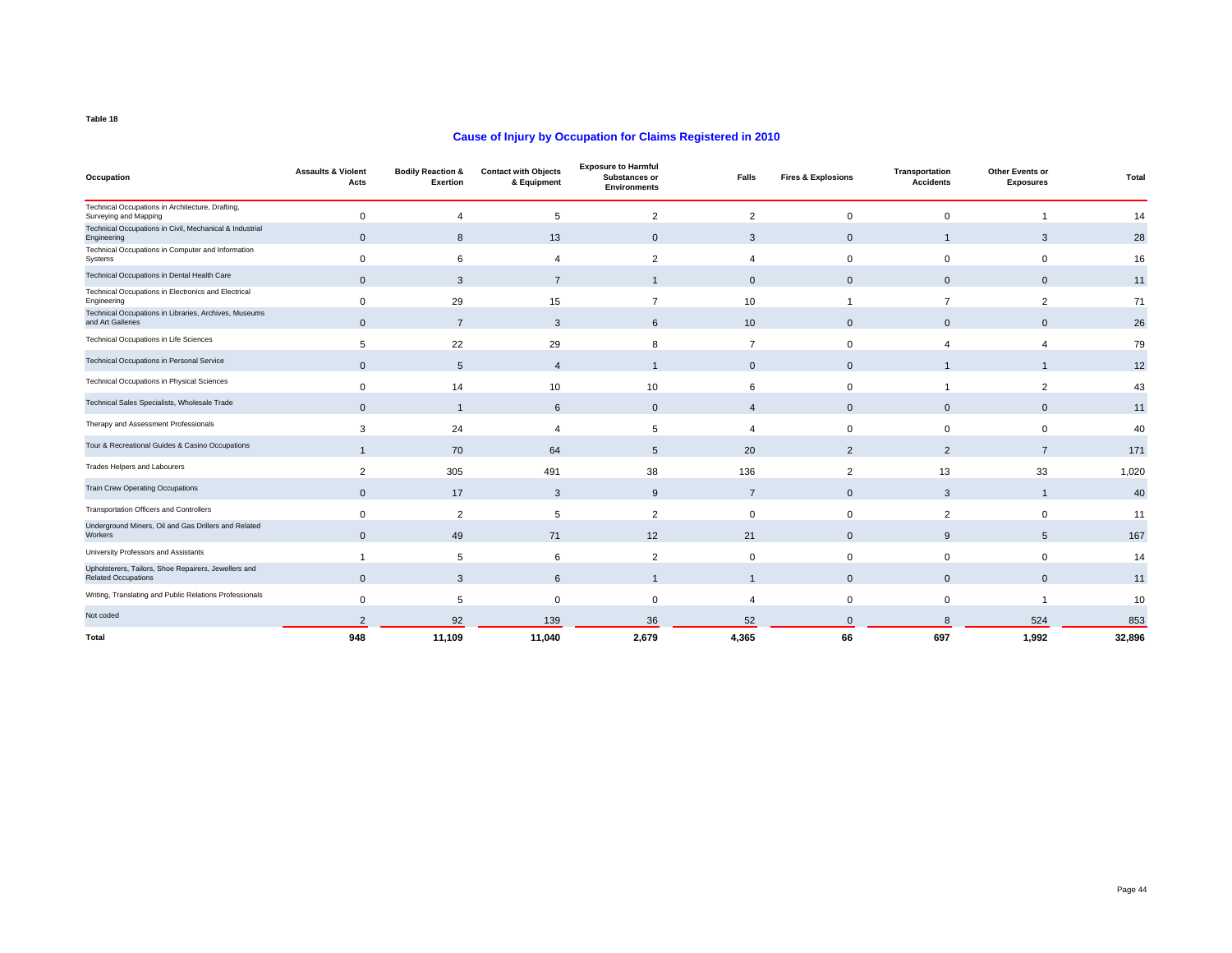### **Comparison of Appeals Information, 2006 to 2010**

| <b>APPEALS DEPARTMENT</b>                         | 2010  | 2009 | 2008  | 2007           | 2006  |
|---------------------------------------------------|-------|------|-------|----------------|-------|
| Appeals Received <sup>1</sup>                     | 1,152 | 951  | 1,064 | 1,021          | 1,008 |
| <b>Decisions Made</b>                             |       |      |       |                |       |
| Appeal Successful (Accepted)                      | 200   | 183  | 202   | 217            | 209   |
| <b>Original Decision Upheld (Denied)</b>          | 544   | 557  | 603   | 546            | 534   |
| Returned to Original Unit for Further Development | 188   | 212  | 264   | 246            | 190   |
| <b>Total Decisions Made<sup>2</sup></b>           | 932   | 952  | 1,069 | 1,009          | 933   |
| <b>Appeals Withdrawn</b>                          | 32    | 10   | 22    | 23             | 42    |
| Appeals Pending <sup>3</sup>                      | 277   | 102  | 115   | 142            | 153   |
| <b>BOARD LEVEL APPEALS</b>                        |       |      |       |                |       |
| <b>Appeals Received</b>                           | 243   | 232  | 219   | 208            | 233   |
| <b>Decisions Made</b>                             |       |      |       |                |       |
| Appeal Successful                                 | 115   | 82   | 102   | 124            | 110   |
| <b>Original Decision Upheld</b>                   | 97    | 99   | 93    | 97             | 113   |
| <b>Total Decisions Made<sup>2</sup></b>           | 212   | 181  | 195   | 221            | 223   |
| <b>Appeals Withdrawn</b>                          | 10    | 20   | 16    | 10             | 15    |
| <b>Appeals Pending</b>                            | 159   | 134  | 105   | 100            | 119   |
| <b>MEDICAL REVIEW PANELS</b>                      |       |      |       |                |       |
| <b>Panels Held</b>                                | 9     | 13   | 12    | 17             | 15    |
| <b>Decisions Made</b>                             |       |      |       |                |       |
| Appeal Successful                                 | 4     | 5    | 6     | $\overline{7}$ | 7     |
| <b>Original Decision Upheld</b>                   | 5     | 8    | 6     | 10             | 8     |
| <b>Total Decisions Made</b>                       | 9     | 13   | 12    | 17             | 15    |
| <b>Appeals Pending</b>                            | 0     | 0    | 0     | 0              | 0     |

1 Please note that a claimant may have more than one appeal in regards to one individual claim.

2 Decisions made may include appeals received in prior years.

3 Prior year numbers adjusted to reflect refined data analysis.